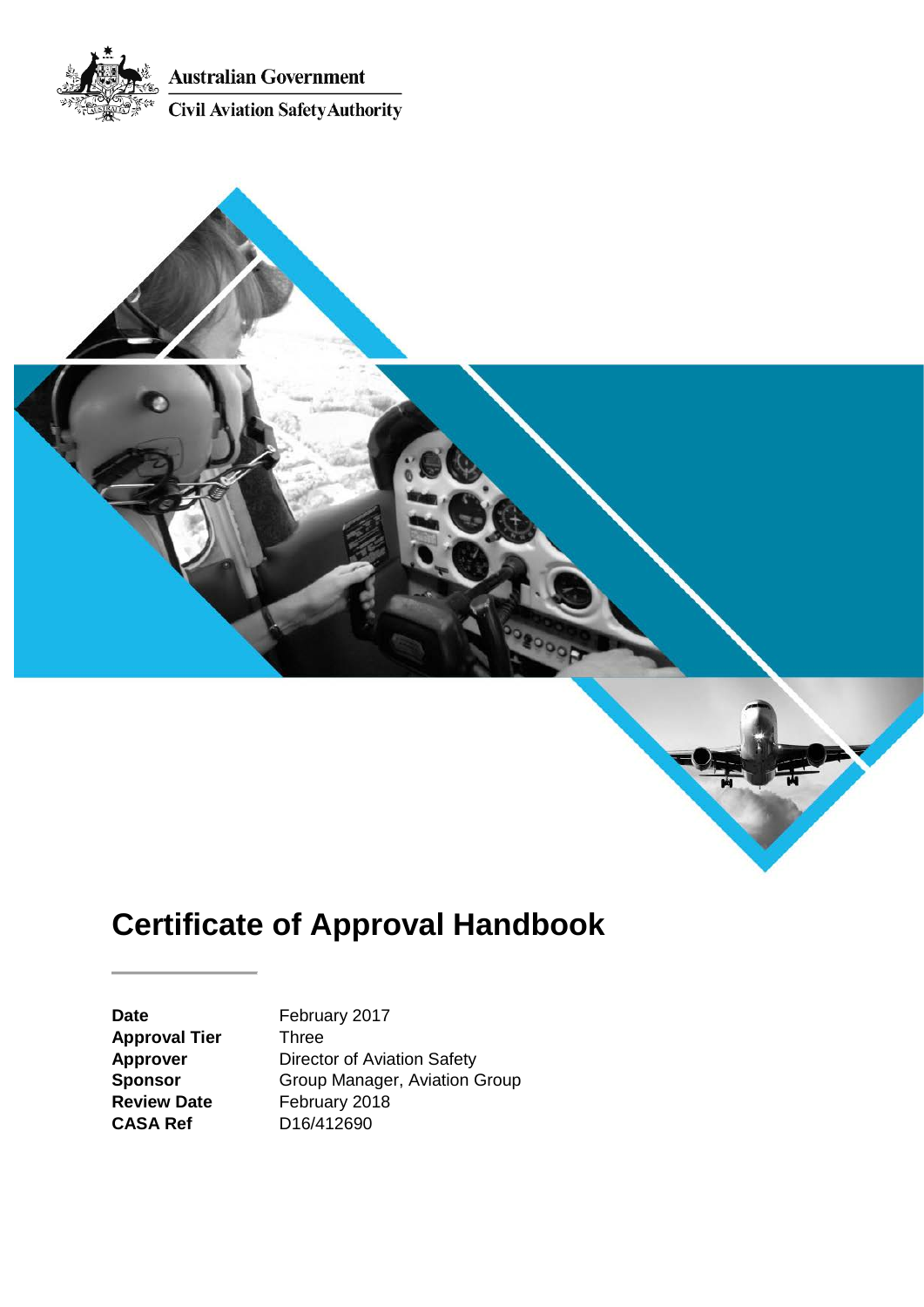© Civil Aviation Safety Authority

This work is copyright. You may download, display, print and reproduce this material in unaltered form only (retaining this notice) for your personal, non-commercial use or use within your organisation. Apart from any use permitted under the *Copyright Act 1968*, all other rights are reserved.

This document becomes an uncontrolled document when printed. Refer to [<www.casa.gov.au/scripts/nc.dll?WCMS:STANDARD::pc=PC\\_91264 >](http://casa.gov.au/scripts/nc.dll?WCMS:STANDARD::pc=PC_91264%20) for current version.

This is an internal CASA policy manual. It contains guidance material intended to assist CASA officers and delegates in carrying out their regulatory responsibilities and is available to the public for information purposes only.

You should not rely on this manual as a legal reference. Refer to the civil aviation legislation including the Civil Aviation Act 1988 (Cth), its related regulations and any other legislative instruments—to ascertain the requirements of, and the obligations imposed by or under, the law.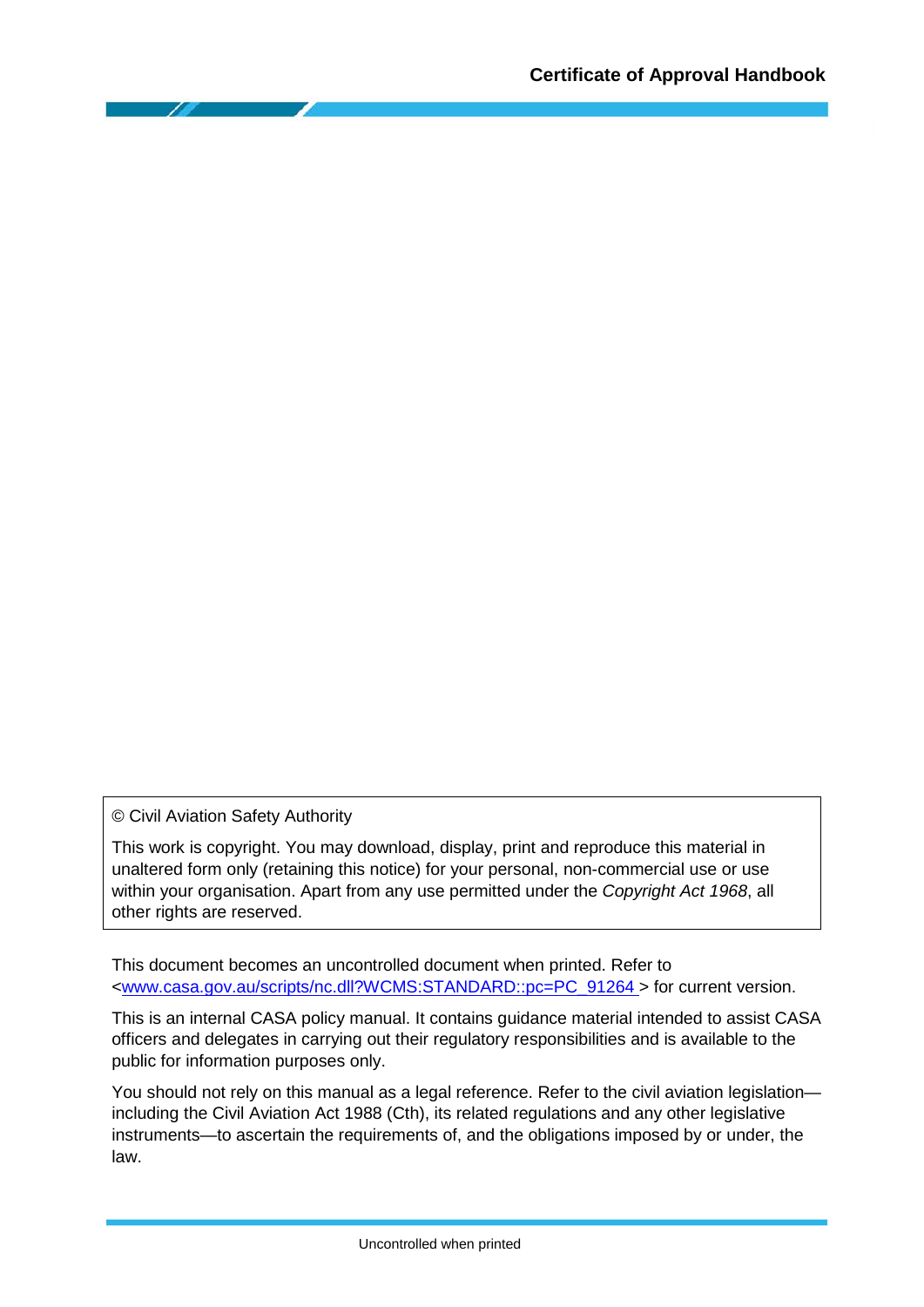# <span id="page-2-0"></span>**Preface**

As a Commonwealth government authority, CASA must ensure that the decisions we make, and the processes by which we make them, are effective, efficient, fair, timely, transparent, properly documented and otherwise comply with the requirements of the law. At the same time, we are committed to ensuring that all of our actions are consistent with the principles reflected in our Regulatory Philosophy.

Most of the regulatory decisions CASA makes are such that conformity with authoritative policy and established procedures will lead to the achievement of these outcomes. Frequently, however, CASA decision-makers will encounter situations in which the strict application of policy may not be appropriate. In such cases, striking a proper balance between the need for consistency and a corresponding need for flexibility, the responsible exercise of discretion is required.

In conjunction with a clear understanding of the considerations mentioned above, and a thorough knowledge of the relevant provisions of the civil aviation legislation, adherence to the procedures described in this manual will help to guide and inform the decisions you make, with a view to better ensuring the achievement of optimal outcomes in the interest of safety and fairness alike.

Shane Carmody Chief Executive Officer and Director of Aviation Safety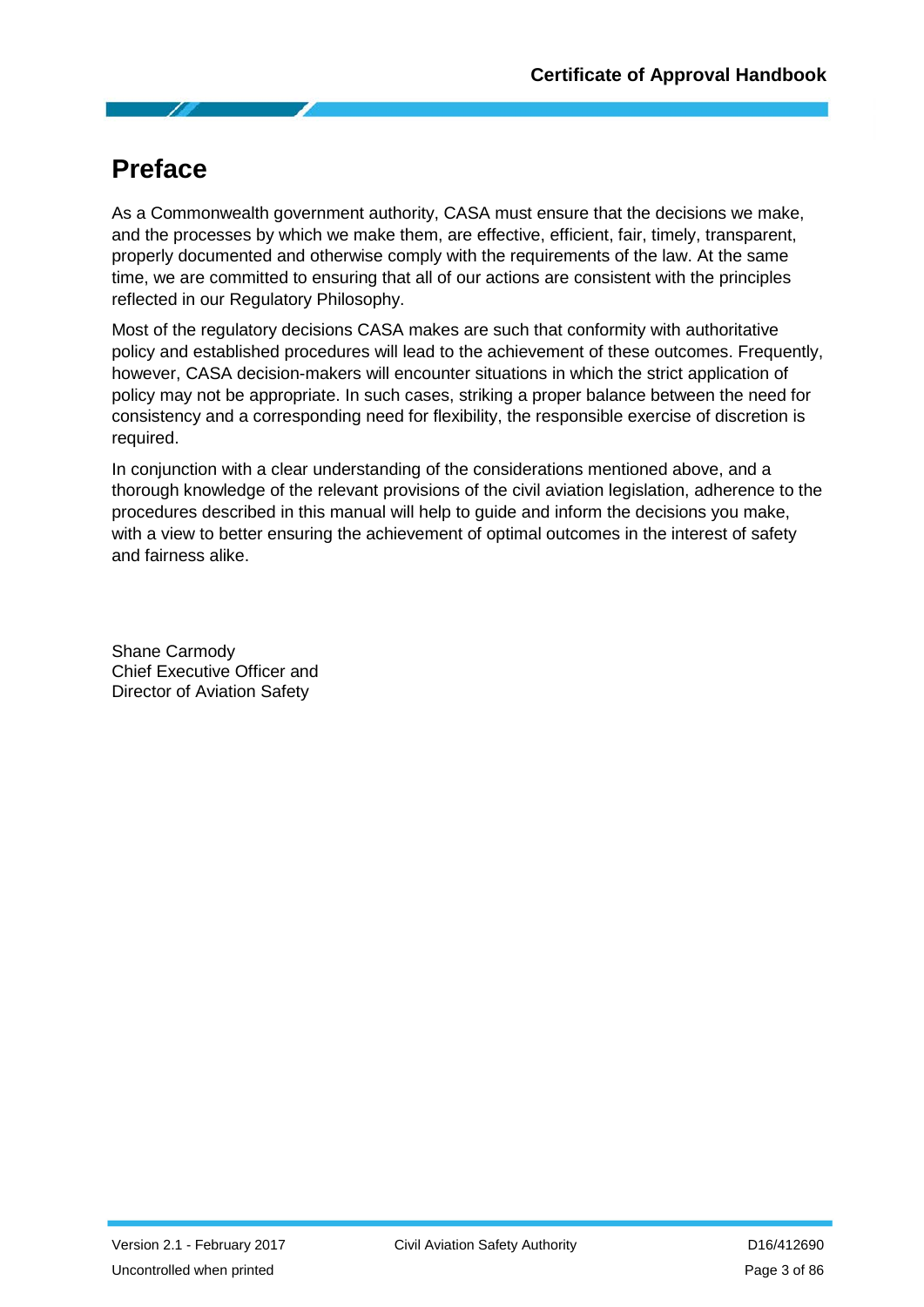**Table of contents**

Τ

|    | <b>Preface</b>                                      | 3               |
|----|-----------------------------------------------------|-----------------|
|    | Glossary                                            | $6\phantom{1}6$ |
|    | <b>Revision history</b>                             | 9               |
| 1. | <b>Introduction</b>                                 | 10              |
|    | 1.1<br>Purpose of the handbook                      | 10              |
|    | 1.2<br>Who this handbook is for                     | 10              |
|    | What this handbook covers<br>1.3                    | 10              |
|    | 1.4<br>Reserved                                     | 11              |
|    | The structure of the handbook<br>1.5                | 11              |
| 2. | Certificate of approval overview                    | 13              |
|    | What is a certificate of approval?<br>2.1           | 13              |
|    | Who Needs a certificate of approval?<br>2.2         | 13              |
|    | 2.3<br>Who may apply for a certificate of approval? | 13              |
|    | Types of authorisation<br>2.4                       | 13              |
|    | 2.5<br>The COA processes                            | 14              |
| 3. | <b>Legislation and regulations</b>                  | 15              |
|    | Hierarchy of legislative requirements<br>3.1        | 15              |
| 4. | <b>COA certification process</b>                    | 18              |
|    | 4.1<br><b>CASA</b> responsibilities                 | 18              |
|    | 4.2<br>Applicant's responsibilities                 | 19              |
|    | 4.3<br>Enquiry                                      | 19              |
|    | Application<br>4.4                                  | 20              |
|    | 4.5<br>Assessment                                   | 25              |
|    | Certification<br>4.6                                | 29              |
| 5. | <b>System of Quality Control/Procedures Manual</b>  | 31              |
|    | Introduction<br>5.1                                 | 31              |
|    | 5.2<br>Entry control requirements                   | 32              |
|    | Other references<br>5.3                             | 35              |
| 6. | <b>Personnel</b>                                    | 36              |
|    | Introduction<br>6.1                                 | 36              |
|    | 6.2<br>Entry control requirements                   | 36              |
|    | Other references<br>6.3                             | 41              |
| 7. | <b>Locations and Facilities</b>                     | 42              |
|    | 7.1<br>Introduction                                 | 42              |
|    | 7.2<br>Entry control requirements                   | 42              |
|    | Other references<br>7.3                             | 47              |
| 8. | <b>Tools and Equipment</b>                          | 48              |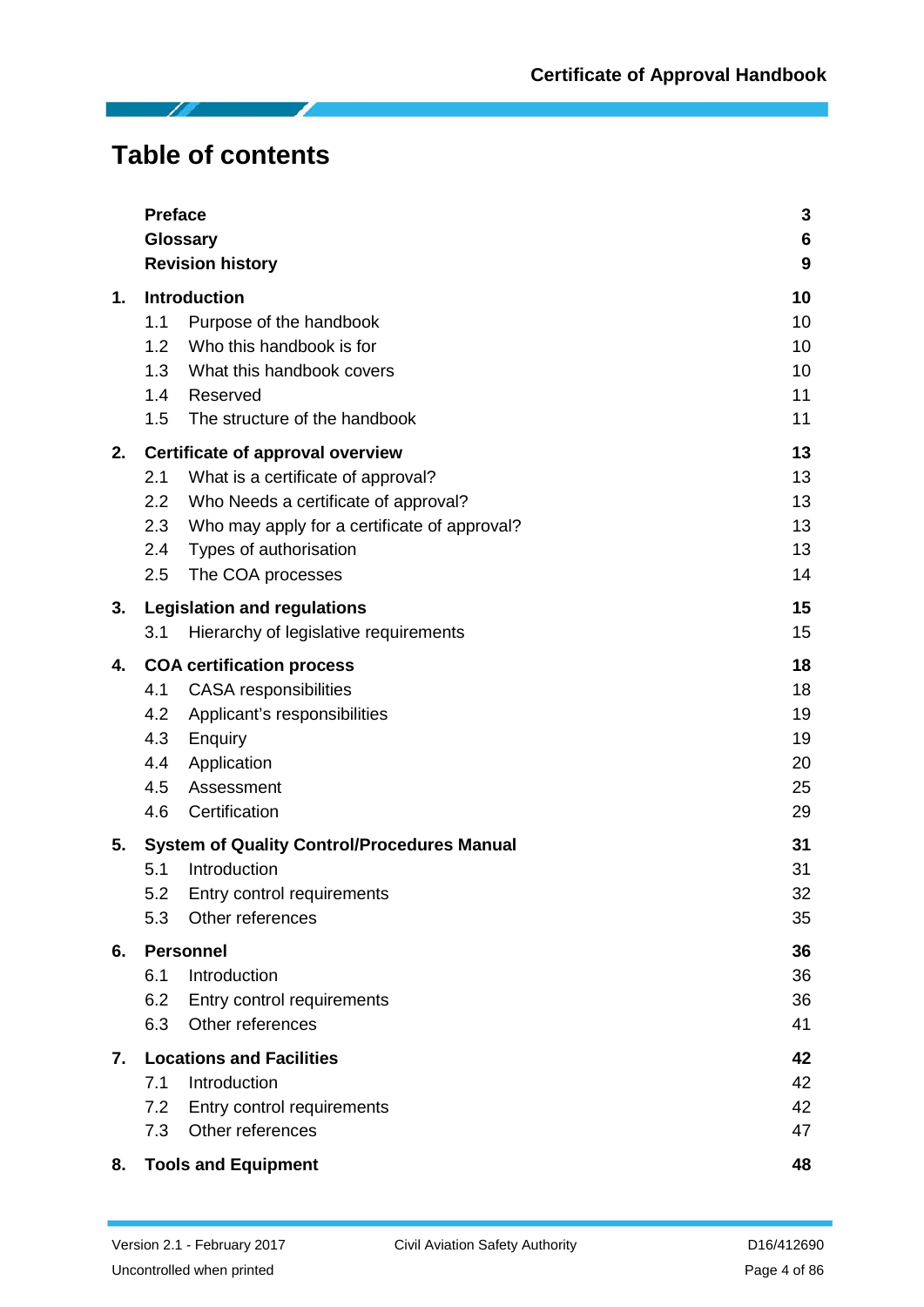|    | 8.1<br>8.2<br>8.3<br>8.4<br>8.5 | Introduction<br>Entry control requirement<br>Documentation review<br>Verification and testing<br>Other references                                                       | 48<br>48<br>51<br>51<br>51       |
|----|---------------------------------|-------------------------------------------------------------------------------------------------------------------------------------------------------------------------|----------------------------------|
| 9. | 9.1<br>9.2<br>9.3<br>9.4<br>9.5 | <b>Maintenance Data and Information</b><br>Introduction<br>Entry control requirements<br>Documentation review<br>Verification and testing<br>Other references           | 52<br>52<br>52<br>55<br>55<br>56 |
|    |                                 | 10. Maintenance Activity<br>10.1 Introduction<br>10.2 Entry control requirements<br>10.3 Documentation review<br>10.4 Verification and testing<br>10.5 Other references | 57<br>57<br>57<br>62<br>62<br>63 |
|    |                                 | 11. Contracting<br>11.1 Introduction<br>11.2 Entry control requirements<br>11.3 Documentation review<br>11.4 Verification and testing<br>11.5 Other references          | 64<br>64<br>64<br>65<br>66<br>66 |
|    |                                 | 12. Stores control<br>12.1 Introduction<br>12.2 Entry control requirements<br>12.3 Documentation review<br>12.4 Verification and testing<br>12.5 Other references       | 67<br>67<br>67<br>70<br>70<br>71 |
|    |                                 | 13. Internal Audit<br>13.1 Introduction<br>13.2 Entry control requirements<br>13.3 Documentation review<br>13.4 Verification and testing<br>13.5 Other references       | 72<br>72<br>72<br>74<br>75<br>75 |
|    | Appendix A.                     | <b>General tools and equipment list</b>                                                                                                                                 | 76                               |

19

I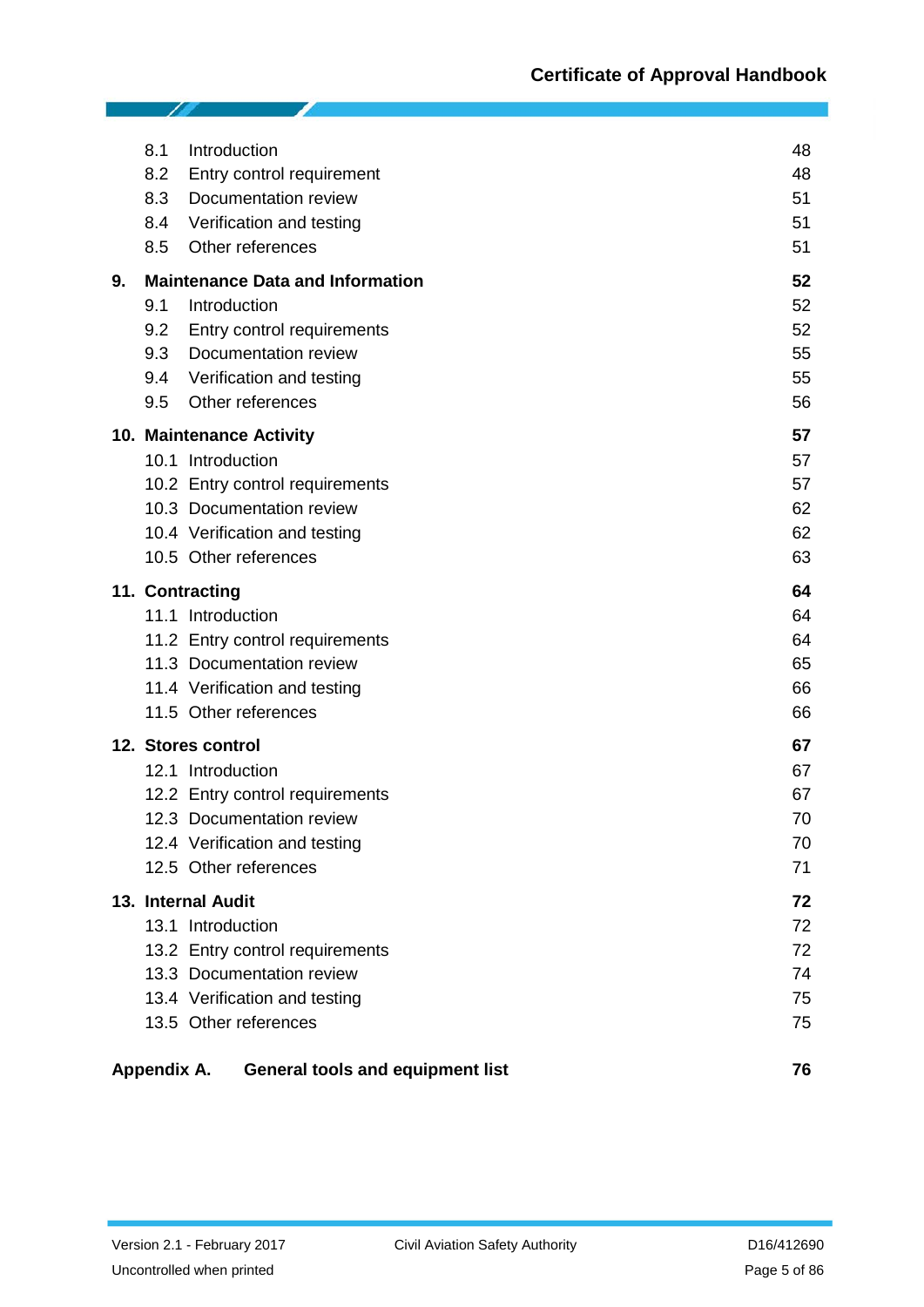# <span id="page-5-0"></span>**Glossary**

# **Acronyms and abbreviations**

| <b>Acronym / abbreviation</b> | <b>Description</b>                                                         |  |
|-------------------------------|----------------------------------------------------------------------------|--|
| <b>AAC</b>                    | Airworthiness Advisory Circular                                            |  |
| <b>AC</b>                     | <b>Advisory Circular</b>                                                   |  |
| <b>ACN</b>                    | Australian Company Number                                                  |  |
| Act                           | Civil Aviation Act 1988 as amended                                         |  |
| <b>AD</b>                     | Airworthiness Directive (issued under CASR)                                |  |
| <b>ARN</b>                    | Aviation Reference Number (a CASA- derived number)                         |  |
| <b>ASETPA</b>                 | Approved Single Engine Turbine Powered Aircraft                            |  |
| <b>AWB</b>                    | Airworthiness Bulletin                                                     |  |
| <b>AWI</b>                    | Airworthiness Inspector, referred to as CASA Inspector in this<br>Handbook |  |
| CAAP                          | Civil Aviation Advisory Publication                                        |  |
| CAO                           | <b>Civil Aviation Order</b>                                                |  |
| <b>CAR</b>                    | <b>Civil Aviation Regulations 1988</b>                                     |  |
| <b>CASR</b>                   | Civil Aviation Safety Regulations 1998                                     |  |
| <b>CSC</b>                    | <b>Client Services Centre</b>                                              |  |
| <b>HCRPT</b>                  | <b>High Capacity Regular Public Transport</b>                              |  |
| <b>ICAO</b>                   | <b>International Civil Aviation Organisation</b>                           |  |
| <b>LCRPT</b>                  | Low-capacity Regular Public Transport                                      |  |
| <b>MCM</b>                    | Maintenance Control Manual                                                 |  |
| <b>MDR</b>                    | Major Defect Report                                                        |  |
| <b>MITCOM</b>                 | Manufactured in the course of maintenance                                  |  |
| <b>NATA</b>                   | National Association of Testing Authorities                                |  |
| <b>RPT</b>                    | <b>Regular Public Transport</b>                                            |  |
| <b>SFR</b>                    | Standard Form Recommendation - an internal CASA process                    |  |
| <b>SPL</b>                    | Special Purpose Lane                                                       |  |
| <b>STC</b>                    | <b>Supplemental Type Certificate</b>                                       |  |
| <b>TC</b>                     | <b>Type Certificate</b>                                                    |  |

# **Definitions**

Within this Handbook, the term COA Applicant is used to describe someone who is applying for a COA (whether it is for an initial issue, variation, renewal or cancellation).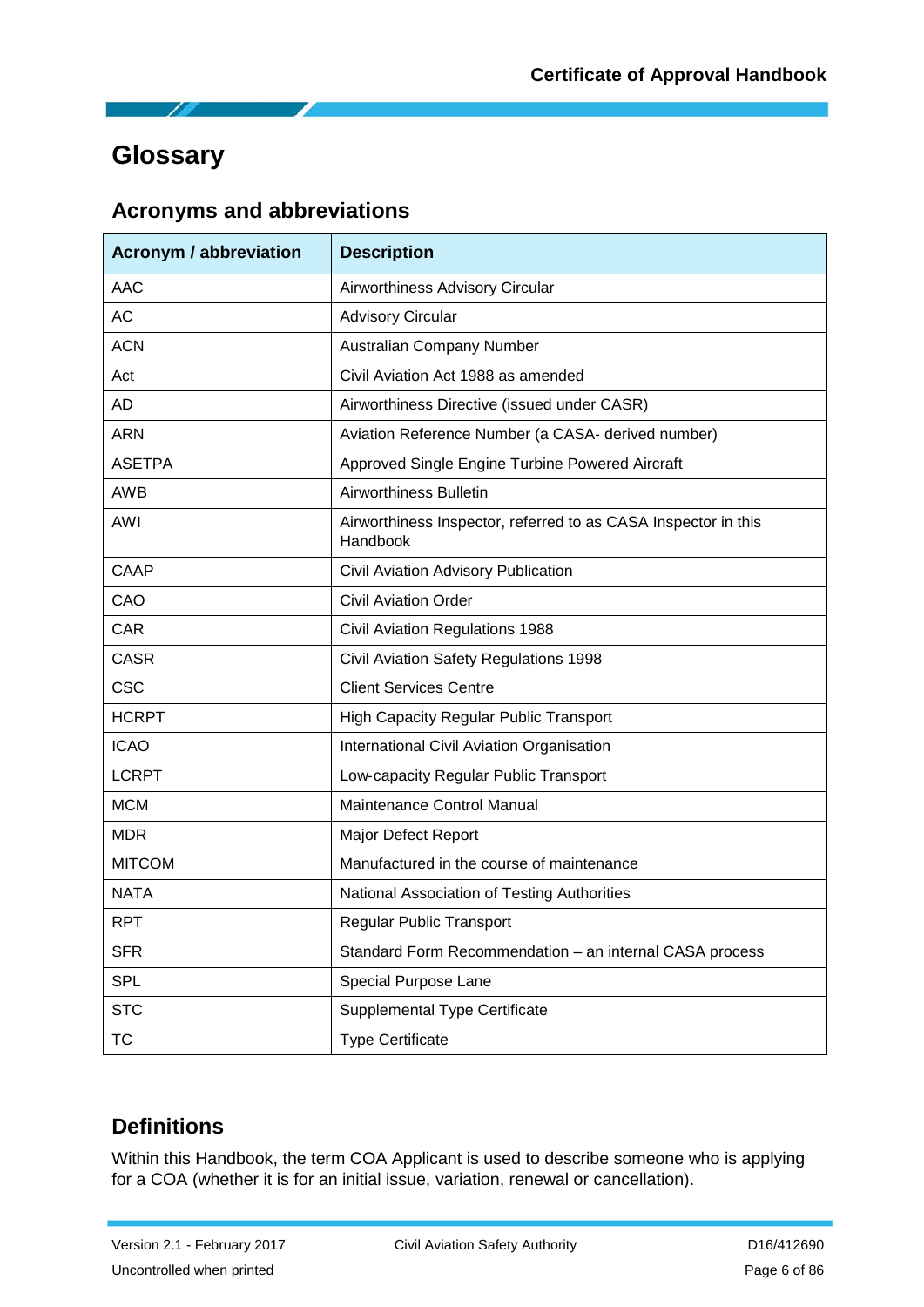Once a COA has been issued, in line with the regulations and other advisory publications, the organisation is referred to as a COA Holder or an Aircraft Maintenance Organisation (AMO).

| <b>Term</b>                             | <b>Definition</b>                                                                                                                                                                                                                                                                                                                            |  |  |
|-----------------------------------------|----------------------------------------------------------------------------------------------------------------------------------------------------------------------------------------------------------------------------------------------------------------------------------------------------------------------------------------------|--|--|
| Applicant                               | A legal entity (a person or an organisation) applying for a Certificate<br>of Approval - also referred to as the proposed certificate holder in<br>this Handbook.                                                                                                                                                                            |  |  |
| Accountable Manager                     | The accountable manager is, the certificate of approval holder or<br>person nominated by the legal entity holding the certificate of<br>approval, who has been given corporate authority for ensuring that all<br>maintenance required, can be financed and carried out to the<br>standards required by the regulations.                     |  |  |
| <b>CASA Project Manager</b>             | A role assigned to a CASA Officer who is responsible for managing<br>the overall assessment process and, in particular, the coordination of<br>the project team members tasked to assess a COA application.                                                                                                                                  |  |  |
| <b>CASA Project Team</b>                | A group of CASA Inspectors responsible for assessing an application<br>for a COA. The size of the CASA Project Team is usually determined<br>by the scope and complexity of the COA application. In some cases,<br>the team could be comprised of only one CASA Inspector.                                                                   |  |  |
| <b>CASA Regional Manager</b>            | A CASA Officer who has overall responsibility for effective<br>management of a CASA Regional Office, ensuring that the office<br>achieves required performance through standardisation of<br>operations, consistent application processes and efficient use of<br>resources.                                                                 |  |  |
| <b>CASA Regional Office</b>             | The CASA Office responsible for assessing the COA applications<br>according to the procedures outlined in this COA Process Manual<br>and the COA Handbook, and advising the CASA delegate of the<br>recommended action in relation to an application.                                                                                        |  |  |
| <b>CASA Certificate Team</b><br>Manager | A CASA Officer who is responsible for task allocations, resource<br>management and consistent application of processes within their<br>team of CASA Inspectors. The Certificate Team Manager liaises<br>between CASA Project Managers and CASA Regional Managers to<br>ensure adequate resources are available for assessments.              |  |  |
| Certificate of Approval (COA)           | An approval issued by CASA, authorising a legal entity (person or<br>organisation) to conduct activities under CAR 30.                                                                                                                                                                                                                       |  |  |
| <b>COA Holder</b>                       | A legal entity who holds a Certificate of Approval under CAR 30.                                                                                                                                                                                                                                                                             |  |  |
| <b>Client Services Centre</b>           | CASA's single point of contact for regulatory services under the<br>direction of Sustainability Group. Client Services Centre processes<br>applications, provides information to Applicants and receives<br>payments. It registers, tracks and monitors service delivery and in<br>most cases, issues the final permissions or certificates. |  |  |
| <b>Controlling Office</b>               | The CASA Regional Office responsible for issuing the Certificate of<br>Approval.                                                                                                                                                                                                                                                             |  |  |
| <b>Conducting Office</b>                | The CASA Regional Office which acts on behalf of a Controlling<br>Office.                                                                                                                                                                                                                                                                    |  |  |

7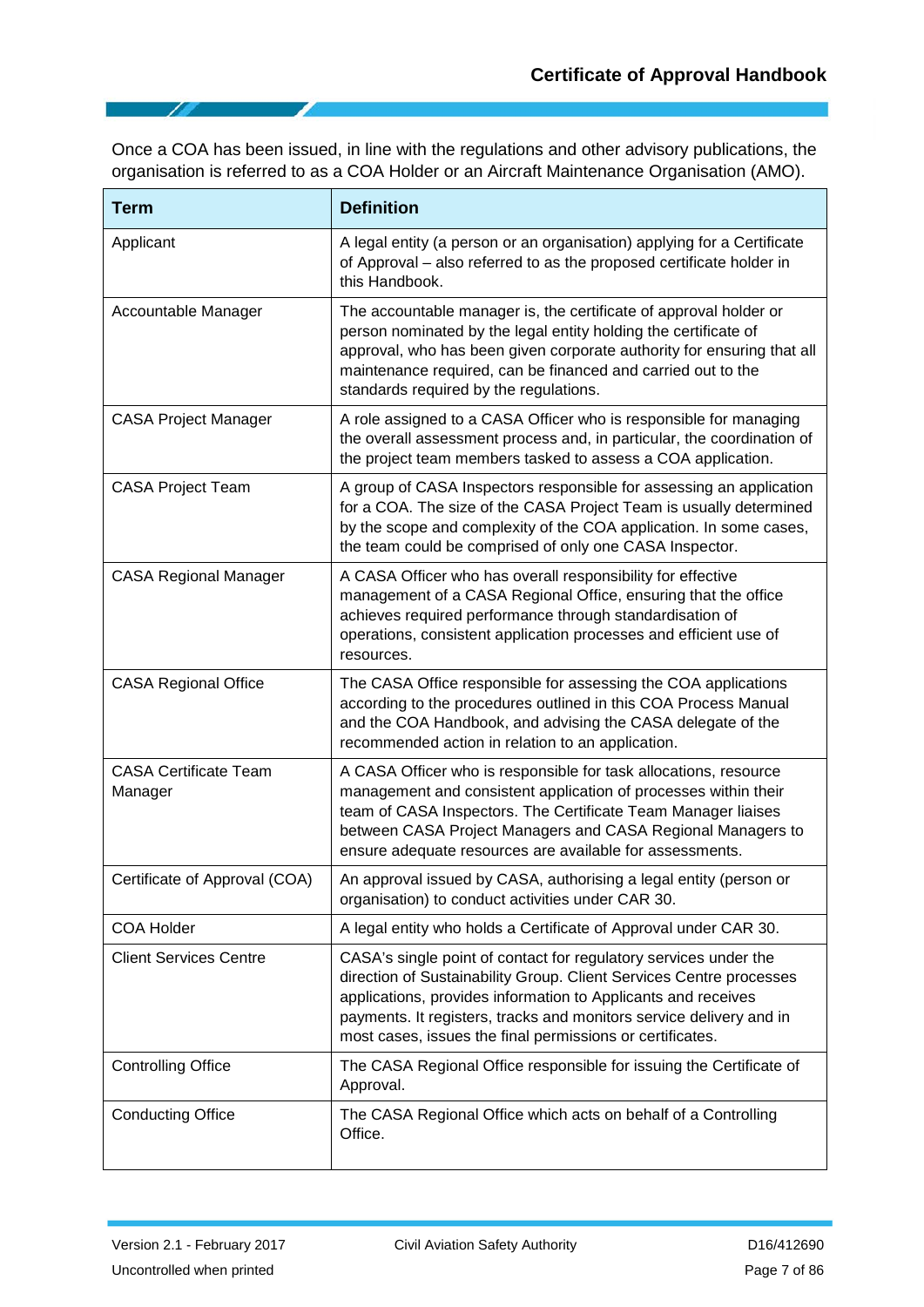| <b>Term</b>          | <b>Definition</b>                                                                                                                                                                                                                                                                          |  |
|----------------------|--------------------------------------------------------------------------------------------------------------------------------------------------------------------------------------------------------------------------------------------------------------------------------------------|--|
| Delegate             | A CASA officer who has the authority, for the purposes of this<br>Handbook, to make a decision to grant, vary, refuse, suspend or<br>cancel a Certificate of Approval under CAR 30.                                                                                                        |  |
| <b>Entry Control</b> | Common term used to describe the process to assess an entrant, or<br>Applicant, for the purposes of issuing a permission to undertake a<br>particular aviation activity.                                                                                                                   |  |
| Inspector            | A CASA officer who conducts the assessment to ensure that an<br>Applicant has satisfactorily met the requirements set by legislation for<br>the issue of a Certificate of Approval.                                                                                                        |  |
| Legal entity         | A natural person or an organisation having legal personality, capable<br>of enjoying and being subject to legal rights and duties established<br>under relevant state or Commonwealth law.                                                                                                 |  |
| Permission           | General term used to describe all civil aviation authorisations issued<br>by CASA, that authorise a person or organisation to undertake a<br>particular aviation-related activity. Includes all licences, permits,<br>approvals, authorisations, certificates, exemptions and delegations. |  |

10

◢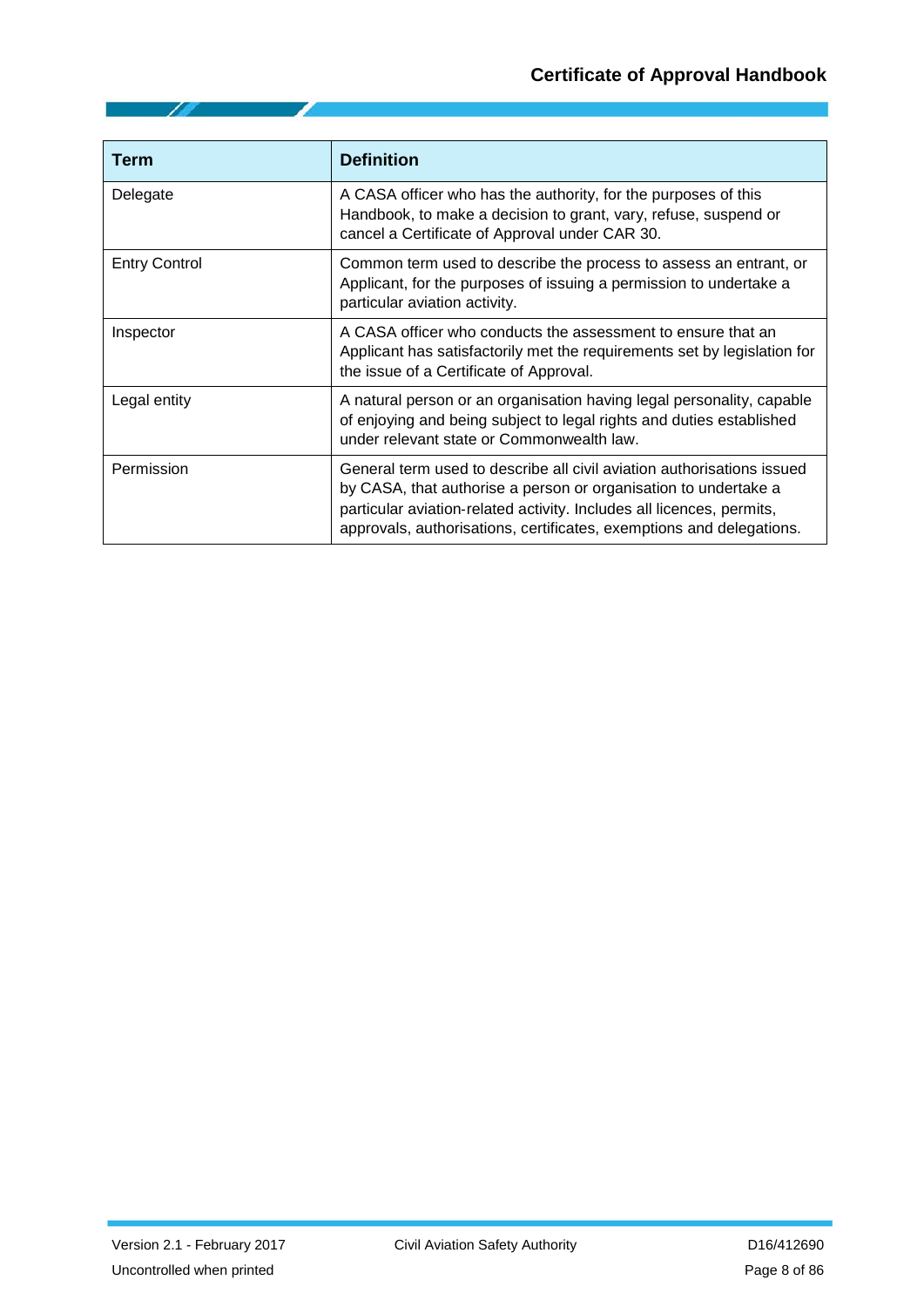

# <span id="page-8-0"></span>**Revision history**

Amendments/revisions of this Manual are recorded below in order of most recent first.

| <b>Version No.</b> | Date           | <b>Parts/Sections</b> | <b>Details</b>                               |
|--------------------|----------------|-----------------------|----------------------------------------------|
| 2.1                | February 2017  | 9.2.11                | Alternate maintenance data<br>wording added. |
| 2.0                | September 2016 | All                   | Complete Revision.                           |
| 1.0                | March 2011     | All                   | New handbook.                                |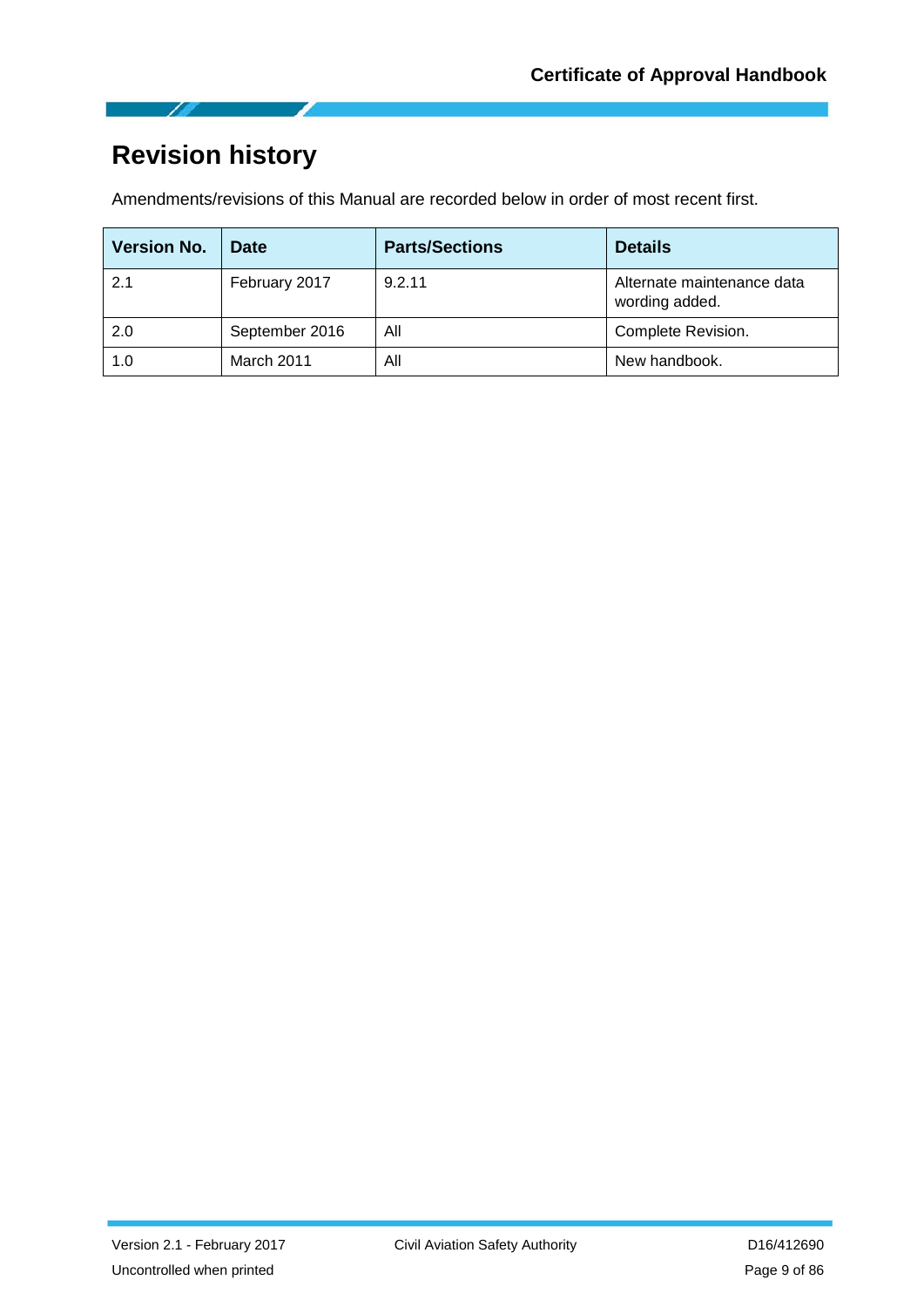# <span id="page-9-0"></span>**1. Introduction**

A person engaged, or intending to engage, in any stage of distribution or maintenance of aircraft, aircraft components or aircraft materials, referred to in Regulation 30(1) of the Civil Aviation Regulation 1988 (CAR), may apply to CASA for a Certificate of Approval (COA) in respect of those activities.

The COA Handbook is part of the COA Manual Suite which provides Applicants with information on how to obtain a Certificate of Approval for certain activities outlined in Regulation 30 of CAR 1988. It also provides existing certificate holders with information on how to maintain their certificate or vary their existing COA.

The COA Handbook supports the COA Process Manual, which outlines the steps CASA and the Applicant need to take to process an application for a COA.

This Handbook must be used in conjunction with information provided in the CAAP 30-4.

This Handbook is subject to a continuous improvement program and as such is under continuous development and review. Submissions for change/suggested amendments, can be submitted as per the Continuous Improvement Process.

# <span id="page-9-1"></span>**1.1 Purpose of the handbook**

The purpose of this Handbook is to provide CASA staff with standard entry control requirements for the processing of an application for a Grant of, or Change to, a Certificate of Approval. It provides an explanation of the COA issue and change process and guidance on the requirements which must be met in order to obtain, change and maintain a Certificate of Approval.

The Handbook, together with the other documents in the COA Manual Suite, aims to establish transparency in CASA decision‐making processes.

The guidance information contained in this Handbook applies to all maintenance organisations, and is to be applied as appropriate, given due consideration for the size and complexity of the organisation.

# <span id="page-9-2"></span>**1.2 Who this handbook is for**

This Handbook is for the use of both CASA staff and persons or organisations applying for, or holding a Certificate of Approval.

# <span id="page-9-3"></span>**1.3 What this handbook covers**

This Handbook sets out the guidance information for the granting of or change to, a Certificate of Approval covering any of the following activities:

• The distribution and maintenance of aircraft, aircraft components and aircraft materials.

The Handbook provides:

- The legislative or policy framework which supports the process
- Detailed guidance material to support completion of a work step
- Best practice where applicable.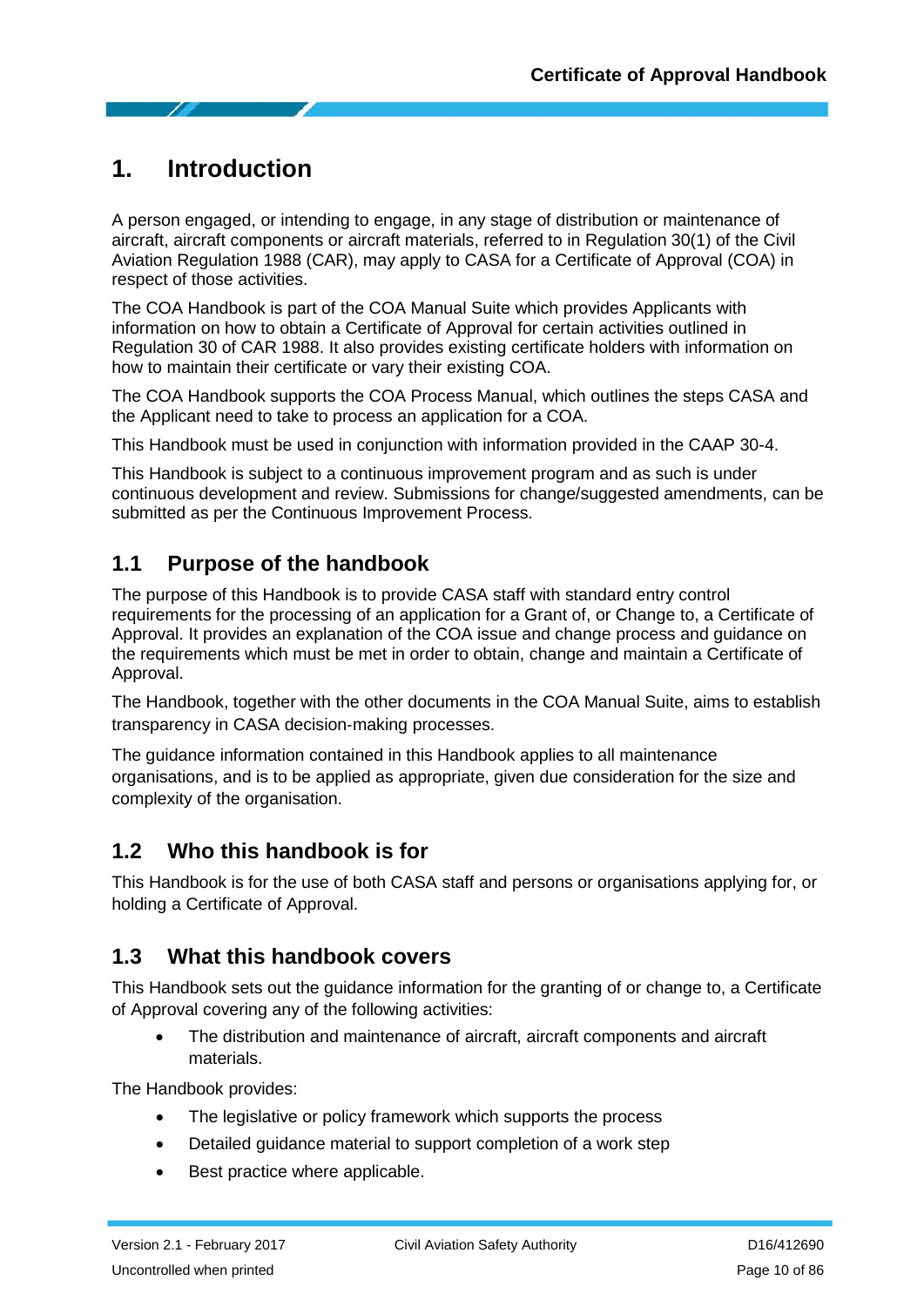The Handbook sets out the criteria CASA would expect an Applicant to meet to obtain a COA. Meeting these criteria should ensure that the Applicant will have the systems, including procedures, equipment and staff necessary, to ensure that aviation safety is not compromised, thus satisfying government, CASA and public expectation.

In developing this Handbook, the following were considered:

- The Civil Aviation Act 1988
- Civil Aviation Regulation (CAR) 30
- Other relevant Commonwealth Legislation
- CAAPs
- CASA policies and procedures
- Input from CASA staff
- Experience and knowledge of the Handbook's development team.

By adhering to the Handbook's procedures, a standard and unified approach consistent with regulatory requirements will be maintained when granting or changing a Certificate of Approval.

### <span id="page-10-0"></span>**1.4 Reserved**

Reserved.

# <span id="page-10-1"></span>**1.5 The structure of the handbook**

#### **1.5.1 The COA manual suite**

This COA Handbook is part of the COA Manual Suite that provides guidance on applying for, granting and maintaining a COA. The Suite consists of the following, as shown in the diagram below:

- This Handbook
- The COA Process Manual
- The COA Application Form.



The Handbook deals with the detailed information on the requirements with which the Applicant must comply to apply for and obtain a COA, and the legislative requirements, the assessment criteria and policies CASA applies, to assess and grant a COA.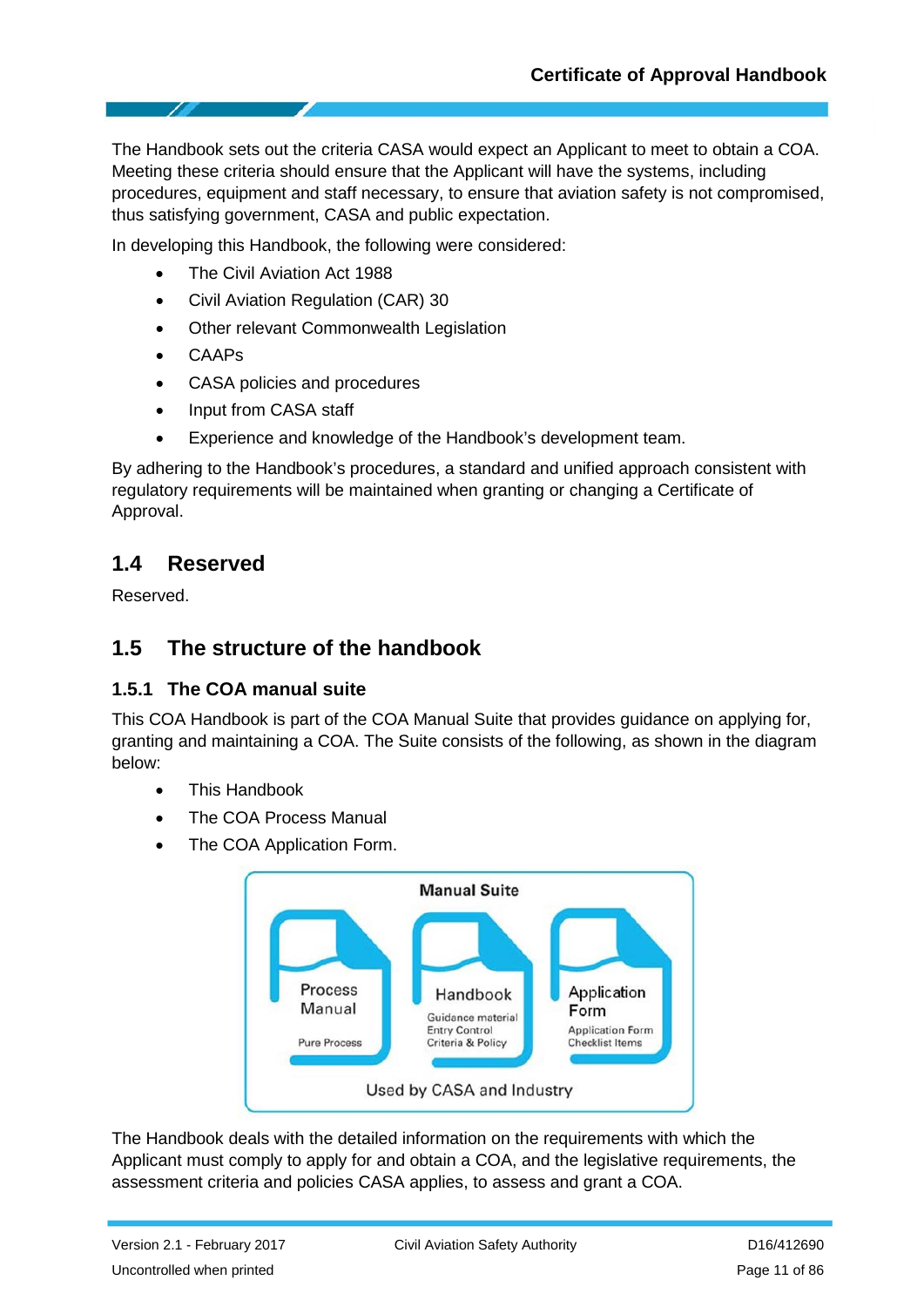The Handbook aligns with and supports the COA Process Manual by providing detailed explanations on the requirements outlined in the process work steps. Information in the Handbook is organised under headings that correspond to line elements in the Part M Assessment section of the Application Form 019.

The COA Process Manual sets out the process that the Applicant and CASA must follow from enquiry to assessment and granting of a COA. It is designed as a fast, quick‐reference mechanism that standardises how CASA Inspectors carry out the assessment activities. It also outlines the points of interaction between CASA and the aviation industry in the conduct of these activities. The full version of the Certificate of Approval Process Manual is available on the CASA website.

The COA Application Forms allow an applicant to submit an application for an initial issue, renewal or a change to an existing Certificate of Approval, and CASA to assess that application. COA Application Form 019, which applies to an application for an initial issue of or a variation to an existing COA, is a document which consolidates the COA Application Form and the assessment checklists.

#### **1.5.2 The handbook content structure**

Each chapter, with the exception of the first four chapters, is laid out as follows:

- 1. Introduction
- 2. Entry Control Requirements
- 3. Documentation Review
- 4. Verification and Testing
- 5. References.

#### **1.5.3 Where to get further information/assistance**

To obtain further assistance with any of the information contained within this Handbook, contact the Client Services Centre‐Brisbane on 136 773 or visit the CASA website at [www.casa.gov.au.](http://www.casa.gov.au/)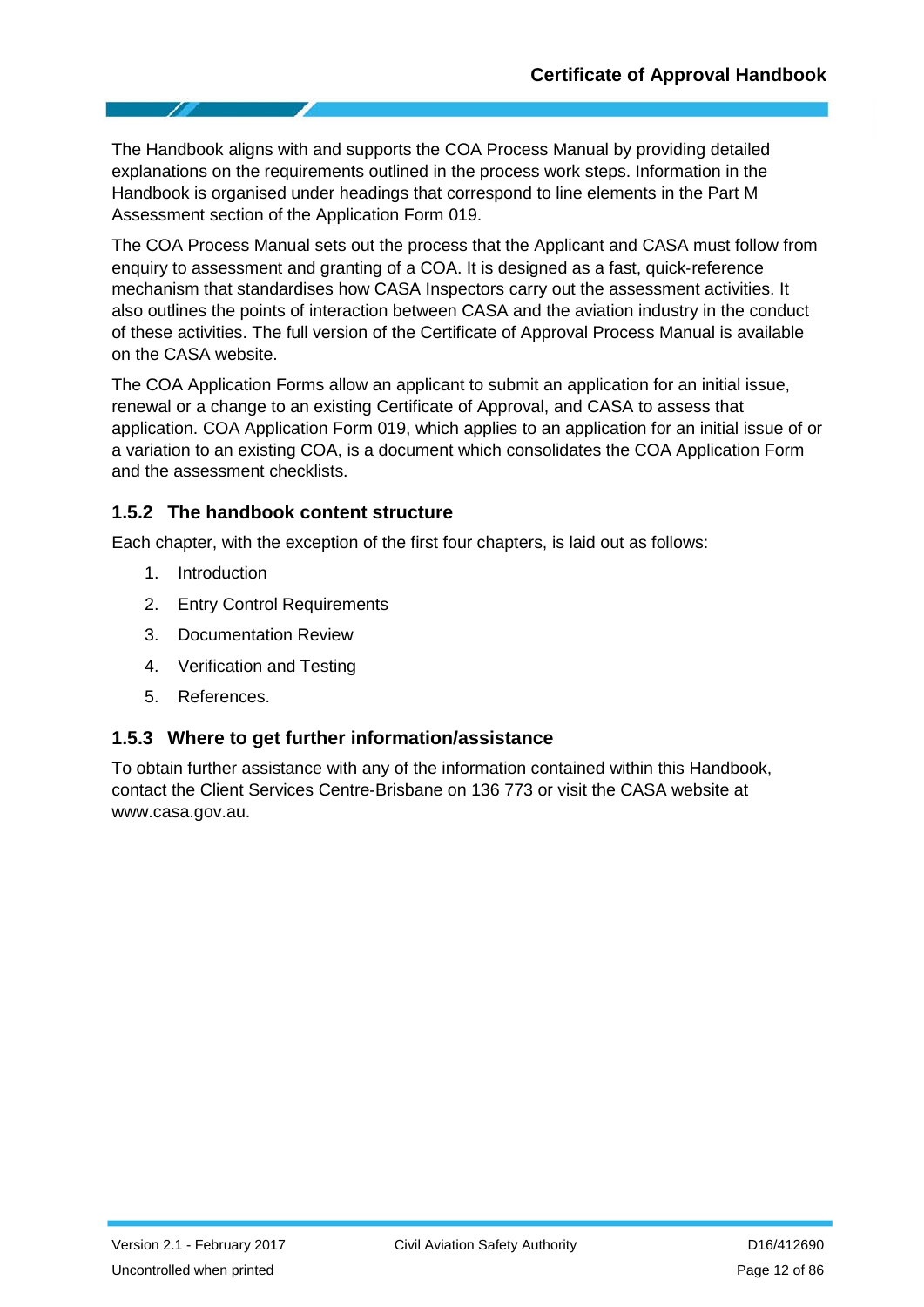# <span id="page-12-0"></span>**2. Certificate of approval overview**

# <span id="page-12-1"></span>**2.1 What is a certificate of approval?**

A Certificate of Approval is a permission granted by CASA to allow persons to engage in the distribution or maintenance of aircraft, aircraft components or aircraft materials.

# <span id="page-12-2"></span>**2.2 Who Needs a certificate of approval?**

Any person or organisation intending to engage in maintenance of aircraft, aircraft components or aircraft materials, must have a Certificate of Approval before they can conduct any of these activities.

People or organisations intending to engage in distribution may also apply for a Certificate of Approval.

# <span id="page-12-3"></span>**2.3 Who may apply for a certificate of approval?**

Any legal entity, capable of enjoying and being subject to legal rights and responsibilities may apply for a COA. This includes:

- A natural person or a group of natural persons
- An incorporated company or association, or a group thereof
- A body corporate or politic created by statute.

CASA requirements on legal identity checks are set out in detail in Section 4.4.4 of this Handbook.

# <span id="page-12-4"></span>**2.4 Types of authorisation**

The following types of authorisation can be approved under a Certificate of Approval:

- Maintenance of Aircraft
- Maintenance of Aircraft Airframe Components
- Maintenance of Aircraft Engine Components or Engine sub-assemblies or Engine sub‐components
- Maintenance of Components Propellers
- Maintenance of Aircraft Electrical Components
- Maintenance of Aircraft Instrument Components
- Maintenance of Aircraft Radio Components
- Specialised Maintenance of Aircraft Materials
- Specialised Maintenance of Tasks on Aircraft and/or Components
- Distribution of aviation products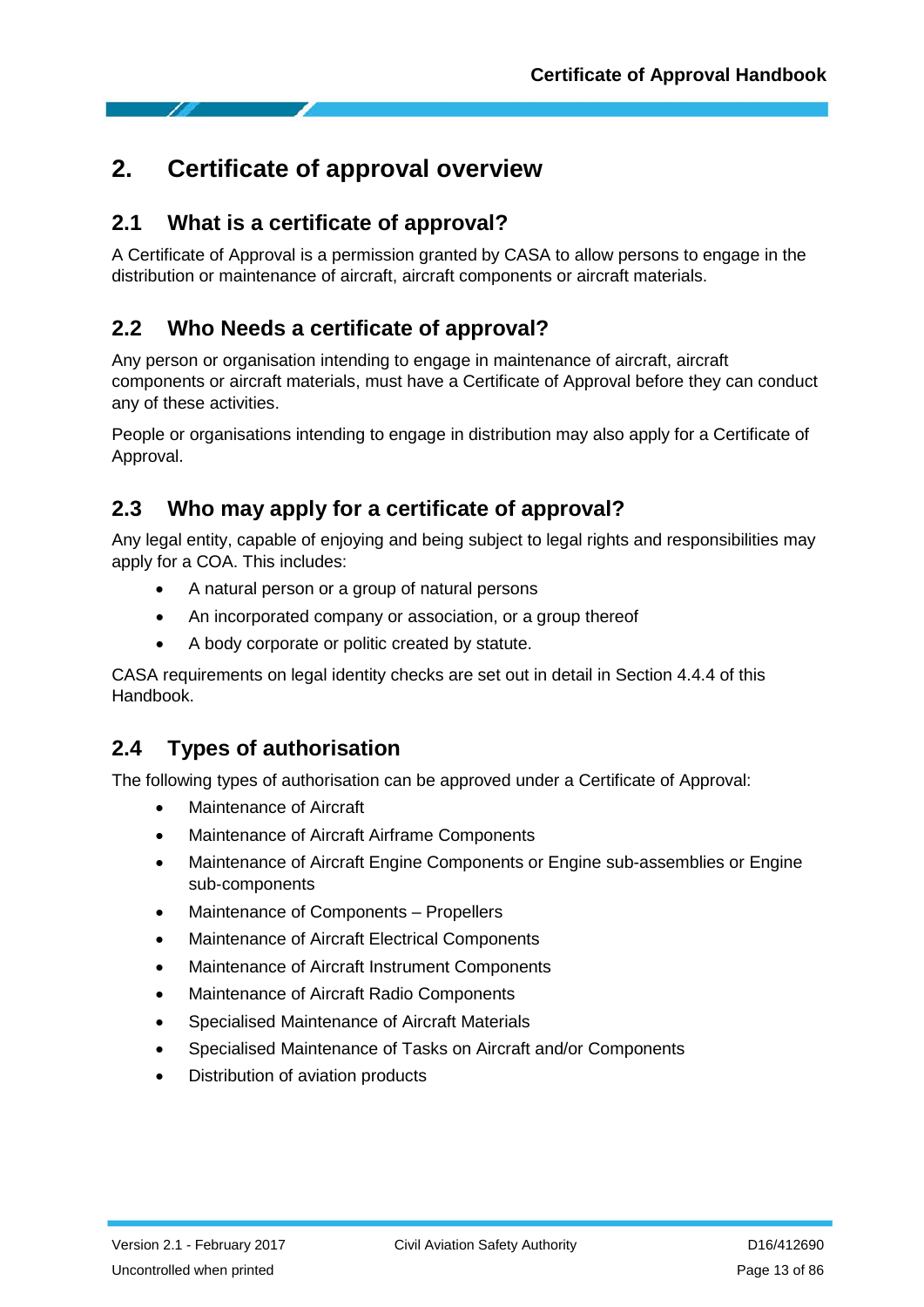### <span id="page-13-0"></span>**2.5 The COA processes**

#### **2.5.1 Certification**

The COA approval process consists of four main phases: Enquiry, Application, Assessment and Certification. Detailed information regarding these phases is discussed in Chapter 4 of this Handbook.

#### **2.5.2 Suspension or cancellation at the request of the COA holder**

CASA must suspend or cancel a COA under CASR 11.130 if the COA holder provides a written request. There is no specified form for the suspension or cancellation of a COA.

The written request to suspend or cancel must be signed by all the holders named on the COA. In respect of an organisation, the request must be signed by a director of that organisation or his/her authorised agent.

#### **2.5.3 Cancellation, suspension or variation as a result of enforcement action**

It is the responsibility of the COA Holder to ensure the conduct of activities authorised by the COA continues to comply with legislative requirements.

CASA may take enforcement action to limit, constrain or prevent a COA Holder, who is demonstrably unable and/or unwilling to comply with specified legislative requirements, from continuing to conduct the COA activities.

CAR 269 (1) provides that CASA may, by notice in writing served on the COA holder, cancel, suspend or vary the certificate where CASA is satisfied the grounds stipulated in CAR  $269(1)(a)$  to (e) exists.

The administrative actions in relation to this are carried out in accordance with the CASA Enforcement Manual and Coordinated Enforcement Policy.

The process involving administrative action is coordinated by CASA Legal Services Division. If a certificate is cancelled, suspended or varied as a result of enforcement action, a job still needs to be raised by Client Services Centre to include details of the action in the database.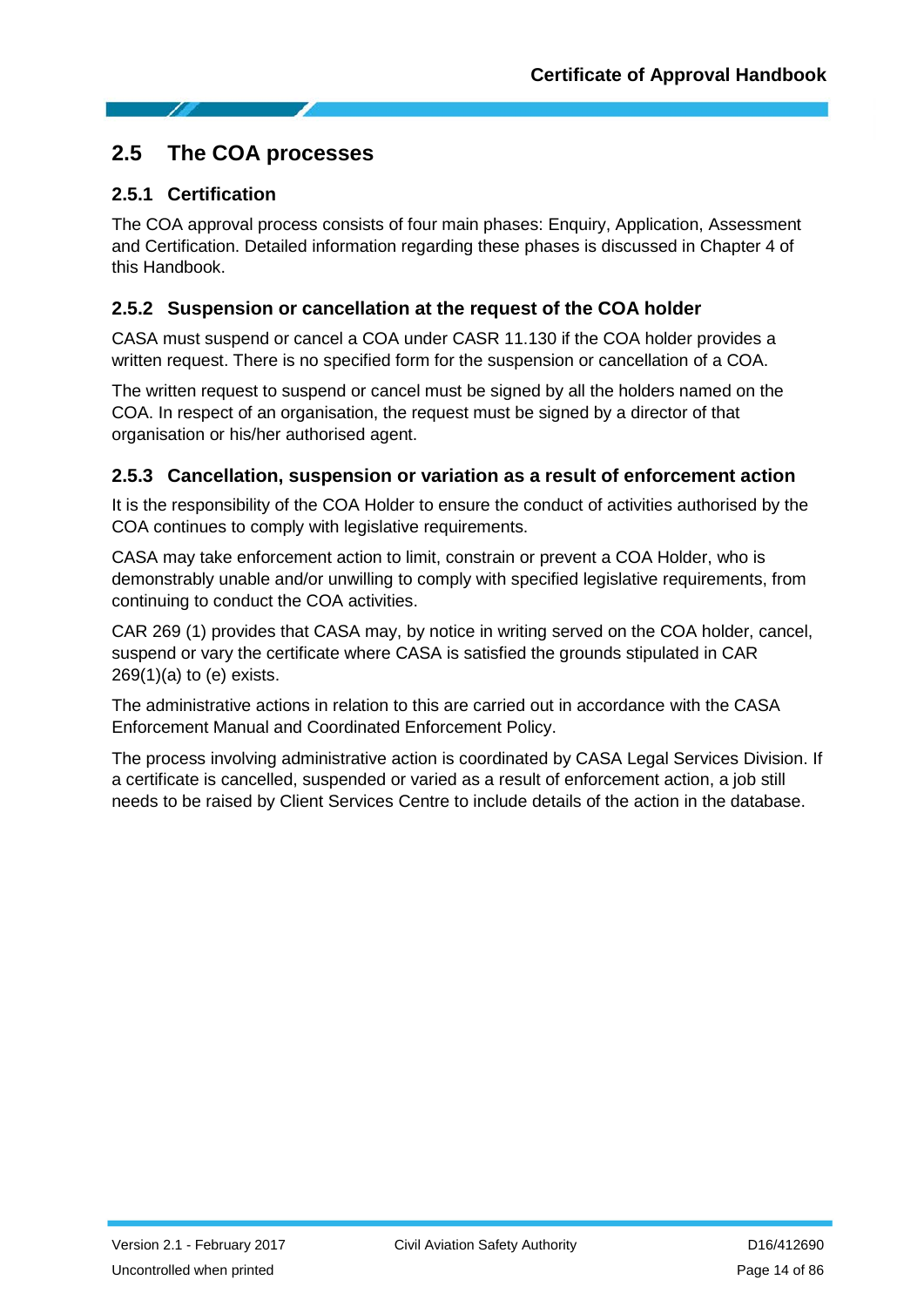# <span id="page-14-0"></span>**3. Legislation and regulations**

A range of legislative and regulatory requirements govern the issue of a Certificate of Approval (COA). For the issue of a COA, CASA must be satisfied the Applicant will be able to carry out activities in a satisfactory manner, including the ability to comply with relevant legislation.

# <span id="page-14-1"></span>**3.1 Hierarchy of legislative requirements**

The Head of Power for all CASA operations is the Civil Aviation Act 1988.

The following is a list of the hierarchy of legislation and advisory materials that are relevant to Certificates of Approval:

- Civil Aviation Act 1988
- Civil Aviation Regulations (CAR) 1988 and Civil Aviation Safety Regulations (CASR) 1998
- Civil Aviation Orders (CAO)
- Manual of Standards (MOS)
- Other instruments such as:
	- − Airworthiness Directives (AD)
- Advisory Information including:
	- − Civil Aviation Advisory Publications (CAAP)
	- − Advisory Circulars (AC)
	- − CASA Policy
	- Legislation and regulations applying to COA

The following sets out the primary regulatory requirements relevant to a Certificate of Approval. Other related guidance material may be referenced within chapters of the Handbook.

#### **3.1.1 Civil Aviation Act 1988**

- Section 11 Australia, as a contracting state to ICAO, has an obligation to ensure that functions carried out in Australia are performed in accordance with international agreements. The Civil Aviation Act 1988, section 11 refers to these requirements.
- Section 31 Under this section of the Act, all decisions to refuse to grant, vary, suspend or cancel the Certificate of Approval are reviewable by the Administrative Appeals Tribunal.
- Section 97 If a fee is prescribed for the granting of a Certificate of Approval, the Certificate should not be granted until the fee is paid.

#### **3.1.2 Civil Aviation Safety Regulation 1998**

• CASR 11.130 – Suspension or cancellation of authorisation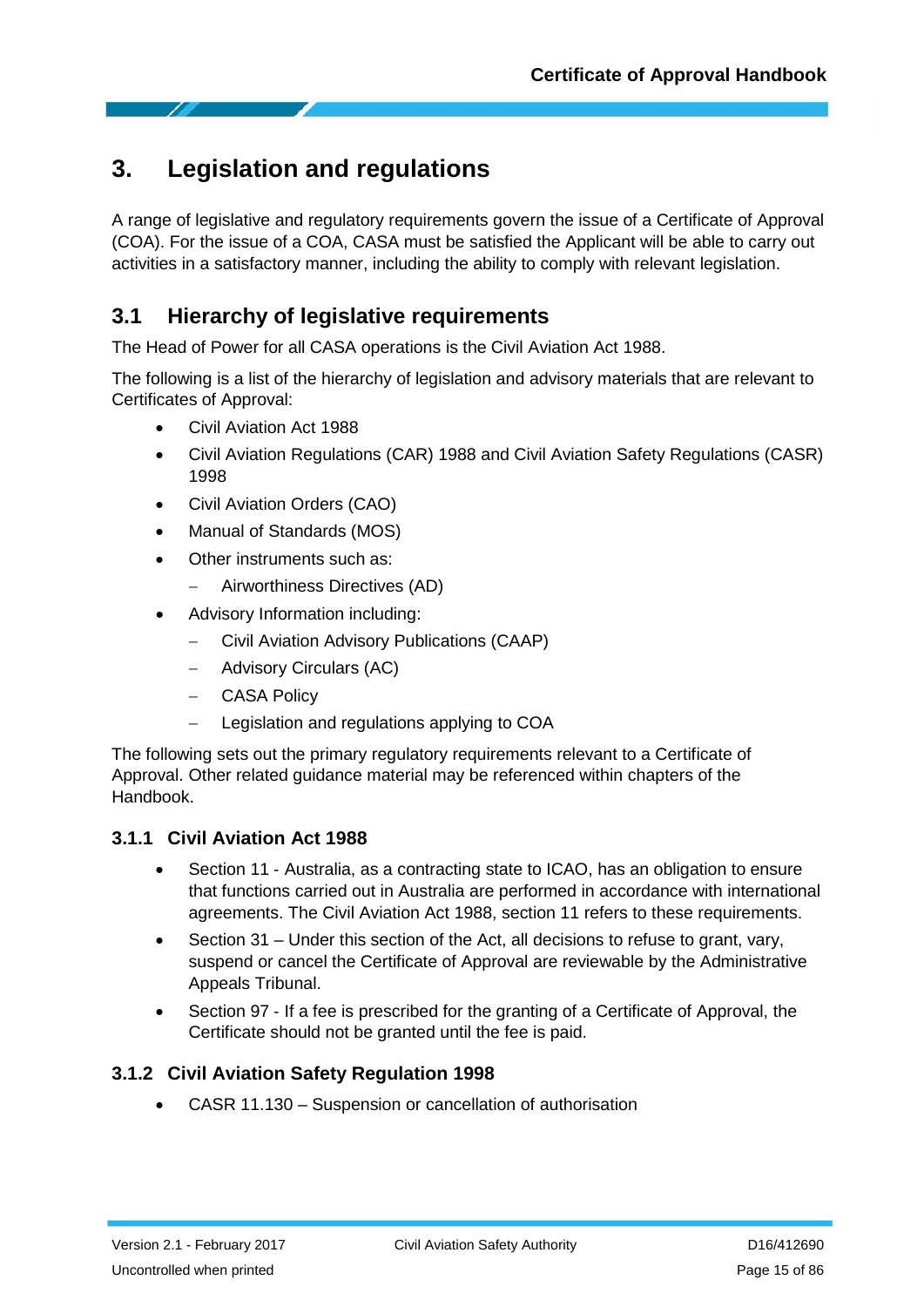#### **3.1.3 Civil Aviation Regulations 1988**

- CAR 2(1) ‐ Interpretations
- CAR 30(1) ‐ Defines who may apply for a Certificate of Approval
- CAR 30(2) ‐ Defines what must be submitted with the application
- CAR 30(2A) ‐ States that CASA must grant a Certificate of Approval if satisfied that the Applicant is able to carry out the activities as stated in the application in a satisfactory manner
- CAR 30(2B) ‐ States the matters which CASA must have regard to in forming the satisfaction required under CAR 30(2A)
- CAR 30(2C) ‐ Sets out the statutory conditions to which a Certificate of Approval is subject once it has been issued
- CAR 30(2D) ‐ States what is to be included in the statement describing the system of quality control
- CAR 30(3) ‐ Allows CASA to grant a Certificate of Approval subject to conditions
- CAR 30(3A) ‐ Penalty clause in support of conditions imposed by CAR 30(3)
- CAR 30(4) ‐ Regulatory rights of access to authorised person for inspection
- CAR 30(4A) ‐ Penalty clause in support of CAR 30(4)
- CAR 30(5‐6) ‐ Requirements for authorised person to produce identity card for inspection
- CAR 30A(1‐4) ‐ States requirements for changes to Certificate of Approval
- CAR 30B(1‐3) ‐ Describes notice of events to be given
- CAR 32 ‐Provides for a period of operation of a Certificate of Approval
- CAR 42W States requirement for the installation and use of aircraft components in maintenance – Australian aircraft in Australian territory
- CAR 42ZC ‐ States requirement for the holding of a Certificate of Approval in order to perform maintenance of Australian aircraft in Australia
- CAR 42ZE Sets out the manner in which maintenance performed under a CAR 30 Certificate of Approval is to be certified
- CAR 264 ‐ Refusal to grant a Certificate of Approval
- CAR 267 ‐ Describes requirements for variation to the Certificate at the request of the holder
- CAR 269 ‐ Empower CASA to vary, cancel or suspend a Certificate of Approval if any condition of the Certificate is breached
- CAR 270 & 272A ‐ Describe the effects of any decision on the Certificate holder
- CAR 282(1‐5) ‐ Defines the penalty for offences in relation to the Certificate of Approval
- CAR 305 Grants authorized CASA officers access to premises for the purposes of inspecting maintenance activities and records and specifies the penalty for obstruction of and/or and interference with CASA officers during this process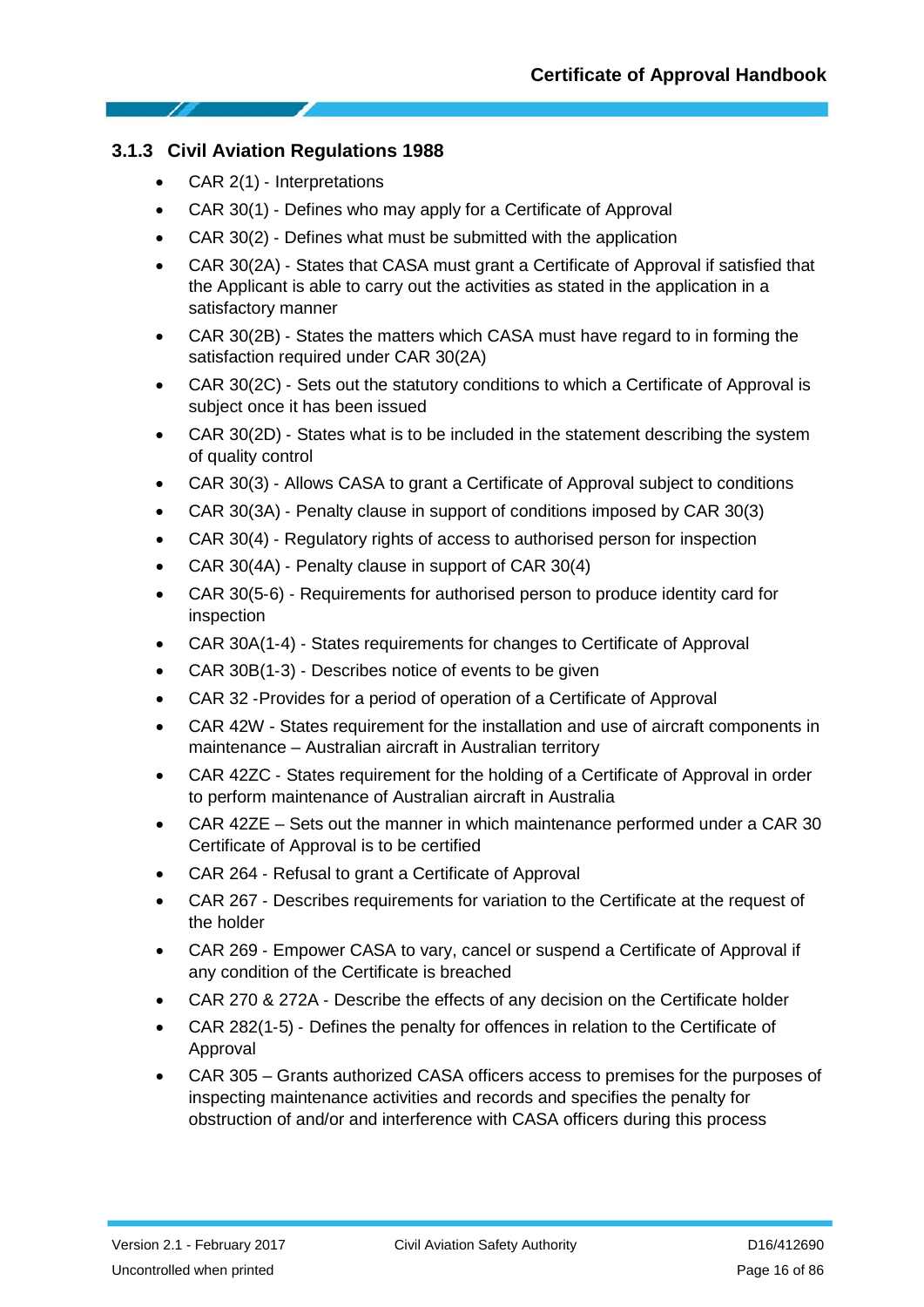#### **3.1.4 Civil Aviation Orders**

1

- CAO 100.5 General Requirements in Maintenance of all Australian Aircraft
- CAO 100.16 Administration & Procedure Distribution and Rejection of Aircraft Components and Aircraft Materials
- CAO 104.0 Certificates of Approval

#### **3.1.5 Civil Aviation Advisory Publications**

- CAAP 30‐3 Approved Maintenance Organisation Limited category aircraft
- CAAP 30-4 Certificate of Approval Maintenance Organisation

#### **3.1.6 3.2.5 Advisory Circular**

- AC 21-35: Calibration Inspection and Test Equipment
- AC 66-3: Engine Ground Run Training and Assessment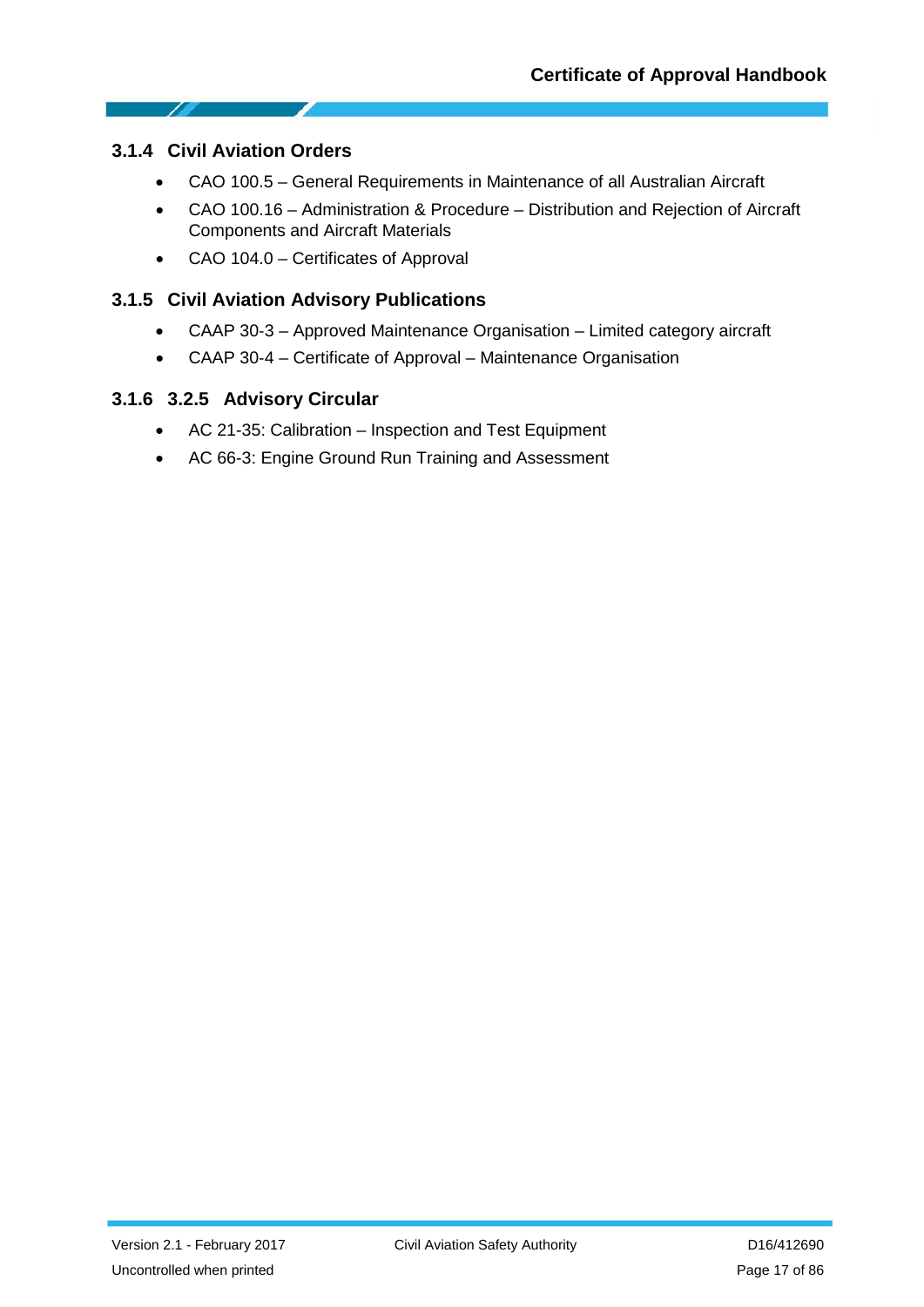# <span id="page-17-0"></span>**4. COA certification process**

The following diagrams show the overall process for obtaining a COA.



# <span id="page-17-1"></span>**4.1 CASA responsibilities**

CASA's responsibilities in relation to the COA application are to:

- Assess the application and all supporting documentation, as received from the Applicant, to determine whether it is satisfied the Applicant is able to carry out the proposed activities to be conducted under the certificate.
- Perform an assessment in accordance with this Handbook, the COA Process Manual and the COA Application Forms, including consideration of the matters set out in CAR 30 (2B) and the conditions to which a certificate is subject, as set out in CAR 30 (2C). The assessment process includes consideration of information provided by the Applicant and verification of the information provided.
- Manage the COA application process within CASA, applying acceptable project management principles and practices.
- Observe Occupational Health and Safety policies.
- Inform the Applicant of the names of the CASA officers who will be working on the assessment.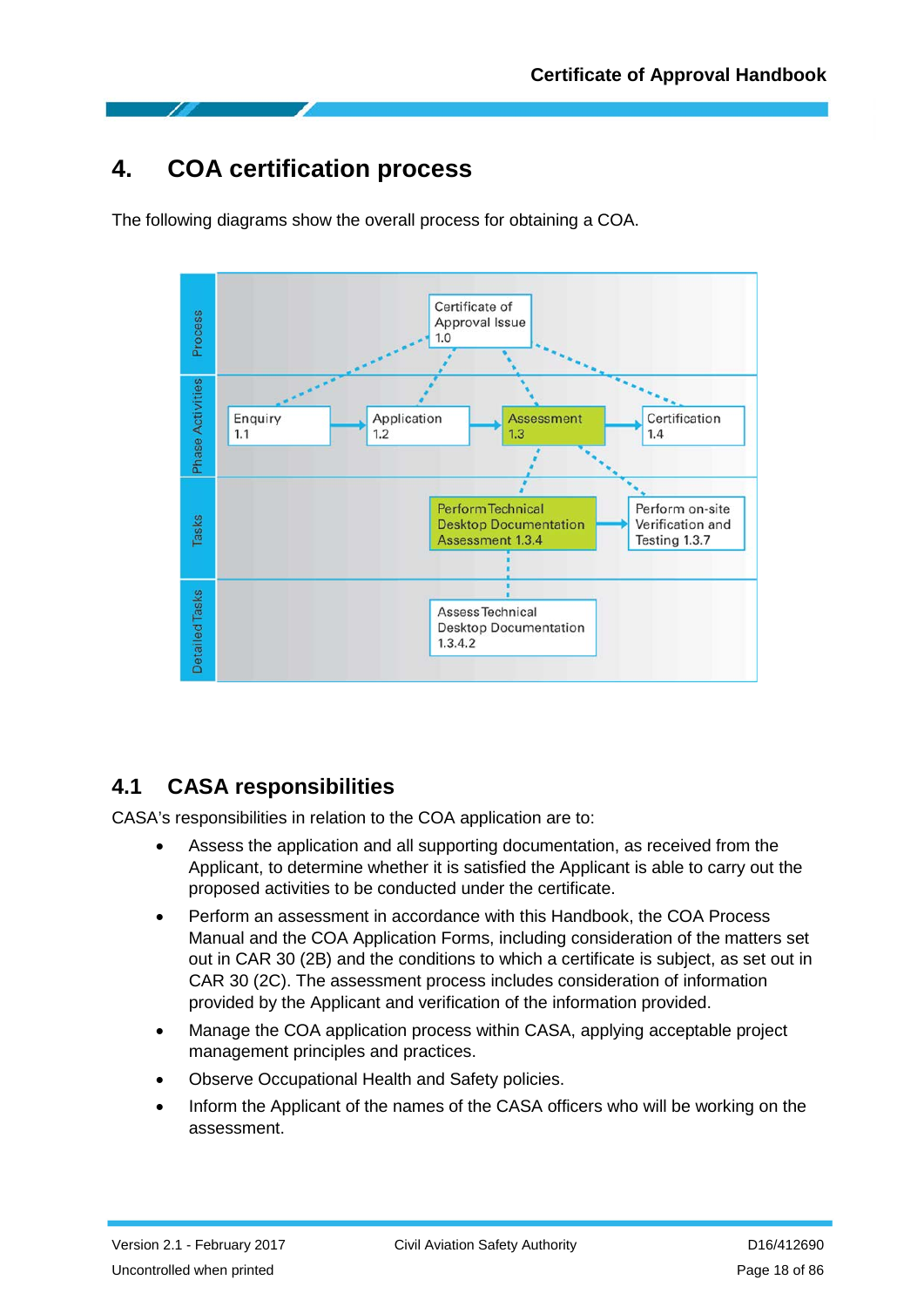# <span id="page-18-0"></span>**4.2 Applicant's responsibilities**

The Applicant's responsibilities in relation to the COA are to:

- Be familiar with the regulatory requirements that apply to the COA Holder as outlined in Chapter 3 of this Handbook.
- Understand CASA's policy requirement as outlined in the Handbook.
- Establish an organisation with the resources and procedures to meet the legislative and safety requirements and CASA policies.
- Project manage the COA application within their business and provide a single point of contact for CASA.
- Provide a completed COA application form and the supporting information required by CASA to undertake their assessment for the COA.
- Make available elements of their organisation for CASA to verify the information provided in the application and supporting documentation.
- Participate in the assessment of the COA where the CASA Inspector requires them to do so, and ensure the facility is in a ready state for inspection.

Where the assessment identifies a risk to the satisfactory conduct of the COA activities for which no guidance has been provided in the Handbook, or the COA Application Forms, it will be the Applicant's responsibility to address that risk to CASAs satisfaction. The CASA Inspector will provide guidance on the additional requirements the Applicant must comply with in order to address the identified risk to CASA satisfaction.

# <span id="page-18-1"></span>**4.3 Enquiry**

The Client Services Centre is the first point of contact for guidance on how to apply for a COA.

The Enquiry Phase is an opportunity to educate and guide Applicants in submitting a quality application and supporting documentation.

#### **4.3.1 Pre**‐**application meeting**

#### **When is it required?**

A pre‐application meeting is conducted by CASA to help the Applicant understand the certification process and the requirements to obtain a Certificate of Approval.

A pre‐application meeting is highly recommended for the initial issue of a COA and for applications to add complex activities.

#### **Who determines if a pre**‐**application meeting is required?**

CASA determines if a pre‐application meeting is required. However, the Applicant may also request a pre‐application meeting with CASA through the Client Services Centre.

#### **4.3.2 What is covered in the pre**‐**application meeting?**

The pre‐application meeting, chaired by the CASA Project Manager, should be attended by all project team members and the Applicant, or the representatives of the Applicant.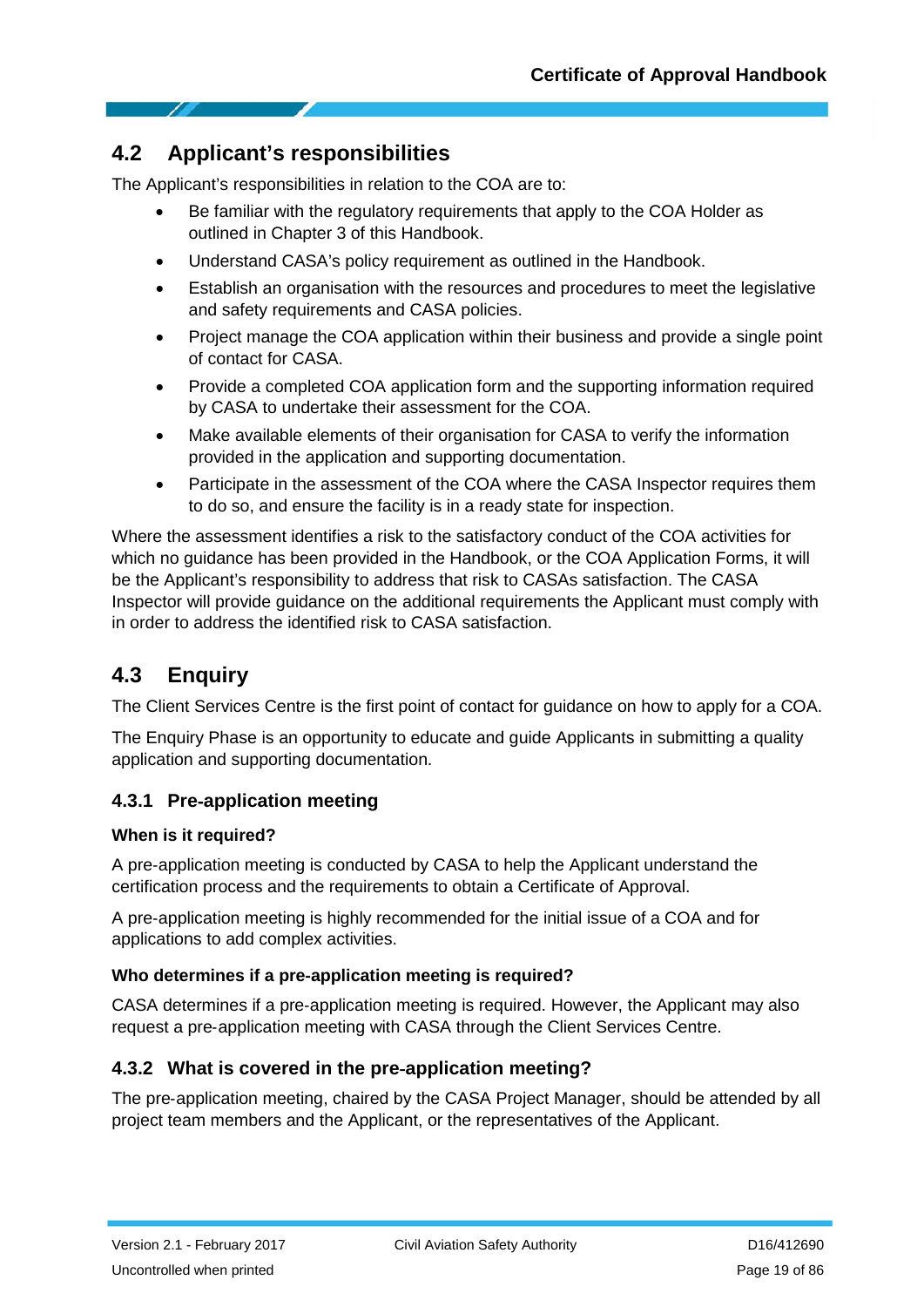The conduct of the meeting must give due consideration to the Applicant's capabilities and expertise. The general guidelines provided in this section are intended to assist in the conduct of the meeting.

The following are some of the items that must be included in the agenda for discussion at the pre‐application meeting:

- 1. Verification of information provided by the Applicants.
- 2. The proposed activities:
	- a. This should be discussed in detail. It is essential that the CASA Project Team fully understands the nature of the intended activities, so they can provide the Applicant with appropriate guidance and advice on the requirements. It is also important for the Applicants to understand the safety and legal requirements of the proposed activities.
- 3. The proposed management structure, and qualifications and experience of the personnel required to conduct the activities.
- 4. The certification process:
	- a. The Applicant must be made aware of the certification process, and the roles and responsibilities of CASA and the Applicant during the certification process.
	- b. The Applicant should also be advised of possible situations that may cause delays and the suspension of the certification process, e.g. insufficient or unsatisfactory documents, unsatisfactory inspections or demonstrations, and/or payment delays.
	- c. The Applicant must clearly understand that the documentation should be submitted in sufficient time to allow CASA to complete the assessment process and to issue the COA, before the intended commencement date of the Applicant's operations. Delay by the Applicant in responding to CASA will adversely impact on the time taken to complete the assessment phase and may result in the cancellation of the application.
- 5. Documentation, and verification and testing requirements:
	- The Applicant must have a clear understanding of what constitutes a complete application and that the facilities need to be in a ready state for on‐site inspection and testing, should CASA determine if necessary.
- 6. CASA cost recovery policies:
	- a. The Applicant must clearly understand the distinction between the provision of advice on CASA requirements, which is free, and the provision of assessments, checks, inspections and consultancy advice, all of which attract the payment of a fee.

CASA will take minutes of the meeting. The minutes will be distributed to all participants.

# <span id="page-19-0"></span>**4.4 Application**

The Client Services Centre will review the COA application and supporting documentation, create an estimate of costs and identify the CASA Regional Office who will conduct the assessment.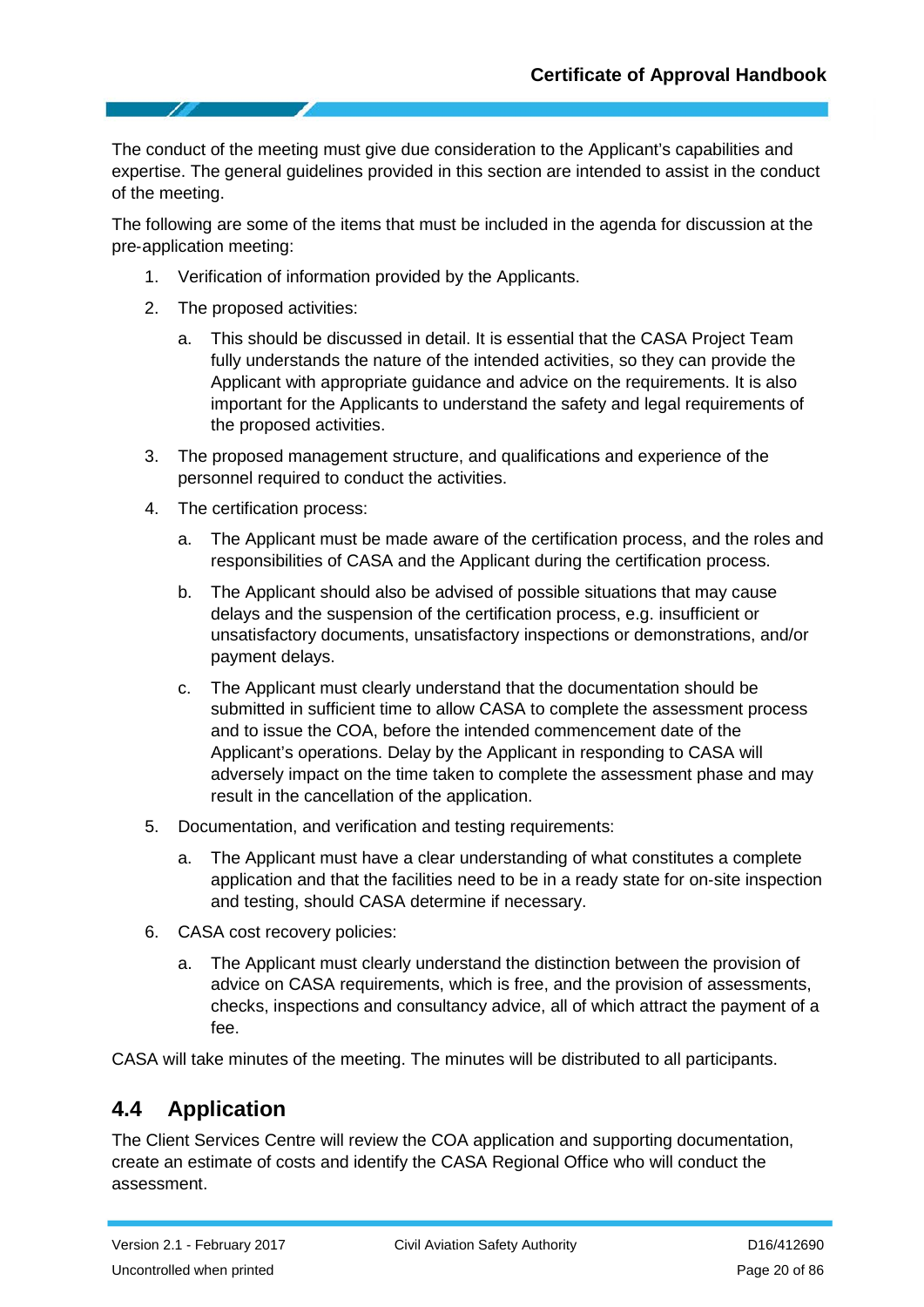For more information on the Application process, refer to the COA Process Manual.

#### **4.4.1 Types of application**

The Civil Aviation Regulations provides for three types of COA application. These are:

- CAR 30 ‐ Grant or Issue of a COA
- CAR 30A Change to a COA. (CAR 267 also provides for variation of certificates and approvals, however, applications to 'vary' a COA will be processed as a request for 'change' under CAR 30A)
- CASR 11.130 ‐ Suspension or Cancellation of authorisation.

Each application must meet the requirements stated in Civil Aviation Regulations 1988 (CARs).

There are some differences to the legislative provisions which are applicable and, in addition, CASA policy allows the application process to be varied according to the type and complexity of the application.

#### **Initial issue**

For the Initial Issue, the Applicant must make an application that meets the criteria listed in CAR 30 (2). The application must be made on the COA Application Form 019, following the instructions accompanying that form.

CASA will verify the legal identities of the Applicants for all applications for an initial issue of a COA. Refer to [4.4.4.](#page-22-0)

#### **Renewal or subsequent issue**

Where a COA is about to expire, the holder of the certificate may apply under CAR 30 for another certificate. When the application is for a COA that authorises the same activities as the expiring certificate, it is referred to as an application for renewal or the subsequent issue of a COA.

The CASA form for a COA renewal is [COA Application Form 692 –](http://www.casa.gov.au/manuals/regulate/cofapp/coa692.pdf) [Application for a](http://www.casa.gov.au/manuals/regulate/cofapp/coa692.pdf)  [Subsequent Issue of a COA without changes.](http://www.casa.gov.au/manuals/regulate/cofapp/coa692.pdf)

The criteria for renewal of a COA are the same as for initial issue and are listed in CAR 30. However, given that information has previously been submitted to and assessed by CASA during the previous certification process, the application form for a renewal is more simplified and streamlined. Given that there is no change to the existing authorisations covered in the expiring COA, CASA has also streamlined the assessment process for renewals.

The renewal application must be submitted with sufficient time to allow CASA to complete the assessment prior to the expiry date of the current certificate.

COA Application Form 692 may be used to apply for the renewal of a certificate that has expired no more than three months prior to the application. However, in all cases where the certificate has expired or in other circumstances, CASA reserves the right to:

• Require the COA holder to submit a comprehensive application using COA Application Form 019 and supporting documentation, where additional information is required.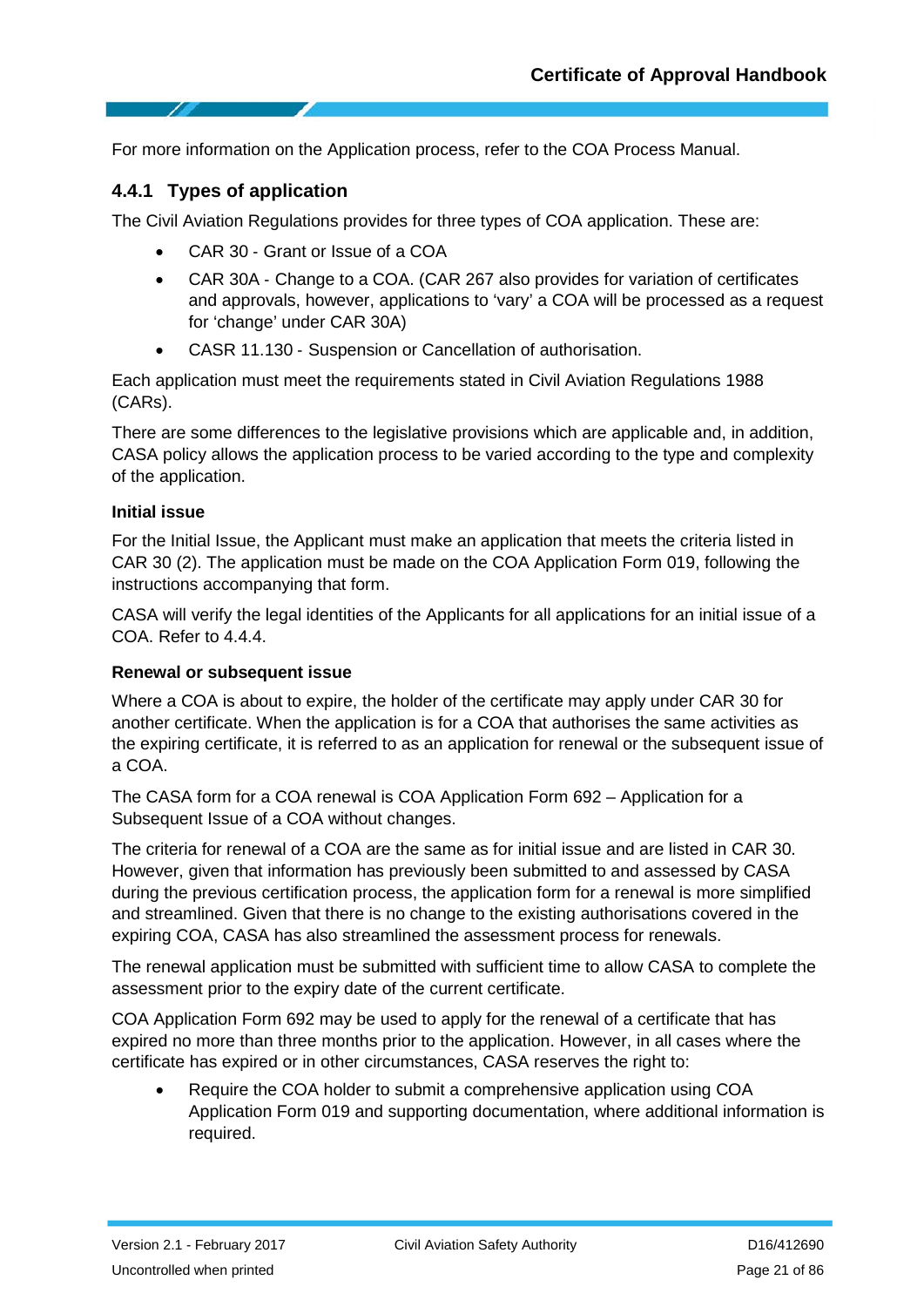• Where necessary perform an assessment as for an initial issue to ascertain that the holder continues to meet the requirements of CAR 30. This may substantially increase the processing cost of the COA application.

#### **Request for changes to the COA at the time of renewal**

If the COA holder wishes to apply for renewal of their certificate with changes to the authorisations, they may be asked, depending on the change requested, to apply for a COA variation using the COA Application Form 019. CASA will discuss with the Applicant the timeframes required to process the change request in view of the expiry date of the current COA.

#### **Variation**

The application must be made on the COA Application Form 019, following the instructions accompanying that form. If the Applicant wishes to remove activities or locations to their current COA, they also need to complete [COA Application Form](http://www.casa.gov.au/manuals/regulate/cofapp/form848.pdf) 019.

Applications for variation to an existing COA must be made and assessed according to the criteria in CAR 30A. Applications for variation to a COA that is to be renewed following expiry are made and assessed according to the criteria in CAR 30.

Notice of events: In accordance with Civil Aviation Order 100.5, the holder of an existing COA must notify CASA in writing about certain events that might occur in relation to the COA. Some of the events for which notification must be provided may also be matters which are the subject of limitations or conditions specified in the COA. For example, changes to a location where COA activities are performed.

The requirement in the Civil Aviation Order to notify CASA of certain changes does not permit a COA Holder to exceed the limits of the authorisations stated in the COA or to contravene any conditions included in the COA. Therefore, if a COA Holder wishes or needs to make changes to his/her capabilities that would exceed a current COA limitation or condition, then he or she will need to submit a COA 'variation' application on the COA Application Form 019. The application will need to be approved before the change is incorporated into activities conducted under the COA.

Where a COA variation application is for a change for which a notification to CASA must be made under Civil Aviation Order 100.5, the variation application will be accepted also as the required notification.

#### **4.4.2 The COA application form and supporting documents**

CAR 30(2) specifies that an application for a Certificate of Approval must be in writing and must provide the information and evidence required by the relevant legislation.

The application must be complete when submitted to CASA. The following forms are the CASA approved forms for applying for a Certificate of Approval:

- Form 019 Application for initial issue of or a variation to add authorisations to an existing COA.
- Form 692 [Application for a Subsequent Issue of a COA](http://www.casa.gov.au/manuals/regulate/cofapp/coa692.pdf) [without changes](http://www.casa.gov.au/manuals/regulate/cofapp/coa692.pdf) ‐ for COA renewals.

The Application form, once filled out correctly, along with all supporting documentation that is required for a COA application, addresses the documentation requirements of CAR 30.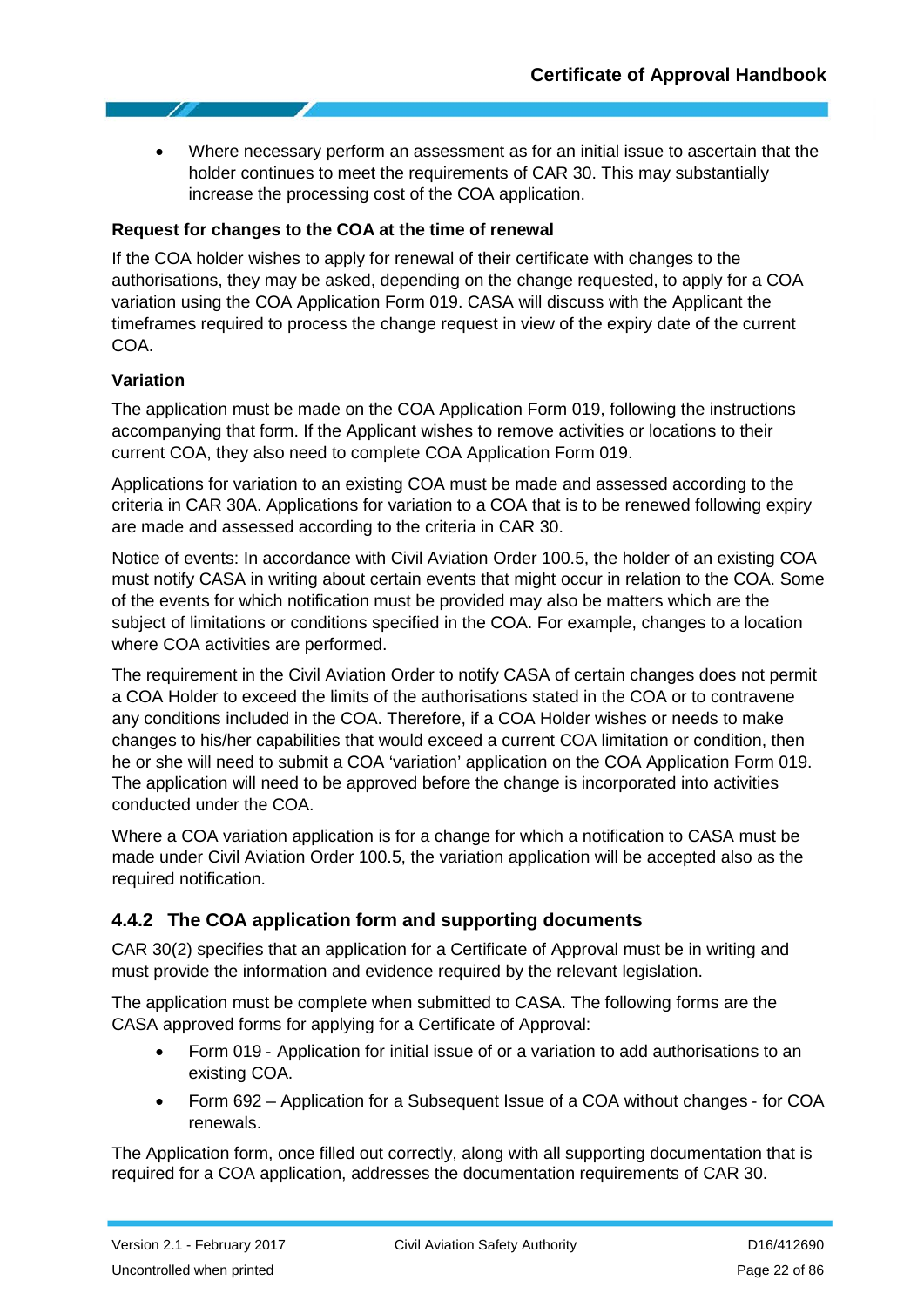#### **4.4.3 Accuracy, completeness and quality of information**

All information submitted by the Applicant will be used to assess if the Applicant should be granted a COA and if the COA should be granted with operating conditions. An incomplete, poorly prepared or inaccurate application may:

- Raise doubts about the Applicant's ability to control the operation
- Result in delays
- Add to the cost of the application
- Result in CASA's refusal to issue the COA.

CASA may suspend the application at any time pending the Applicant submitting complete, accurate and/or quality documentation. CASA will advise the Applicant of any job suspension.

#### <span id="page-22-0"></span>**4.4.4 Legal entity**

The law requires that the COA holder must be a natural person or have legal personality (capable of enjoying and being subject to legal rights and duties) that is:

- A natural person
- A group of natural persons
- An incorporated company or association
- A group of incorporated companies or association
- Body corporate or politic created by statute.

If the Applicant does not meet the above criteria, the application will not be accepted.

The Client Services Centre will verify the identity of the COA Applicants according to its processes.

#### **Individuals**

If the Applicant is an individual, CASA will require proof of ID, address and contact details, and an Aviation Reference Number (ARN), if CASA has previously issued one. If an applicant does not have an ARN, one will be issued by Client Services Centre in accordance with their procedures.

For electronic applications, CASA will require the Applicant to present proof of ID documentation during the assessment process.

#### **Organisations**

If the Applicant is an organisation, CASA will require the name of the organisation as it is registered in the Australian Securities and Investments Commission (ASIC), the organisation's Australian Company Number (ACN) or ARBN, and the ARN (if previously issued by CASA). If an applicant does not have an ARN, one will be issued by Client Services Centre in accordance with their procedures.

Under the Corporations Act 2001, every company in Australia has been issued a unique, nine‐ digit number, an Australian Company Number (ACN), which must be shown on a range of documents. The purpose of the ACN is to ensure adequate identification of companies when transacting business.

For organisations, a confirmed search of the organisation's details with the ASIC is sufficient proof of identification.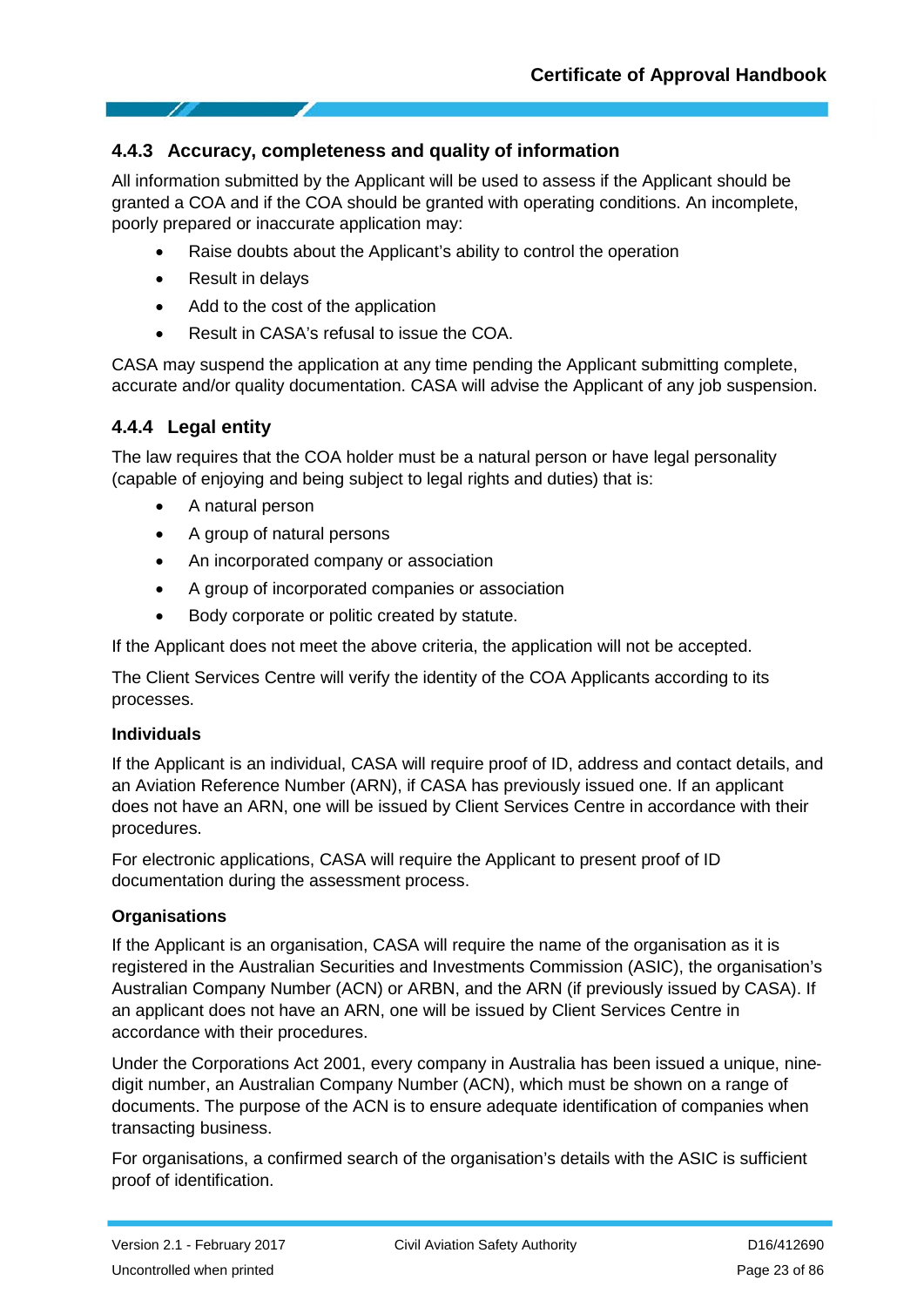#### **Changes to Legal Entity Name**

A Certificate of Approval is not transferrable.

A change to the COA by removing one of the COA holders or adding another legal entity as a COA holder requires an application for an initial issue of a COA.

A change of name of the COA holder in circumstances where the underlying legal entity remains the same does not affect the validity of the COA. A request to vary the COA under this circumstance only requires an application for a COA Variation.

If an organisation has changed its name, but has retained the ACN / ARBN as reflected on the current COA, then the organisation has not changed its legal identity. A request to vary the COA under this circumstance only requires an application for a COA Variation.

If the ACN has changed, then the new organisation is a legal entity that is different and separate to that of the organisation named in the COA. CASA must treat the change request as an initial issue application for a COA.

Should the COA holder request the issue of a new COA in the new name, CASA will require evidence of the name change.

#### **4.4.5 Cost recovery**

CASA is required by law to charge for the time it has spent assessing the COA application.

Section 97 of the Civil Aviation Act requires the Applicant to pay the fees prescribed in the granting of the Certificate of Approval. The fees are prescribed in the Civil Aviation (Fees) Regulation 1998 and may alter during the processing period. Should this be the case, the Client Services Centre will inform the Applicant.

#### **Estimate**

On the basis of the information provided in the COA application form and its supporting documentation, CASA will provide an estimate of the costs of processing the COA. The estimate is based on the time required to process the application at the hourly rate prescribed in the Civil Aviation (Fees) Regulations.

The estimate is calculated in good faith on the basis that an Applicant has reasonable knowledge of the requirements of the Act, CARs and other requirements, as applicable to the nature of the authorisation being requested. The estimate is also calculated on the basis that the Applicant will provide an acceptable standard of documentation necessary to support the application.

The estimate covers the assessment of the application, including any administrative costs associated with the assessment, and the processing and issue of the COA. It may also include any direct costs CASA has incurred in undertaking the service, e.g. business name checks. For COAs authorising foreign maintenance locations, the estimate will include airfares and all other associated costs. For additional information on fees and charges, please refer to [CASA](http://www.casa.gov.au/scripts/nc.dll?WCMS%3ASTANDARD%3A%3Apc=PC_91512)  [cost recovery policies.](http://www.casa.gov.au/scripts/nc.dll?WCMS%3ASTANDARD%3A%3Apc=PC_91512)

#### **Estimate letter**

The Client Services Centre will send a letter advising the estimated cost and the payment required before CASA will start the assessment of the COA application.

The estimate letter will also advise on the validity period of the estimate.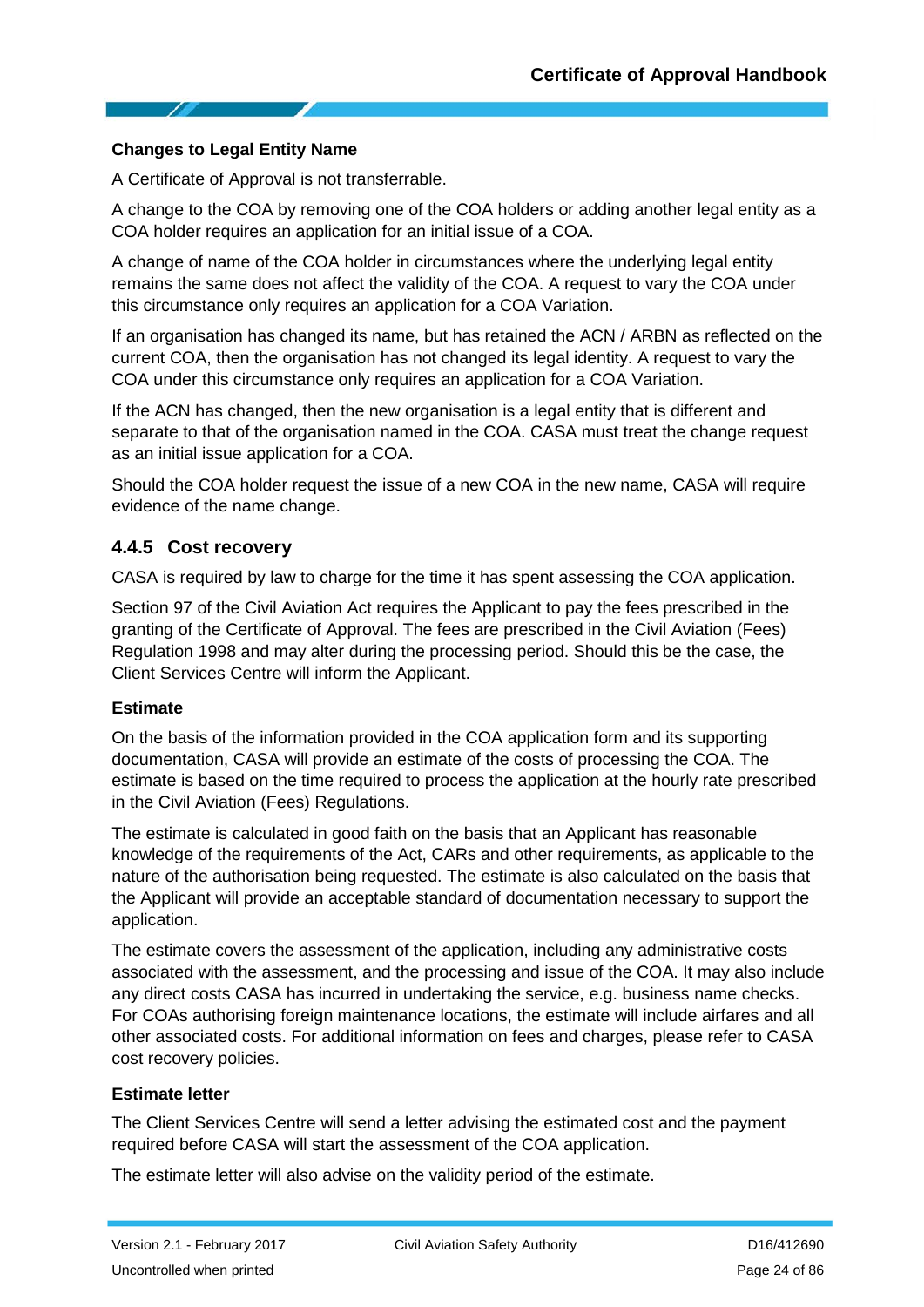The required payment for CASA services must be received by the CASA Client Services Centre before the application can be processed.

CASA may cancel a COA application job if it has not received the required payment and any other documents required to support the application within the period prescribed in the estimate letter.

Where payment is made outside the prescribed period, CASA will review the estimate to ensure its continued validity.

#### **Adjustments to the estimated cost**

The actual cost to the Applicant may vary from the original estimate, as a result of differences in the actual hours required to perform the service or due to the following:

- Extended assessment times due to the unsatisfactory quality of the documentation submitted to support the application, delays by the Applicant in responding to CASA's request for documentation, and/or failure to meet the requirements of the verification and testing
- If it becomes apparent at any stage of the process that the total cost will significantly exceed the estimated cost, CASA will contact the Applicant in writing providing the Applicant with the opportunity to reject the additional cost and withdraw the application.
- The Applicant is required to pay the additional amount required before CASA can proceed with the processing of the application.

#### **Cost review process**

CASA is committed to charging fairly and consistently for regulatory services. However, if for some reason the Applicant believes either the initial estimate of costs or the final total payment requested for a service is incorrect, they can ask the CASA Client Services Centre to review the costs.

If unsatisfied with the result of this review, the Applicant may request that the query be escalated to CASA management for consideration.

#### **Withdrawal of the COA application**

The Applicant may withdraw their application at any time by notifying Client Services Centre in writing. The time CASA spent in processing the application up to the time of receipt of the withdrawal notice will be calculated and charged accordingly.

#### **Cost recovery on job closure and/or refusal to issue COA**

The Civil Aviation (Fees) Regulations 1998 do not exempt the Applicant from paying the costs incurred by CASA if the COA is refused, or the job is closed due to lack of requirements or response from the Applicant.

#### <span id="page-24-0"></span>**4.5 Assessment**

The principal CARs relating to the granting of or a change to a Certificate of Approval are outlined in Chapter 3 of this Handbook.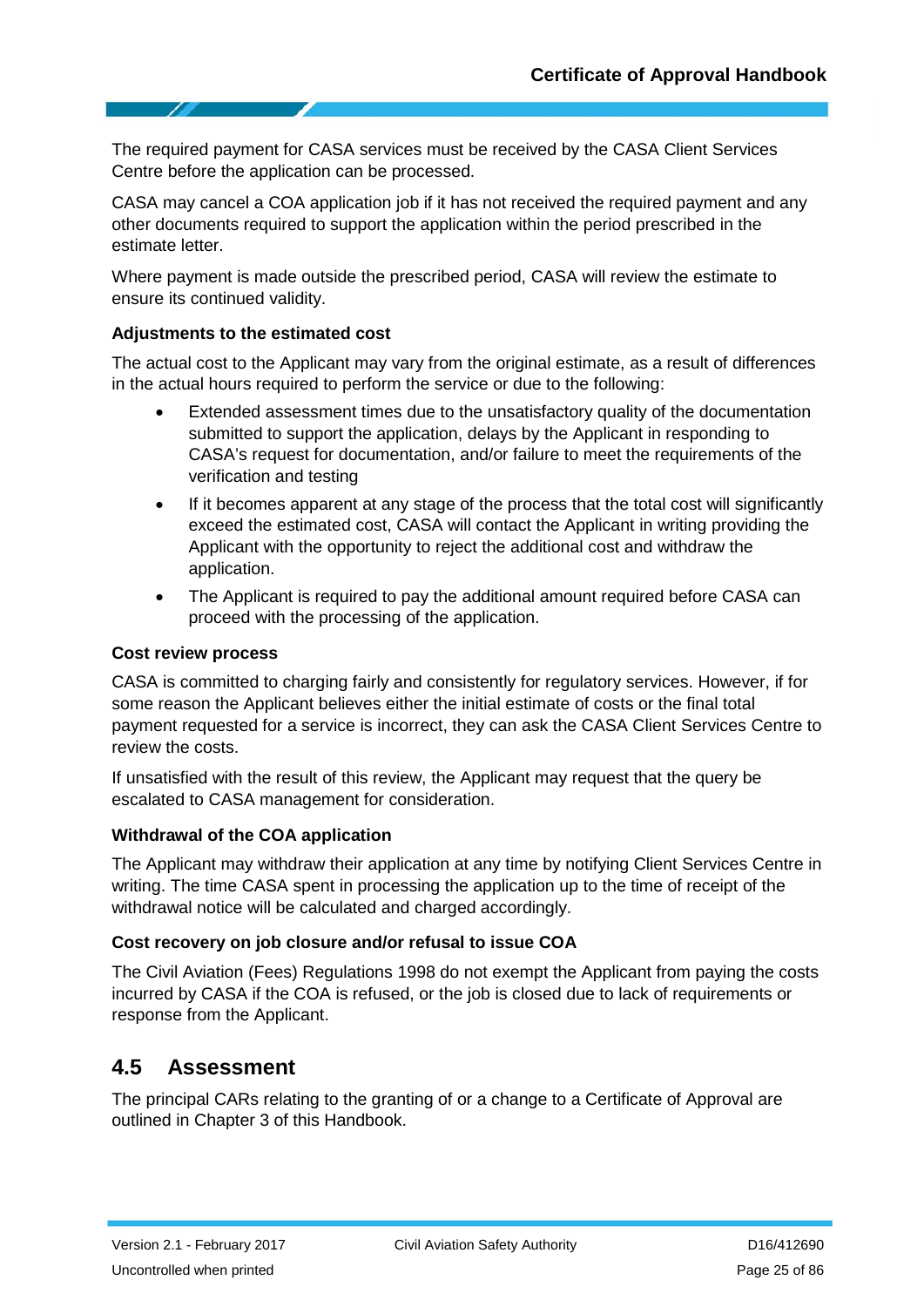The primary aim of the assessment is to verify all the evidence provided by the Applicant to support their application and to establish if the proposed activities in the COA can be carried out in a satisfactory manner, having regard for the matters set out in CAR 30 (2B).

In assessing whether activities can be carried out in a satisfactory manner, the inspector should take into account:

- Requirements of legislation and legislative instruments
- Safety related quidance material including material published by:
	- − CASA or other NAAs
	- − Aircraft, component, and material manufacturers
	- − Industry or national standards.

The assessment is carried out in two phases:

- Documentation assessment
- Verification and testing.

#### **4.5.1 Project management**

CASA assessment of a COA application must be treated as a project. It means CASA assessment must have a formalised and structured method of managing the certification activities. The activities must have specifically defined outputs that are to be delivered according to a set schedule agreed to by CASA and the Applicant and there must be clear definition of roles and responsibilities of everyone involved.

An effective assessment plan will ensure the effective use of CASA resources.

There are essentially two projects in the processing of a COA application:

- 1. The Applicant's management of the process.
- 2. CASA's management of the process.

Both of these projects are managed separately in order to achieve certification of the intended activities. It is important that the roles and responsibilities of both CASA and the Applicant are clearly understood.

#### **4.5.2 Guidelines for the project teams**

It is in the best interest of CASA and the Applicant to ensure that the assessment of the COA application is conducted as smoothly and expediently as possible. The following must be observed:

- The CASA Project Teams and the Applicant must maintain ongoing contact to keep abreast of changes that impact the project.
- Inadequacies must be documented and communicated to the Applicant at the earliest possible stage.
- The Applicant must inform CASA of any changes to the schedule of meeting the requirements, addressing deficiencies, or submitting for the verification and testing phase. CASA must remind the Applicant that schedule changes can affect completion of necessary reviews and result in delays.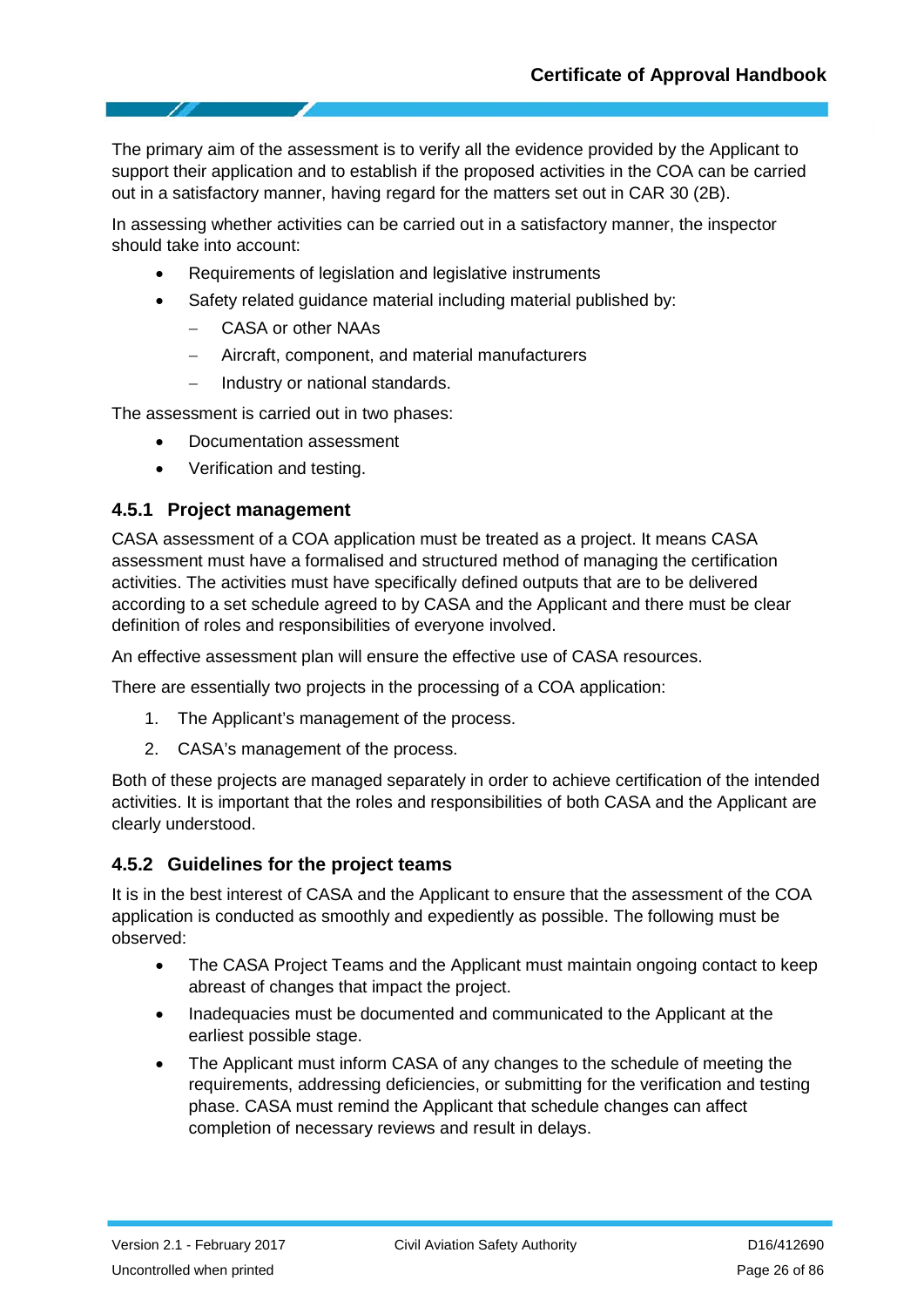- Much of the communication between the CASA Inspector and the Applicant will be informal and verbal. Team members must ensure that any commitments or deficiencies are notified and confirmed in writing in a timely manner.
- CASA Project Manager must keep the CASA Certificate Team Managers informed of negotiations and significant developments. The CASA Certificate Team Manager may in turn, wish to discuss key elements with the CASA Regional Manager prior to their approval.

Disputes should be arbitrated expeditiously. Where an agreement cannot be reached between a CASA Inspector(s) and the Applicant, the matter, along with recommendations, should be documented and referred to the CASA Project Manager.

#### **4.5.3 Documentation assessment**

The CASA Inspector must assess the documentation submitted by the Applicant for completeness, adequacy, accuracy, quality and adherence to the requirements of CAR30 applicable to the proposed activities. The documentation includes the COA application form 019, the documented System of Quality Control/Procedures Manual and all other information required to support the application.

Detailed information on CASA requirements relevant to documentation assessment are outlined in succeeding chapters.

Following the document assessment,the CASA Inspector will document any deficiencies in a file note and provide advice to the Applicant in writing, of any required changes. Should there be a significant number of deficiencies the submission may be returned to the Applicant and the assessment process suspended. When satisfied, the CASA Inspector will complete the relevant section of the COA Application Form 019.

#### **4.5.4 Verification and testing**

The verification and testing phase of the assessment assists CASA to decide if it is satisfied under CAR 30(2A) to grant the COA and ensures that CASA has exercised due diligence in the assessment process. Verification and testing applies to each of the matters to which CASA must have regard, as set out in CAR 30 (2B), and may include:

- Verifying the integrity of information that has been provided by the applicant
- Acquiring further details and information that has not been described in the written application or supporting documents
- Testing and/or observing demonstrations of the applicant's processes.

Verification and testing may be achieved through various means including:

- Site visits to conduct inspections and demonstrations
- Inspections and demonstrations carried out via other methods, including multimedia, technical or photographic materials that provide sufficient evidence
- Obtaining independent documents that support the applicant's information
- Interviewing staff and associated personnel
- Researching factual and source information.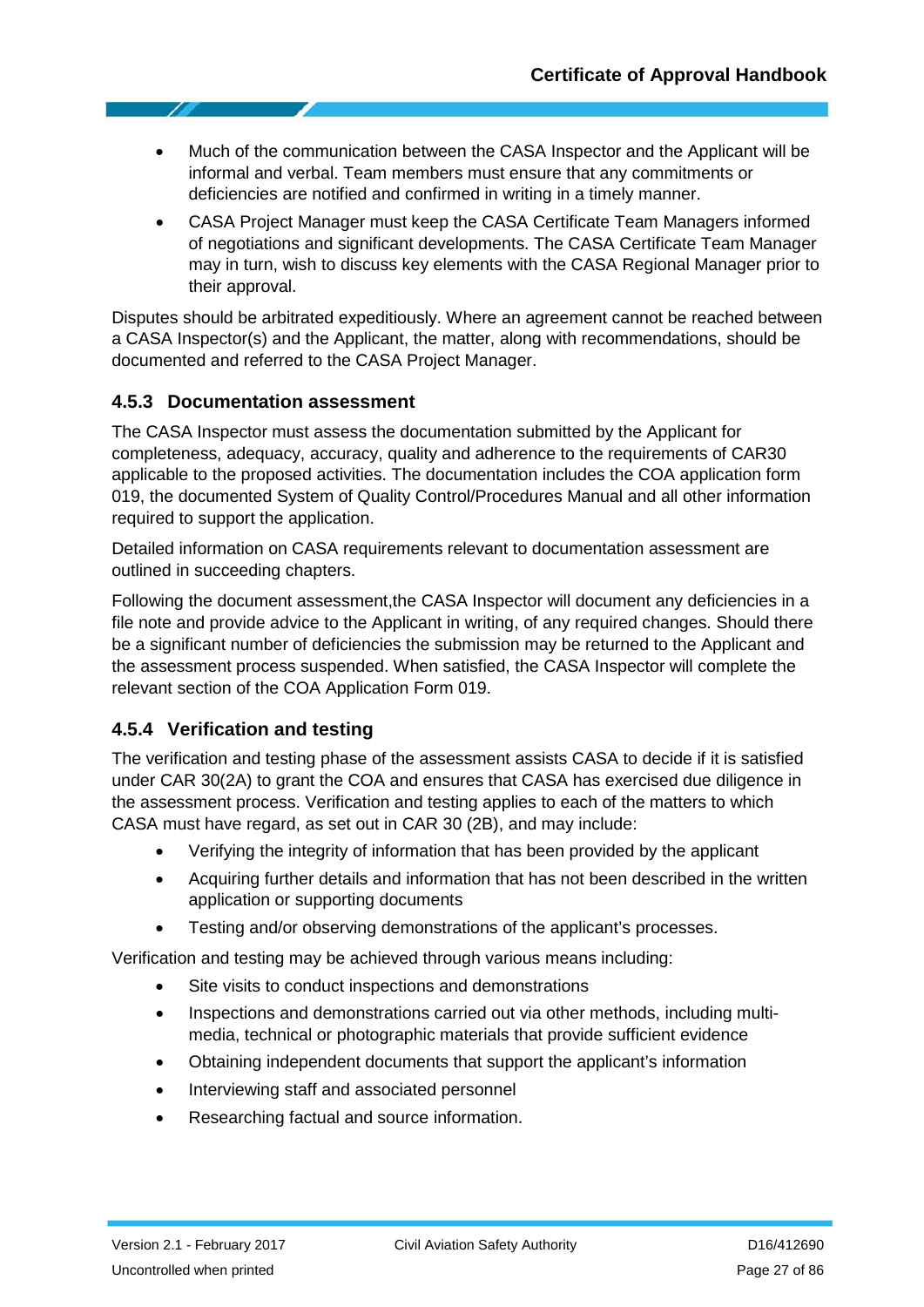Despite the reasons stated above for conducting verification and testing, this may not be required in all circumstances. Examples of situations where specific verification and testing may not be necessary include:

- Where it is considered reasonable and justifiable to accept the information provided by the applicant
- Where the nature of the information is negligible risk
- Where the applicant has already provided independent information or documents that represent adequate verification
- Where the information is already known to CASA or has already been verified during previous CASA inspections or surveillance.

Further guidance on CASA's requirements for verification and testing are outlined in succeeding chapters.

Following verification and testing, the CASA Inspector will document any deficiencies in a file note and provide advice to the Applicant in writing of any required changes. The job may be suspended if there are significant deficiencies identified. When satisfied, the CASA Inspector will complete the relevant section of the COA Application Form 019.

#### **4.5.5 Job suspension**

CASA will suspend the processing of a COA application under the following circumstances:

- CASA is yet to receive payment following an estimate sent to the Applicant.
- CASA is unable to undertake any further work until Applicant provides required information, or addresses deficiencies found during the document evaluation and/or verification and testing.
- On Applicant's request.

Suspending a job can be undertaken by the Client Services Centre. However, instructions to suspend usually come from the CASA Regional Office.

CASA will notify the Applicant when a job has been suspended. Jobs that have been suspended for 90 days may be closed by CASA. CASA will send the Applicant a written notification, providing an opportunity to submit required documentation, before making a final decision to refuse the issue of a COA and/or close the job and return the application.

#### **4.5.6 Job cancellation**

The Applicant may request in writing to cancel their application at any time.

Actioning a cancellation request cannot be undertaken if the request is received in any other form. CASA will reconcile the Applicant's account and send an invoice or refund accordingly.

### **4.5.7 Applicant unlikely to satisfy requirements**

If it becomes clear that an Applicant is unlikely to satisfy the requirements for granting a COA, it is important that the Applicant be notified immediately of the deficiencies and be given the opportunity to address the deficiencies. The notification must be given in writing by the CASA Inspector or the Project Manager, or any member of the project team assigned to perform this role.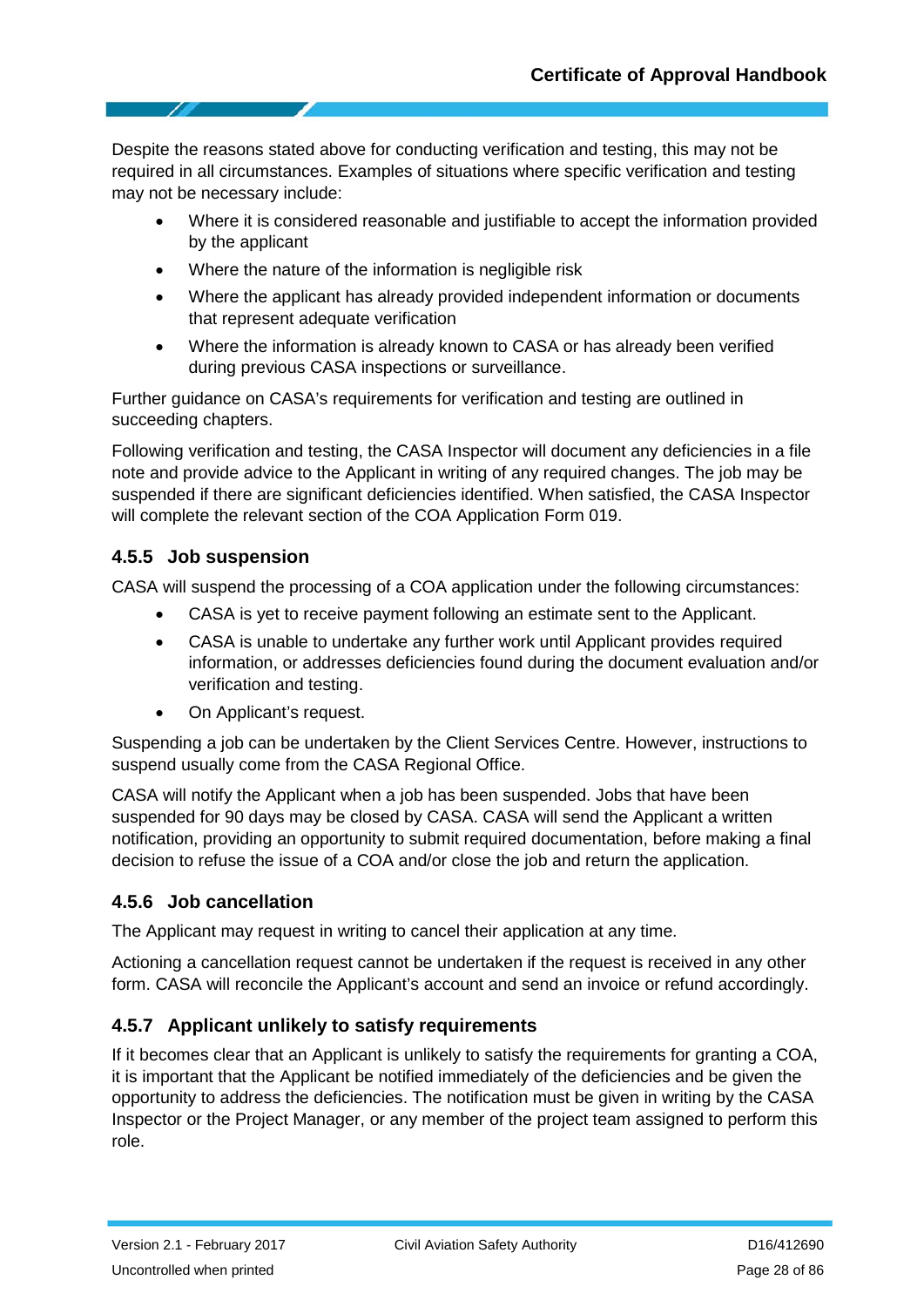#### **4.5.8 Refusal to further consider an application**

Refusal to further consider an Application is a serious matter, which may involve significant financial cost to the Applicant and involve CASA in litigation. Under Section 31 of the Civil Aviation Act 1988, the decision may be subject to a review. Consequently, such decisions must be carefully considered and fully documented.

In the event a refusal is likely to be made, the Project Manager, CASA Certificate Team Manager, CASA Regional Manager, Legal Services Division, and CASA Senior Management must be informed immediately; for the purpose of making them aware of the issue and to seek guidance on the decision. This must be done prior to advising the Applicant of CASA's intended action.

### <span id="page-28-0"></span>**4.6 Certification**

CAR 30(2A) specifies that CASA must grant a Certificate of Approval, covering the activities applied for in the COA application, if satisfied the Applicant is able to carry out the activities in a satisfactory manner.

On completion of the assessment, the CASA Regional Office must provide a Standard Form Recommendation (SFR) to the CASA delegate summarising the details of the application and findings of the assessment, and recommending a course of action based on this information.

Where a Certificate Team Manager undertakes the COA assessment, the recommendation is to be peer reviewed and approved by a relevant team member, independent of the assessment process.

The CASA Regional Office will provide a recommendation to the CASA delegate to either issue the COA, not issue the COA, or issue the COA with specific conditions. If the SFR recommends something other than what the Applicant has applied for, the SFR must contain sufficient detail to inform the Delegate and justify the recommendation to the Applicant.

The delegate must review the recommendation and make a decision to issue or not issue the COA. The delegate must be satisfied under CAR 30, that the activities outlined in the draft COA can be carried out in a safe and satisfactory manner before the COA can be issued.

#### **4.6.1 Being legally satisfied**

Reaching the level of satisfaction required to grant a COA under CAR 30 is essentially a 5 step process:

- 1. Identify the relevant facts.
- 2. Assess the identified relevant facts against the applicable statutory criteria.
- 3. Form the required opinion and make decision:
	- a. The opinion must be one that a reasonable person could form having regard to the applicable statutory requirement or criteria.
	- b. The delegate must not confer power on herself or himself by creatively misconstruing legislative requirements.
	- c. The delegate must not unreasonably exercise their power in an arbitrary or extravagant manner.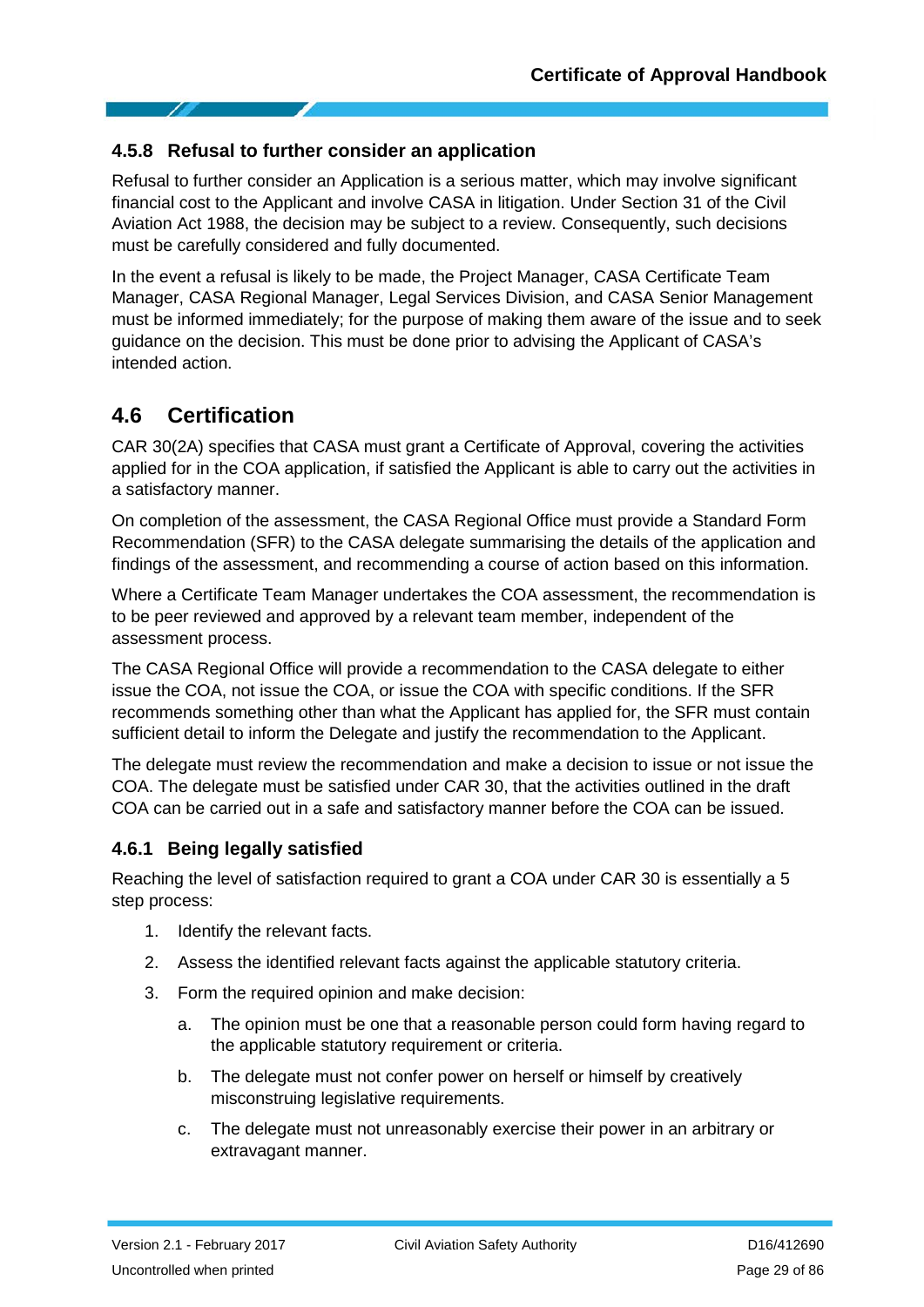- d. The opinion formed must not be influenced by consideration of irrelevant material. Rather the opinion should account for all relevant facts.
- e. The delegate must not impose an excessively high standard in assessing the available facts and evidence. The delegate's decision should be made in accordance with the standard of proof applying in civil proceedings at common law. This is referred to as the 'on balance of probabilities', which requires the delegate to be satisfied that it is, on balance, more probable than not that the Applicant meets the applicable statutory criteria. The delegate should not apply the criminal code standard, 'beyond reasonable doubt'.
- 4. Check the conclusion, ask yourself 'are there reasonable grounds for forming the decision, do the facts satisfy the statutory requirements.
- 5. Record the reasons for forming the necessary satisfaction.

#### **4.6.2 Continued Validity of Approval**

Once a COA has been issued, the COA Applicant is referred to as the COA Holder. The term COA Holder is often used interchangeably with the term Aircraft Maintenance Organisation. After the initial issue, the COA Holder is required to maintain their organisation to the same, or higher standard, as when the initial application was approved.

To ensure the COA Holder continues to meet the requirements of the COA, CASA will confirm, by means of scheduled and special purpose audits, the organisation complies with both its documented procedures and the regulatory requirements.

The continued validity of the COA is dependent upon the COA Holder conducting their activities according to the approved system of quality control and their procedures.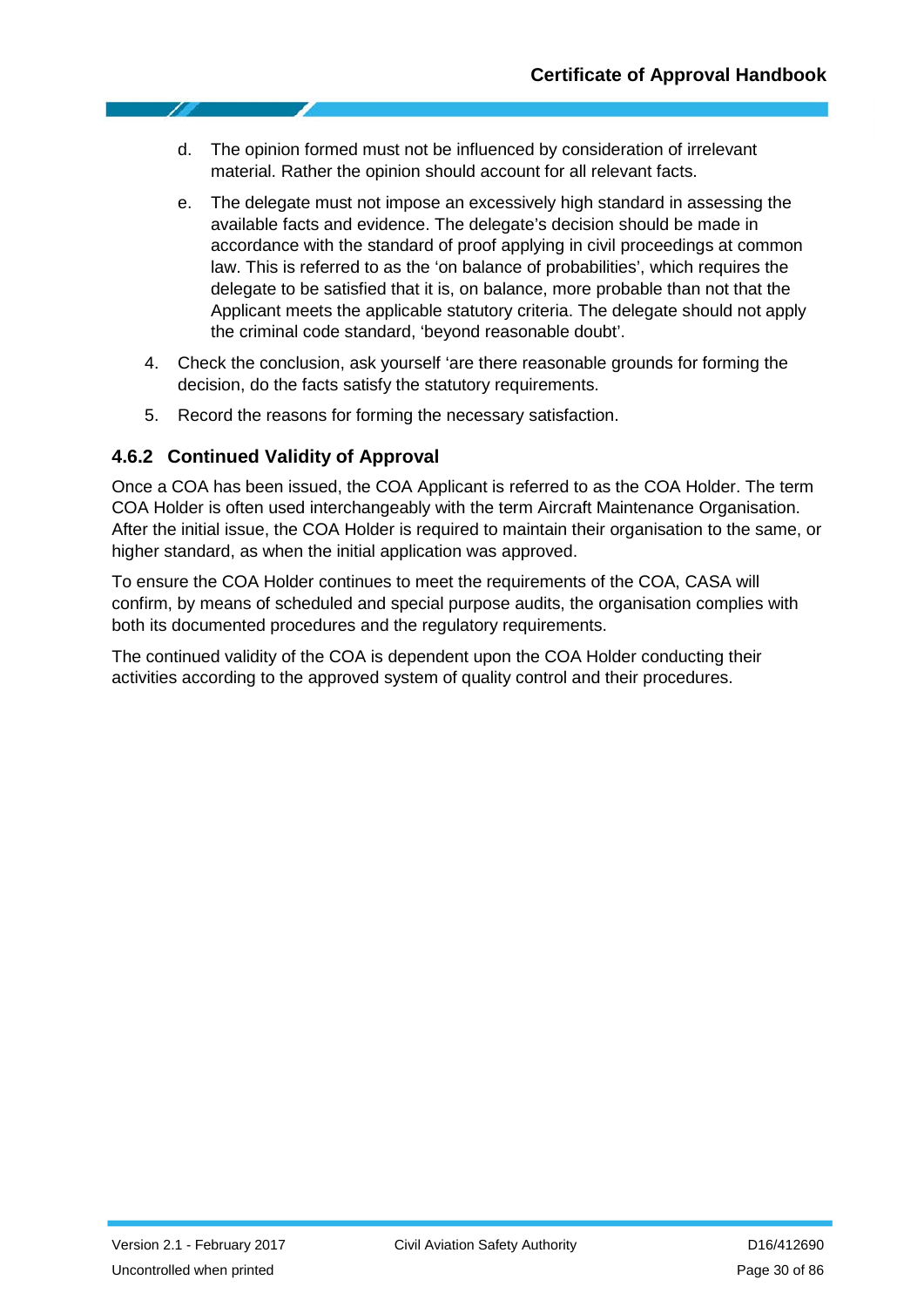# <span id="page-30-0"></span>**5. System of Quality Control/Procedures Manual**

### <span id="page-30-1"></span>**5.1 Introduction**

Each COA Applicant or holder is required to have a system of quality control, which includes written procedures. The guidance provided in this Handbook is applicable to the procedures, whether documented as part of a procedures manual or written into the system of quality control. The requirements for the creation of written procedures are outlined further in this chapter. Where the term 'procedures manual' is used, this is taken also as a reference to the documented system of quality control.

COA Applicants or holders who undertake maintenance of Class A aircraft must present their procedures in the form of a procedures manual.

The documented procedures or procedures manual should be acceptable to CASA. They should contain the quality control procedures the organisation has in place, to ensure all work carried out is and will continue to be, consistently compliant with the regulatory requirements.

#### **5.1.1 Writing the Procedures**

Before writing a procedure, the writer should conceptually or physically walk through the steps to be taken to achieve the desired outcome. Once this has been achieved, the writer can document the steps in a logical sequence.

A flow chart may assist with the process of writing the procedures. The flow chart may be included within a written procedure.

A well-written procedure clearly outlines how to conduct a systematic series of actions to achieve the required result. It includes the following information:

- The WHAT  $-$  A clear description of the objective of the procedure
- The WHO Details of the authorised and responsible person for the activity and a deputy or contingency plan
- The WHY The reason for the procedure or an instruction about the desired outcome, including the regulatory requirements which must be adhered to
- The WHERE This is about environmental damage protection and safety considerations and includes the location of the activities
- The WHEN This outlines details of the logical sequence from start to finish, of the process and/or when a particular procedure needs to be conducted
- The HOW This must clearly outline the steps to be taken to ensure the desired outcome.

Procedures consist of tasks and sub tasks, as required and should ensure that potential hazards are identified and how they can be avoided.

Adequate procedures consider the following:

- Format and layout of the manual
- Compliance with regulatory requirements
- Support of company policy
- Clarity, completeness and adequacy of information to prevent the likelihood of error.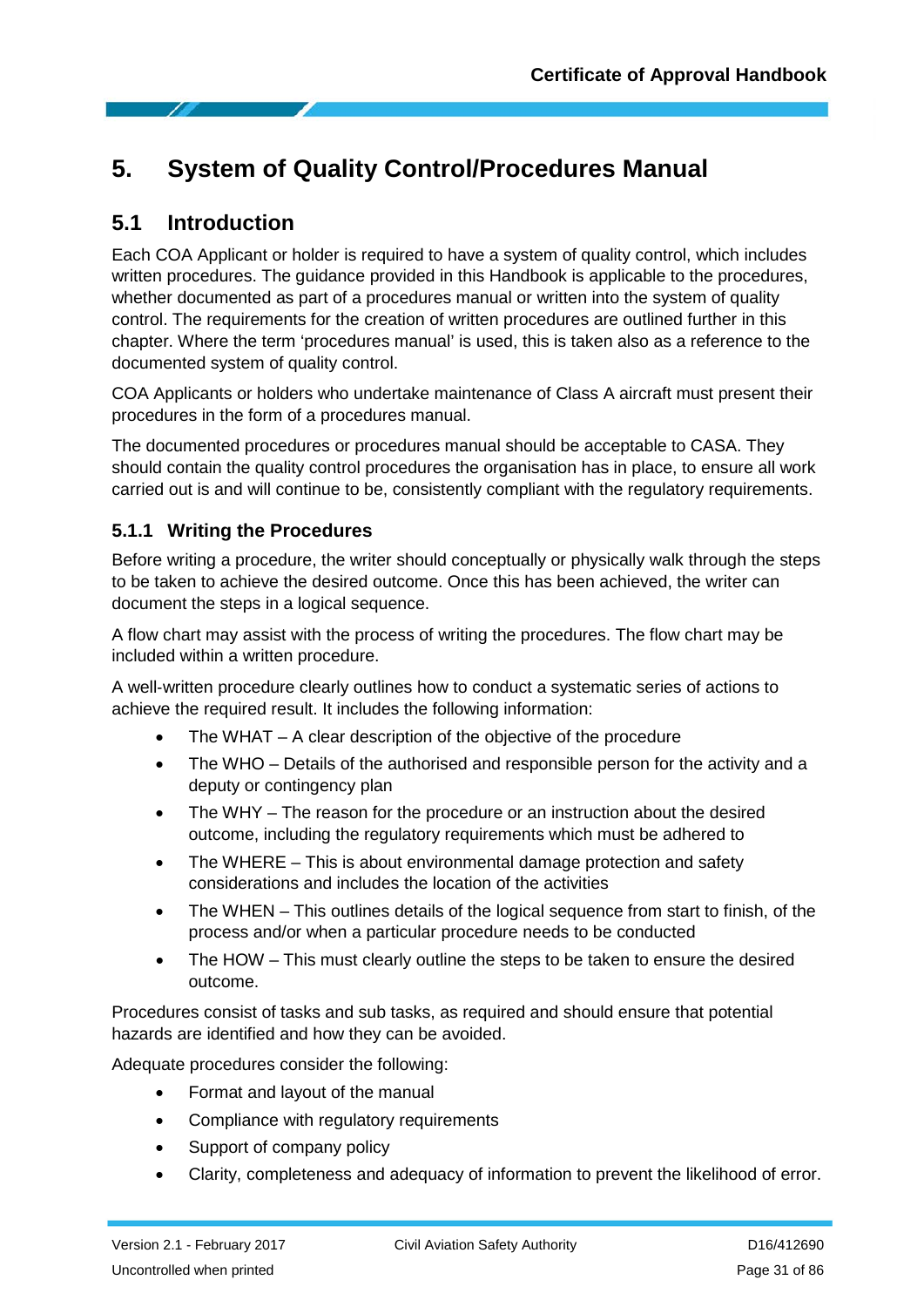It should address all requirements to support the conduct of all the activities and clearly explain how each person is to perform his/her function.

<span id="page-31-0"></span>Well-written procedures are likely to result in consistent, effective quality outcomes.

# **5.2 Entry control requirements**

The specific procedures required for each part of the organisation and its activities are covered in the individual chapters of this Handbook. This chapter only provides information for the administrative content in the procedures manual.

For procedures relating to the following topics, go to their applicable chapter within the Handbook:

- Personnel
- Locations and Facilities
- Tools and Equipment
- Maintenance Data and Information
- Maintenance Activity
- Contracting
- Stores Control
- Internal Audit.

#### **5.2.1 Manual structure**

Procedures are to flow in a logical sequence. The most effective procedures are usually simple and contain only the information necessary for accomplishing that procedure. Procedures should preferably be described in a sequential step‐by‐step format rather than a narrative format.

The layout of Part M of the COA Application Form 019 may be used as a basis for the structure of the procedures manual.

#### **5.2.2 Manual requirements**

Provided the documented procedures or procedures manual is identified as that required by regulation 30 of CAR 1988:

- The documented procedures or the manual may be titled as the certificate holder desires
- If the COA holder is also an AOC holder the procedures manual should not be combined with the maintenance control manual.

#### **Introduction section**

The Introduction Section should contain:

- A statement identifying the holder's identity including:
	- − Legal Name
	- − Holder's registered address
	- − Postal address
- The purpose of the manual, including scope of work.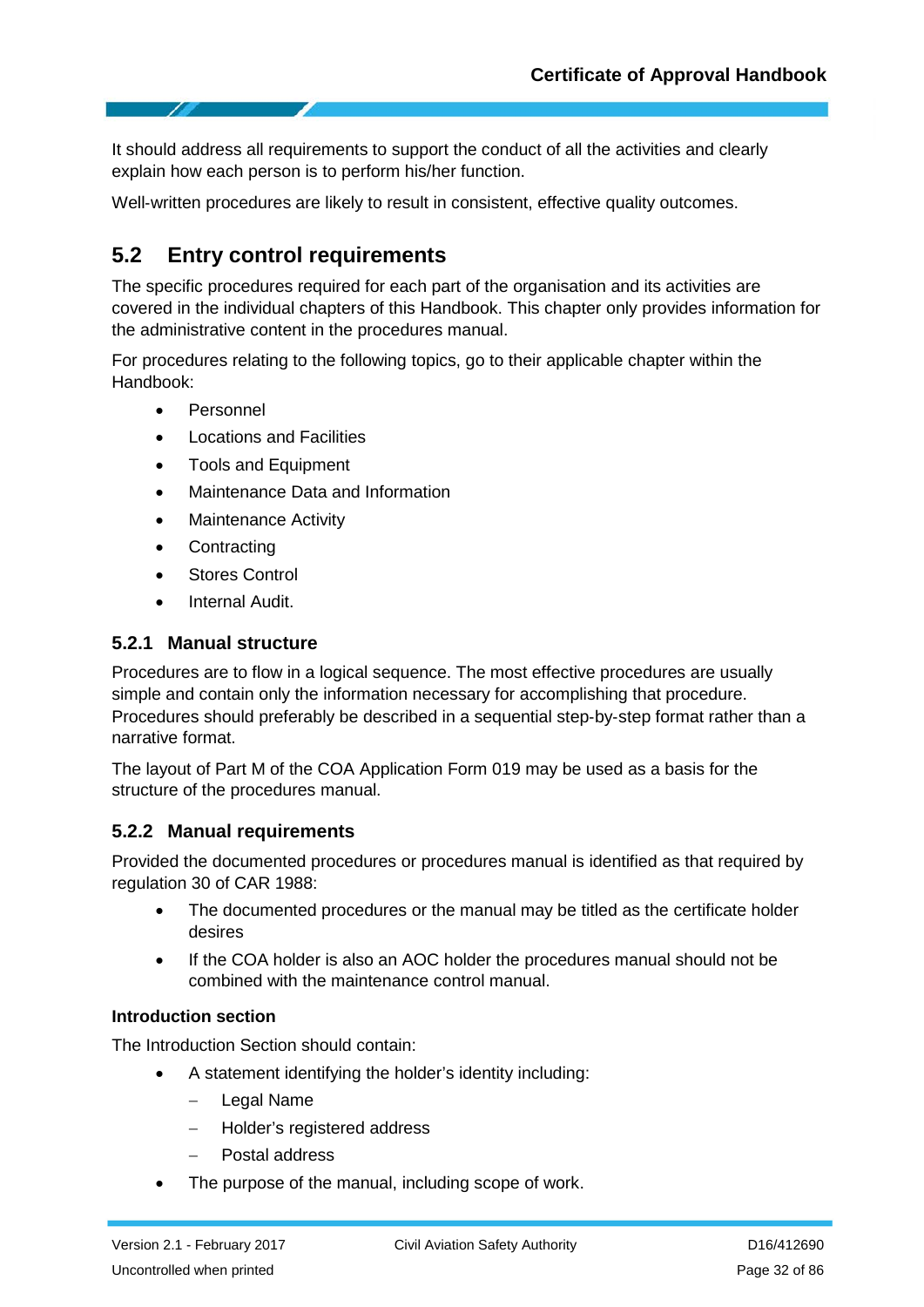- A general statement on the contents of the manual.
- Details on who has responsibility for the manual and how that is managed.
- A statement on the Applicant's philosophy regarding the operation of the organisation (corporate commitment by the Accountable Manager).
- A statement that all personnel are required to follow procedures contained in the manual.
- Administrative procedures for notifying CASA of any change that will affect the approval, including:
	- − The holder's identity (legal entity)
	- The holder's place of business or location where activities relating to the certificate are carried out
	- − The holder's registered office address
	- The postal address to which communications may be sent
	- − Application for variations to the certificate.

#### **A Table of Contents**

This part should show each subject and its specific location within the manual.

#### **A List of Effective Pages**

This list is used to control the revision of each page in the manual. Each page of the manual should be listed with the original or current revision date, as appropriate. The list of effective pages should be revised at each revision.

Page numbering and date/revision status

Each page of the documented procedures or manual should be identified with:

- The organisation legal entity name to which the Certificate will be issued
- The original or revision date, as appropriate
- The section and page number.

#### **Amendment Revision Status (page)**

This page should be used to record each revision when it is placed in the manual. It should have a provision for recording the revision number, date inserted, reason for the revision and page numbers affected.

#### **A list of abbreviations, acronyms & definitions**

The manual should include a full list of abbreviations and acronyms and their definitions, so it is clear to all personnel what is meant by these within the manual.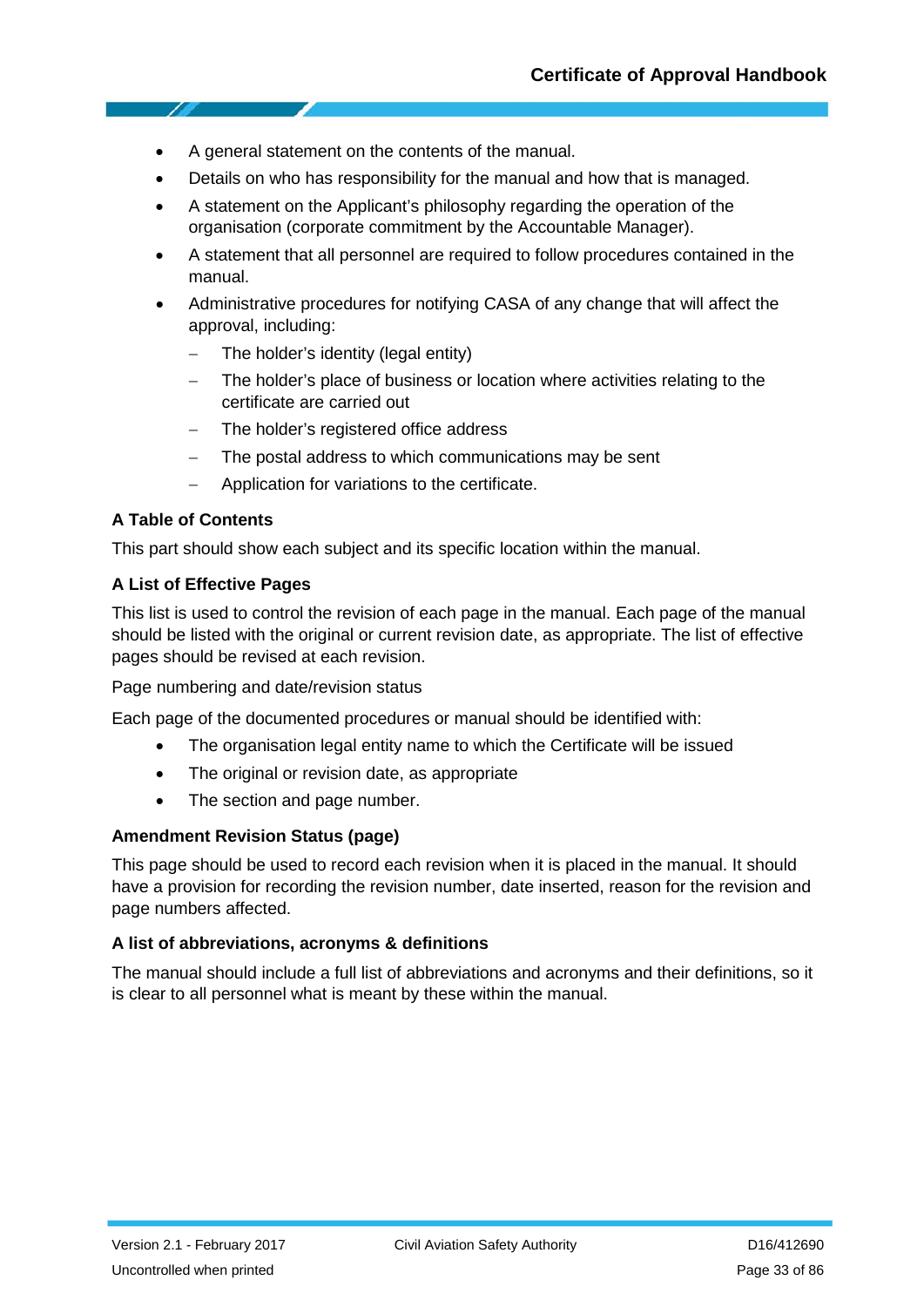#### **A documented amendment procedure for the manual**

The Applicant's system for revising procedures must include the following:

- A procedure for submitting to CASA, for review, those revisions requiring prior acceptance or approval (for example an approval of a system of certification, or acceptance of a change to the manual)
- A procedure for submitting to CASA for review any revision which requires CASA approval prior to its distribution e.g. an alternate system of certification
- A procedure for distributing revisions, including the identification of the person responsible for distributing each revision and steps to ensure each manual holder receives each revision
- The identification of each particular change in the text of each page. This may be by a vertical change bar or other method
- A procedure for maintaining a distribution list (This can be controlled by name and/or position)
- The identity of the person/position with authority and responsibility for controlling and updating the documented procedures or procedures manual
- The Manual Control Section which must contain procedures to control the original issue of the manual and subsequent revisions.

The manual must include procedures for:

- Ensuring all staff are advised of any changes to procedures that may affect their duties
- Ensuring all staff understand the system of quality control, as applicable to their duties, e.g. recording staff acknowledgement of having read and understood the system of quality control, including applicable amendments.

#### **Manual Availability and Currency**

The COA Applicant must make available, copies of the manual for all staff and contractors and ensure these manuals are current.

#### **5.2.3 Documentation Review**

The CASA Inspector will review the procedures manual to ensure it contains:

- Written procedures as identified in the COA Application Form 019, based on the information provided in the Handbook
- Adequate procedures for the size and scope of the organisation and its activities
- Procedures which are internally consistent. Information that is grammatically correct and contains proper punctuation where it affects the intent of the procedure
- Information which can be practically applied and is within compliance requirements.

The CASA Inspector will process and record the assessment stage, as per the procedures at Section 4.5.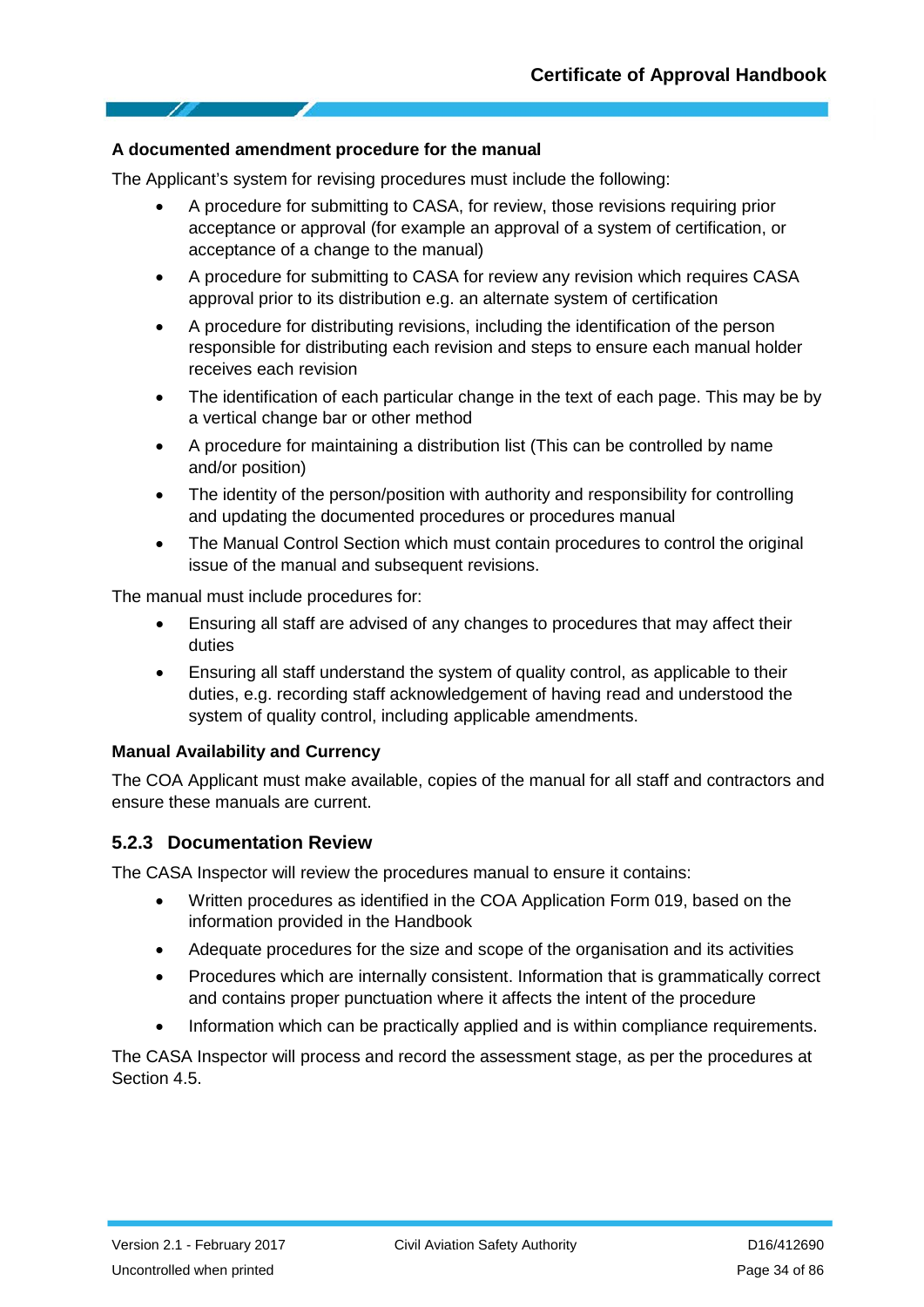### **5.2.4 Verification and testing**

During the Documentation review, the CASA Inspector must read through the procedures and system of quality control, to ensure it is complete and meets the requirements of CAR 30. When verifying applicant claims, the CASA Inspector must ensure the Applicant has established compliance of the facilities and other resources needed with the documented procedures of the system of quality control. These procedures must be complied with by the Applicant, as far as is possible, prior to approval and have been conducted in accordance with those documented procedures.

The verification of procedures and the system of quality control is done in conjunction with the verification and testing of all other areas of the Applicant's organisation, including verification of information provided by the Applicant in supporting documents or statements.

The CASA Inspector will process and record the assessment stage as per the procedures at Section 4.5

### <span id="page-34-0"></span>**5.3 Other references**

- Australian Standards ISO 9000 to ISO 9004 provides guidance for the content of the system of quality control.
- Generic information on writing procedures may be accessed using the Internet.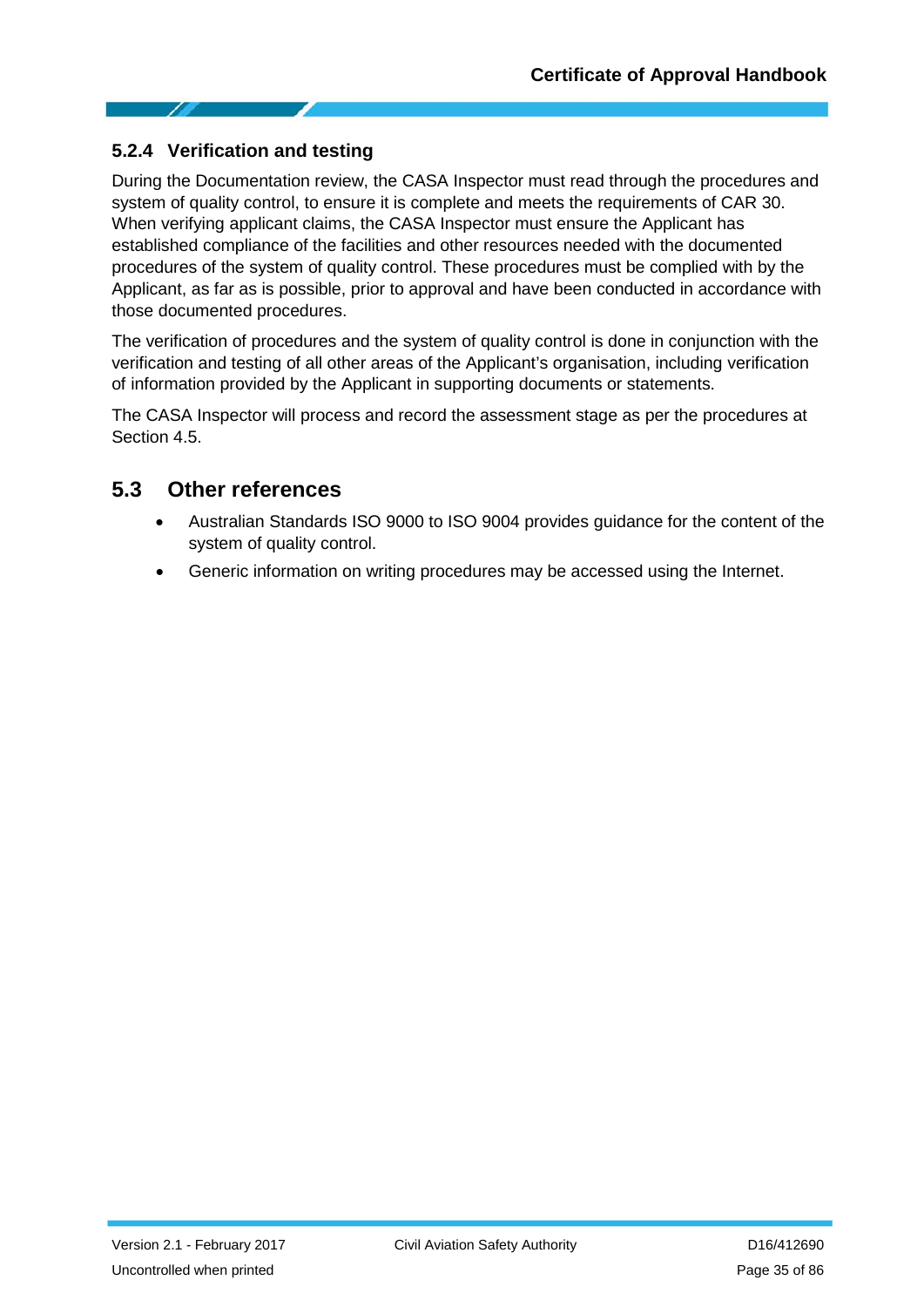# <span id="page-35-0"></span>**6. Personnel**

### <span id="page-35-1"></span>**6.1 Introduction**

Qualified management, technical and administrative personnel within an appropriate organisational structure are essential to ensure quality control and safety within the maintenance organisation.

# <span id="page-35-2"></span>**6.2 Entry control requirements**

#### **6.2.1 Description of the organisational structure**

This is a description of the organisational structure. For example, an organisation chart showing:

- The complete structure of the organisation including management
- The title of all positions including management, supervisory and certifying personnel, as appropriate, explaining the chain of responsibility
- The separation between maintenance and quality departments
- The communication lines between all positions.

### **6.2.2 Description of the duties and responsibilities**

This is a description of the duties and responsibilities of the positions in the organisation, not limited to:

- Accountable Manager
- Appointed Persons
- Licensed/Certifying Personnel
- Resources for quality control
- Unlicensed personnel.

#### **Accountable Manager**

The Accountable Manager (however they are named) is ultimately responsible for the provision of infrastructure and for controlling the activities approved on the Certificate of Approval. The responsibilities of the Accountable Manager can be delegated to one or more appointed personnel depending on the size of the organisation.

The Accountable Manager is responsible for:

- Providing an adequate size and type of facility to support all of the maintenance activities approved for the aircraft and components on the Certificate of Approval
- Authorising appropriately qualified staff for specific functions: for example, Appointed Persons to conduct maintenance on components
- Providing all the necessary tooling and test equipment to support the activities of the Certificate of Approval
- Monitoring and auditing of the organisation's compliance with regulatory requirements and its documented procedures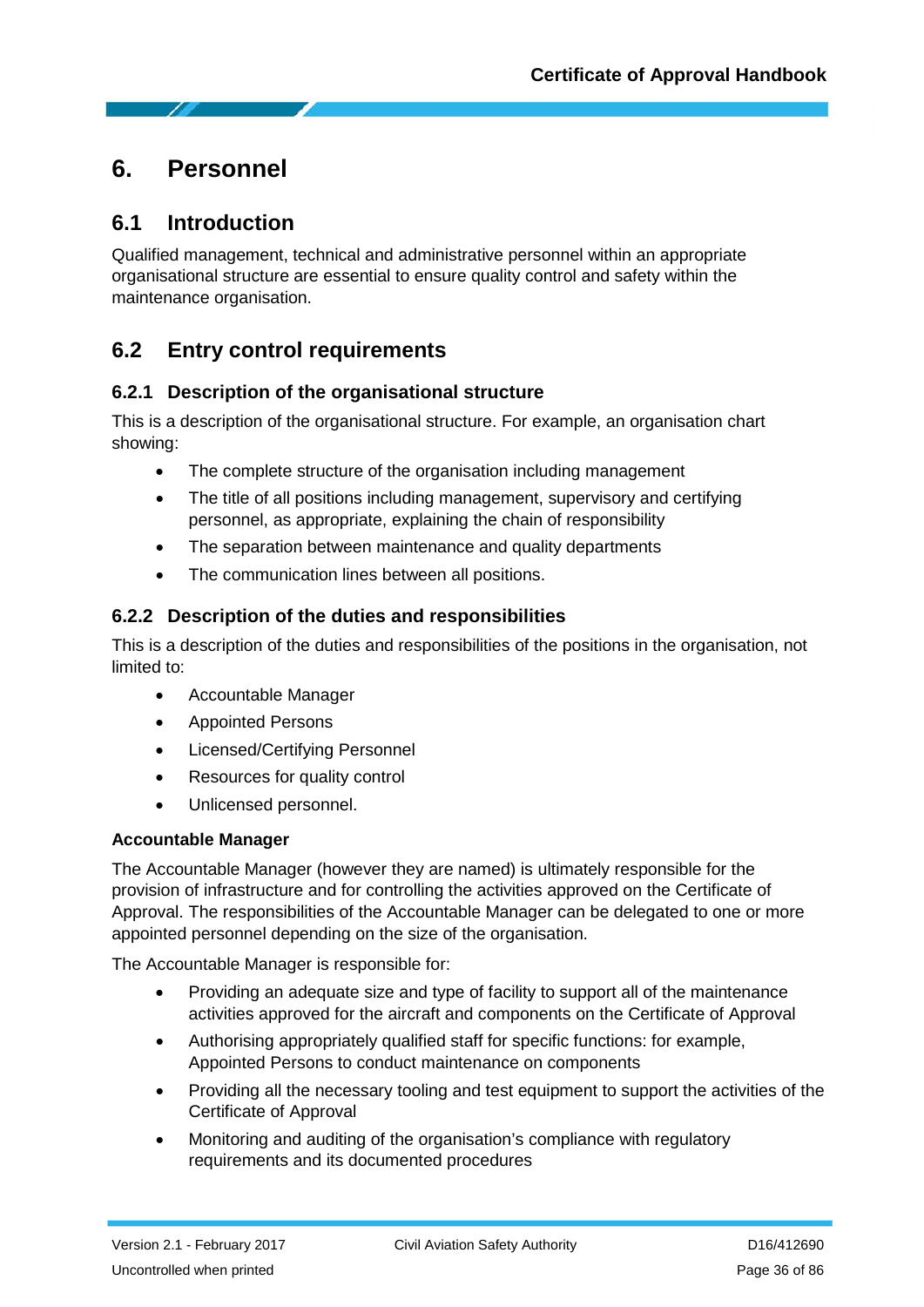- Applying for any exemption required by the COA and for ensuring compliance with any conditions which apply to any such exemption
- All liaisons with CASA, including responding to CASA for any discrepancies found during surveillance.

The Accountable Manager is responsible for ensuring:

- The adequacy of the documented procedures in meeting the regulatory requirements and in reflecting the scope of the certificate
- All aircraft maintenance carried out by the COA Applicant is carried out, in accordance with, the standards specified in the documented procedures and the regulations
- All work on aircraft components is carried out, in accordance with, the standards specified in the documented procedures and the regulations
- All necessary data is available to staff when required
- All maintenance records are kept, in accordance with, the documented procedures, and the records are retained for the required periods
- Compliance with any computer control requirements, where, the computer is used as an aid to aircraft maintenance or certification
- All activities for the procurement, storage and distribution of, aircraft components, parts and aircraft materials, are carried out in accordance with the standards specified in the documented procedures and regulations
- Corrective actions, in respect of any deficiencies revealed during compliance with the above paragraphs, are carried out
- Any corrective action resulting from any audit activity is fully actioned in a timely manner
- Records for licensed and appointed persons are current
- Any findings raised by CASA are correctly actioned in the agreed time frame
- All personnel meet the initial and ongoing training and qualification criteria defined in the documented procedures and the regulations.
- The holder of the certificate of approval must ensure each person employed by, or working under an arrangement with, the holder receives adequate training in:
	- − the work performed by the person for the purposes of the activities covered by the certificate
	- the use of any equipment used in connection with that work.
- The CASA System of Certification is nominated in the procedures manual and documentation reflects this, or if not, a generated System of Certification is approved and documented in the procedures manual
- Only appropriately licensed and authorised personnel may certify aircraft and component maintenance
- Other responsibilities as applicable to the organisation and its activities.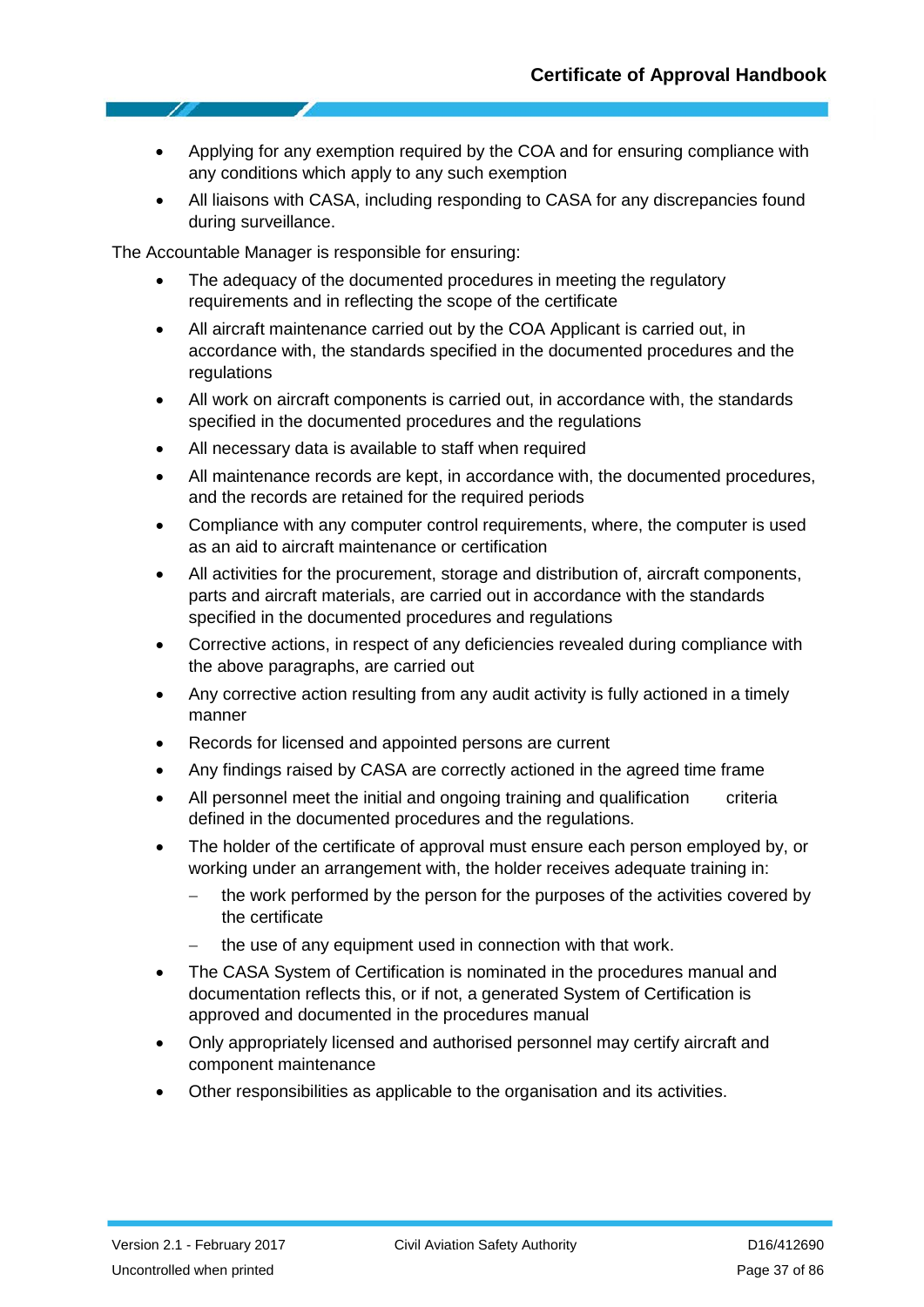#### **Appointed Persons**

Responsibilities of an appointed person should include:

- A description of the activities the person is responsible to control: for example:
	- − Aircraft Maintenance activities
	- − Workshop and component maintenance activities
	- − Procurement and storage of aircraft components and aircraft materials activities
	- − Quality assurance activities
	- − Training activities
	- − Personnel authorisation
	- Data and records management activities
	- − Liaison with the authority.

#### **Licensed/Certifying Personnel**

The responsibilities of the licensed and certifying personnel will include exercising their role within the limitations of their license/authorisation.

#### **Resources for quality control**

Personnel assigned to this role are responsible for implementing and maintaining the system of quality control, including all quality activities. This may include Accountable Manager, quality manager and any staff assigned to quality management.

#### **Unlicensed personnel**

Unlicensed personnel must operate within their position descriptions and under supervision and within the procedures relating to their role.

#### *A description of the qualifications and experience required for all positions*

This is an outline for each position identified in their organisational structure and a general or specific description of the relevant qualifications and experience. For example, may include academic, trade, training or experiential details.

#### *Procedure for appointing a person or position, to control activities including temporary appointments due to staff absence*

To comply with CAR 30(2D)(c), the Accountable Manager may appoint certain qualified staff to control various activities within the organisation, for example the Stores Manager, Chief Engineer or Component Shop Manager.

The procedures for designating and controlling the Applicant's appointed persons should be established and should include:

- The method of recording scope and limitations of the limitations of the appointment
- The method of notifying each appointed person of the scope of their authorisation
- The method of determining the minimum experience, training and competency requirements for appointed persons
- The method of recording the experience and training of appointed persons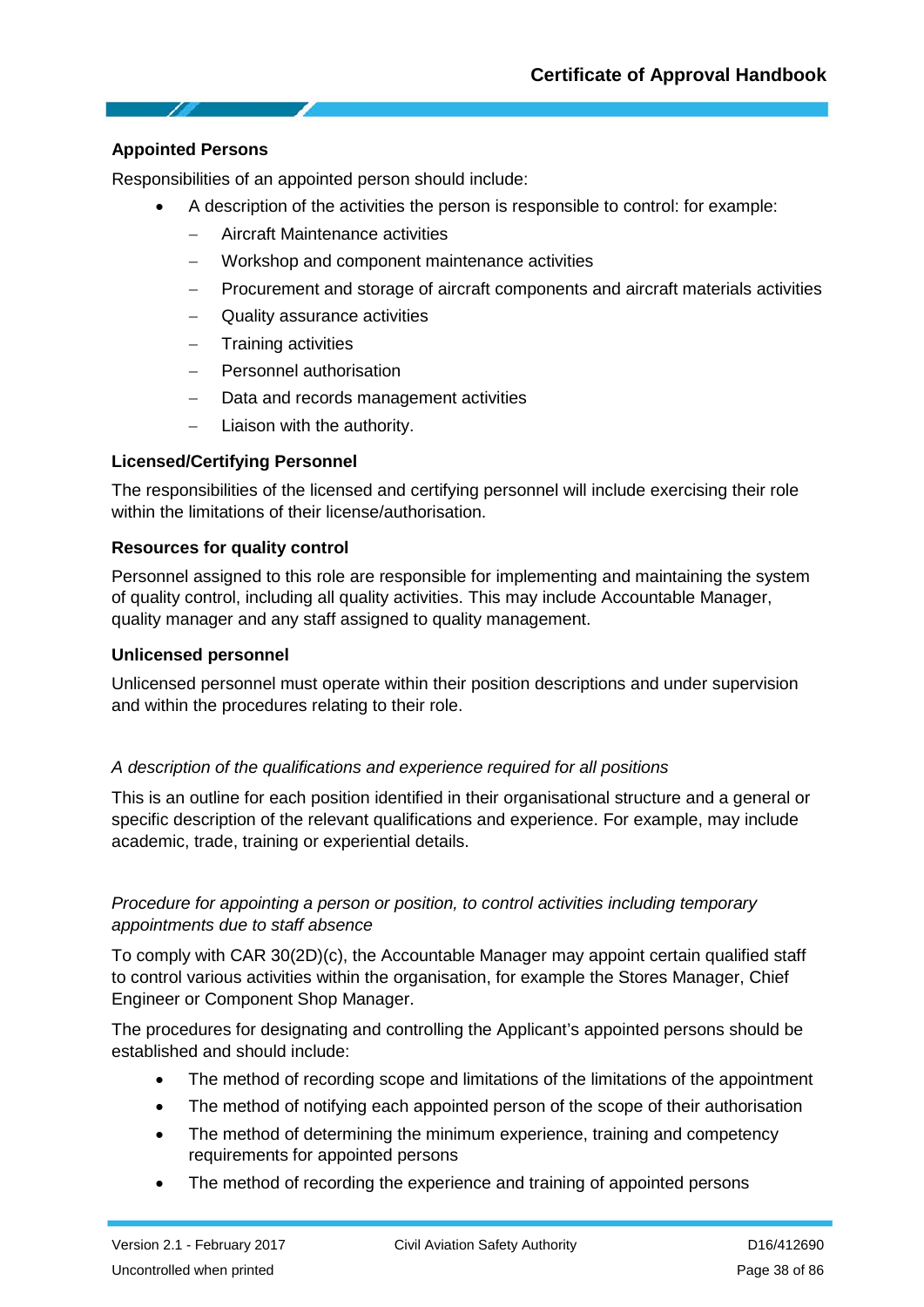- The method of identifying each appointed person
- A procedure for ensuring the duties and responsibilities of supervisory and certifying personnel are taken over by others in their absence.

#### *A register of persons appointed to or employed in positions in the organisation including positions that control activities under the certificate*

This register should detail all persons appointed by the Accountable Manager to be in control of and responsible for all, or any, of the activities approved on the Certificate of Approval. The details of the appointed persons which should be recorded in this register are:

- Name or position of the appointee
- Date of the appointment
- Contact information of the appointee
- Location of the appointment; and
- Responsibilities and limitations of the appointee.

Where any of the information listed above is held in other records there need only be a reference to those records.

*Procedure describing how contractors are selected, controlled, managed and authorised to perform activities for the organisation*

For guidance, refer to Chapter 11 – Contracting.

#### *A register of contractors and the activities they are contracted to perform*

This is the document that contains information relating to the contractors who have been assessed as suitable to conduct maintenance under an arrangement as outlined in Chapter 11 – Contracting.

The procedure manual may reference the register as part of the procedure for controlling contractors.

#### *Procedures covering training including identifying training needs and the delivery of training*

Regulation 30 of CAR 1988 requires the COA Applicant to have a system to ensure each person employed, or working under arrangement, receives adequate training. This includes initial and continuation training for staff. The training is not necessarily required to lead to the issue of an aircraft engineer licence or other technical qualifications. It is however expected that each individual employee will receive adequate training for their role. The training of staff may be carried out by the COA, contracted to an external training body or a combination of these options.

Training will need to address at least the following subjects:

- Aircraft technical training where applicable
- Training in the COA holder's procedures
- Training for staff involved in internal audit
- Participation in an Operators CAR214 training program.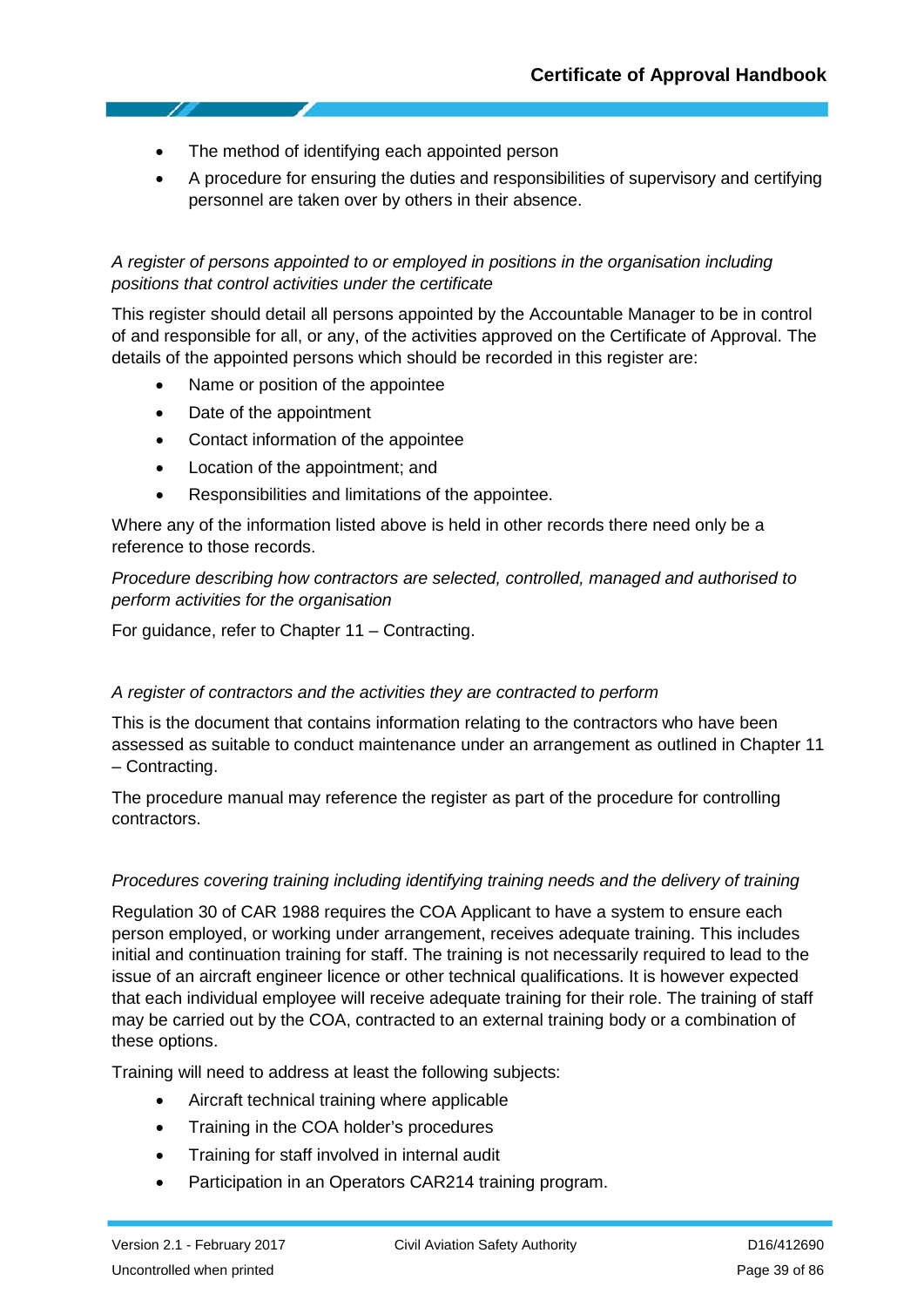The procedure should address the need for refresher training as appropriate.

For the management of issues relating to alcohol and other drugs (AOD), COA holders are required to have developed and implemented a Drug and Alcohol Management Plan (DAMP) before their first day of operation. For further information and guidance on CASR Part 99, refer to [www.casa.gov.au/aod.](http://www.casa.gov.au/aod)

It is recommended that procedures be established to assess personnel for their fitness to perform their duties, e.g. visual acuity and fatigue. For further information and guidance in this area refer to the latest Commonwealth, States, Territory or Local Government OH&S legislation.

#### *Procedures for keeping records of training and qualifications, and continuing validity of staff qualifications*

The Applicant must have procedures to record:

- Assessment of training needs
- Training provided and the training results
- Qualifications held.

Procedures should also monitor:

- Expiry of required qualifications
- Due date for refresher/recurrency training.

#### *List / Details of the qualifications of staff or contractors appointed to control activities or to certify for maintenance activity except where already included in applicable registers*

This is provided as an attachment to the application and should provide evidence of the qualifications of appointed staff that would justify their appointment to the position.

A COA Applicant must demonstrate that their organisation has sufficient staff to complete all its planned maintenance activities for each location. A method of achieving this would be using a labour‐hour plan to illustrate the sufficiency of adequately qualified staff. Labour hours dedicated to quality activities must also be considered when assessing staffing requirements.

#### **6.2.3 Documentation review**

The CASA Inspector must review the procedures manual to ensure it contains:

- Written procedures as specified in the COA Application Form 019, based on the information provided in the Handbook
- Adequate procedures for the size and scope of the organisation and its activities
- Procedures which are internally consistent. Information that is grammatically correct and contain proper punctuation where it affects the intent of the procedure
- Information which can be practically applied and is within compliance requirements

The CASA Inspector must ensure the adequacy of the qualifications and experience of the Accountable Manager, appointed persons, supervising and certifying staff.

The CASA Inspector must ensure nominated personnel have suitable compliance or other history relative to the duties of their position.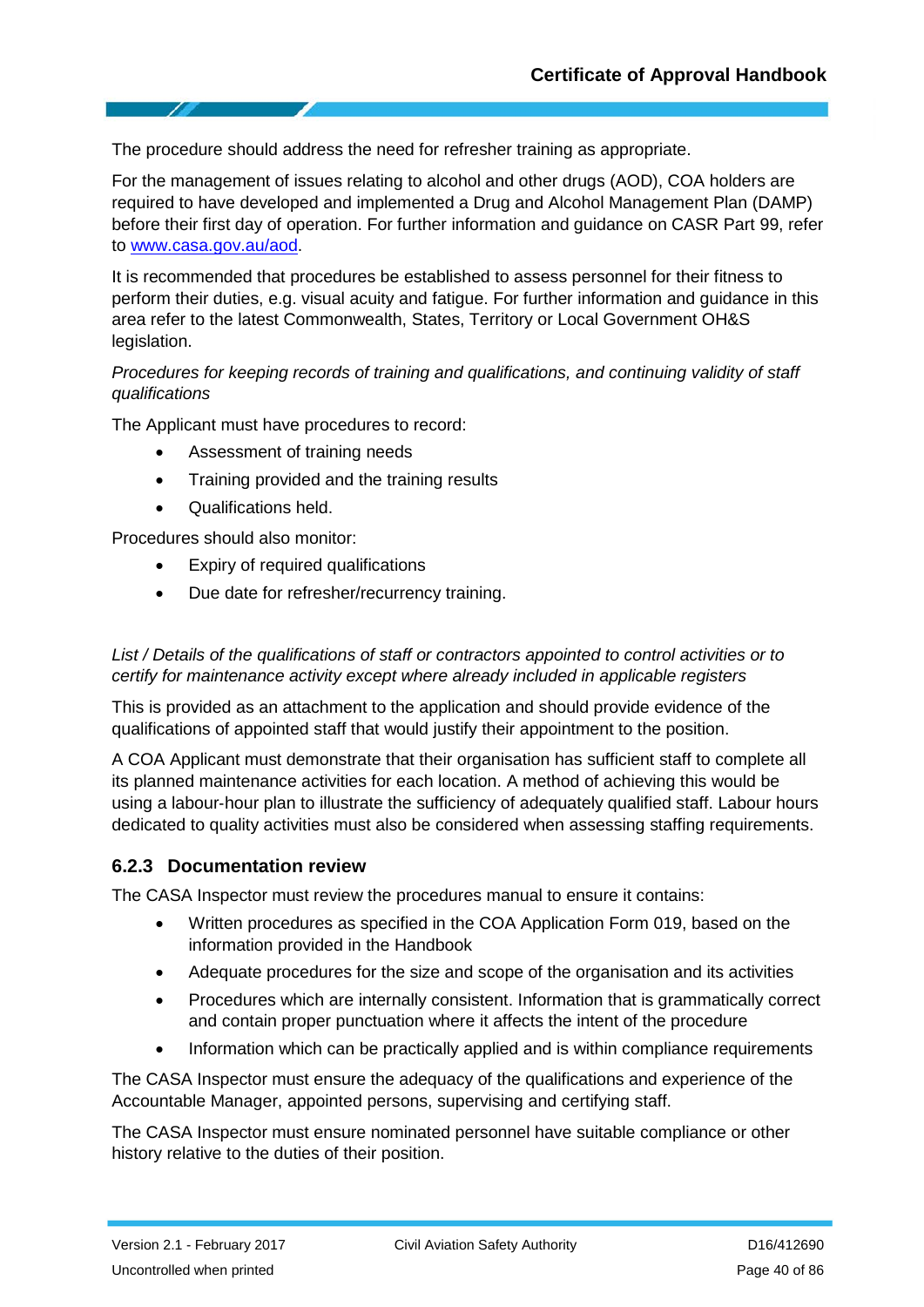The CASA Inspector will process and record the assessment stage as per the procedures at Section 4.5.

#### **6.2.4 Verification and testing**

During the Documentation review, the Inspector must read through the procedures and system of quality control to ensure they are complete and meet the requirements of CAR 30. When verifying and testing, the CASA Inspector must ensure the COA Applicant has the facilities and other resources necessary to comply with the documented procedures of the system of quality control, and as far as is possible for an Applicant to comply prior to approval, has complied with the documented procedures.

The CASA Inspector must ensure, via sampling or interviewing, that:

- The qualifications and experience of personnel are valid for the required positions
- The training records are appropriate
- The nominated personnel are available for the required activities.

The CASA Inspector must verify that the Applicant has or has access to, sufficient qualified personnel to cover all of the organisation's activities and has or has access to, sufficient personnel in relation to the volume and type of work to be performed for each location.

Where the history of the Applicant or any proposed supervisor indicates they may not have such competency, the Inspector must advise the Applicant in writing, stating the reason for rejection.

The CASA Inspector will process and record the assessment stage as per the procedures at Section 4.5.

### **6.3 Other references**

- CASA's licensing framework
- CAAP 30-4 Certificate of Approval Maintenance Organisations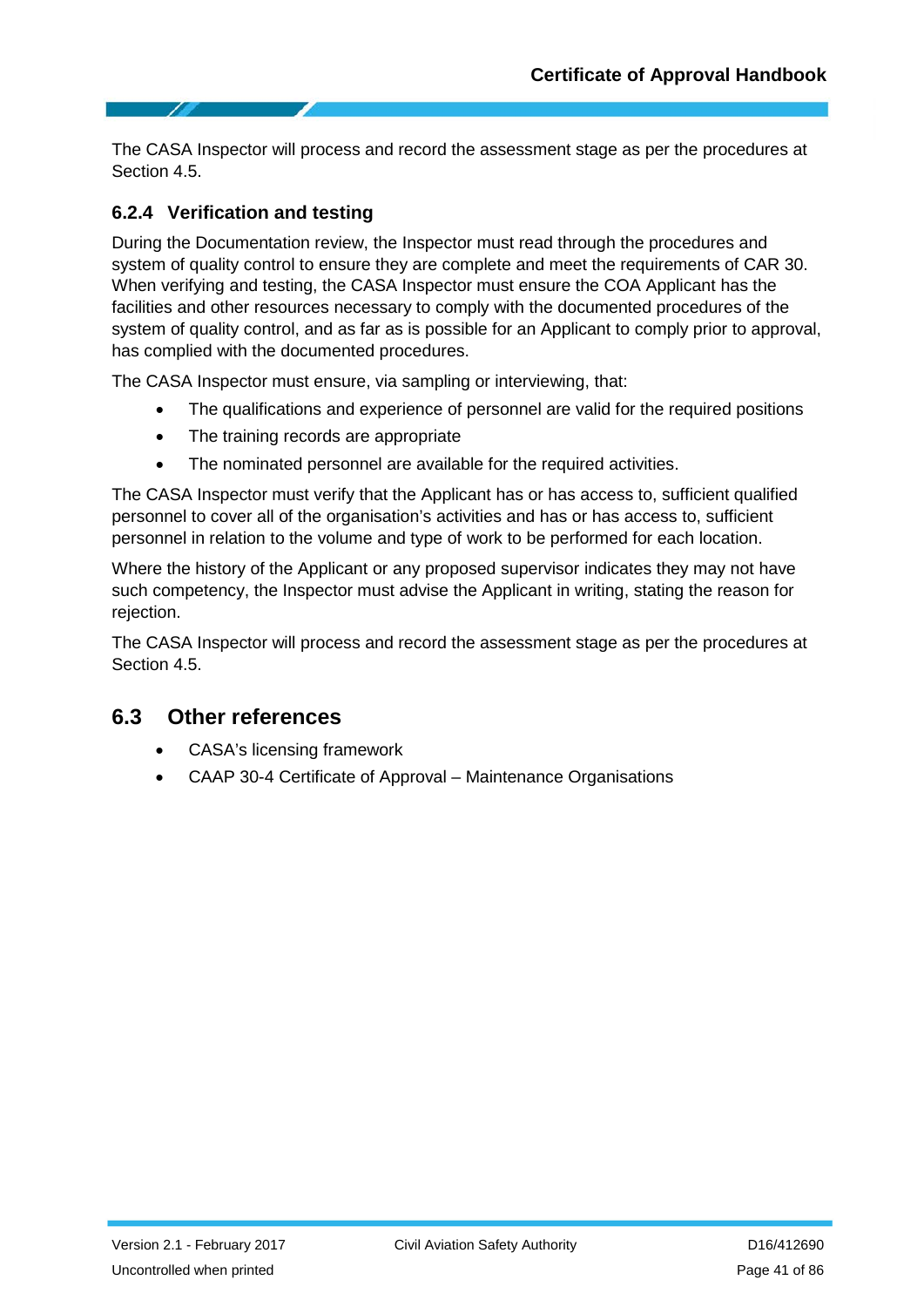# **7. Locations and Facilities**

### **7.1 Introduction**

The Applicant must have facilities that are appropriate for carrying out the proposed maintenance activities.

## **7.2 Entry control requirements**

#### **Register of locations**

The Applicant must establish and maintain a register of locations where activities are to be performed. This should cover the main base and other maintenance locations, including limitations of the activities that can be performed at each location.

#### **Tenure arrangements**

Evidence of Lease agreements or occupancy arrangements must be provided with the application for each location. Evidence must be in a written format and may not necessarily be a lease agreement.

#### **Floor plan**

A floor plan of each location should be submitted with the COA Application Form 019 as evidence that the facilities are suitable for the maintenance activities covered by the COA. These could be in the form of council plans, sketches or other detailed documents, provided they show detail such as:

- Dimensions
- Internal layout clearly identifying intended purpose
- Door position, height and widths
- Ceiling height
- Site plan
- Position of fixed equipment (for example, compressor, cleaning bays or sheet metal equipment).

Where facilities plans are not included in the Procedures Manual, the applicant should have a procedure to ensure changes to facilities remain suitable for the authorized scope of maintenance.

### **A procedure for the use of temporary locations**

CASA may approve COA activities to be conducted at temporary locations, a one off or short term location at which a specific activity/s will be carried out and where you have not established a facility, staff or tooling etc. (e.g. an engine change at a remote location where the aircraft has become unserviceable).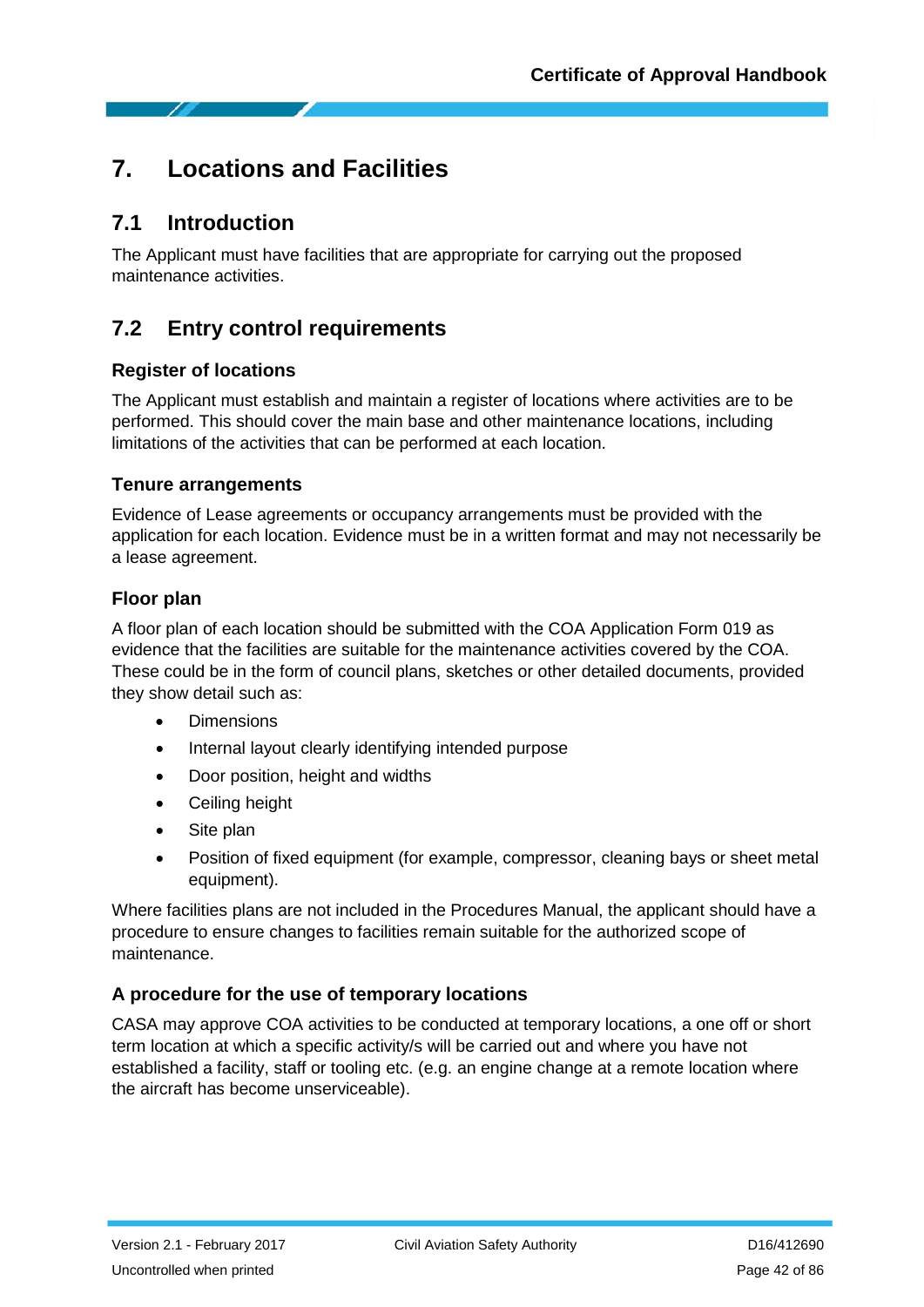If the application includes the request to use temporary locations, the procedures on how those locations are managed must be included. The temporary locations procedures should consider the following relevant to the type of maintenance proposed:

- Facility availability
- Environment conditions
- Data availability
- Tooling and Equipment availability
- Personnel availability.

A procedure for maintaining a register of temporary locations. The procedure should outline how the register of temporary locations will be maintained.

#### **Mobile facilities**

A mobile facility is where the organisation's main business is located at a temporary location, utilising a mobile facility.

Where an Applicant has indicated that mobile facilities will be used, the guidance contained under Temporary Locations will apply.

#### **Adequate facilities for all planned maintenance activities**

The Applicant's premises need to be of suitable size, construction and layout to permit the maintenance activity to be carried out.

Buildings and areas shared with other organisations or persons should have provision to ensure that each organisation's activities and administration do not interfere with those of the other.

To prevent contamination, the premises need to be kept in a clean and tidy condition. This should include the provision of suitable floors and may require dust locks, air‐conditioning or extractor fans, commensurate with the level of cleanliness required for that particular activity.

There should be appropriate provisions to conduct the administrative functions for the permissions applied for. This should include offices, desks and seats situated in well-lit areas, and equipment, such as computers and printers, to satisfactorily conduct any required administrative function.

An appropriate amount of shelving, cupboards and an archive facility should be provided, for the storage and protection of data and documents. This includes segregation for controlled and uncontrolled data. If the data or documents are stored electronically then the appropriate electronic hardware is to be provided, including backup and power failure protection equipment. Procedures should be in place to ensure electronic records and data remain readable when any future hardware and software are introduced.

In the case of activities such as maintenance of special aircraft materials, composite structures or sensitive components requiring application of special environmental conditions, such conditions must be observed. These special conditions are usually identified within the approved maintenance data. Where no such special conditions exist, a national or international standard should be observed. In certain cases, CASA may also develop and promulgate these standards.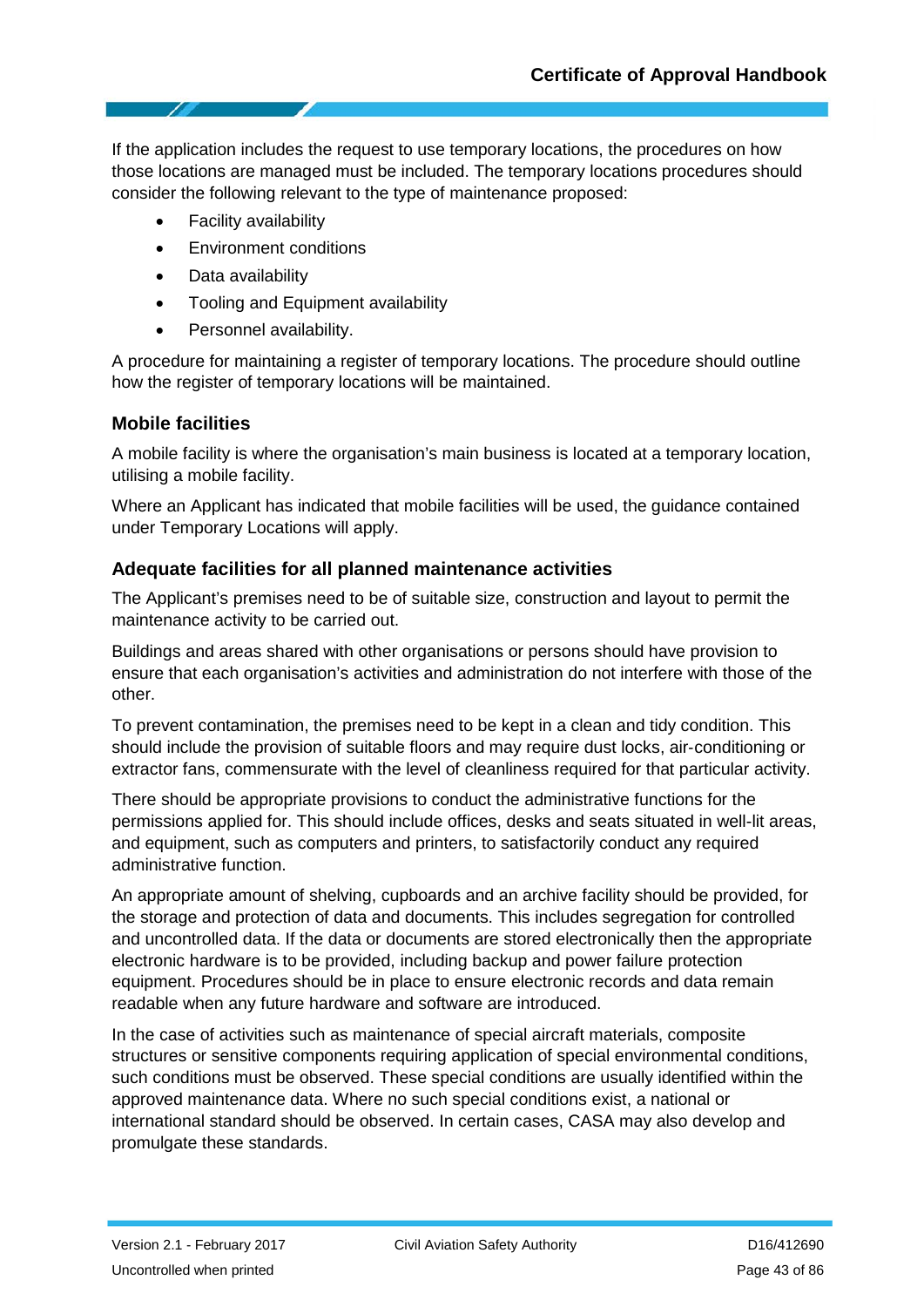Clean rooms must be provided for component and specialist maintenance activities where required. For example, aircraft gyro overhaul would require specific levels of cleanliness.

Accommodation should be provided for:

- The work to be carried out including disassembly, cleaning, inspection, re-assembly and testing
- Required equipment, including hand tools, machine tools and associated benches, trays and work stands. Appropriate storage for tooling and equipment should be provided: This should include shelving, cupboards and a quarantine facility
- The administrative support of work including, the management of quality, planning, technical records and airworthiness data.

To avoid contamination or damage of aircraft, aircraft components, aircraft materials, equipment or processes segregation is required. For example:

- Machine tools
- Battery charging for Nickel Cadmium and Lead Acid
- **Fabric work**
- Composite structure maintenance or manufacture
- Painting or spraying
- Plating
- Non‐destructive testing (NDT)
- Grit or bead blasting
- Hazardous Substances
- Cleaning.

#### **Adequate Lighting**

Lighting needs to be of such a standard that the quality of work is not impaired. Any special lighting requirements specified by an aircraft or component manufacturer should be observed.

#### **Environmental Protection**

The facility must be to a standard that provides an environment that:

- Is appropriate to the weather conditions that prevail when the maintenance is carried out
- Allows maintenance to be carried out at a comfortable temperature
- Has adequate ventilation to ensure that the ability of the staff to carry out maintenance is not impaired and that contamination of the aircraft, components and aircraft materials does not occur
- Has no undue noise distraction
- Has workshops and bays which provide adequate protection against work area contamination
- Protects against dust and impurities.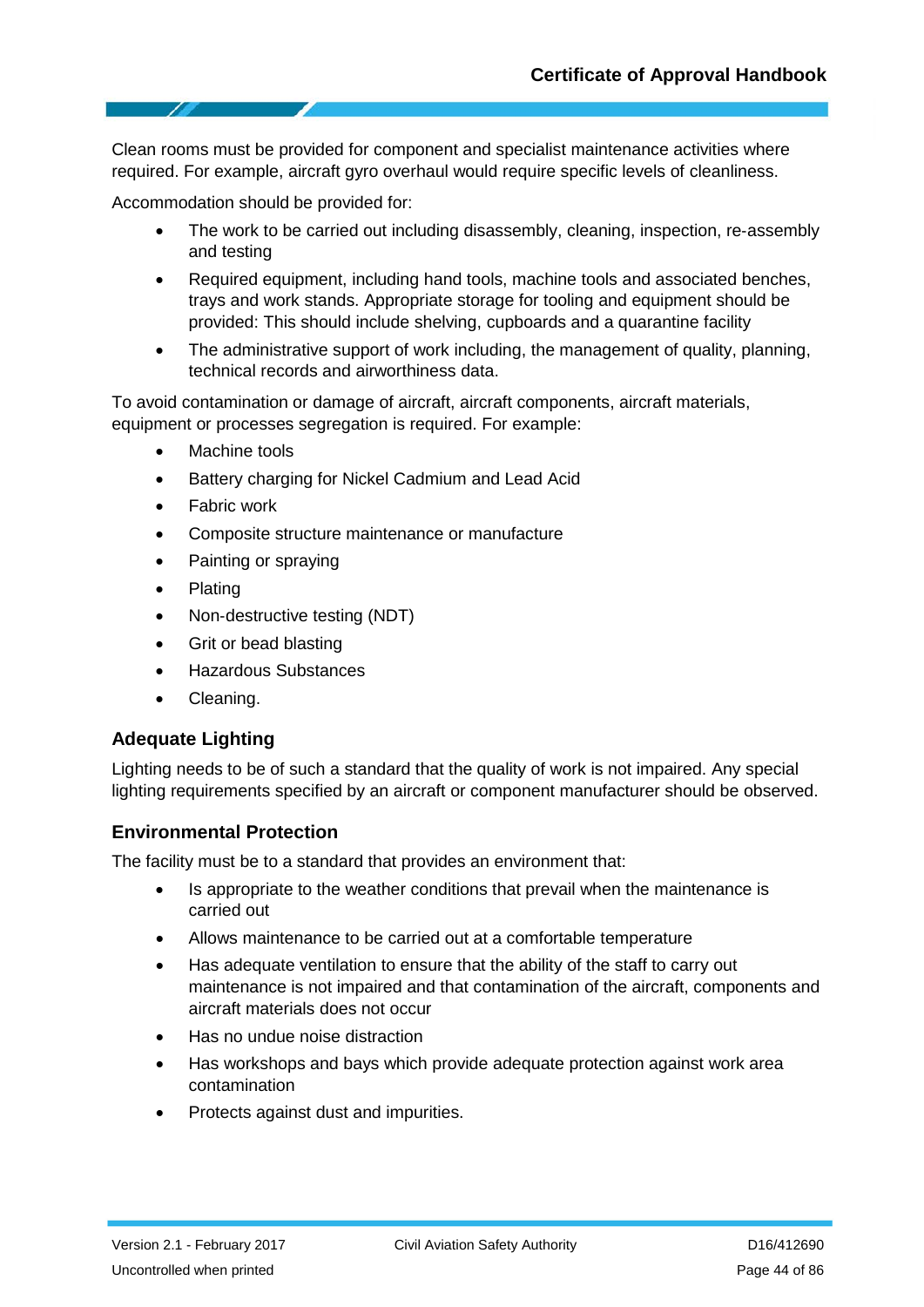#### **Suitable exclusion of hazardous activity**

Segregation and ventilation, as necessary, should be provided to ensure that the ability of the staff to carry out maintenance is not impaired and that contamination of the aircraft, components and aircraft materials do not occur.

The Applicant must consider all hazardous materials that would be used in the proposed maintenance activity, and determine if the procedures and facilities adequately cater for protection of personnel, aircraft components, materials and the environment. These hazardous materials are usually identified within the approved maintenance data. Where no such special conditions exist, a national or international standard should be observed. In certain cases, CASA may also develop and promulgate these standards.

#### **Suitable maintenance administration facilities**

The Applicant must provide office accommodation and facilities for the management of planned maintenance services and for the administration and certification aspects of the maintenance activities. The facilities provided must be to a standard to enable the employees to perform their duties without distraction.

#### **Adequate facilities for stores administration**

There should be appropriate provisions to facilitate the conduct of the administrative functions required to support the permissions applied for. This should include provision for offices, desks and seats situated in well lit areas, and equipment, such as computers and printers, sufficient to satisfactorily conduct any required administrative function. See further quidance in Chapter 12 – Stores Control.

#### **Adequate secure storage facility for the keeping of aircraft parts & components**

The Applicant must provide storage facilities for aeronautical products which:

- Segregate serviceable aeronautical products from unserviceable aeronautical products
- Comply with manufacturer's instructions for keeping the products in a serviceable condition
- Provide an appropriate level of security to prevent unauthorised access to the storage facilities.

See further guidance in Chapter 12 – Stores Control.

#### **Secure isolation of defective parts and equipment**

The Applicant must provide quarantine procedures and facilities.

See further guidance in Chapter 8 – Tools and Equipment or Chapter 12 – Stores Control.

#### **Adequate storage facility for the keeping of tooling & equipment**

The Applicant must provide storage facilities for equipment and tools, which:

- Segregate serviceable equipment and tools from unserviceable equipment and tools
- Comply with manufacturer's instructions for keeping the equipment and tools in a serviceable condition
- Provide an appropriate level of security to prevent unauthorised access to the storage facilities.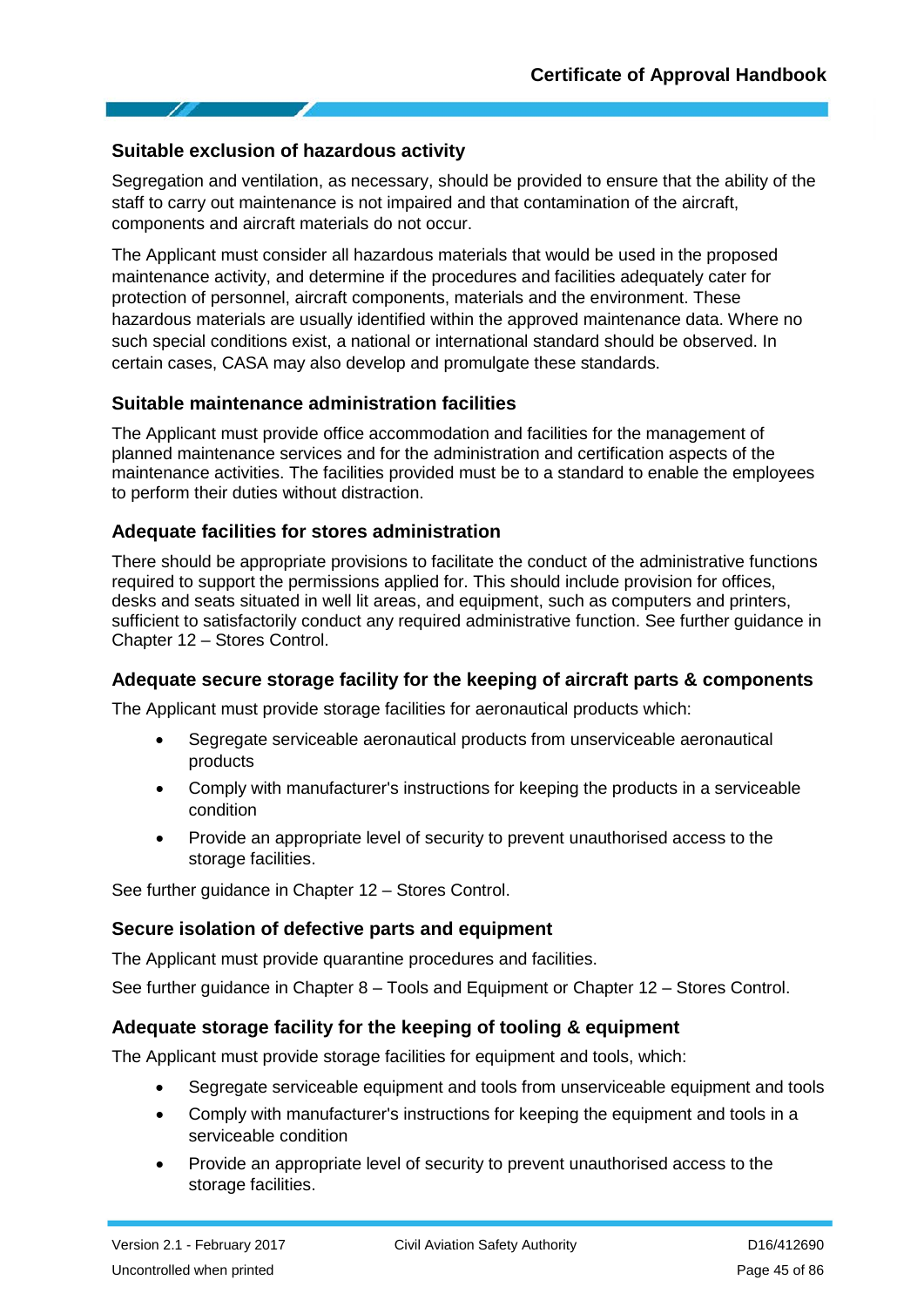See further guidance in Chapter 8 – Tooling and Equipment.

Adequate storage facility for the keeping of data & documents An appropriate amount of shelving, cupboards and archive facility should be provided for the storage and protection of data and documents. This includes segregation for controlled and uncontrolled data. If the data or documents are stored electronically then the appropriate electronic hardware is to be provided, including backup and power failure protection equipment. Procedures should be in place to ensure electronic records and data remain readable when any future hardware and software are introduced.

See further guidance in Chapter 9 – Maintenance Data and Records.

#### **Adequate storage facility for hazardous and/or flammable materials**

All aircraft materials of a flammable nature, such as dope, thinners, paint, etc., should be kept in a suitable flammable liquids storage facility.

#### **7.2.1 Documentation Review**

The CASA Inspector must review the procedures manual to ensure it contains:

- Written procedures as specified in the COA Application Form 019, based on the information provided in the Handbook
- Adequate procedures for the size and scope of the organisation and its activities
- Procedures which are internally consistent. Information that is grammatically correct and contains proper punctuation where it affects the intent of the procedure
- Information which can be practically applied and is within compliance requirements.

The CASA Inspector must ensure:

- The documents securing the Applicant's tenure at its facilities are valid and appropriate
- Facilities are adequate in size and capabilities to support the proposed activities
- Facilities conform to manufacturer's requirements if applicable.

The CASA Inspector will process and record the assessment stage as per the procedures at Section 4.5.

#### **7.2.2 Verification and Testing**

During the Documentation review, the Inspector must read through the procedures and review the additional documentation provided, describing the Applicant's facilities. When verifying and testing, the CASA Inspector must verify the existence and adequacy of the facilities at all locations to ensure they satisfy and support the proposed activities.

The CASA Inspector must ensure that:

- The Applicant's premises:
	- − Are of suitable size and construction
	- − Meet aircraft or components manufacturers' standards and requirements, and provide protection from the elements
	- Segregate activities where such a need exists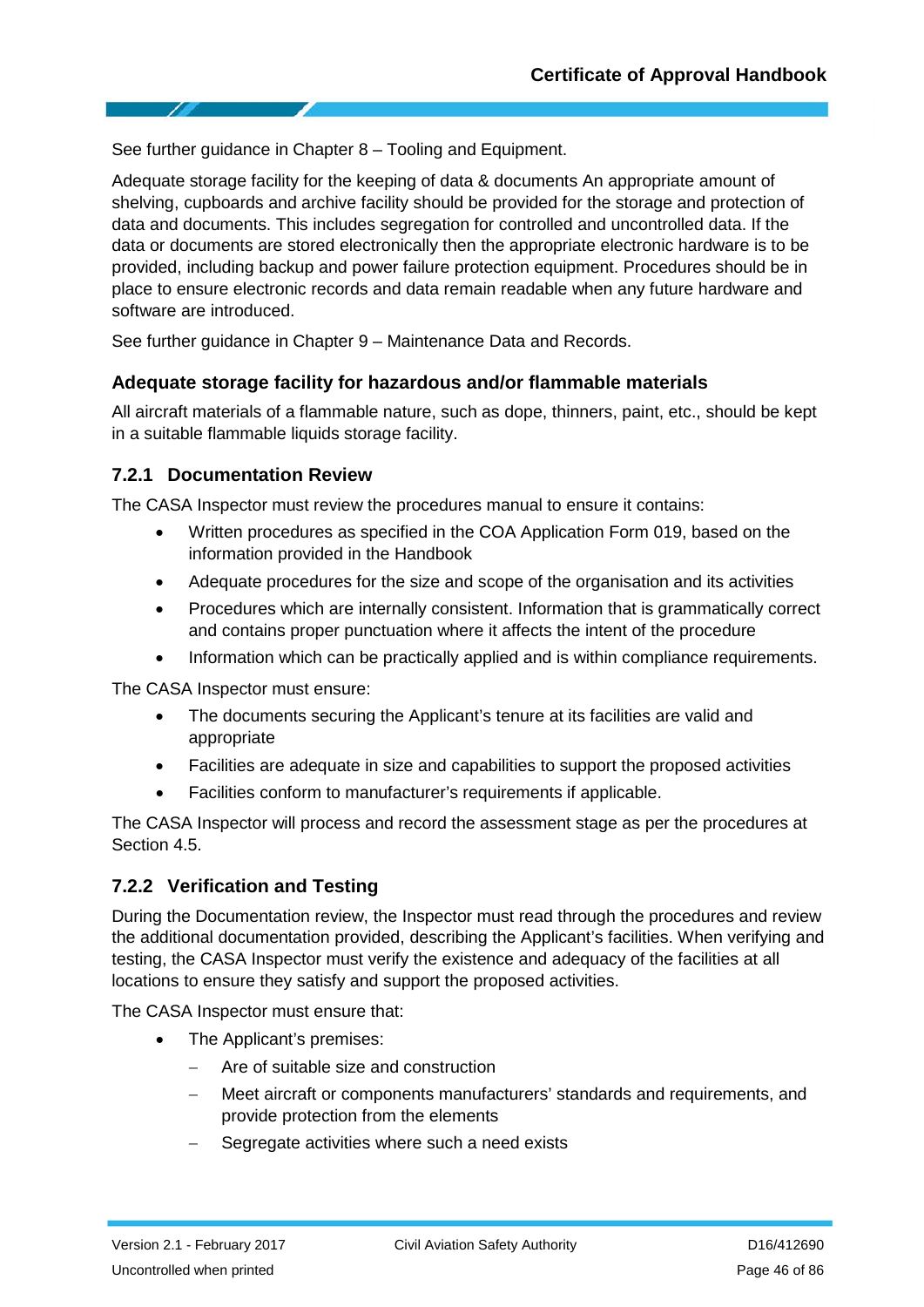- − Have sufficient functional equipment, both fixed and mobile, and services such as electricity, water and compressed air to support the activities
- The Applicant can maintain clean and tidy premises.

The organisation must be able to keep dust and foreign matter which may affect the quality of work and operation of components to a minimum. For example:

- For the maintenance of composite materials and components, special provisions have been made for the environmental control of temperature and humidity
- The Applicant's line maintenance facilities and equipment are suitable
- Premises shared with other organisations or persons must have provision to ensure that each organisation's activities and administration are isolated from, and do not interfere with, those of the other organisation(s).

CASA Inspectors may draw an Applicant's attention to any potentially applicable state or local authority requirements, however, CASA inspectors must not provide specific advice about the applicability of those requirements to the Applicant's proposed activities.

The CASA Inspector will process and record the assessment stage as per the procedures at Section 4.5.

### **7.3 Other references**

- United Kingdom Civil Aircraft Airworthiness Information & Procedures Leaflet Book 1 Leaflet D-30 (Clean Rooms)– CAP 562
- Appendix A General Tools and Equipment List
- AS/NZS 1680 as applicable
- CAAP 30-4 Certificates of Approval Maintenance Organisations

**Note:** It is not the responsibility of the CASA Inspector to ensure compliance with state and local authority ordinances. CASA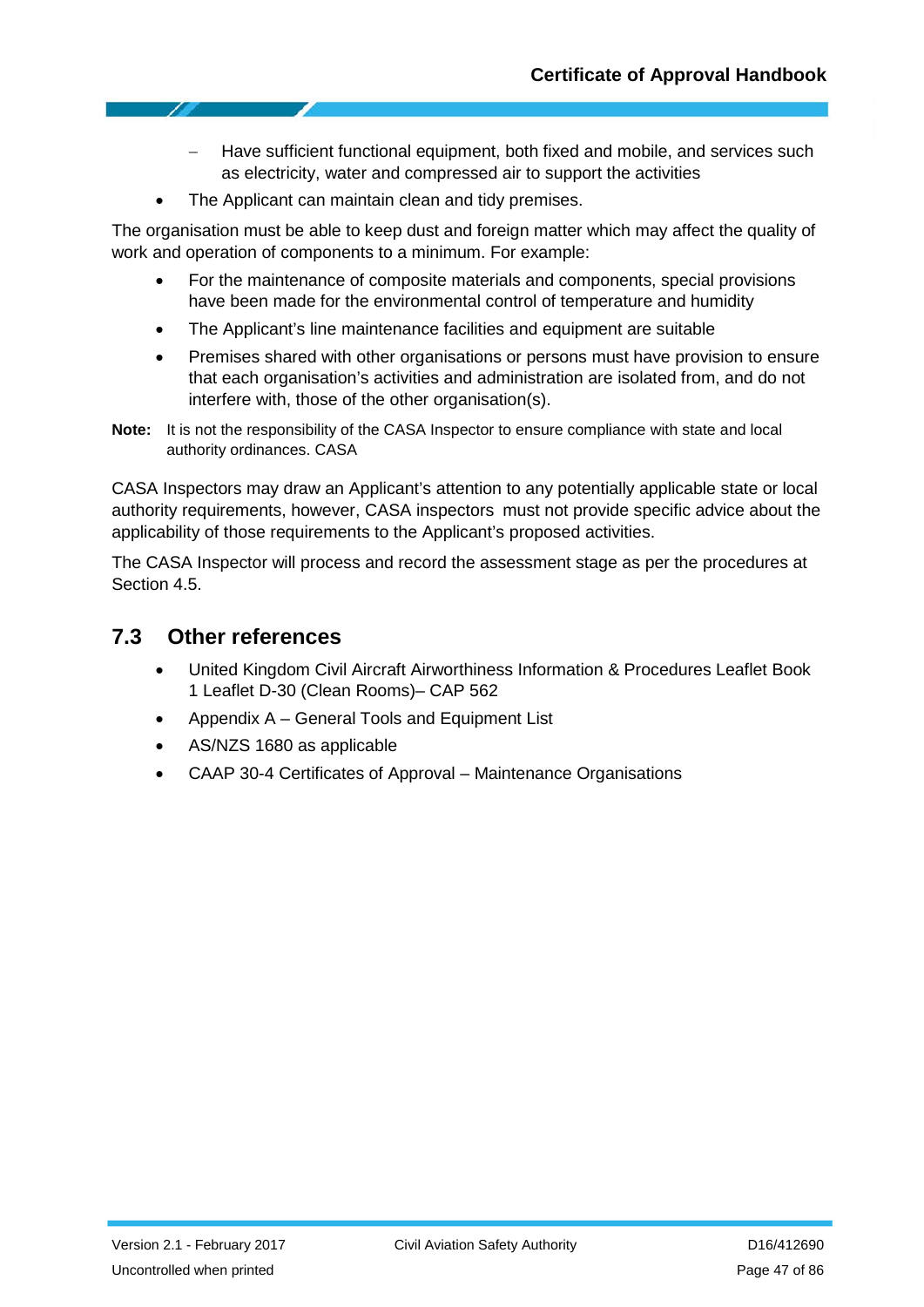# **8. Tools and Equipment**

### **8.1 Introduction**

The Applicant must have tooling and equipment appropriate, serviceable and available for carrying out proposed maintenance activities.

## **8.2 Entry control requirement**

Procedure for identifying the tooling and equipment requirements for planned activities, including the periodic review of the requirements.

A procedure should be provided to review the requirements for tooling and equipment, at all locations. It should include strategic level planning for new or changing customer / contract requirements, and task level planning in relation to daily activities.

This procedure should include:

- Ground Support Equipment including all aircraft servicing and handling equipment for the range of aircraft maintained
- Test equipment necessary to measure, calibrate, or test an aircraft, aircraft system or aircraft component
- Access equipment, Inspection platforms, and Aircraft servicing docks to properly maintain the aircraft, aircraft component or aircraft material
- The manufacturer's recommended tools and equipment, and the machinery, tooling and test apparatus necessary to enable the functions of the activity to be maintained to a satisfactory regulatory standard.

#### **8.2.1 Procedures for the acquisition, storage, handling & identification of tooling & equipment**

Procedures to ensure that when required tooling and equipment are obtained, appropriate identification, storage and maintenance requirements are established for the item.

Procedures for identifying and controlling the maintenance and calibration requirements for tooling & equipment

The tooling and equipment must be calibrated and tested such that values indicated or represented by the tooling or equipment are traceable back to the applicable standard. For further guidance in relation to calibrations standards see AC 21-35. The COA Applicant may establish procedures and capability for the internal calibration of specific tooling and equipment. Alternatively, calibration of specific tooling and equipment may be provided by appropriately qualified third party service providers.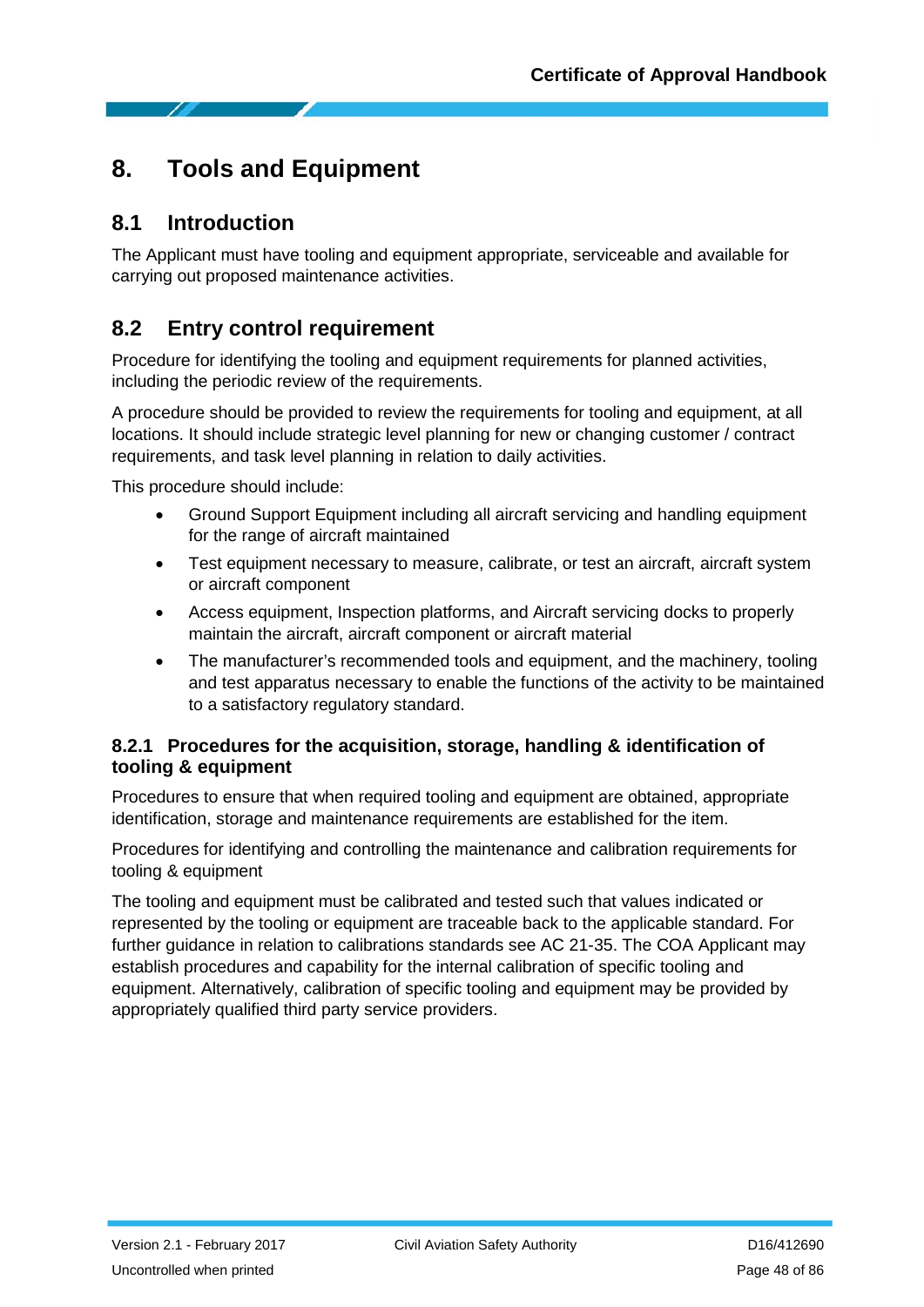#### **8.2.2 Procedures should include:**

- A register and a record of calibrations and maintenance for all tools and equipment as applicable
- Inspection, service or calibration periods. These should be as recommended by the equipment manufacturer except where an organisation can show, by statistical means, that a different period is appropriate in particular circumstances. Refer to information in CAAP 30-4 and AC 21-35 for interval extensions.
- How calibration correction data is conveyed to the user of the tooling or equipment, e.g. the use of placards or tags attached to the item it represents
- Monitoring of and actioning due requirements
- Recording of calibration and maintenance history
- Periodic maintenance of workshop and ground support equipment. For example Hydraulic test rigs, jacks etc.

Procedures for assessing suitability of calibration providers: Refer to guidance for determining the suitability of a calibration facility provided in AC 21-35.

Refer also to applicable guidance in Chapter 11 – Contracting.

#### **8.2.3 Procedures for internal calibration of specific tooling and equipment**

Where the Applicant proposes to perform in‐house calibration, procedures must be established to meet all previous guidance, and in addition, must include procedures for:

- Retention and storage of master equipment and records and their traceability to acceptable national standards
- Ensuring that personnel conducting calibration are trained and capable to perform the task
- Ensuring availability and currency of relevant manuals for the specific test equipment calibrated
- Ensuring availability of equipment; manufacturer's required test equipment or equivalent
- How the calibration process is accomplished and recorded
- Retention of calibration records.

#### **8.2.4 Procedures for ensuring, identifying and controlling borrowed tooling and equipment**

If applicable, a procedure must be provided for accepting and rejecting borrowed tooling and equipment.

The procedure must include:

- Details on how the Applicant will establish that the tools or equipment are serviceable and calibrated to acceptable standards and by an acceptable organisation beforeuse. For further guidance in relation to calibration standards and acceptable organisations see AC 21-35.
- Means of recording details of the use of borrowed tools or equipment.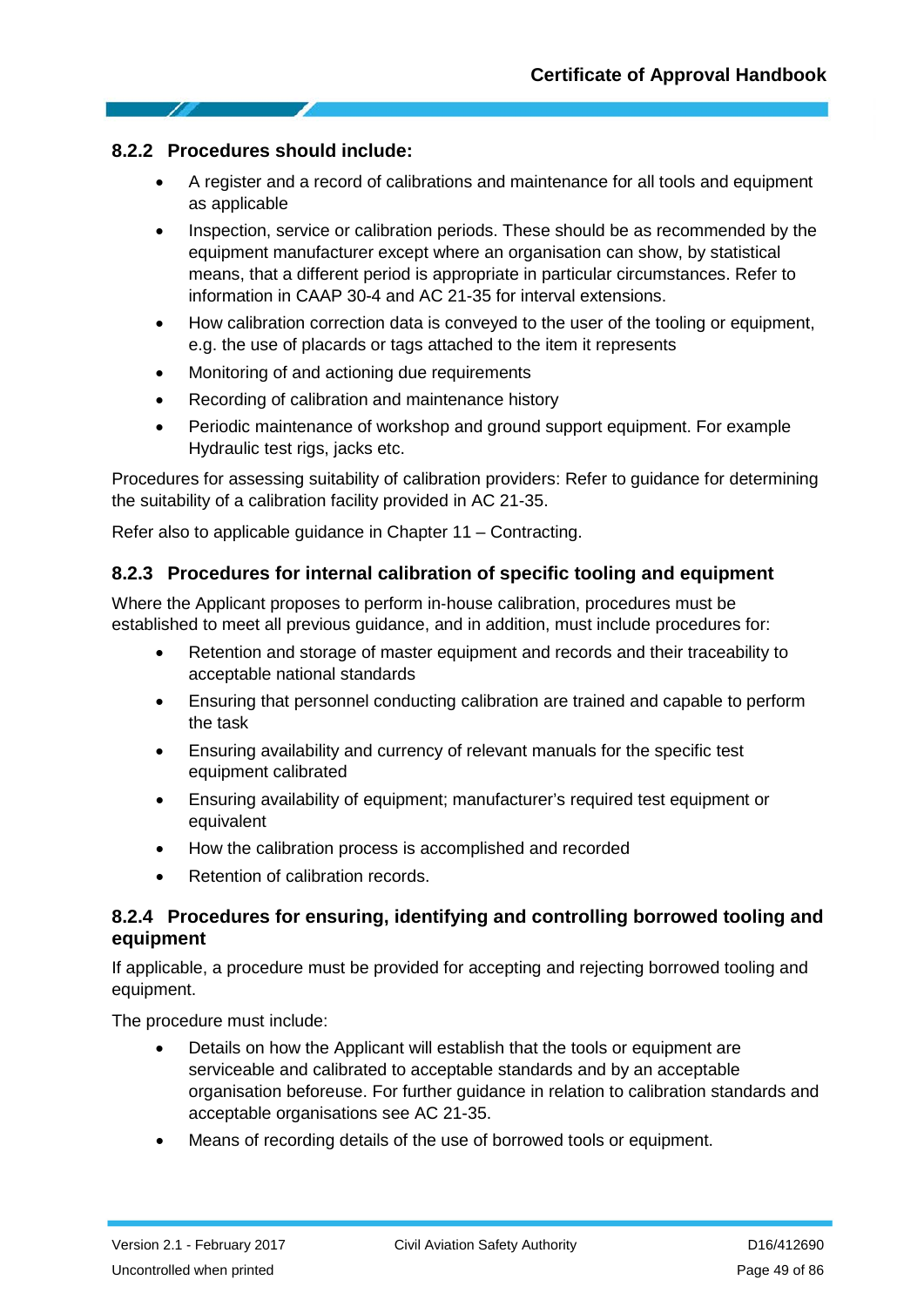#### **8.2.5 Procedures for the management of staff and contractor owned tooling and equipment, if applicable**

The Applicant's procedures for the control of tooling and equipment should address the requirements of tools or equipment owned by staff and contractors. Where such use is permitted, the tools must be included in the Applicant's tool control system.

### **8.2.6 Procedures for handling superseded or damaged tooling & equipment**

A procedure is to be provided to handle superseded or damaged tooling and equipment with particular emphasis on the prevention of the inadvertent use. This should also include procedures for:

- Identification of the item
- Quarantine segregation
- Restoration or scrapping
- Review of previous maintenance that may have been affected by tooling serviceability.

#### **8.2.7 Procedures for alerting staff to new tooling & equipment and for identifying and providing any associated training**

Procedures must include:

- Identification of training requirements for new tooling or equipment
- Detailed records of personnel training including refresher training for staff using the tooling and equipment should be provided.

### **8.2.8 A list of tooling and equipment held at each location**

The list must demonstrate that required tooling or equipment is available in respect of the types of aircraft, component, or materials to be covered by the application and the types of maintenance proposed.

The Applicant must demonstrate the adequacy of available tooling and equipment by providing an evaluation of the manufacturer's requirements for tooling and equipment applicable to the authorisations applied for.

### **8.2.9 Evidence of availability of tooling & equipment that is to be borrowed**

If there is an arrangement with another organisation to hire or borrow tools and equipment, a letter of agreement, memorandum of understanding, or other document confirming the availability of the items should be provided with the application.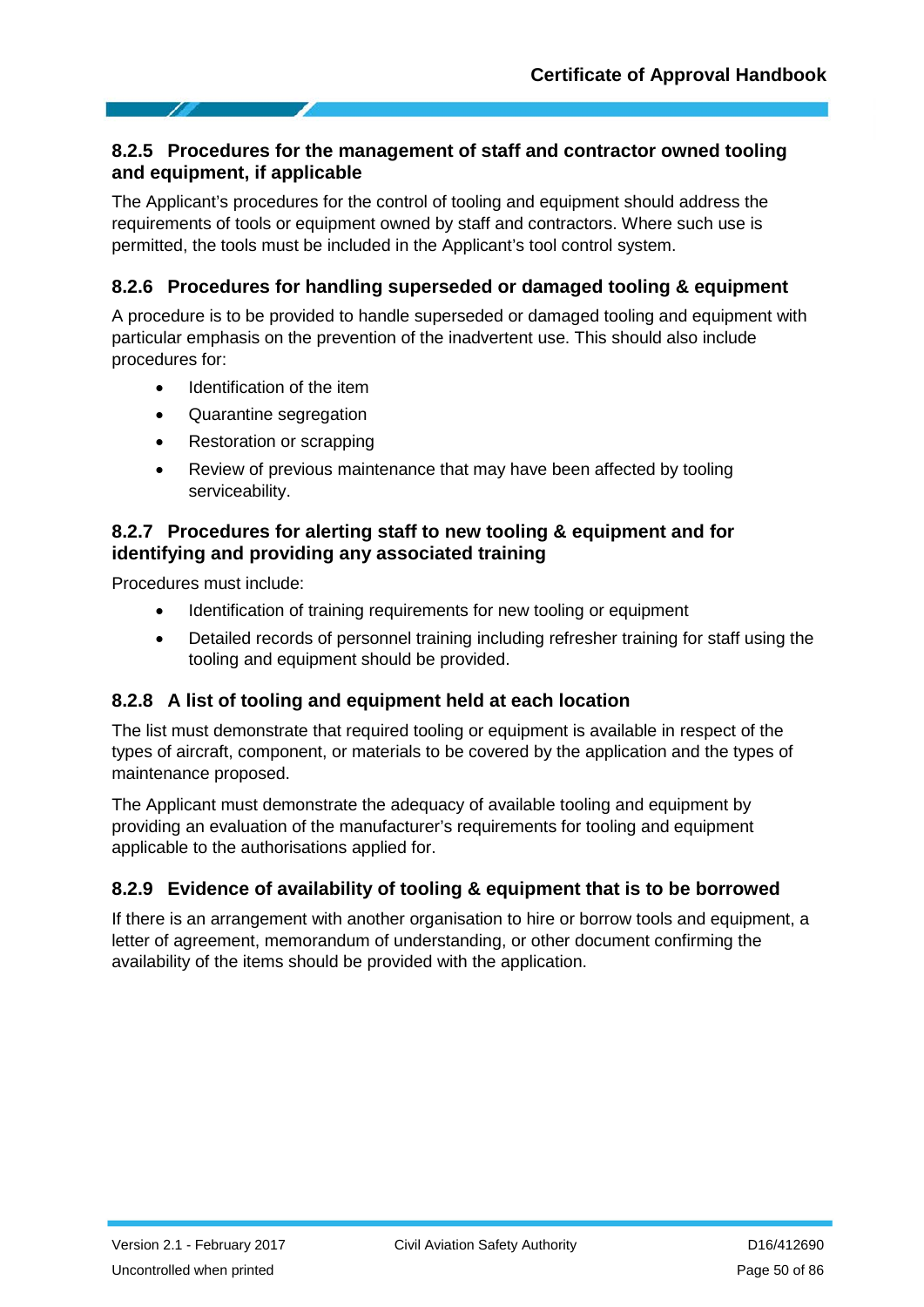### **8.3 Documentation review**

The CASA Inspector must review the procedures manual to ensure it contains:

- Written procedures as specified in COA Application Form 019, based on the information provided in the Handbook
- Adequate procedures for the size and scope of the organisation and its activities
- Procedures which are internally consistent.
- Information that is grammatically correct and contains proper punctuation where it affects the intent of the procedure
- Information which can be practically applied and is within compliance requirements.

The CASA Inspector must ensure:

- The tooling and equipment list indicates the organisation has the necessary tooling available for the maintenance activities proposed at each location
- The Applicant has provided acceptable evidence of the availability of the tooling and equipment they propose to borrow
- Appropriate tools are held by sampling the maintenance data.

The CASA Inspector will process and record the assessment stage as per the procedures at Section 4.5.

### **8.4 Verification and testing**

During the Documentation review, the Inspector must read through the procedures and review the additional documentation provided relating to tools and equipment. When verifying and testing, the CASA Inspector must verify the existence of the tooling and equipment at all locations to ensure these adequately support the proposed activities.

Where required, CASA may verify the availability of tools and equipment which are proposed to be borrowed.

The CASA Inspector must ensure via sampling that the tool and equipment control has been appropriately implemented. This includes verifying and testing that:

- Storage arrangements are adequate
- Calibration has been carried out to acceptable standards
- Maintenance requirements are established and documented.

Appendix A provides possible tooling requirements as an aid to the Inspector for possible tooling requirements.

The CASA Inspector will process and record the assessment stage as per the procedures at Section 4.5.

### **8.5 Other references**

- Manufacturer's Data
- Appendix A General Tools and Equipment List
- AC 21-35 Calibration of Inspection and Test Equipment
- CAAP 30-4 Certificates of Approval Maintenance Organisations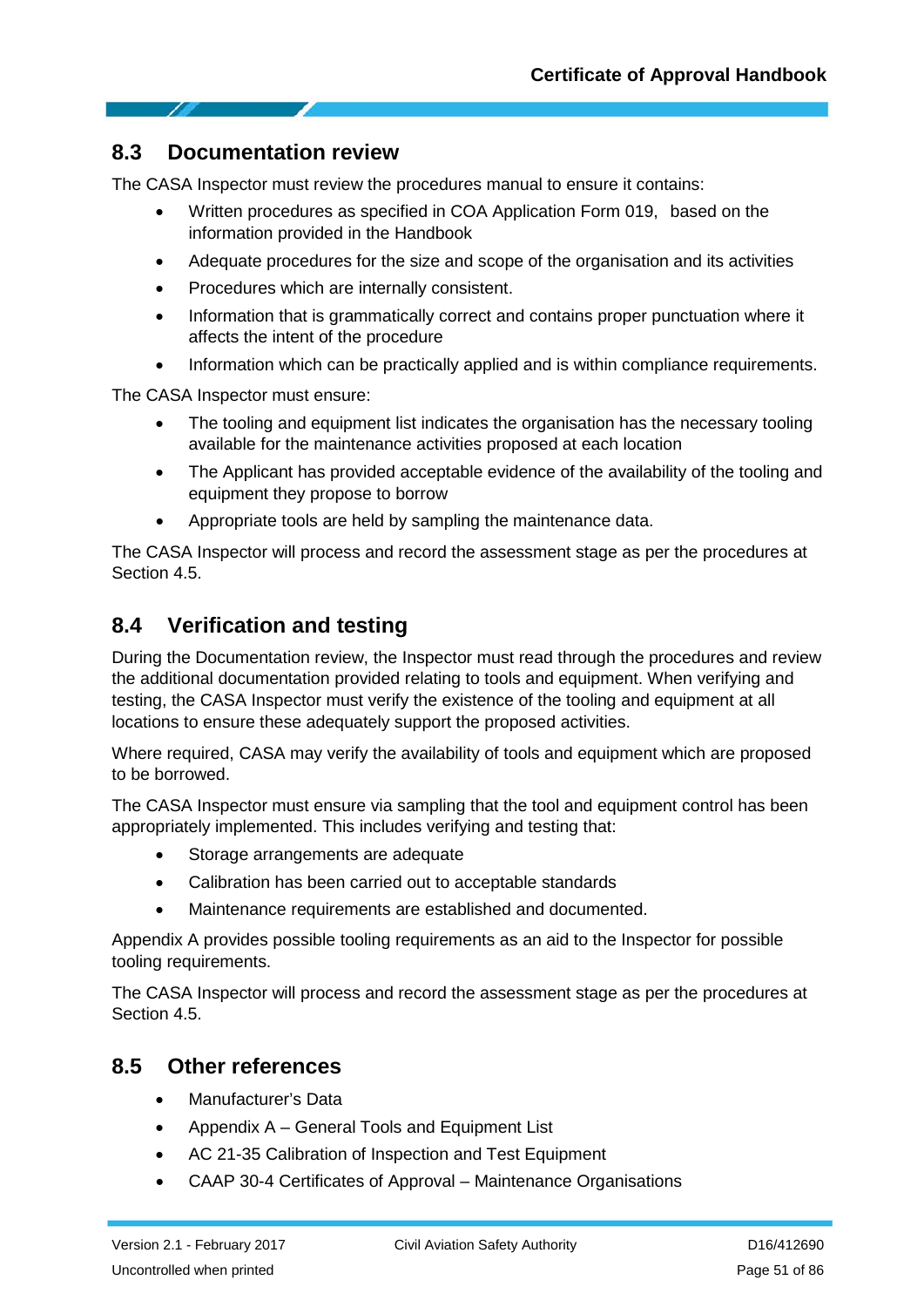# **9. Maintenance Data and Information**

## **9.1 Introduction**

An organisation must hold, or have access to, copies of all relevant airworthiness data necessary to maintain the types of aircraft or aircraft components for which it is approved. This should include applicable data issued by CASA, any other relevant National Airworthiness Authority, the Type Certificate holder, Supplemental Type Certificate holders, CAR 35/36 authorised persons, CASR Part 21M authorised person or other applicable Approved data (for example, ATSOA).

Airworthiness information may be available through various sources (e.g. ownership, leasing or sharing arrangements), accessible through relevant websites or supplied by another person (i.e. an aircraft owner). Where information is subject to any loan agreement, evidence of the arrangement that gives the COA Applicant access to such information must be available.

## **9.2 Entry control requirements**

#### **9.2.1 Procedure for identifying the maintenance data & information requirements for the planned activities at all locations**

Prior to maintenance commencing at any location, the COA holder must ensure all necessary data is available for the maintenance.

An organisation's maintenance staff must have all relevant airworthiness data required to carry out their activities readily available to them.

A procedure should be provided to review the requirements for maintenance data and information at all locations. It should also include strategic level planning for new or changing customer / contract requirements, and task level planning in relation to daily activities.

#### **9.2.2 A procedure for the acquisition and storage of required data & information**

This pertains to procedures to ensure that when required data and information is obtained; appropriate identification, storage and revision requirements are established for it.

Data in hardcopy or in electronic format requires secure storage to ensure it is not tampered with or exposed to environmental elements.

For data intended to be transported to other permanent or temporary locations, or on loan, additional provisioning to maintain its integrity while in transit is required.

Storage for controlled and uncontrolled data must be segregated to ensure uncontrolled data is not used in error. The status of uncontrolled and non-approved data is required to be clearly and prominently identified.

Where data is borrowed, a procedure must specify what type of contractual agreement will be in place, and how currency and appropriateness of maintenance data is ensured.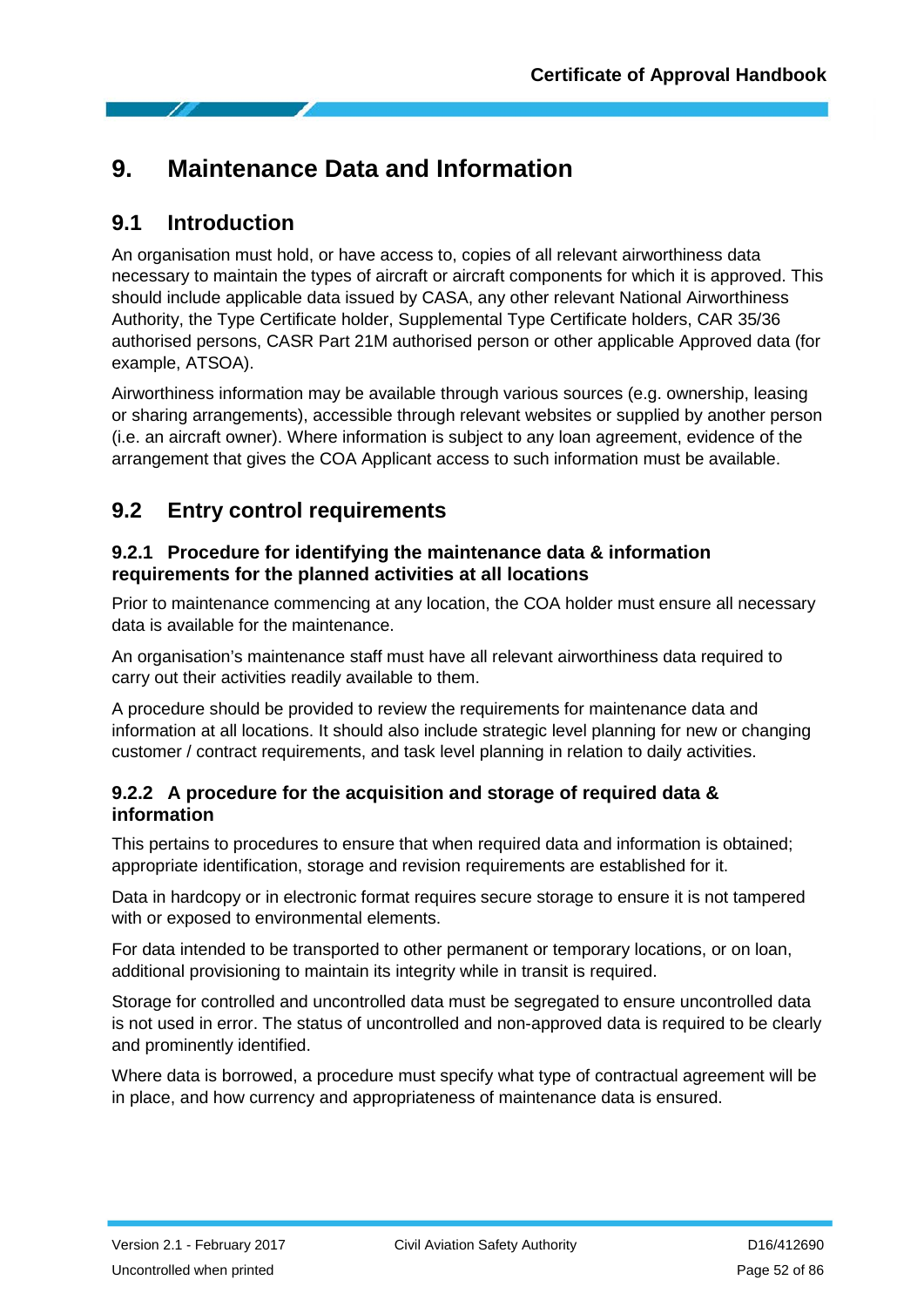#### **9.2.3 Procedure or provision for staff access to the maintenance data & documents**

Controlled data must be readily available to staff at all times when work is being performed and a suitable environment must be available for review of the data.

Where electronic data is used, the number of computer terminals or viewing systems must be adequate for the number of staff required to use such systems.

#### **9.2.4 Procedures to ensure currency and amendment of maintenance data & information held**

The objective of a controlled data procedure is to ensure that before data is used for any maintenance activity, the Applicant has ensured that:

- It is the correct data for the purpose and
- It is the latest version available.

There must be a documented procedure to control the amendment and distribution of the controlled data. Where an amendment service is available, it should be subscribed to, so that all amendments are received, assessed, and incorporated as necessary. A procedure must be in place to periodically verify the status of documents and data.

An Applicant may have an agreement with another party to borrow data. Where such an agreement exists, the assessment process should ensure:

- The agreement between two parties is formalised in writing by a current owner/proprietor/senior manager of that organisation
- Procedures address how the data can be accessed at all times when necessary during the progress of the maintenance work
- Procedures address how the currency of data can be verified
- Procedures to record the application of all borrowed data are maintained for the purpose of auditing and traceability.

#### **9.2.5 Procedures for managing electronic data & documents with regard to security, currency, and access**

The objective of an electronic data management procedure is to ensure that before data is used for any maintenance activity, the Applicant has ensured that:

- It is the correct data for the purpose
- It is the latest version available.

In addition, procedures must address access requirements particular to electronic formats. These may include:

- Sufficient computer terminals
- Login and password distribution and control
- Access to data on the internet (in relation to internet access/coverage) or other medium such as CDs
- Provision for printing pages, when necessary
- Control of printed documents/data.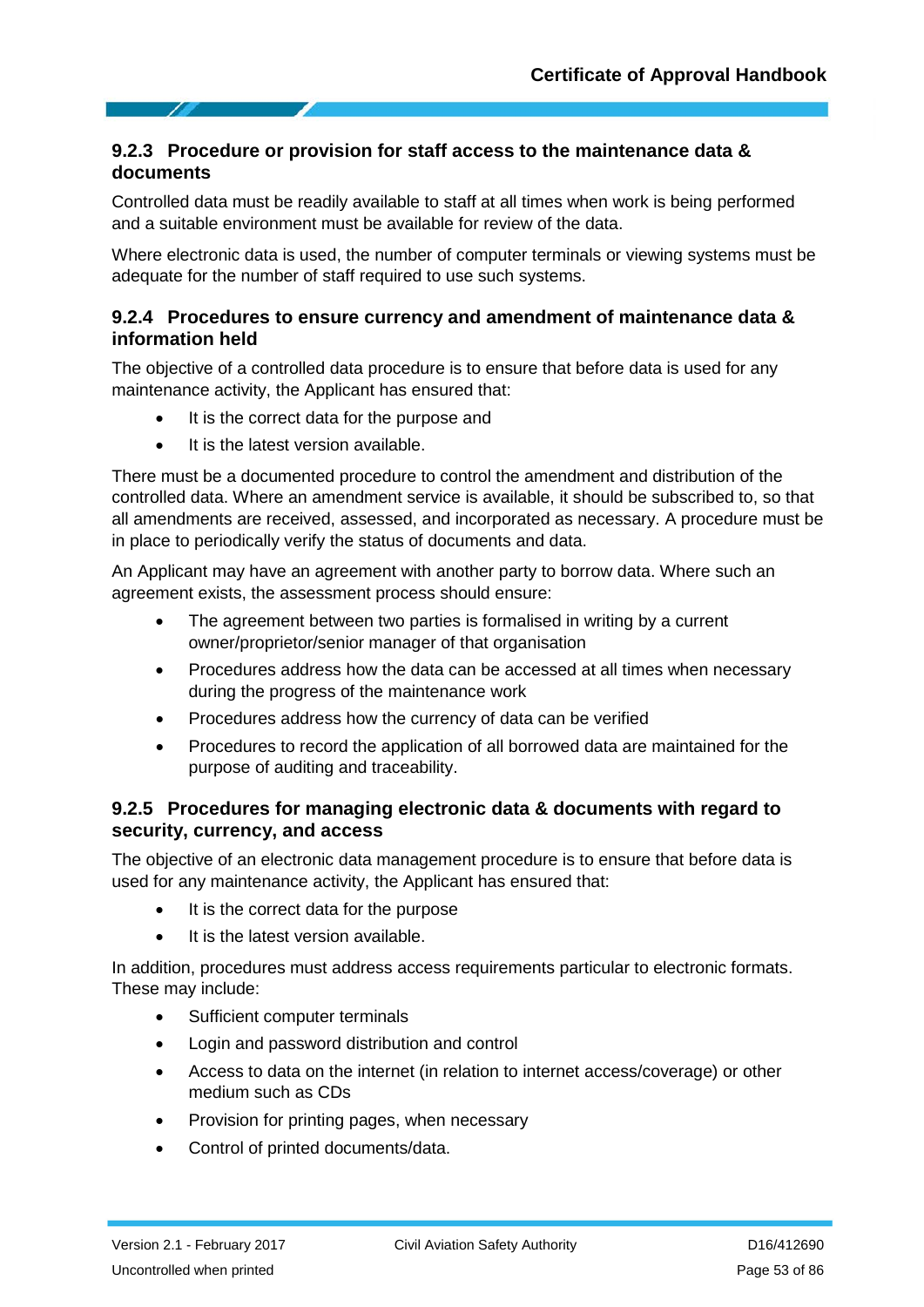#### **9.2.6 Management, handling & storage of modification or repair design data**

Management of this data is to ensure current, applicable maintenance data is used when performing any maintenance including modifications and repairs.

Drawings and modification data is often in the form of standalone documents and drawings, e.g. Supplemental Type Certificate (STC) or CAR 35 / CASR Part 21 approvals, and therefore may also require the provisioning of a dedicated storage cabinet and cataloguing system.

#### **9.2.7 Procedures for handling superseded data & documents**

This is a procedure for clearly identifying, storing and defining the use of superseded data and documents. Where superseded data and documents are kept for reference purposes, they must not be used for aircraft maintenance purposes. As per the procedures for controlled data, all information used for maintenance purposes must be checked for validity and currency prior to its use.

#### **9.2.8 Procedures for handling uncontrolled or copied data & documents**

This refers to a procedure to clearly identify to an end user the status of data as an uncontrolled document.

Uncontrolled data can be in hardcopy and electronic formats and must be identified as uncontrolled data.

#### **9.2.9 Procedures for making staff aware of document or data changes**

This is a procedure to alert staff when amendments or updates to data may have an effect on the work they are carrying out..

#### **9.2.10 Procedures for translation of foreign data**

Where applicable to the organisation, the manual should contain a procedure which ensures all data which is not provided in English has been correctly translated and certified by qualified organisations.

#### **9.2.11 Procedures for the approval of Alternate Maintenance Data**

If there is a requirement for a certificate of approval holder to develop and use maintenance data that requires approval under CAR2A, the manual will include instruction on how the data is developed, submitted to CASA for approval and subsequently controlled as approved maintenance data.

**Note:** Refer to Airworthiness and Engineering Branch Procedures Manual Section 3.6 for the CASA process for the approval of data under CAR2A

#### **9.2.12 A list of data and information available at each location**

The list must demonstrate that required data and information is available in respect to the types of aircraft, component, or materials to be covered by the application and the types of maintenance proposed.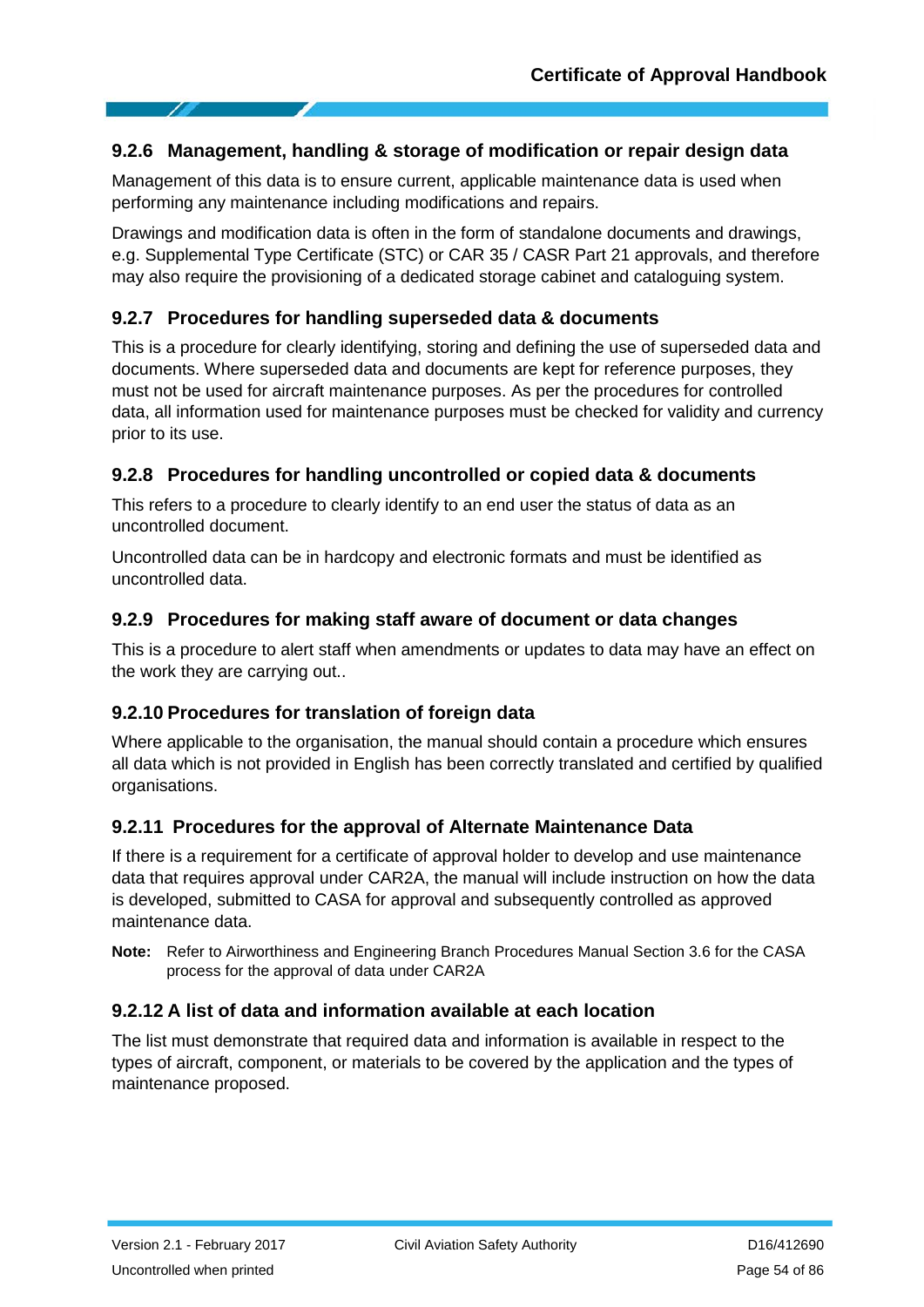#### **9.2.13 Evidence of the availability of maintenance data that is to be borrowed**

If there is an arrangement with another organisation to hire or borrow data and information, a letter of agreement, memorandum of understanding, or other document confirming the availability of the items should be provided with the application.

### **9.3 Documentation review**

The CASA Inspector must review the procedures manual to ensure it contains:

- Written procedures as specified in COA Application Form 019, based on the information provided in the Handbook
- Adequate procedures for the size and scope of the organisation and its activities
- Procedures which are internally consistent
- Information that is grammatically correct and contains proper punctuation where it affects the intent of the procedure
- Information which can be practically applied and is within compliance requirements.

The CASA Inspector must ensure:

- The data and information list indicates the Applicant's organisation has the necessary data available for the maintenance activities proposed at each location
- The Applicant has provided acceptable evidence of the availability of the data and information they propose to borrow.

The CASA Inspector will process and record the assessment stage as per the procedures at Section 4.5.

### **9.4 Verification and testing**

During the Documentation review, the CASA Inspector must read through the procedures and review the additional documentation provided relating to data and information. When verifying and testing, the CASA Inspector must verify the existence of the data and information at all locations to ensure these adequately support the proposed activities.

Where required, CASA may verify the availability of data and information which are proposed to be borrowed.

The CASA Inspector must ensure via sampling, data and information control has been appropriately implemented as described in the Applicant's procedures. This includes verifying or testing that:

- Storage arrangements are adequate for manuals, drawings and other data
- Suitable access has been provided to hardcopy and electronic data
- Amendment and currency control is in place
- Provisions are in place for the segregation of superseded and uncontrolled data.

The CASA Inspector will process and record the assessment stage as per the procedures at Section 4.5.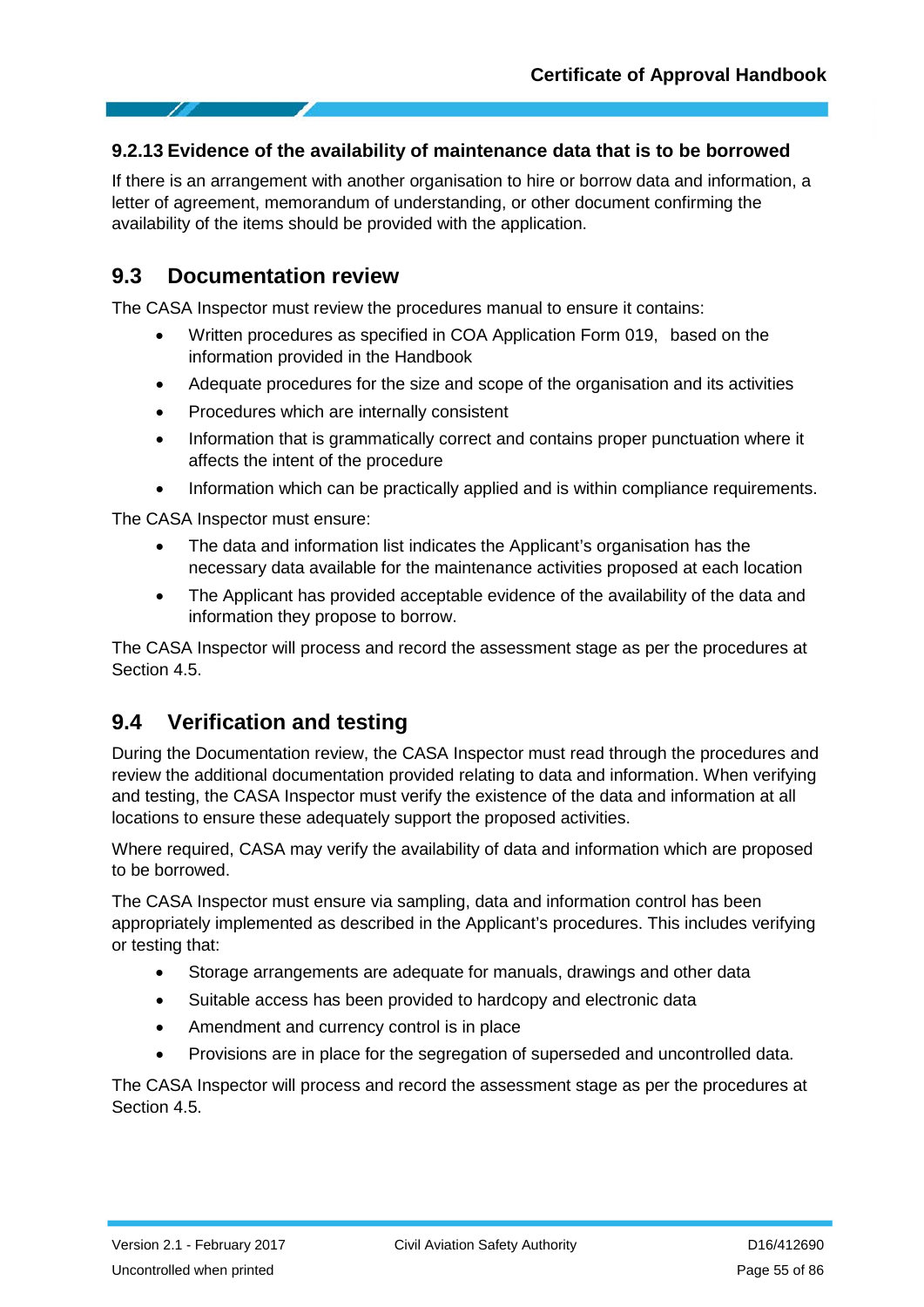### **9.5 Other references**

1

- CAAP 30-4 Certificates of Approval Maintenance Organisations
- CAO 100.5 General Requirements in Respect Of Maintenance of Australian Aircraft (re: Approval of certain maintenance data)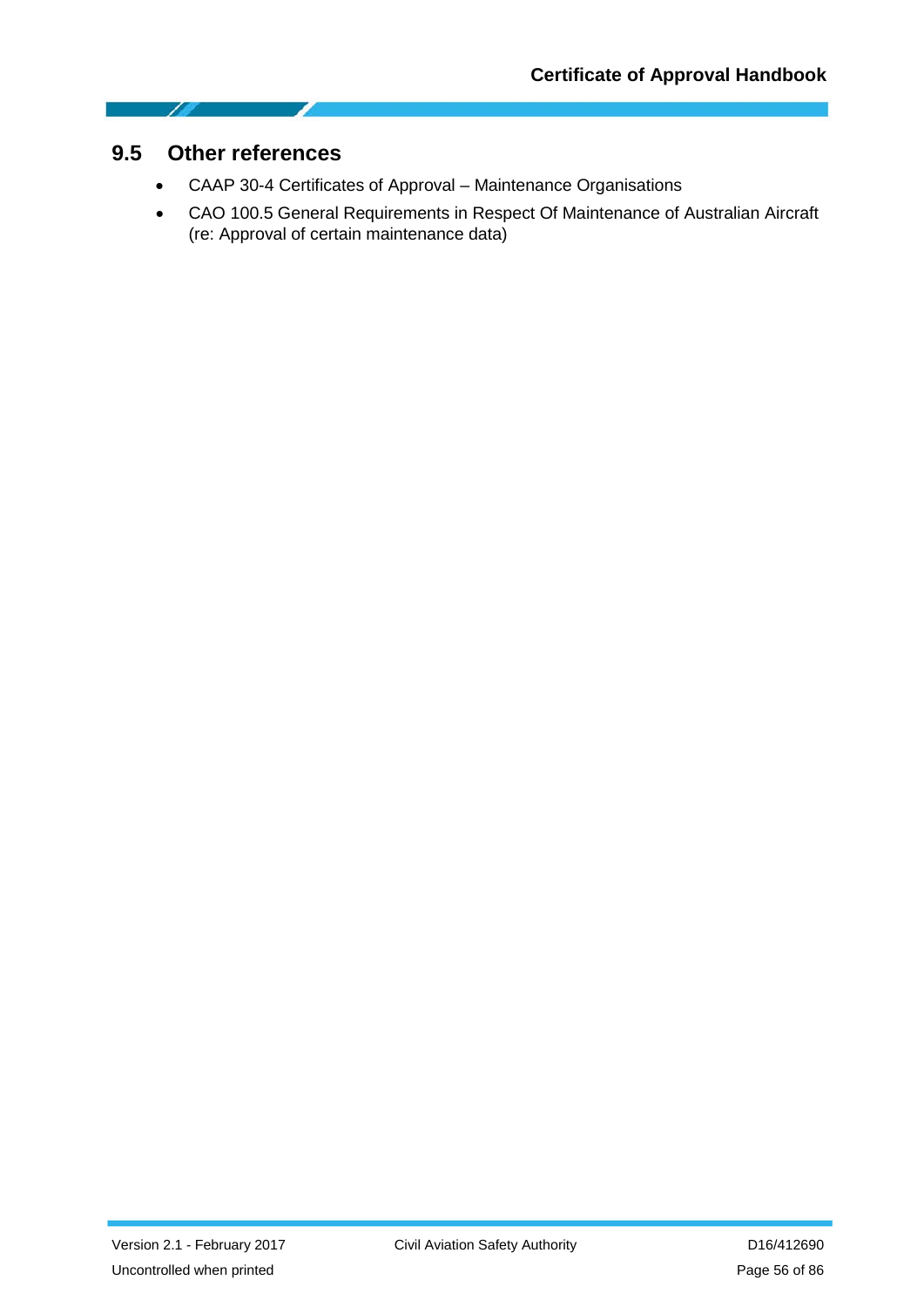# **10. Maintenance Activity**

## **10.1 Introduction**

Maintenance activities intended to be carried out by a COA Applicant, require procedures relating to planning, conducting and documenting work carried out. The procedure must contain all of the information necessary to ensure that completed work meets all airworthiness requirements.

Maintenance Activity procedures have a direct interrelationship with all other procedures contained within the organisations system of quality control. The procedures relating to Personnel, Locations and Facilities, Tooling and Equipment and Stores Control have a direct link to the Maintenance Activity procedures and are an integral part of the procedural build.

# **10.2 Entry control requirements**

This refers to, production planning including forecasting maintenance work, to ensure availability of employees, tools, equipment, maintenance data and facilities to carry out the maintenance

The Applicant must have procedures to ensure that they will have resources sufficient and appropriate for the complexity of the maintenance activities the Applicant's organisation intends to perform.

The production planning procedure must include:

- Forecasting of maintenance work to ensure availability of employees, tools, equipment, maintenance data and facilities to carry out the maintenance
- Communication information about progress of maintenance when there is a shift change or a change in individual employees performing a maintenance task.

Consideration must be given when planning maintenance tasks, scheduling shifts or maintenance teams, to ensure maintenance can be completed safely within the limitations of human performance.

### **10.2.1 Customer communications and contractual agreements**

This refers to a procedure to formalise agreements between the Applicant and the customer/operator in relation to the work to be carried out.

### **10.2.2 Recording of required tasks**

This refers to a procedure to formalise the process of raising a job and recording in the organisation's documents the work that has been agreed. This may commonly involve use of a job register and the generation of work packages.

#### **10.2.3 Capability assessment**

The procedure must ensure that proposed maintenance tasks are within the scope and limitations of the Certificate of Approval. The procedure must take into account production planning implications.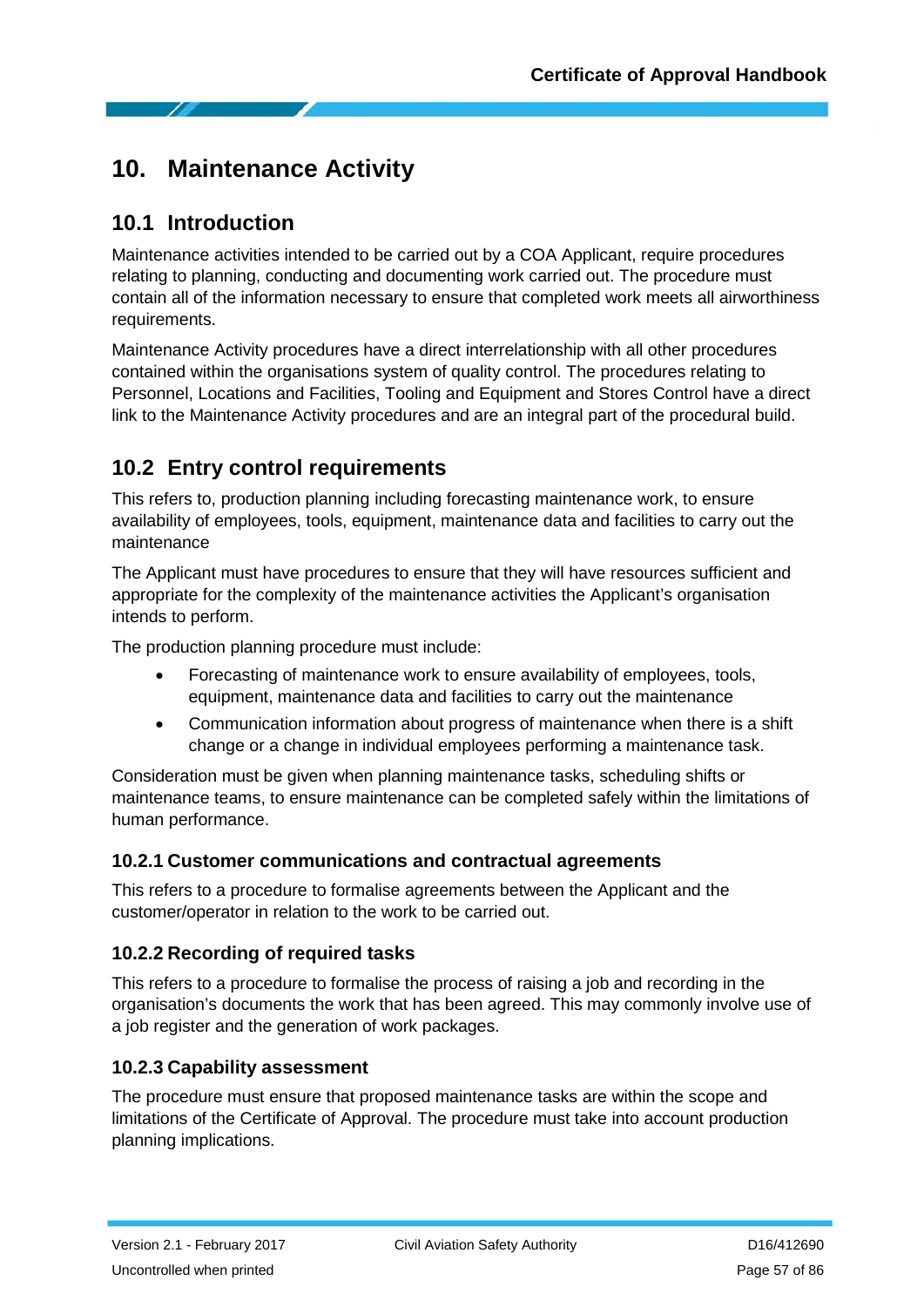#### **10.2.4 Receipt of aircraft or components requiring maintenance**

This refers to a procedure to accept and handover the aircraft to the maintenance organisation. This may involve gathering information, obtaining work packs, log books or documentation relating to the maintenance activity.

#### **10.2.5 Assigned job coordinator and work team, including identification of the persons or class of persons responsible for signing the maintenance release (refer to Instrument 147/11)**

The procedure must identify the organisation's process for determining and assigning job coordinator/s and work teams. The procedure must describe to staff the persons or class of persons that are expected to be responsible for various functions, and where applicable, the procedures must reflect the regulatory requirements.

#### **10.2.6 The duties of persons in the assigned work team**

The composition of the team and their responsibilities must be recorded. The procedure must describe how this is achieved and how members are made aware of their responsibilities.

#### **10.2.7 Contracting maintenance staff**

For guidance on the required procedures, refer to Chapter 11‐ Contracting.

#### **10.2.8 Referral of work to subcontractors**

Refer to chapter 11 - Contracting for guidance on required procedures

#### **10.2.9 Research and production of work packages and associated documentation**

This is a procedure that outlines how to research the scope of the work, and the assembly of appropriate forms, into the finalised work package for the maintenance activity. The procedure must outline how checklists and forms provided by other sources (e.g. manufacturers) should be used within the work package.

#### **10.2.10 Management of work packages including the certification stages of maintenance**

The forms used in the work package should be formatted to satisfy the requirements of the system of certification.

#### **10.2.11 Identifying the system of certification**

The organisation must nominate and document the system of certification to be used for the completion of maintenance. Refer CAR 42ZE.

If the Applicant wishes to develop its own system of certification, it must be submitted to CASA with a request for its approval.

### **10.2.12 Use of approved and serviceable tooling and equipment**

Refer to Chapter 8 – Tooling and Equipment.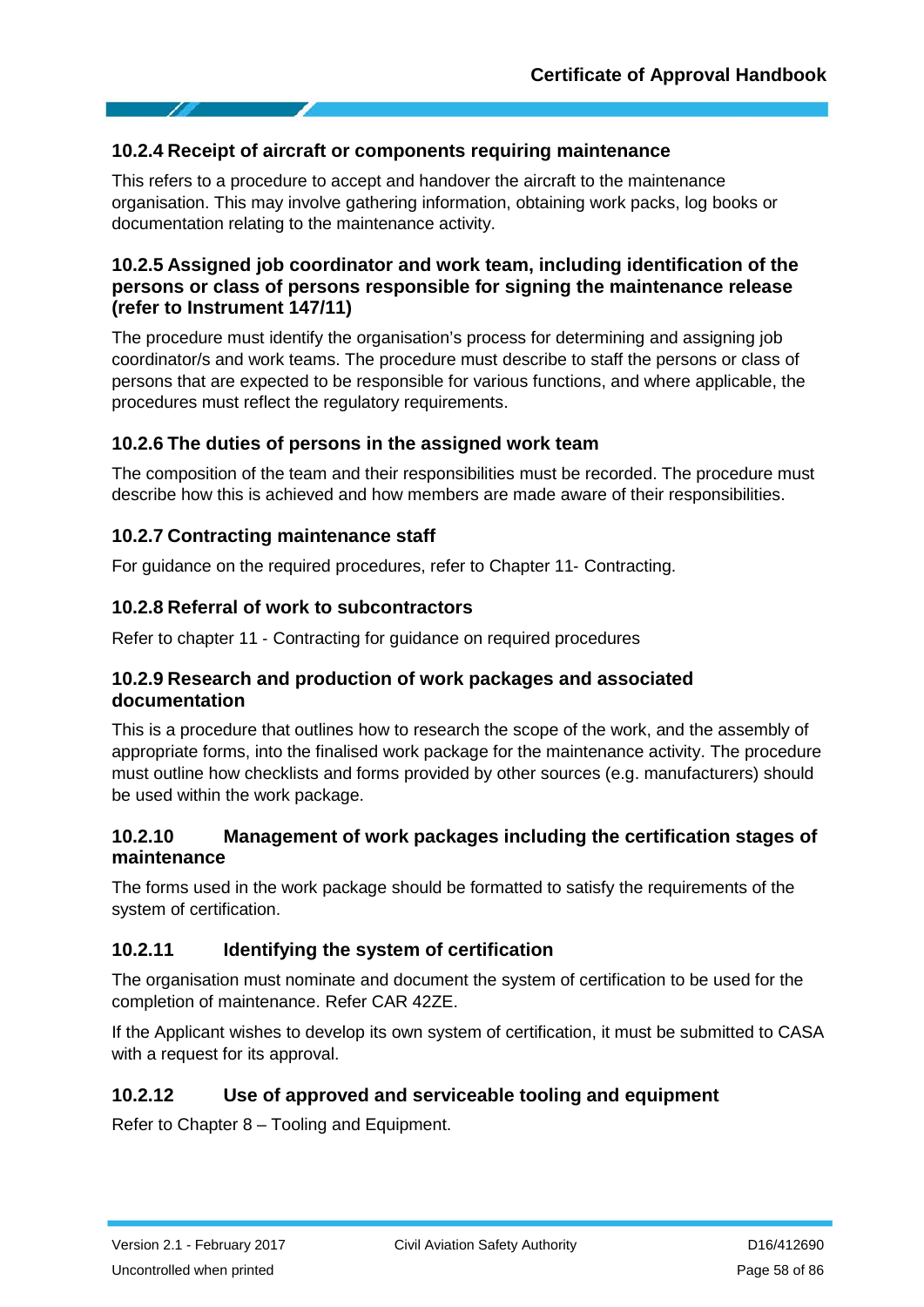A procedure may be required to specify the tools and equipment to be used during the maintenance activity and how it may need to be recorded. Additionally, the procedure may need to specify how tools are accounted for at the completion of a maintenance activity.

Tools and equipment must be controlled so that their location is always known. There should be a procedure to ensure that at shift changes, or when aircraft leaves the organisation, all tools and equipment are accounted for.

### **10.2.13 Handling of parts & components for removal and installation**

This is a procedure for recording which parts are used and removed, and for identifying which forms/tags are utilised in their disposition and where the records for these are stored.

### **10.2.14 Inspection procedures**

Procedures relating to documenting the required work and generating the associated work package are described above. The organisation may wish to have additional procedures reflecting company policies for control or administration of work.

### **10.2.15 Repair procedures**

The organisation's procedures must state how the organisation manages repairs to aircraft and aircraft components, to ensure they are done in accordance with approved data.

### **10.2.16 Modification procedures**

The organisation's procedures must state how the organisation manages modifications to aircraft and aircraft components to ensure they are done in accordance with approved data.

### **10.2.17 Use of approved maintenance data**

Approved Maintenance data is to be used for all maintenance activities.

Refer to Chapter 9 – Maintenance Data and Information.

### **10.2.18 Managing additional work or defects arising**

The organisation's procedures must include a description of the forms and processes used for recording defects. The procedure should include information on how to liaise with the coordinator/manager in relation to implications, including resources for rectification.

### **10.2.19 Staff supervision**

The documented procedure must include how unlicensed staff are to be supervised while carrying out maintenance activities.

#### **10.2.20 Shift changes and task handover procedures**

This refers to a procedure for the communication of information to employees about the progress of maintenance when there is a shift changeover, or change of individual employees performing a maintenance task.

### **10.2.21 Manufacturing in the course of maintenance (MITCOM)**

Refer to guidance in CAAP 30‐4.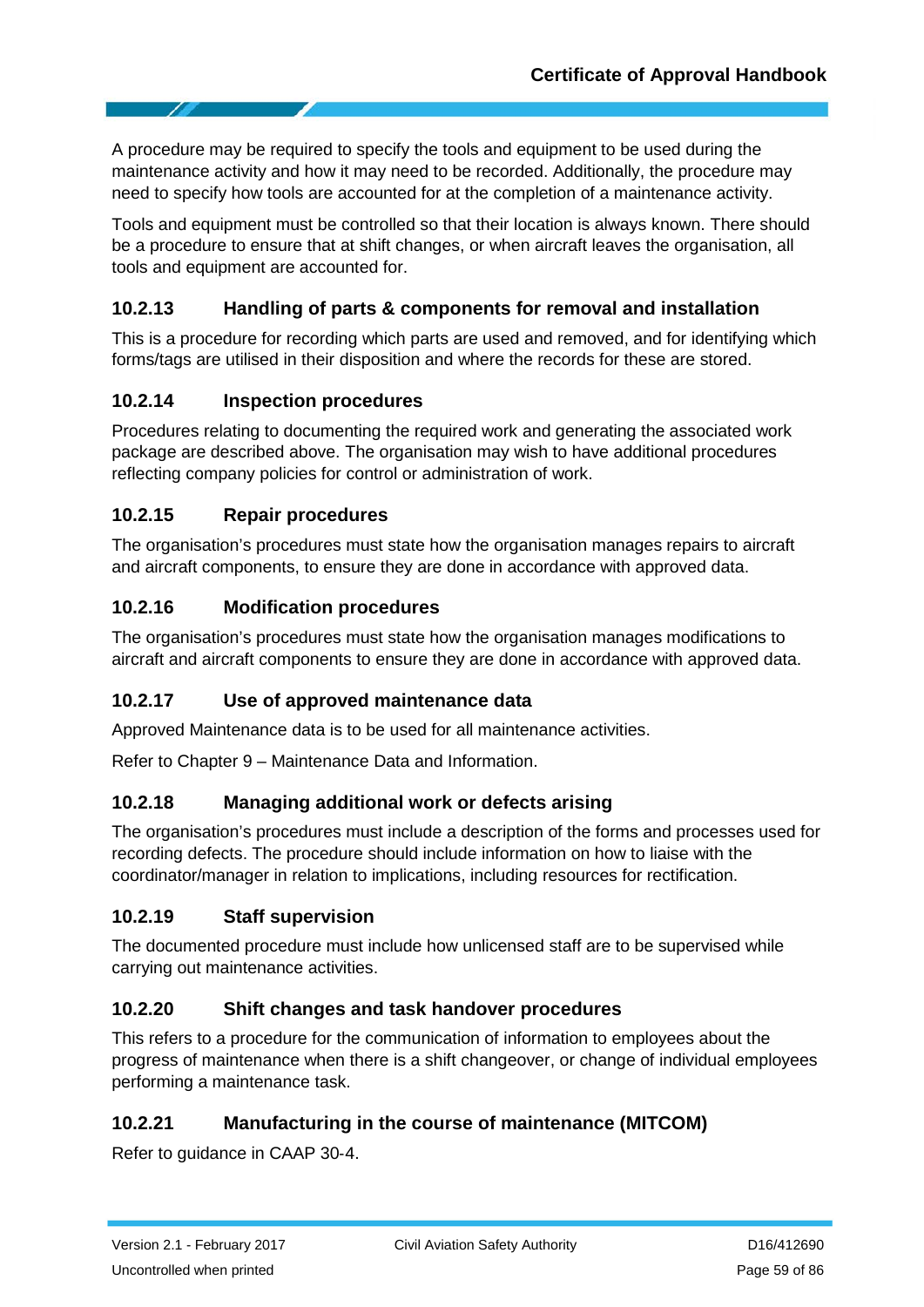### **10.2.22 Engine ground running including taxiing of the aircraft**

This refers to a procedure to control ground running and taxiing, and to control ground running authorisations and taxiing approval.

#### **10.2.23 Defect deferral procedures**

This refers to procedures which ensure defects are not deferred inappropriately.

#### **10.2.24 Incomplete jobs storage protection contingency plans**

This refers to procedures for managing work in progress and protection of aircraft or components during periods of delay or extended maintenance periods.

#### **10.2.25 Maintenance certification procedures**

Procedures must include instructions for use of the forms utilised to support and comply with the system of certification.

#### **10.2.26 Issuing release documentation procedures**

Procedures must include instructions for the use of the maintenance release and Authorised Release Certificate (ARC).

#### **10.2.27 Aircraft and component dispatch or return procedures**

This is a procedure to handover the aircraft or dispatch the component to the customer. This may involve returning log books and/or release documentation with the aircraft or component.

#### **10.2.28 Procedures specific to maintenance of aircraft components including system certification and release of components**

In relation to component maintenance activities, unless the Applicant can demonstrate how their certification procedures satisfy the requirements of the CASA system of certification (Schedule 6), then the Applicant must develop their own system of certification for approval.

The procedure must address requirements specific to component maintenance, including:

- Management and design of work packages
- Company authorisations or appointments
- Release documentation.

#### **10.2.29 Procedures specific to maintenance of Non**‐**type certificated historical or ex**‐**military aircraft, if applicable**

For guidance on the requirements associated with maintenance of aircraft in this category refer to CAAP 30‐3 Approved Maintenance Organisation – Limited Category Aircraft.

Identification of all forms used for maintenance activity, description of their use and procedures for completing them. Procedures must identify all forms and instructions used for the maintenance activities. It should include form samples and the following:

- Forms and instructions to ensure compliance with the system of certification including:
	- − Certification for stages of maintenance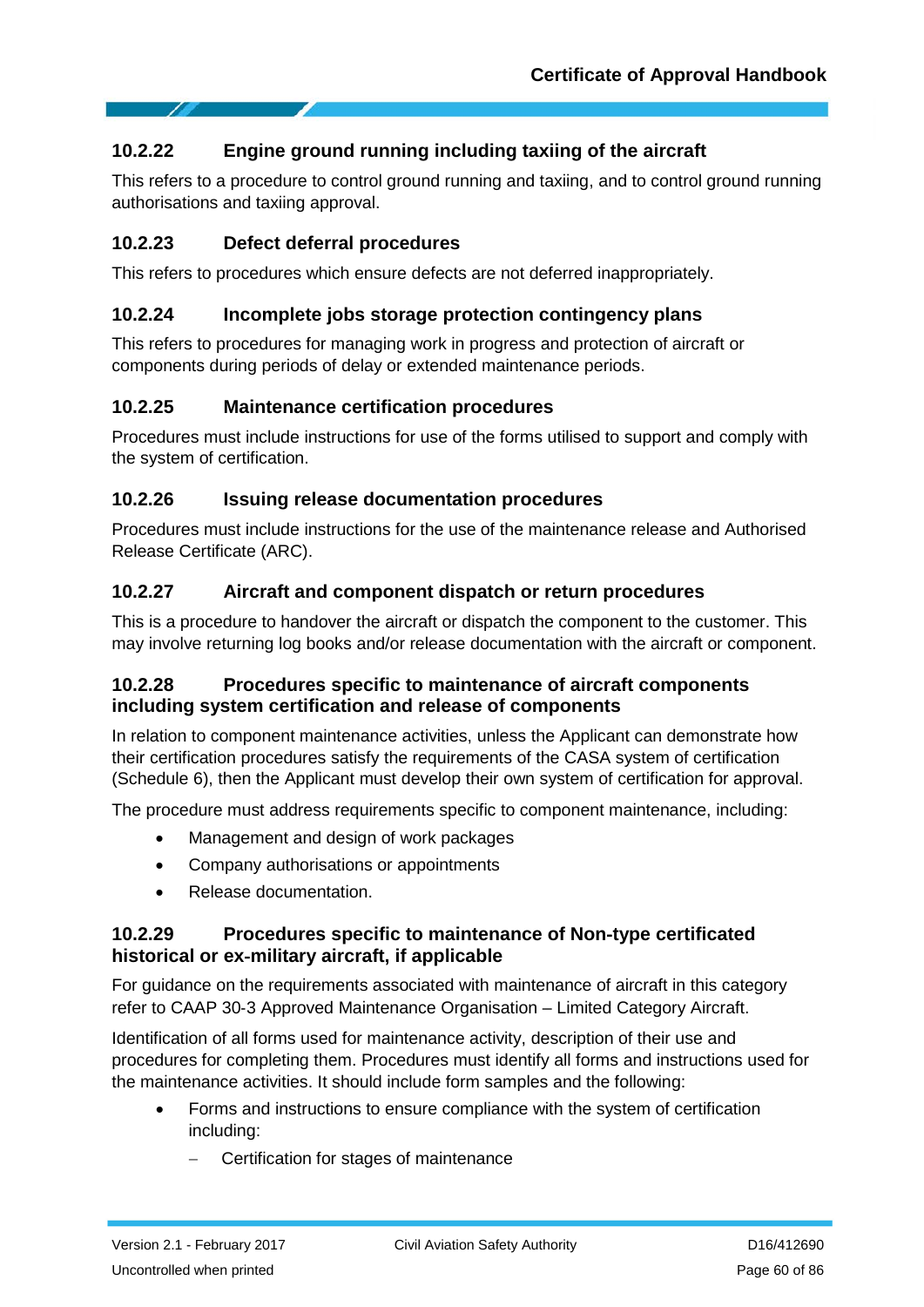- − Co‐ordination certification within and across categories
- Forms and instructions relating to recording job requirements and progress, e.g. worksheets.
- Forms and instructions for recording parts used.
- Forms and instructions on the management and identification of serviceable and unserviceable parts.
- Forms and instructions relating to shift hand over.

#### **10.2.30 Procedure for retention & security of maintenance records**

This refers to procedures that ensure aircraft records are secured and protected from loss or damage. As applicable, the procedures must also support or comply with legislative requirements for retention of documents.

#### **10.2.31 Procedure relating to the performance and conduct of maintenance on Class A aircraft/ASETPA**

Where the Applicant intends to maintain Class A aircraft/ASETPA, they must have procedures that include the following:

- Liaison with the Maintenance Controller including
	- − Work tasks
	- Management of the operators work pack and forms
	- − Defect reporting and investigation
	- − Defect deferral or MEL use
	- Use of customer supplied parts
	- Use of customer supplied data
- Access to relevant sections of the Maintenance Control Manual and System of Maintenance
- Participation in an Operators CAR214 training program.

#### **10.2.32 Defect reporting procedures**

This is a procedure which describes how the organisation will comply with regulatory requirements in relation to reporting defects to the Registered Operator and to CASA; including the investigation process where applicable. Refer to CAR 51 and CAAP51‐1.

#### **10.2.33 Procedures for care and protection from damage or contamination of aircraft and components**

These may form part of the procedures that are established for:

- Stores control
- Handling of aircraft or components during maintenance activity
- Delays to work in progress.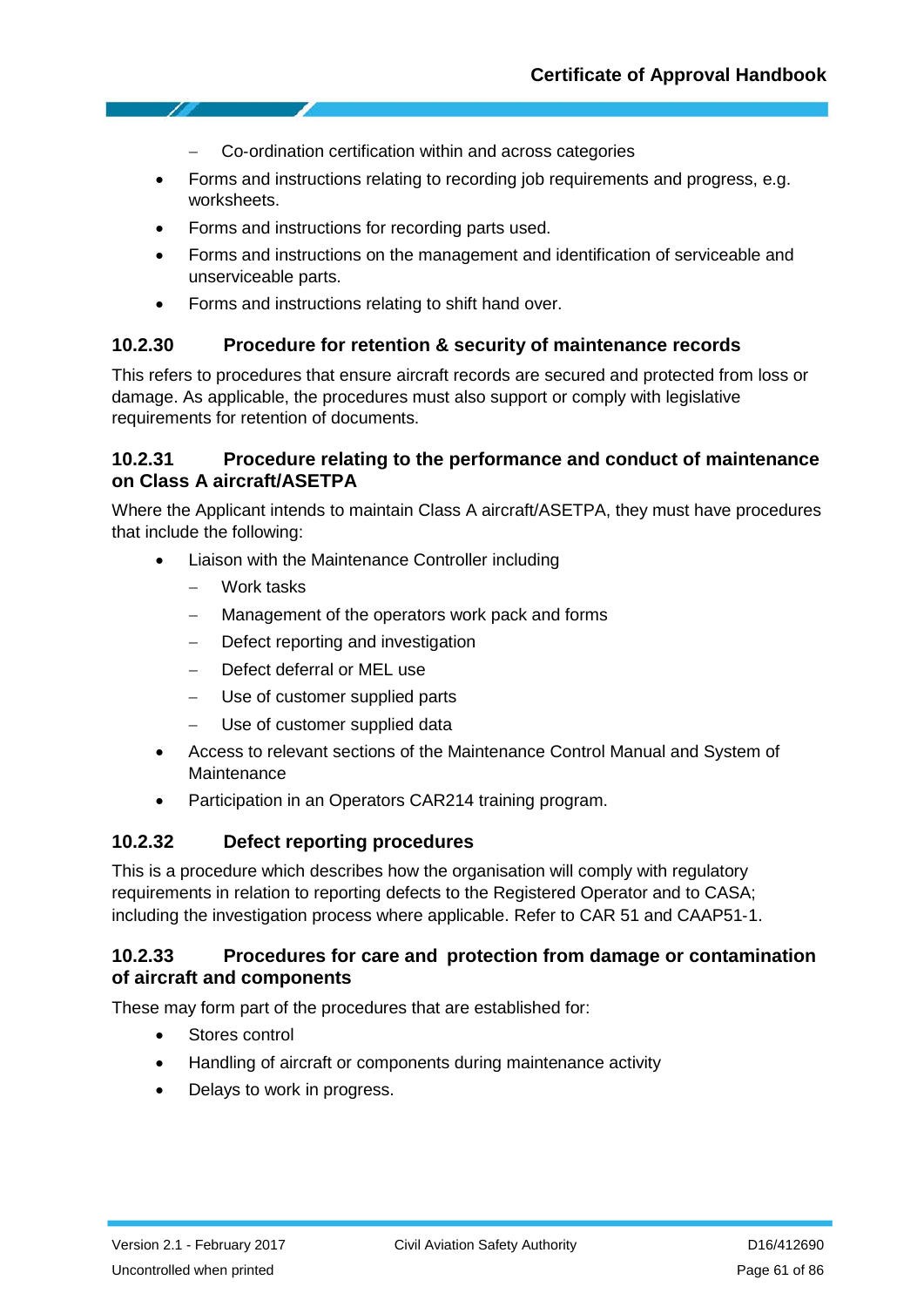### **10.3 Documentation review**

The CASA Inspector must review the procedures manual to ensure it contains:

- Written procedures as specified in the COA Application Form 019, based on the information provided in the Handbook
- Adequate procedures for the size and scope of the organisation and its activities
- Procedures which are internally consistent. Information that is grammatically correct and contains proper punctuation where it affects the intent of the procedure
- Information which can be practically applied and is within compliance requirements.

The CASA Inspector must ensure:

- That the maintenance activity procedures inter-relate appropriately with all other sections of the manual.
- That when applied, these procedures will ensure that maintenance activity is carried out in a safe manner.
- The forms and instructions developed by the Applicant will satisfy the written procedures, the objectives of the system of certification and other regulatory requirements.
- Where a person has submitted a system of certification for approval, that this is assessed for approval under CAR 42ZG.

The CASA Inspector will process and record the assessment stage as per the procedures at Section 4.5.

## **10.4 Verification and testing**

During the Documentation review, the Inspector must read through the procedures and review the additional documentation provided. When verifying and testing, the assessing CASA Inspector should have the Applicant demonstrate the system, e.g. have the Applicant explain and demonstrate the procedures for raising work packages for maintenance activities.

The CASA Inspector must:

- Ensure all paperwork described in the system of quality control is available
- Ensure the provision for storage of documentation is in line with the written procedures.

It is not uncommon that during the verification phase anomalies, or irregularities, will be revealed in the system and if this is the case, corrections should be made prior to progressing with the application. The benefit of the verification phase to the Applicant is the opportunity to test the system and identify where improvements can be made for safety or efficiency reasons.

The verification of maintenance activity documentation will not be an isolated event, as it will also be part of the verification process for data, tooling, equipment, stores, personnel and facilities.

The CASA Inspector will process and record the assessment stage as per the procedures at Section 4.5.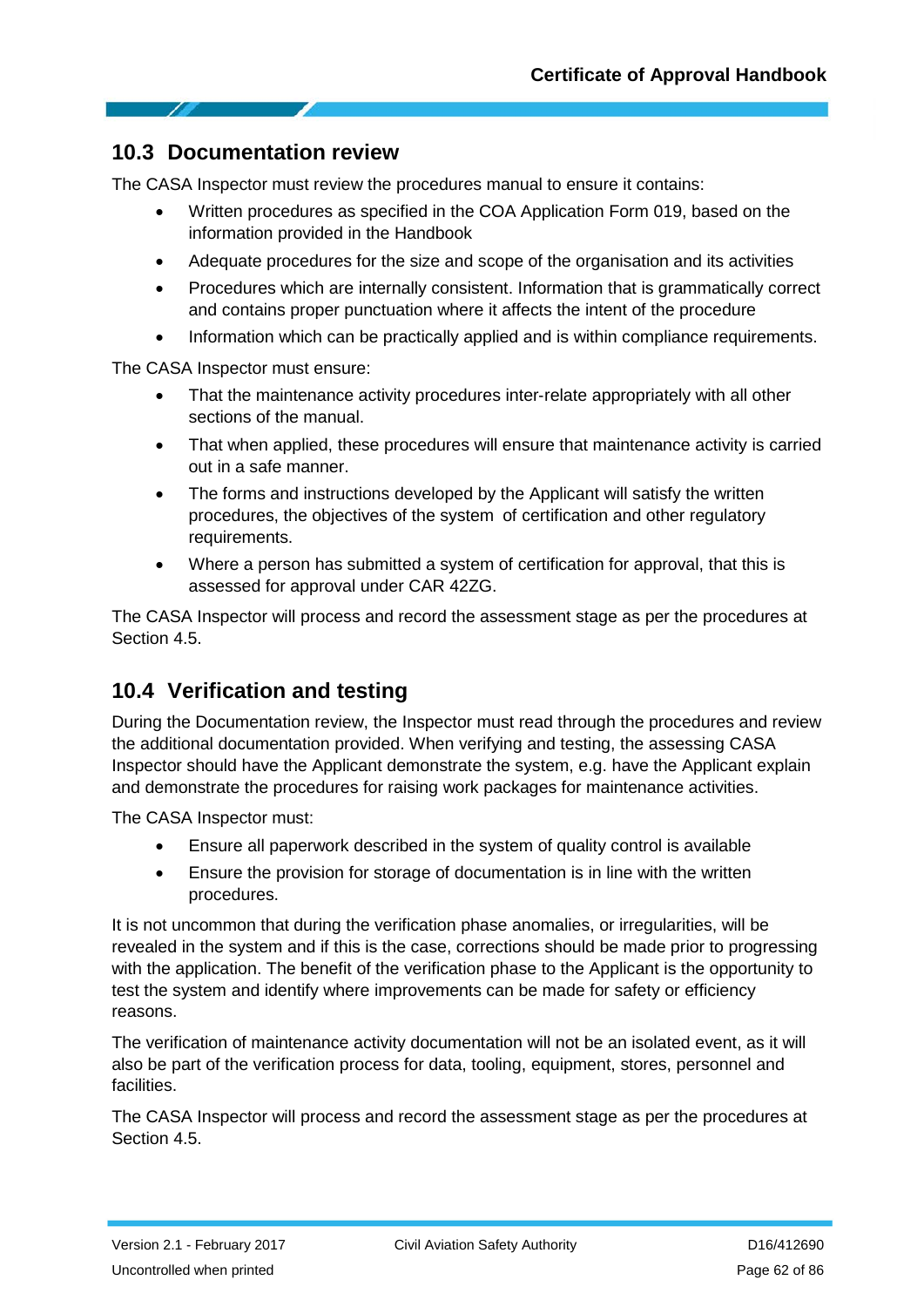

CAAP 30-4 Certificate of Approval – Maintenance Organisations

- CAAP 51-1 Defect Reports
- CAO 100.16 Administration and procedure distribution and rejection of aircraft components and aircraft materials
- AC 66-3 Engine Ground Run Training and Assessment
- CAO 100.5 General Requirements in Respect Of Maintenance of Australian Aircraft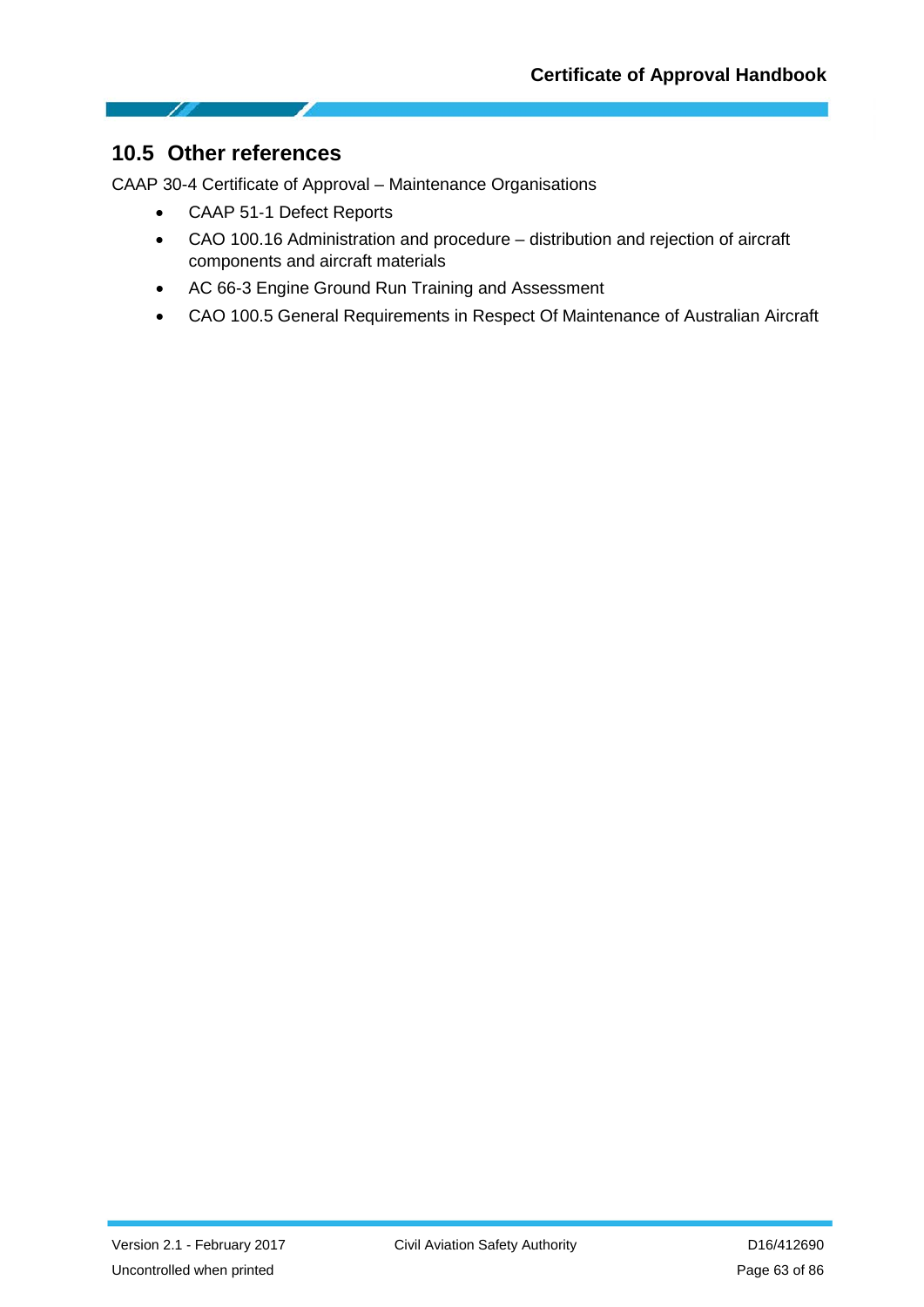# **11. Contracting**

# **11.1 Introduction**

This chapter provides guidance to COA Applicant's on the use of external organisations, or people, to provide maintenance services to the Certificate of Approval (COA) Applicant's organisation.

As part of its system of quality control, the Applicant must have procedures to control the use of, and the working arrangements with, an external maintenance provider. The term contracting is not in the legislation. However, the Macquarie dictionary defines a contract as an agreement between two or more parties for the doing or not doing of some definite thing. In this Handbook, the use of external maintenance providers is referred to as contracting.

A contract could be considered to exist in any of the following circumstances:

- The performing of maintenance by a holder of a Certificate of Approval at the request of the Applicant.
- The performing of maintenance by the holder of an independent maintenance authority at the request of the Applicant (e.g. authorities for weight control, non‐ destructive testing , welding etc)
- The performing of maintenance by an organisation without a COA at the request of the COA Applicant.

Work performed by a contractor may consist of all stages of maintenance, or a stage of maintenance, when a part is manufactured in the course of maintenance (MITCOM).

This maintenance must be supervised, to the extent necessary, by an organisation holding a valid COA issued under CAR 30 that covers the particular maintenance activity. This organisation holding a valid COA is referred to in the Handbook as the supervising COA.

Under a contracting arrangement, the supervising COA is ultimately responsible for:

- Ensuring that all work is adequately supervised
- Ensuring work is carried out in accordance with approved data and that the Applicant's system of quality control adequately covers the activity.

## **11.2 Entry control requirements**

The following general responsibilities apply when work is contracted to another COA organisation. The COA Applicant must have procedures for controlling the selection and use of such contactors including procedures to ensure that:

- The contractor has a valid and appropriate COA
- The work required of the contractor is clearly documented
- The supervising COA verifies that required work was carried out and certified.

The following general responsibilities apply when work is contracted to an external holder of an Airworthiness Authority. The COA Applicant must have procedures to control the selection and use of such contactors including procedures to ensure the organisation's quality control procedures are complied with, in regard to work performed by the contractor, including the procedures relating to: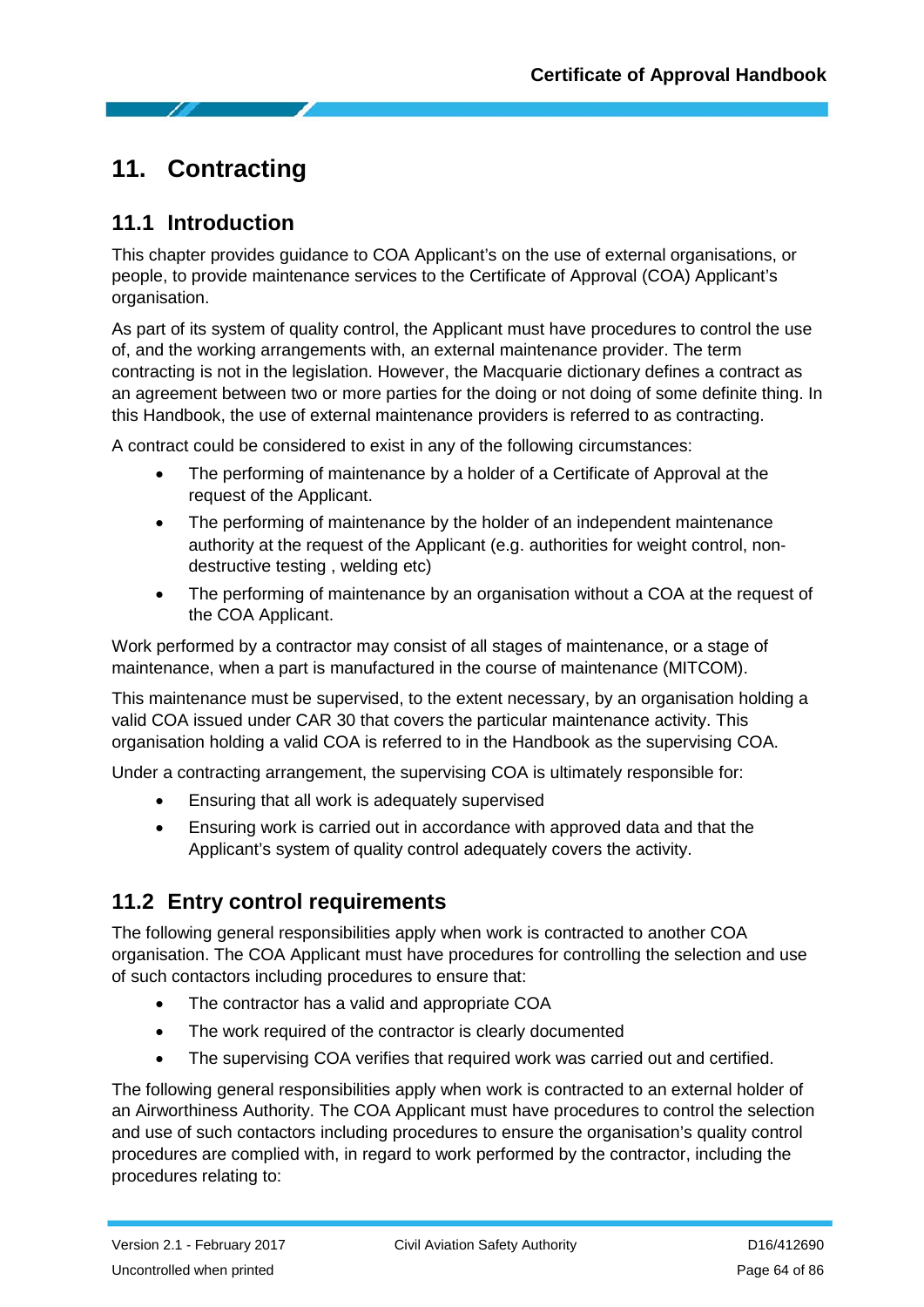- Control over staff qualifications and training
- Use of facilities, tooling and equipment
- Use of approved maintenance data
- Use of parts and materials
- Certification for maintenance.

The following general responsibilities apply when work is contracted to an organisation that does not hold a COA:

- A COA Applicant may contract maintenance to a non‐ certificated organisation provided the work is within the scope of the contracting organisation's COA
- The COA Applicant must have documented procedures to adequately control all contracted activities
- The supervising COA system of quality control is extended to include the contractor for the maintenance.

The contractor's facilities, personnel, and tooling utilised in work under the supervising COA, must meet the requirements of CAR 30;

- A COA Applicant does not need to have its own facilities to carry out all maintenance that it wishes to contract. It does need to have its own expertise to confirm that the contractor meets the necessary standards and that all maintenance can be carried out to the approved maintenance data
- The extent of contracting is limited by the activities authorised on the Applicant's certificate of approval, in‐ house expertise and documented procedures
- The Applicant should limit contracted work to those stages of maintenance where the suitability of the work performed can be verified by post inspection, measurement, test or other means
- Depending on the complexity of the contracted work, the Applicant may need to detail the extent of each organisation's responsibilities in a written contract
- When satisfied that the subcontracted work complies with all requirements of the applicable approved data, the supervising COA must certify for the maintenance in accordancewith the organisation's system of certification for completion of maintenance. These certifications are to be retained as a record of the maintenance process as required by CAR 50C (1)
- The supervising COA is responsible for all maintenance carried out by the contractor. Failure to control a contractor may put its certificate of approval at risk.

### **11.3 Documentation review**

The CASA Inspector must review the procedures manual to ensure it contains:

- Written procedures as specified in the COA Application Form 019, based on the information provided in the Handbook
- Adequate procedures for the size and scope of the organisation and its activities
- Procedures which are internally consistent. Information that is grammatically correct and contains proper punctuation where it affects the intent of the procedure
- Information which can be practically applied and is within compliance requirements.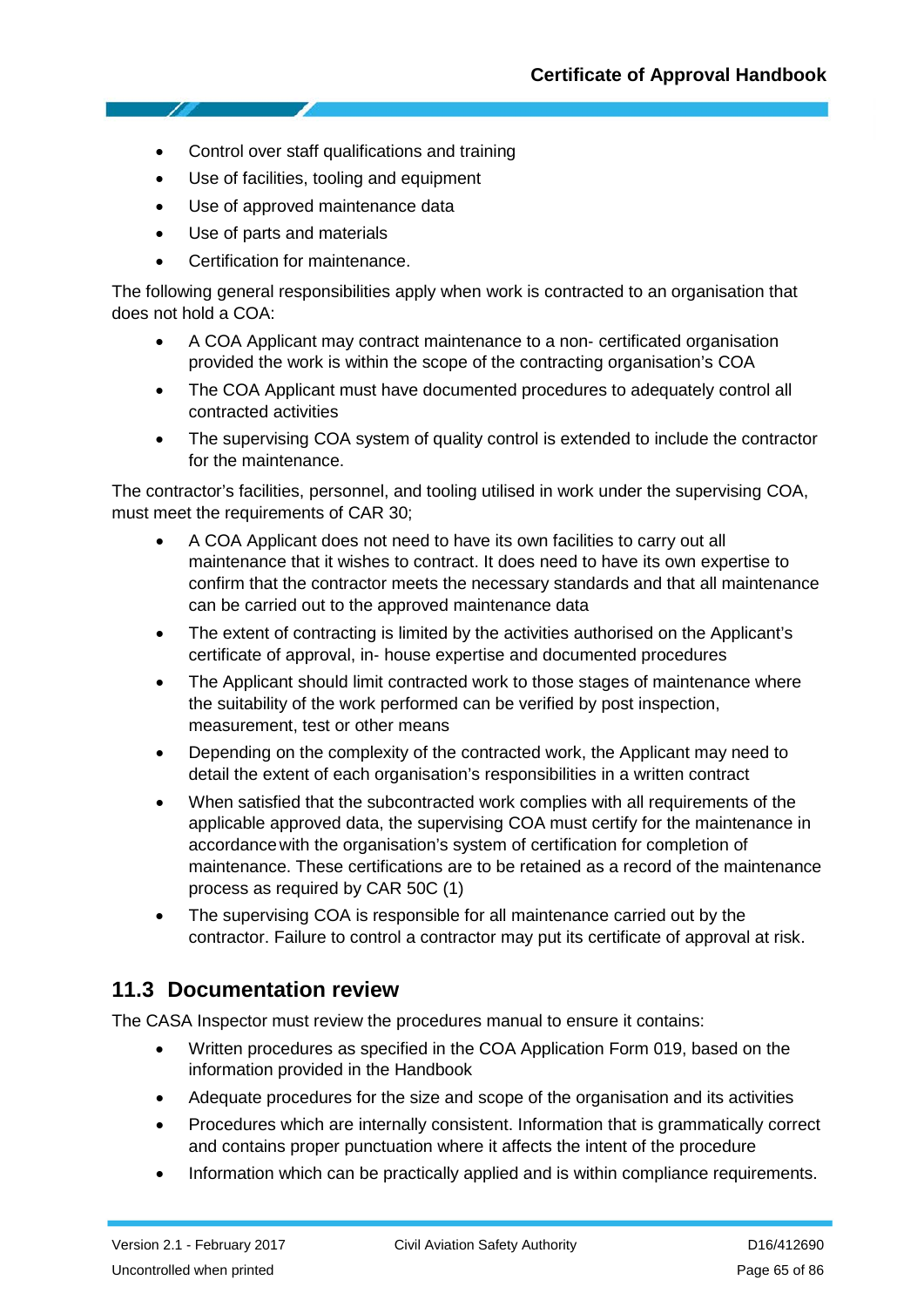The CASA Inspector must ensure:

- The Applicant's system of quality control adequately addresses the intended extent and complexity of work to be carried out in the course of a maintenance by contractors
- The Applicant's system of quality control adequately addresses the intended extent of MITCOM to be carried out by contractors.

If the Applicant does not intend to engage contractors, this must be stated in the quality control process document.

The CASA Inspector will process and record the assessment stage as per the procedures at Section 4.5.

### **11.4 Verification and testing**

During the Documentation review, the Inspector must read through the procedures and review the additional documentation provided. During verification and testing, the CASA Inspector must ensure that:

- The Applicant has a sound understanding of the extent of work carried out by contractors, particularly:
	- − The approved data requirement
	- The responsibilities of all parties
	- − The extent of supervision required and
	- The certification requirement
- The Applicant's system of quality control is adequate for the intended activities
- In relation to necessary capability that is provided by a contractor, the arrangements for work to be carried out by the contractor are documented and include the following details:
	- − The extent of work
	- − The approved data requirement
	- The responsibilities of all parties
	- The extent of supervision required, and
	- The certification requirement

These verification actions apply to the initial issue of a Certificate of Approval. In the case of a variation application, the Inspector must determine if existing arrangements are satisfactory for any change in the authorised activities or if there is a need for a revision.

The CASA Inspector will process and record the assessment stage as per the procedures at Section 4.5.

### **11.5 Other references**

• CAAP 30-4 Certificate of Approval – Maintenance Organisations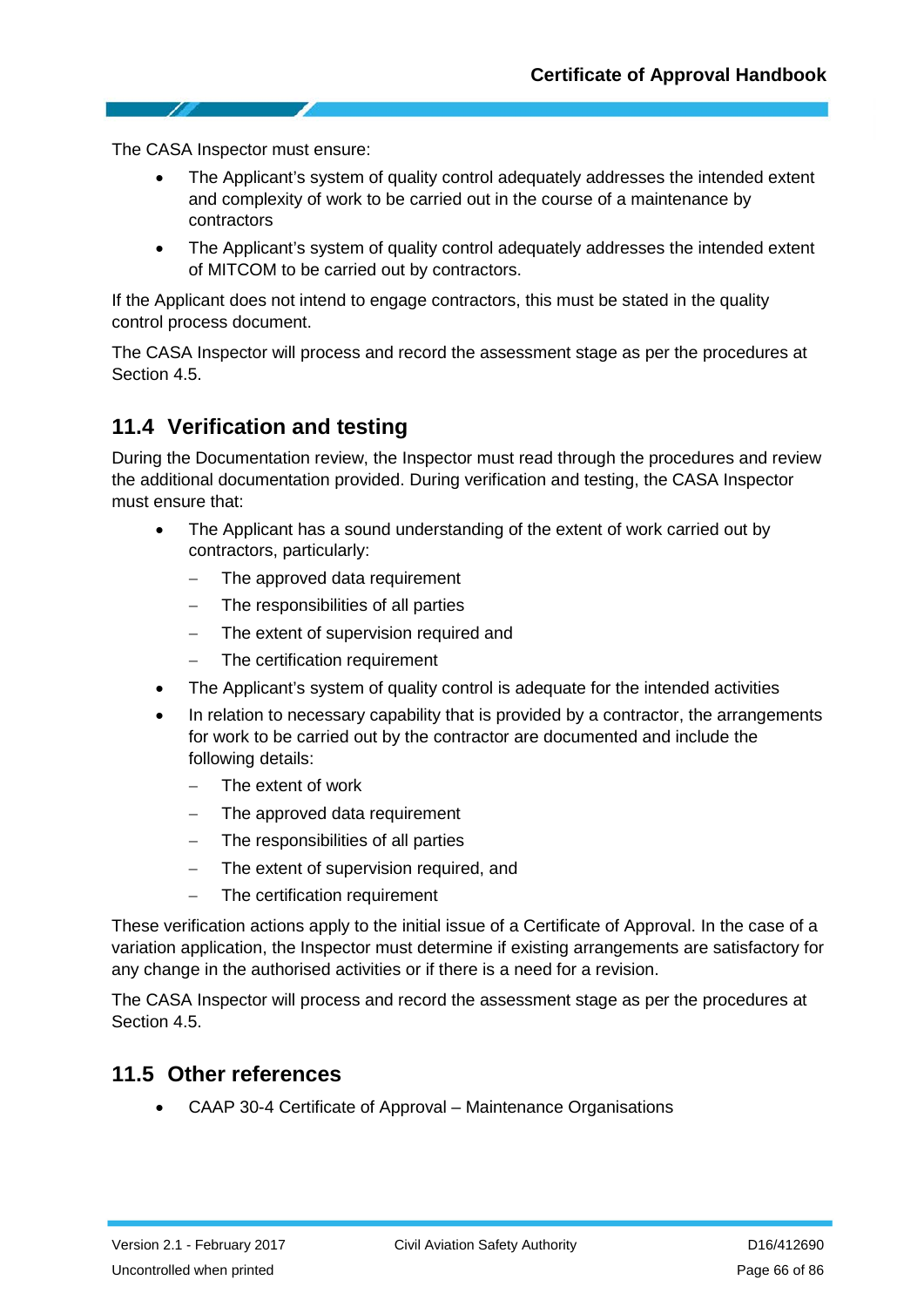# **12. Stores control**

### **12.1 Introduction**

Stores control applies to all handling of aircraft spare parts during maintenance activity, and is a key component in the assessment of a Certificate of Approval. Procedures for stores control must be contained within the system of quality control or procedures manual of the Applicant.

The Applicant's premises must be of suitable size, construction and layout to permit stores control activity to be carried out effectively. This requirement includes the need to have separate storage spaces and procedures for different types of aircraft parts, components and materials.

# **12.2 Entry control requirements**

Procedures for the use and handling of aircraft components and materials at each location including:

### **12.2.1 Assessment and selection of suppliers**

This is a procedure that describes how suppliers are evaluated and selected. It should also describe how selected suppliers are recorded and communicated to staff.

### **12.2.2 Ordering / purchasing procedures**

This relates to procedures that describe how the organisation carries out ordering of parts. This may include procedures relating to:

- Authority for ordering
- Use of approved maintenance data to correctly identify ordered parts
- Forms and paperwork used for ordering and instructions for their use

### **12.2.3 Incoming goods procedures, inspections and documentation**

This relates to procedures for receiving parts, including:

- The title of the person who is authorised to perform parts receiving
- Where and when the inspection takes place
- Ensuring the part is authentic and is the one that was ordered
- Identifying the part to ensure traceability
- Ensuring required documents accompany the part (e.g. Authorised Release Certificate or equivalent Log cards, service history)
- Inspection of parts for obvious anomalies or physical damage
- A description of where the part may be sent following inwards receipting, and the records required. (e.g. storage or immediate use)
- Forms and paperwork used for goods receiving and instructions for their use.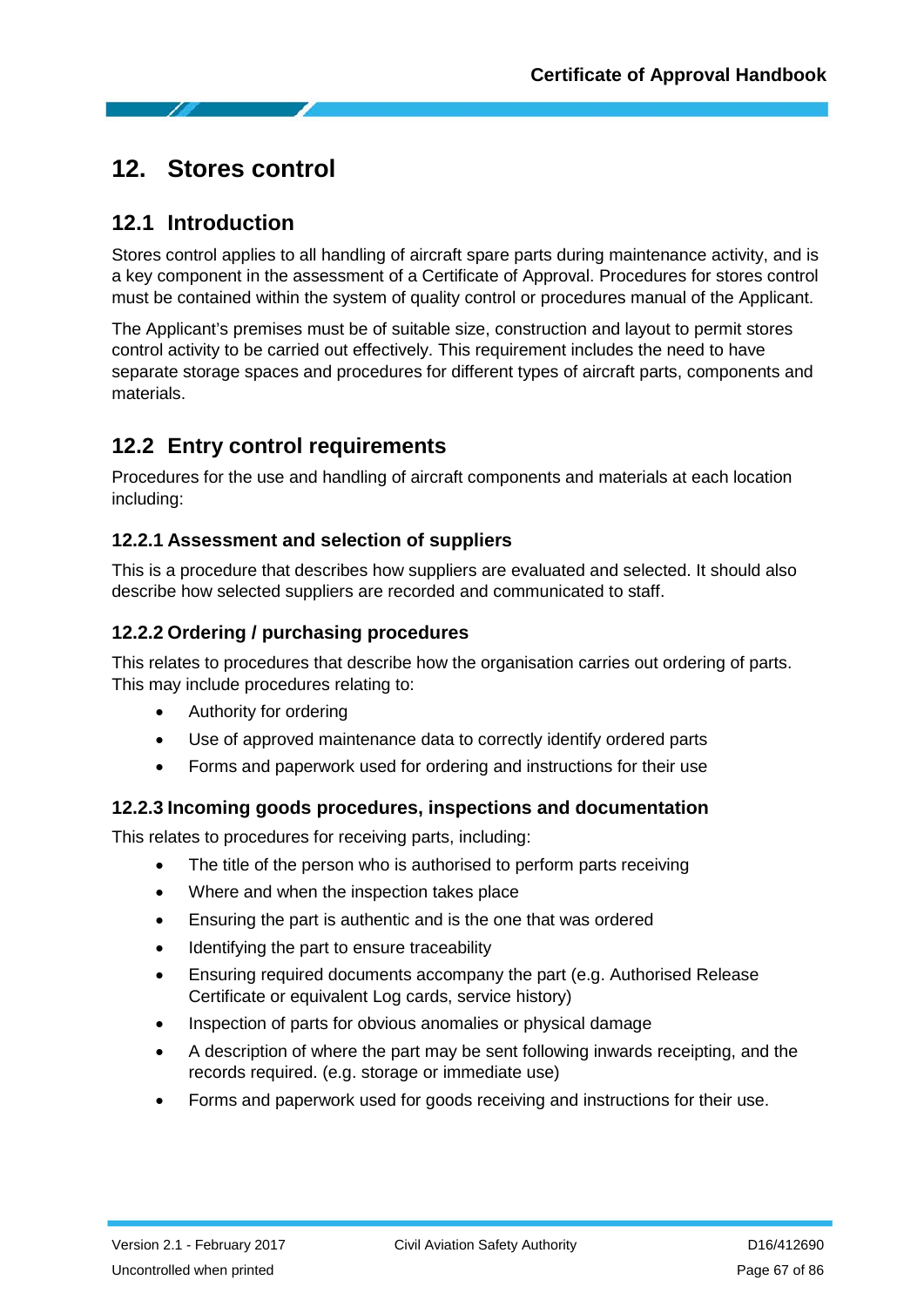#### **12.2.4 Rejection or quarantine procedures, including unapproved parts and suspected unapproved parts**

These include:

- Procedures to ensure that defective, damaged or suspected unapproved parts are identified, segregated and quarantined. The process needs to be applied both at receipt of goods and during the subsequent handling of parts
- Procedures to address reasons for rejection of parts including but not limited to:
	- − Physical damage
	- − Unserviceability
	- Manufacturing defects
	- Suspected unapproved parts
	- − Missing documentation
	- − Authenticity or misrepresented parts
	- − Procedures for further investigation and reporting defective parts to CASA and to the supplier.

#### **12.2.5 Procedures to record origin and destination (place or aircraft) of components and materials**

This relates to procedures which ensure that parts handled by the organisation can be traced from source to destination. This includes during periods of storage, release from storage, and final release to service.

#### **12.2.6 Procedures for storing components and materials and providing for special storage needs of each part. E.g. Shock sensitive, perishable, Electrostatic Sensitive Devices (ESD) etc.**

The manual must have procedures for identifying the storage needs particular to each item on entry to stores, which may need to consider the following things:

- Manufacturer's special instructions for storage
- Perishable goods
- Electrostatic Sensitive Devices (ESD) components
- Shock-sensitive components
- Environmentally‐sensitive goods or components, e.g. UV, heat, dust or humidity sensitive goods
- Composite components
- Flexible items (to ensure the continuing integrity and shape)
- Proximity contamination.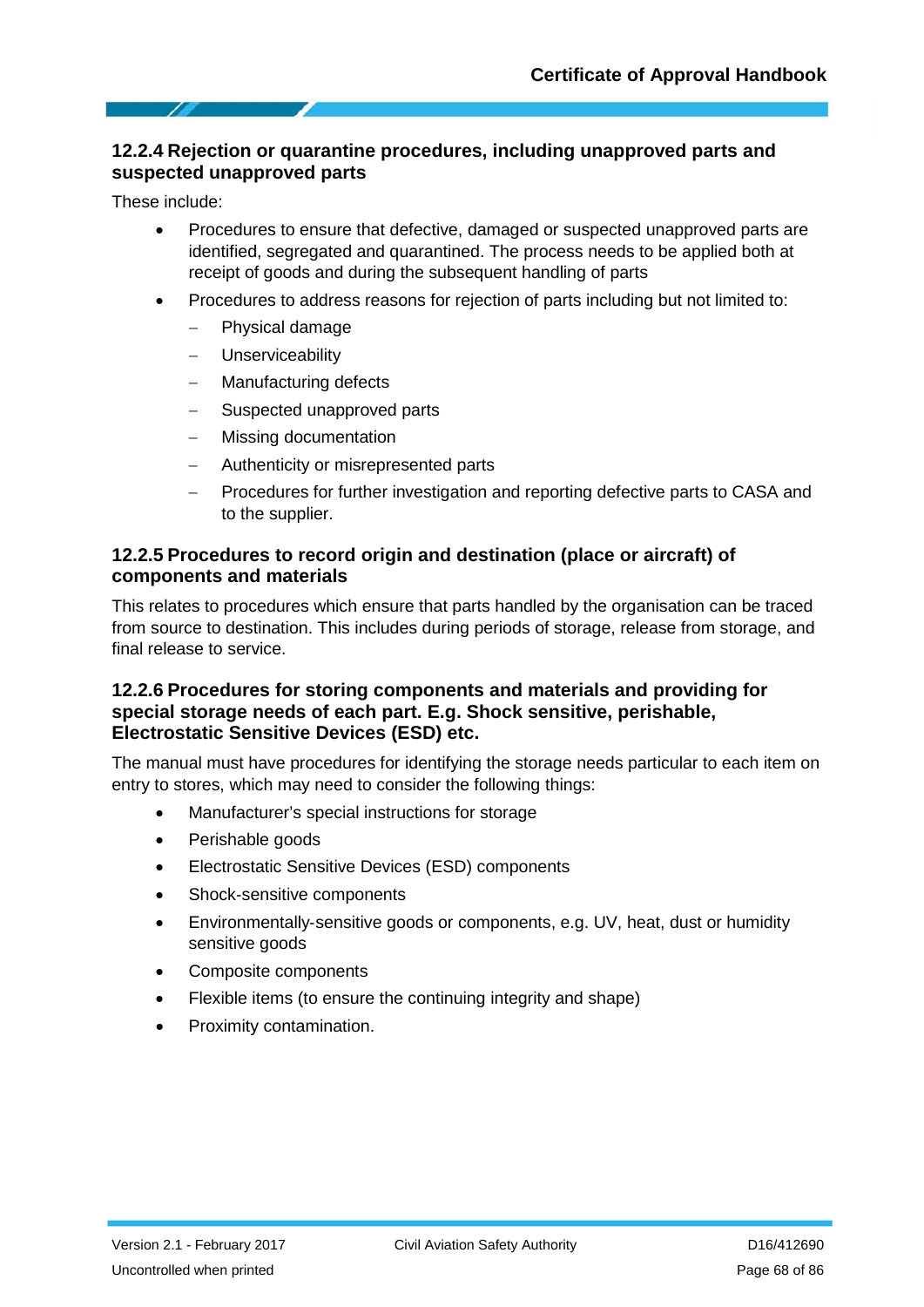#### **12.2.7 Procedures for maintenance control of components held in storage, e.g. Shelf life, Airworthiness Directives (AD)/Service Bulletins (SB) applicability, or recurring requirements applicable to storage**

This refers to procedures for identifying components that may be subject to maintenance requirements during storage, and may include:

- Identification and tagging
- Shelf life limits and tracking
- Protection of parts from dust, moisture and other contaminants
- Climate control, as necessary
- Inhibiting and preservation
- Control and implementation of the storage maintenance requirements.

### **12.2.8 Determining shelf life and actions for shelf**‐**life expired stores or goods**

This is a procedure for identifying shelf life, if any, from manufacturer or vendor information and the stores control system to ensure expired items are not made available for use.

#### **12.2.9 Use of customer supplied parts**

- Procedures for allocating areas for storage for customer supplied parts
- Procedure for ensuring parts are not damaged prior to use
- Procedure for ensuring adequate release information is held

### **12.2.10 Transfer or shipping of stores**

This refers to a procedure for adequately packaging and freighting stores items to other locations.

### **12.2.11 Handling & storage of dangerous goods**

This is a procedure for identifying dangerous goods within the organisation and for appropriately dealing with the handling and storage of them, including training requirements.

### **12.2.12 Segregation of volatile or corrosive materials**

This refers to a procedure for identifying volatile and corrosive materials and making provisions for storage including:

- Leakage control
- **Segregation**
- Temperature and humidity control
- Ventilation
- Security.

### **12.2.13 Accepting returned components including parts returned from borrower**

This refers to procedures that ensure returned parts are subject to stores control as mentioned above in relation to Incoming Good Procedures, and procedures to record Origin and Destination (traceability).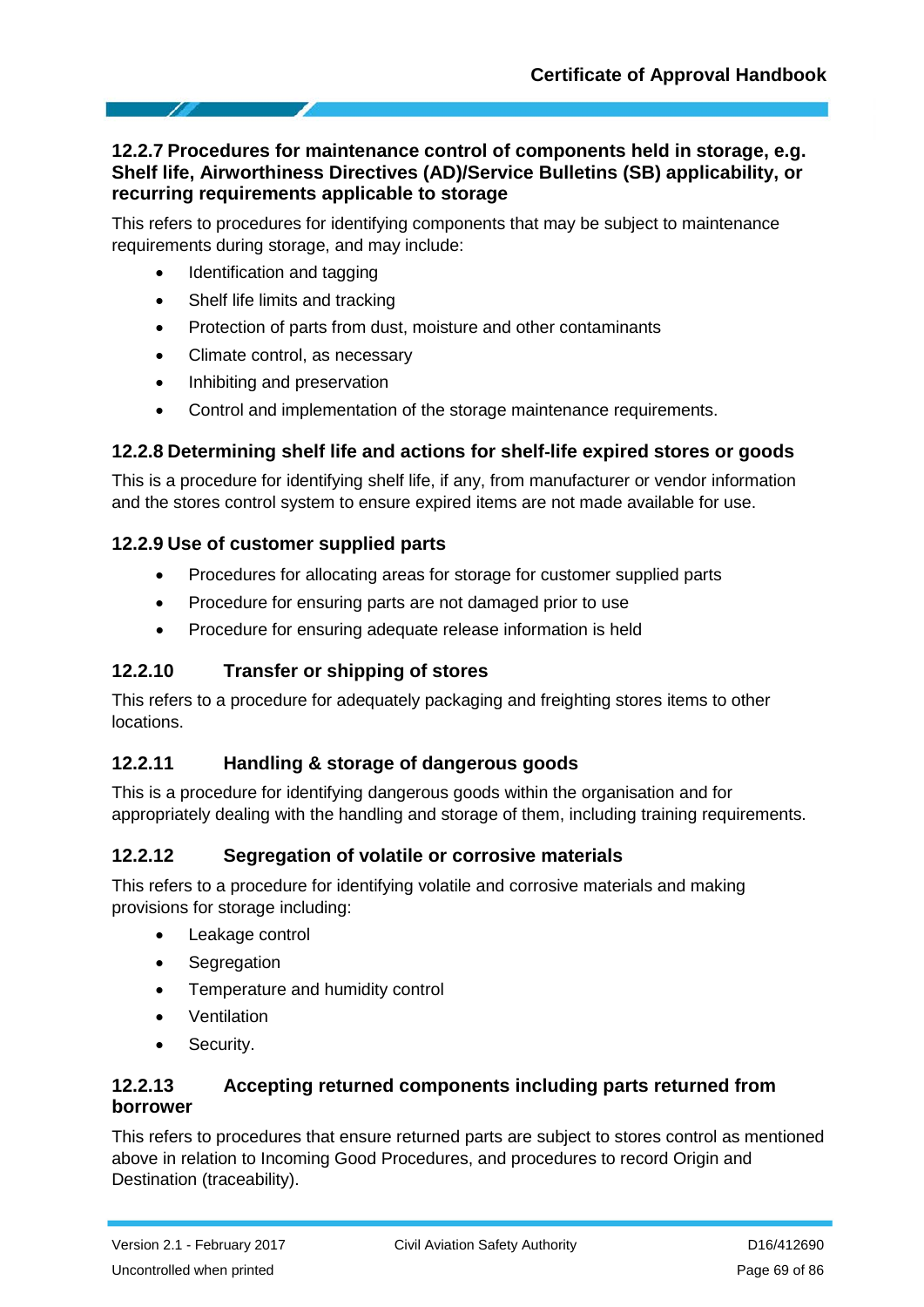#### **12.2.14 Management of stores documentation including protection for stores records**

The manual must include procedures for record-keeping suitable to the organisation.

The method of record‐keeping must achieve its intended purpose and may include computer systems or other suitable methods.

Where a computer system is used for stores control, it must include a suitable means of back‐ up or hard copy should be retained to ensure traceability of components and materials.

### **12.3 Documentation review**

The CASA Inspector must review the procedures manual to ensure it contains:

- Written procedures as specified in the COA Application Form 019, based on the information provided in the Handbook
- Adequate procedures for the size and scope of the organisation and its activities
- Procedures which are internally consistent. Information that is grammatically correct and contains proper punctuation where it affects the intent of the procedure
- Information which can be practically applied and is within compliance requirements.

The CASA Inspector must ensure:

- The Applicant's system of quality control adequately addresses the control of stores
- The forms and instructions developed by the Applicant will satisfy the written procedures for the control of stores.
- Where the Applicant has specific dangerous goods handling procedures, the CASA Inspector may need to seek specialist advice.

The CASA Inspector will process and record the assessment stage as per the procedures at Section 4.5.

## **12.4 Verification and testing**

During the Documentation review, the Inspector must read through the procedures and review the additional documentation provided.

The CASA Inspector must ensure that control of stores has been appropriately implemented as described in their procedures. This includes verifying or testing that:

- The storage facilities are suitable for the storage of all the aircraft parts, components and materials
- There is provision for quarantine, special storage, segregation and stores record keeping.

When on-site the assessing CASA Inspector should have the Applicant demonstrate their stores control system. For example:

- Have the Applicant explain and demonstrate the procedures for inwards, storage and outwards good receipt
- Have the Applicant demonstrate the storage maintenance and shelf‐life control process and confirm via sampling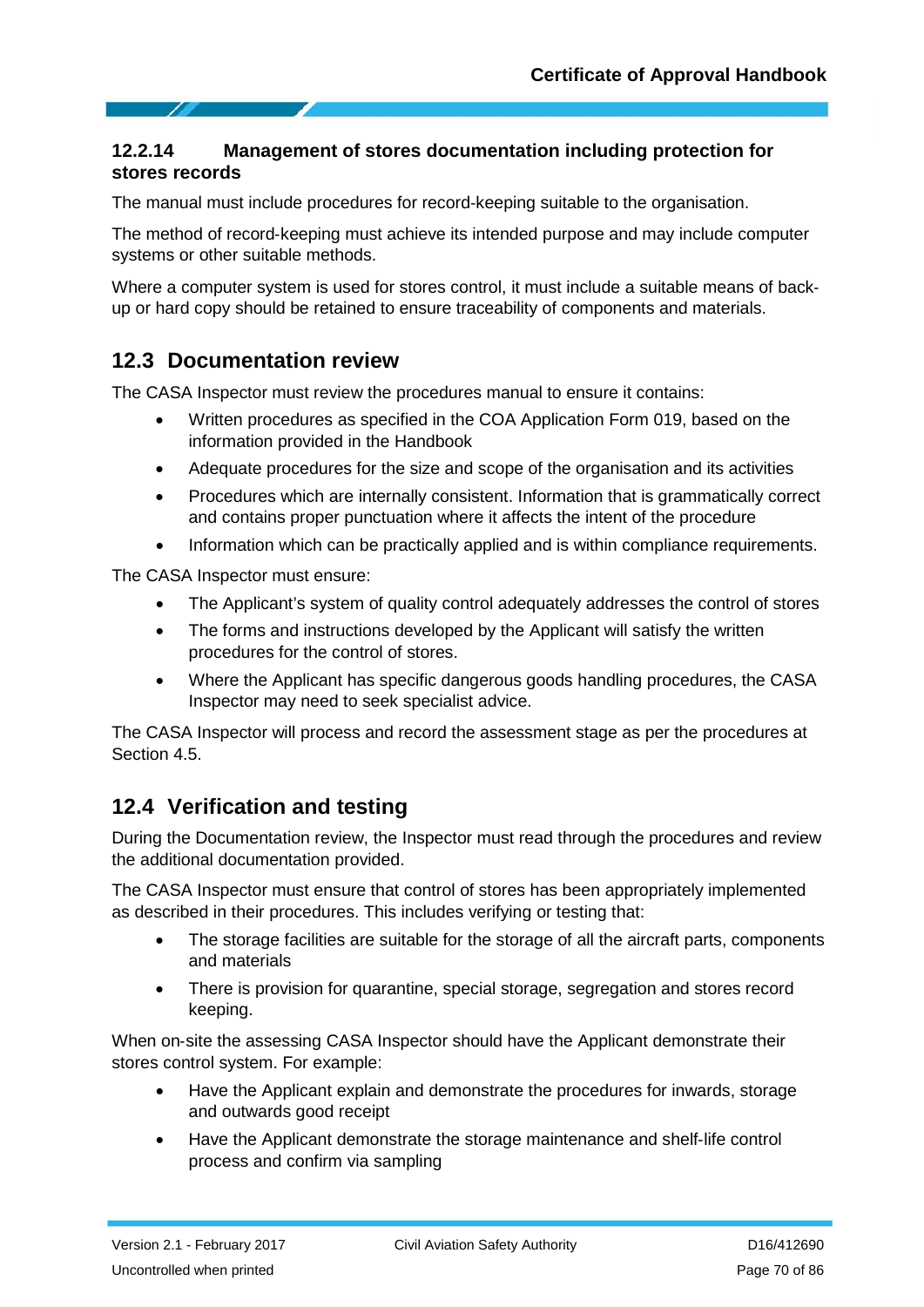• Ensure all paperwork described in the system of quality control is available.

These verification actions apply to the initial issue of a Certificate of Approval. In the case of a variation application, the CASA Inspector must determine if existing arrangements are satisfactory for any proposed change in the authorised activities or if there is a need for a revision.

The CASA Inspector will process and record the assessment stage as per the procedures at Section 4.5.

### **12.5 Other references**

- AC 20-03 Identification and management of aeronautical products
- CAO 100.16 Administration & Procedure Distribution and Rejection of Aircraft Components and Aircraft Materials
- CAAP 30-4 Certificate of Approval Maintenance Organisations
- UK CAP562 Civil Aircraft Airworthiness Information and Procedures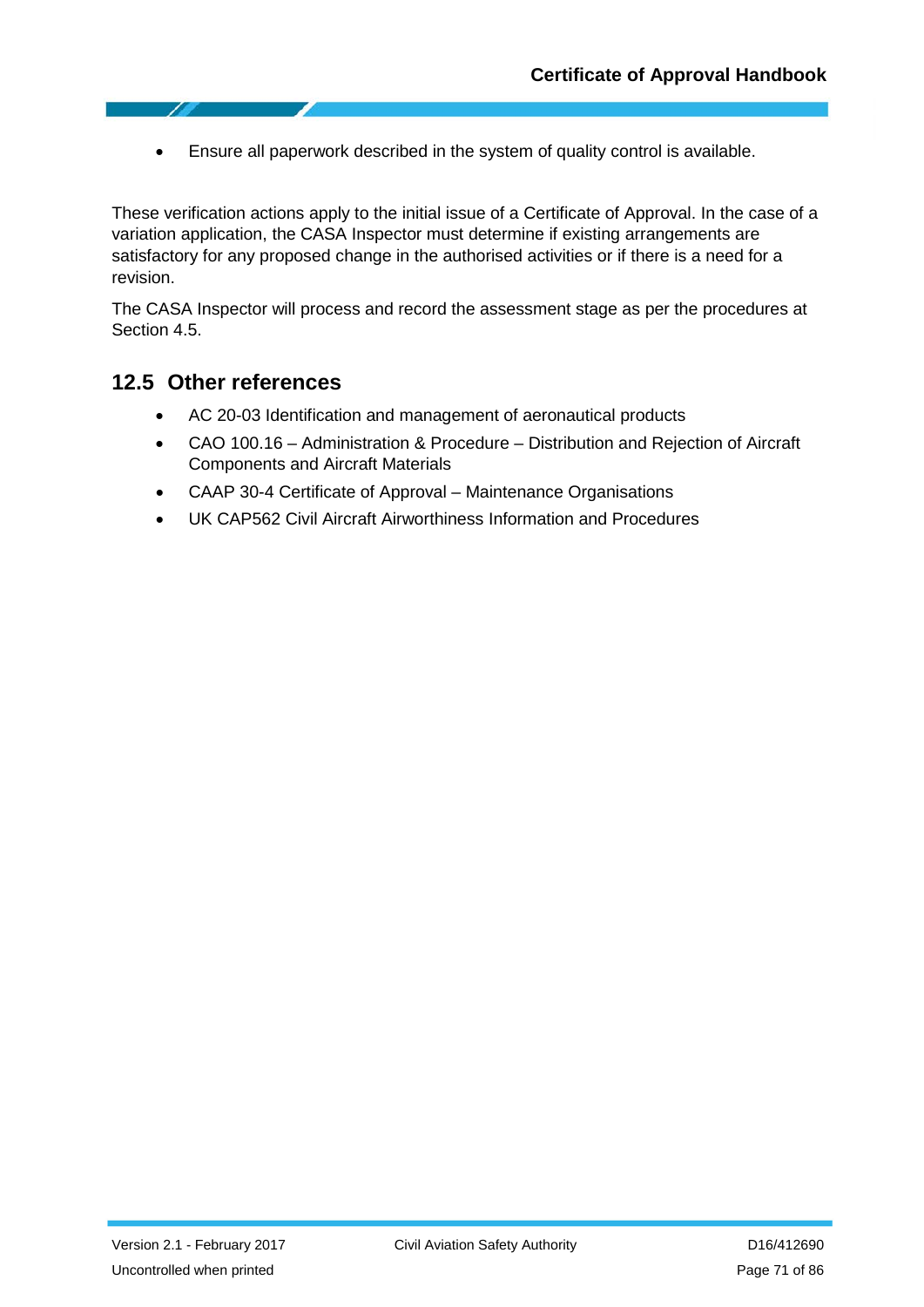# **13. Internal Audit**

# **13.1 Introduction**

This chapter provides guidance on an acceptable means of compliance with the requirement in CAR 30(2D)(f) for a description of the audit system applying to a system of quality control. The internal audit requirements for a Certificate of Approval are to be included as part of the organisation's system of quality control.

# **13.2 Entry control requirements**

An adequate written procedure in place for the periodic auditing of data & documents, tooling & equipment, personnel, stores, facilities and maintenance activities.

The Applicant must document a process which addresses the following matters regardless of the complexity of the organisation:

- Why the audit is required
- Identify who may authorise the audit e.g. the position within the organisation
- Identify the locations to be audited
- A plan that sets out the level and frequency of the audit cycle
- Identify who may carry out an audit e.g. trained, independent, a third party etc
- Identify the standard of auditor training required
- Identify the objectives to be assessed by sample inspections
- Identify the forms to be used in the audit
- Identify how findings are communicated to management
- A requirement for management evaluation of audit findings
- Identify how necessary changes are to be implemented and who is responsible
- Identify the documents to be kept as a record of the audit process
- Identify how the period audit records are to be retained
- Periodic review of the effectiveness of the system of quality control
- Others as applicable.

#### **13.2.1 A planned audit and audit schedule of the data & documents, tooling & equipment, personnel, stores, facilities and maintenance activities**

An audit schedule must be documented that takes into consideration the status and importance of the processes and areas to be audited, as well as the results of previous audits. The audit criteria, scope, frequency and methods shall be defined.

The audit plan must clearly state whether an audit is to be carried out as a single event or as a series of scheduled events within a set time frame. An acceptable time frame for the review and sampling of all activities is 12 months. The Applicant should ensure that there is a procedure in place for modifying the audit schedule if required.

A compliance audit of all internal procedures outlined in the documented system of quality control / procedures manual An audit should, as a minimum, sample the following objectives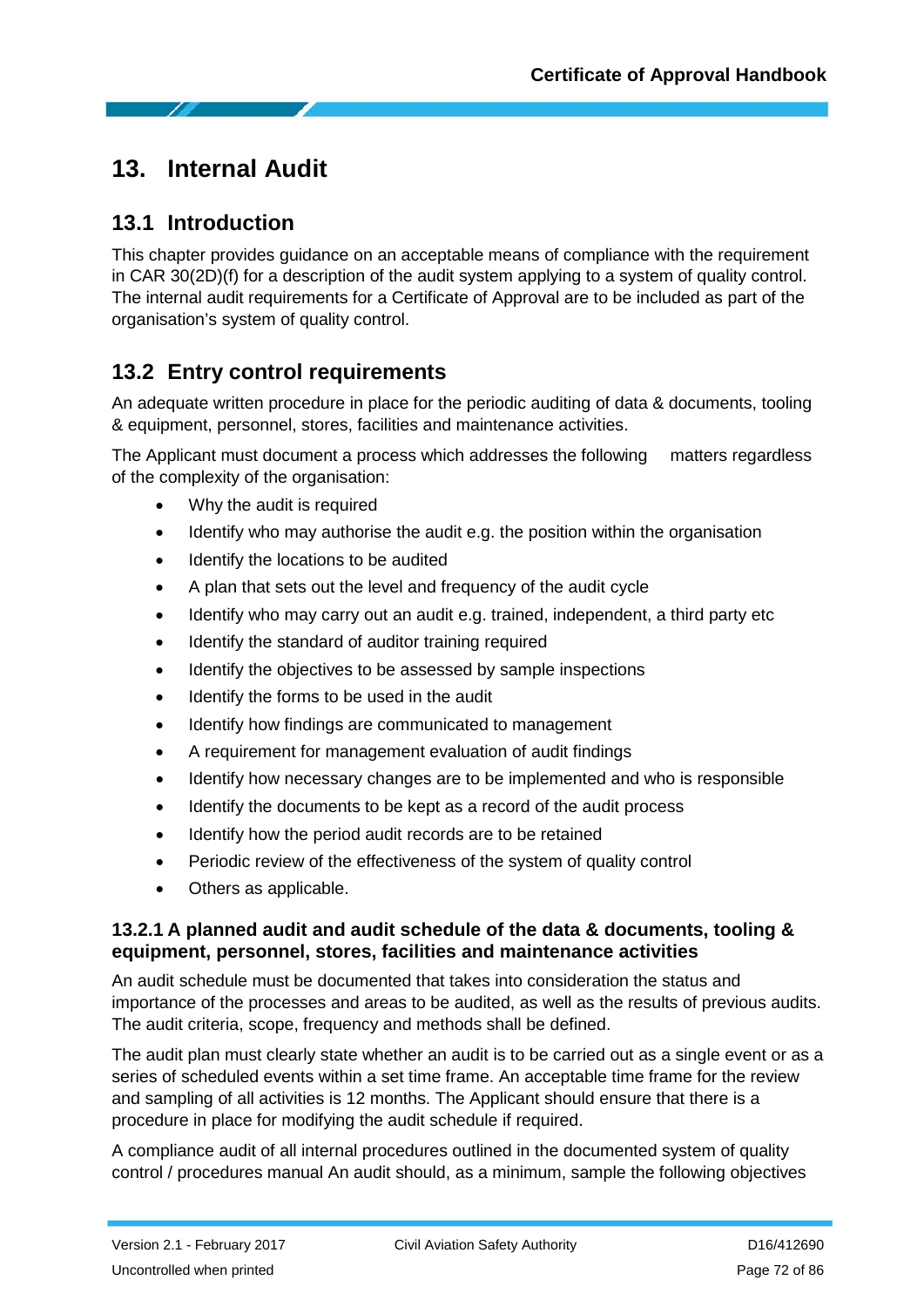to a depth applicable to the complexity of the organisation while taking into account the activities authorised:

- Adequacy of facilities
- Adequacy of staff e.g. qualifications and number
- Adequacy of procedures
- Control of regulatory, manufacturers and design data
- Control of the maintenance and calibration of tooling and equipment
- Control of stores and distribution
- Control of maintenance activity
- Compliance with regulatory requirements
- Compliance with management requirements and specified procedures
- Control of contractors and suppliers
- The system of quality control for effectiveness and regulatory compliance
- Others as applicable.

The collective scope of an appropriate audit plan covers all company procedures in relation to how the organization conducts activities in relation to its certificate and checks both:

- Compliance of the procedures with current regulatory requirements and Certificate of Approval entry requirements
- Ensures that, via sampling the documented company procedures are being adhered to.

### **13.2.2 A planned audit and audit schedule of the procedures for the control of contractors and suppliers working under an arrangement**

This is an audit of contractors who are working under an arrangement with the Applicant, to ensure that, where applicable, they have complied with agreements and procedures.

### **13.2.3 A procedure to engage a qualified independent auditor to perform each audit**

The selection of auditors and the conduct of audits shall ensure objectivity and impartiality of the audit process. Auditors must not audit their own work or areas of responsibility.

All staff involved in the audit process should receive training appropriate to their role and responsibility, considering the complexity of the organisation.

### **13.2.4 A procedure for recording and retention of internal audits and audit results**

This refers to a procedure to record and retain:

- Audit schedule
- Audit checklists
- Audit findings
- Audit reports.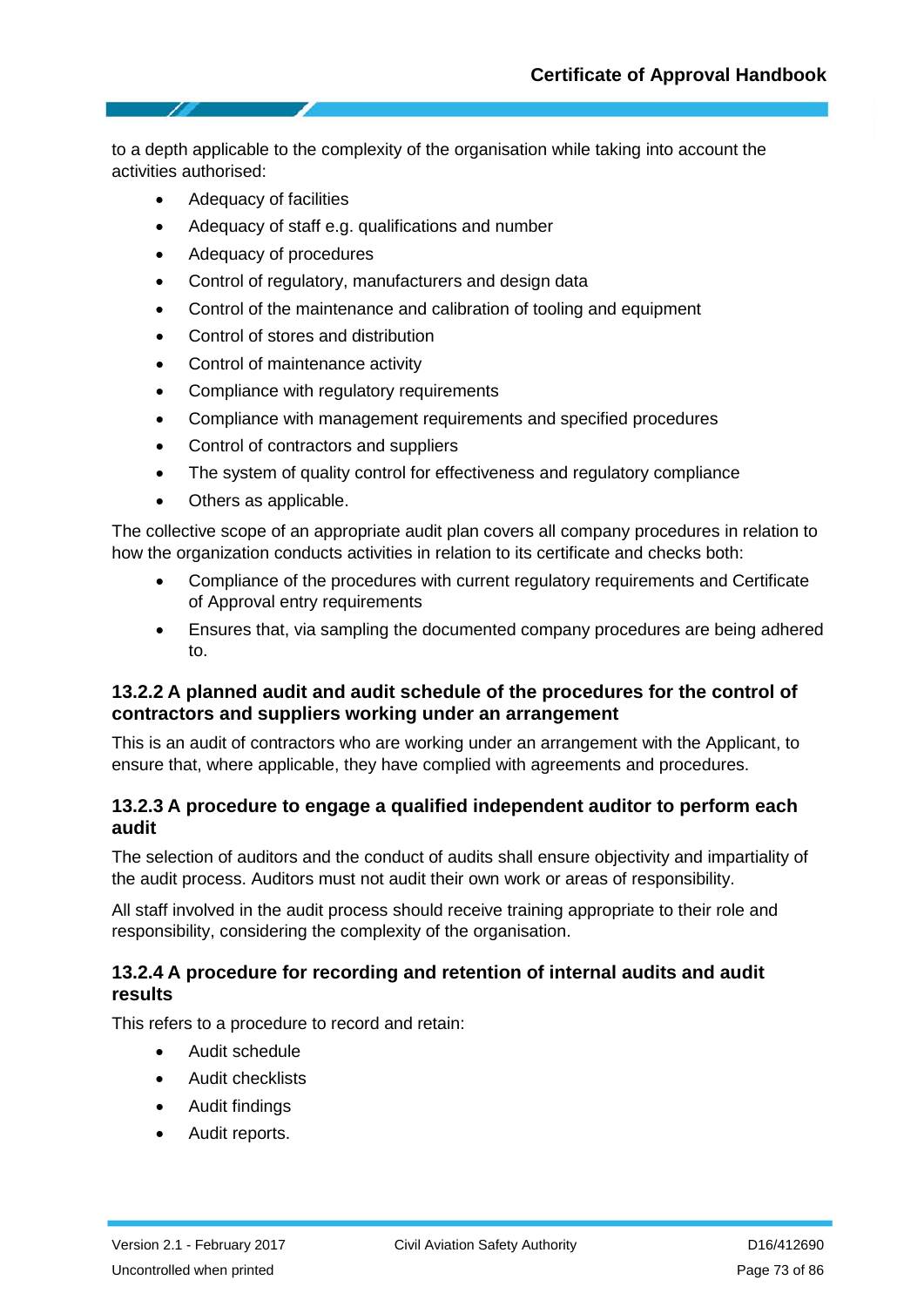## **13.2.5 A procedure ensuring a periodic management review of findings and action plan for rectification, including a review of the effectiveness of the System of Quality Control / Procedures Manual**

The Accountable Manager must review audit records and results to ensure:

- Any necessary corrections and corrective actions are taken, without undue delay
- The systemic/root causes have been identified and addressed
- The continuing adequacy of the audit schedule.

## **13.2.6 A procedure for acquitting audit findings**

This refers to a procedure for:

- Tracking audit findings to ensure timely action
- Assess findings to determine necessary corrective actions, including:
	- − Immediate rectification
	- − Identification of Root Cause
	- − Action taken to prevent reoccurrence
- Assign responsibility for corrective actions
- Carry out and record corrective actions
- Sign off or review by the Accountable Manager.

# **13.3 Documentation review**

The CASA Inspector must review the procedures manual to ensure it contains:

- Written procedures as specified in the COA Application Form 019, based on the information provided in the Handbook
- Adequate procedures for the size and scope of the organisation and its activities
- Procedures which are internally consistent. Information that is grammatically correct and contains proper punctuation where it affects the intent of the procedure
- Information which can be practically applied and is within compliance requirements.

The CASA Inspector must ensure:

The forms and instructions developed by the Applicant will satisfy the written procedures of the audit system.

The CASA Inspector will process and record the assessment stage as per the procedures at Section 4.5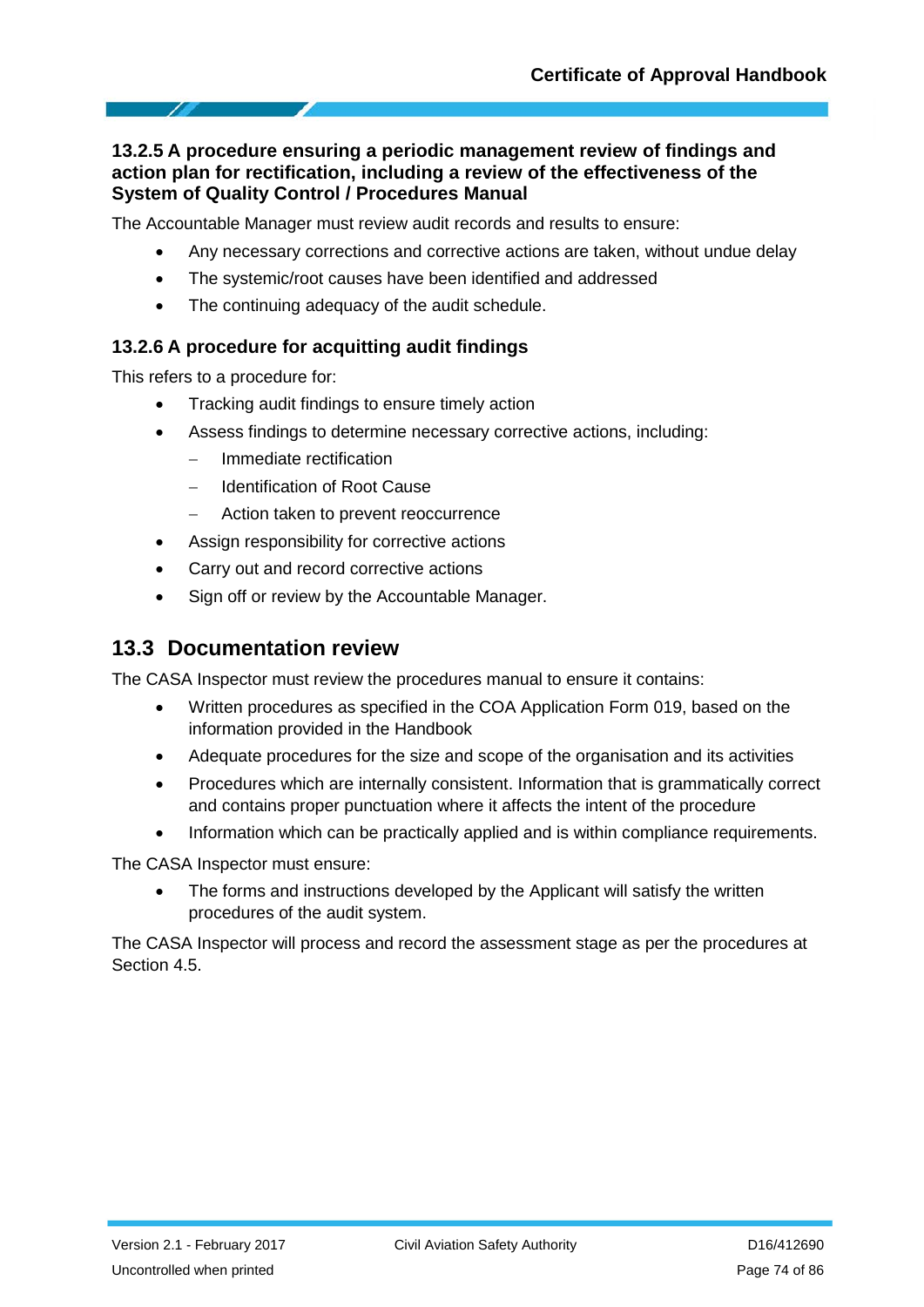# **13.4 Verification and testing**

During the Documentation review, the CASA Inspector must read through the procedures and review the additional documentation provided.

During the verification and testing, the CASA Inspector must ensure that the audit system has been appropriately implemented as described in the Applicant's procedures. This includes verifying or testing that:

- An audit plan or schedule has been developed and is available.
- Auditor training has been provided or at least identified.

Until the internal audit system is put into action, it is difficult to verify its complete adequacy. However, any resources needed to carry out internal audits (forms, audit plan etc.) which have not already been assessed during the documentation assessment phase, should be assessed during the verification and testing phase.

The CASA Inspector will process and record the assessment stage as per the procedures at Section 4.5.

# **13.5 Other references**

- ISO 9001:2015 Internal Audit
- CAAP 30-4 Certificate of Approval Maintenance Organisations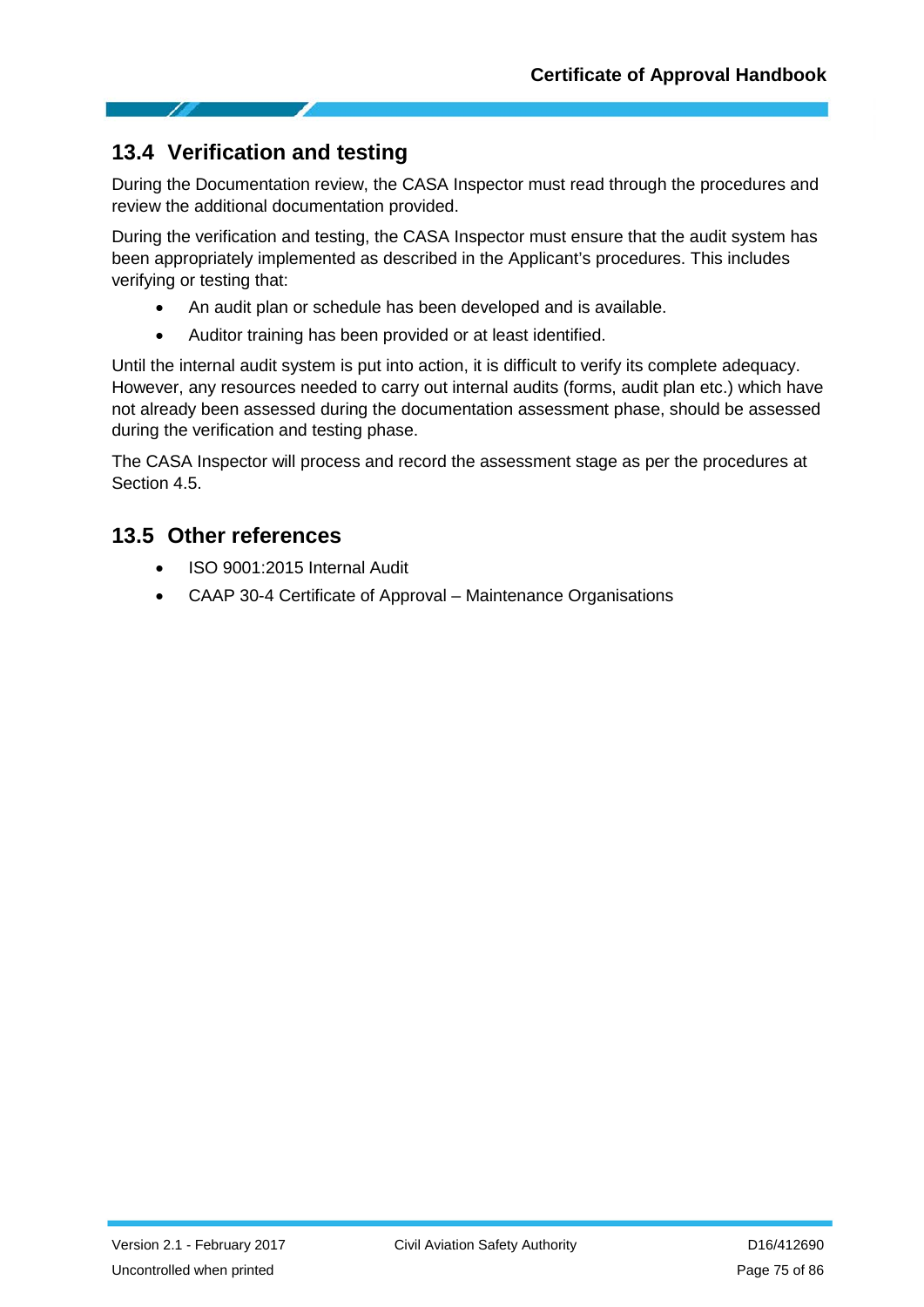# **Appendix A. General tools and equipment list**

This document is provided to aid CASA assessment. The list below is not in all cases intended to indicate essential requirements, but to aid the person performing the assessment in addressing the requirements of CAR 30.

Research should be undertaken with each application to determine what items are fundamental and to ensure that the applicant has the necessary fundamentals to satisfactorily carry out the tasks for which he/she has applied.

The diverse maintenance activities are such that it is impractical to produce a comprehensive list and because a fundamental item is not on this list does not imply that there is no requirement for the item.

The scope and size of the applicant's proposed organisation will determine the applicability of the items listed below. The list below is not absolute.

If used to aid the assessment of the COA Application, please attach this checklist to the COA Application.

| Manufacture and maintenance of aircraft                                                                                    | <b>Required?</b> | Suitable,<br>sufficient,<br>available? |
|----------------------------------------------------------------------------------------------------------------------------|------------------|----------------------------------------|
| <b>General</b>                                                                                                             |                  |                                        |
| Adequate towing facilities                                                                                                 |                  |                                        |
| Ground support:                                                                                                            |                  |                                        |
| Oxygen charging trolleys                                                                                                   |                  |                                        |
| Engine oil charging rigs                                                                                                   |                  |                                        |
| Hydraulic rigs                                                                                                             |                  |                                        |
| Electrical ground power                                                                                                    |                  |                                        |
| Compressed air source (engine starting)                                                                                    |                  |                                        |
| Ramp handling equipment (Check its serviceability status (battery<br>terminal protection, engine exhaust system and so on) |                  |                                        |
| HP air/nitrogen regulator, oleo adaptor                                                                                    |                  |                                        |
| Breathing oxygen refill regulator                                                                                          |                  |                                        |
| Compressor, regulators, water traps, hoses etc                                                                             |                  |                                        |
| Cleaning equipment and cleaning area                                                                                       |                  |                                        |
| Lubrication - oil cans, grease guns, pumps and storage                                                                     |                  |                                        |
| Spray paint equipment                                                                                                      |                  |                                        |
| Jacks, trestles, benches, stands, hoists etc.                                                                              |                  |                                        |
| Machinery - lathe, drill press, grinder, belt sander, guillotine, metal<br>shears, sheetmetal folder etc                   |                  |                                        |
| Wing and fuselage fixture jigs                                                                                             |                  |                                        |
| Aircraft levelling and alignment tools - trammels, plumb-bobs, spirit                                                      |                  |                                        |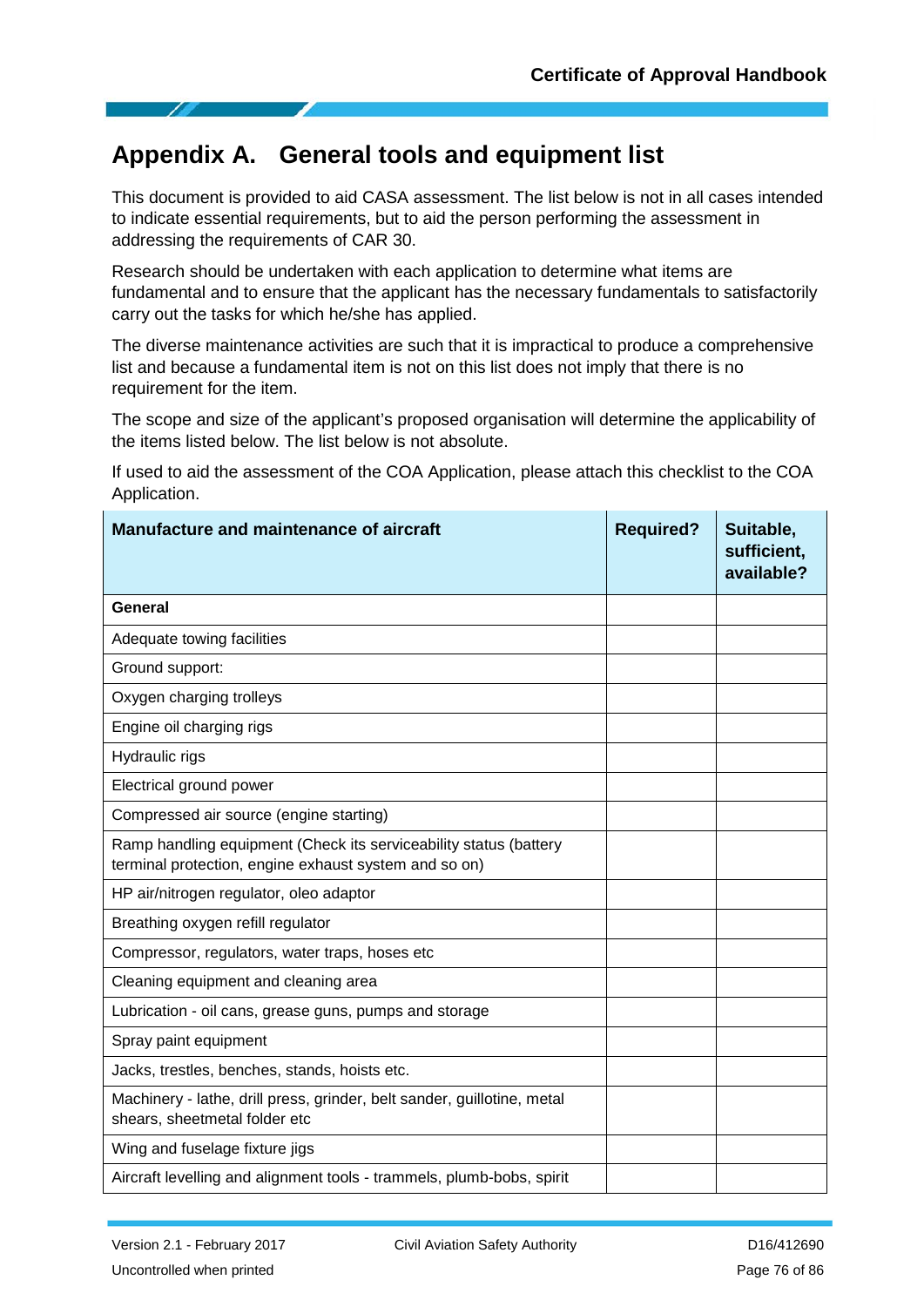| <b>Manufacture and maintenance of aircraft</b>                                                  | <b>Required?</b> | Suitable,<br>sufficient,<br>available? |
|-------------------------------------------------------------------------------------------------|------------------|----------------------------------------|
| levels etc.                                                                                     |                  |                                        |
| Scales, spring balance                                                                          |                  |                                        |
| General hand-held tools - air drills, tension wrenches, cable<br>tensiometers, micrometers etc. |                  |                                        |
| Riveting equipment                                                                              |                  |                                        |
| Rigging tools, inclinometers, control surface balancing equipment etc.                          |                  |                                        |
| Wheel balancer, tyre pressure gauge                                                             |                  |                                        |
| Spark plug cleaner and tester                                                                   |                  |                                        |
| Cylinder leak down or compression tester                                                        |                  |                                        |
| Timing lights and indicator plates                                                              |                  |                                        |
| HT lead tester                                                                                  |                  |                                        |
| Pressure gauges and hoses - fuel, propeller etc.                                                |                  |                                        |
| Manufacturers' specific tools and equipment                                                     |                  |                                        |
| Inspection Aids - mirrors, magnifying glass                                                     |                  |                                        |
| Lights - portable inspection, torches                                                           |                  |                                        |
| NDT inspection equipment?                                                                       |                  |                                        |
| <b>Helicopters</b>                                                                              |                  |                                        |
| Main/tail rotors tracking device                                                                |                  |                                        |
| Balancing equipment.                                                                            |                  |                                        |
| Wood and Fabric                                                                                 |                  |                                        |
| General hand-held tools - clamps, saws etc.                                                     |                  |                                        |
| Fabric tester                                                                                   |                  |                                        |
| Acceptable heat source (fabric tensioning)                                                      |                  |                                        |
| Fabric repair tools - various.                                                                  |                  |                                        |
| <b>Fibre-reinforced Plastics</b>                                                                |                  |                                        |
| General hand-held tools                                                                         |                  |                                        |
| Resin/accelerator dispensing equipment                                                          |                  |                                        |
| Wet and dry bulb thermometer (humidity measurement)                                             |                  |                                        |
| Accurate thermometer                                                                            |                  |                                        |
| Vacuum source (pressure application)                                                            |                  |                                        |
| Lay-up table and jigs                                                                           |                  |                                        |
| Storage racks (for materials)                                                                   |                  |                                        |
| Humidity control                                                                                |                  |                                        |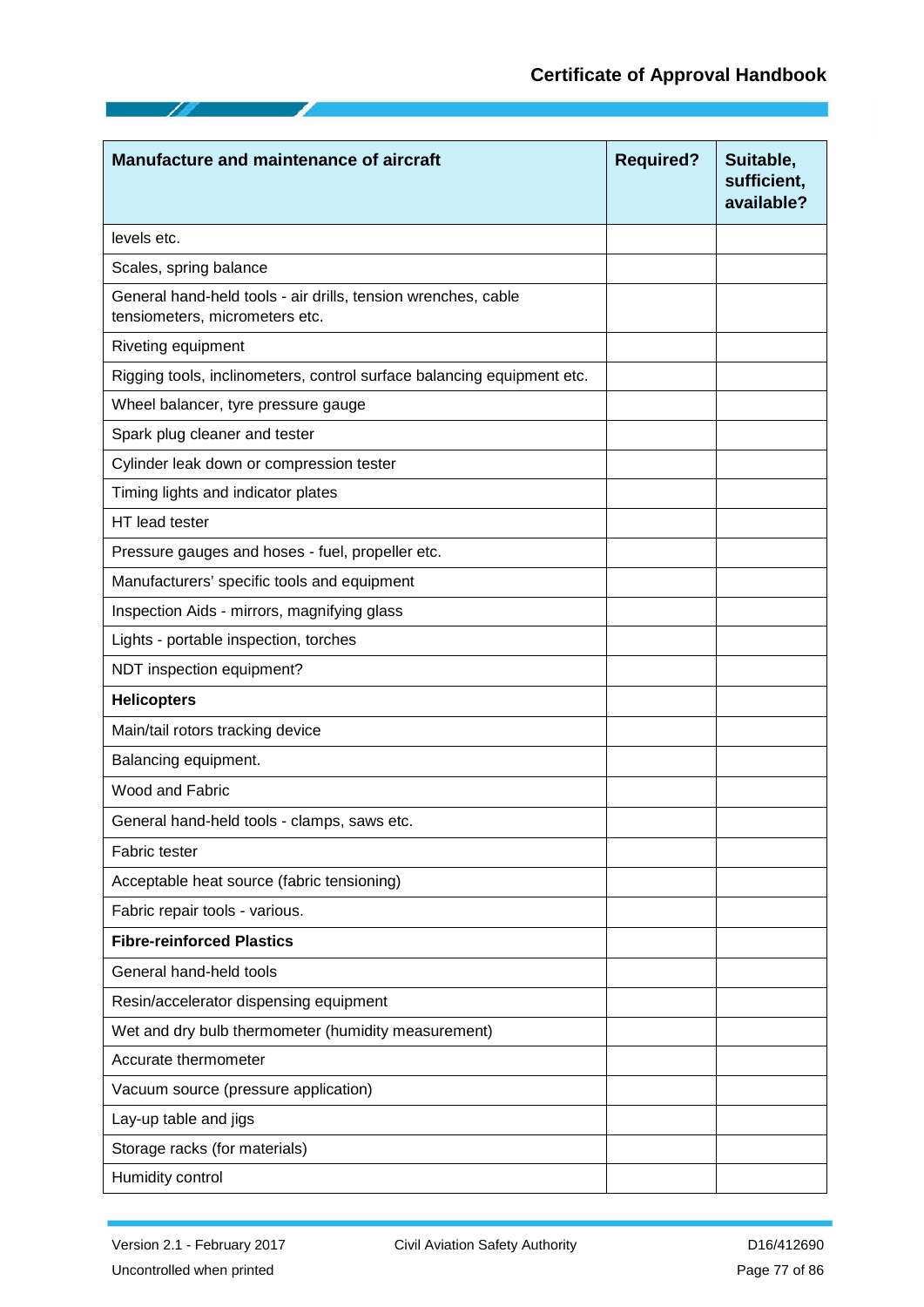| <b>Manufacture and maintenance of aircraft</b>                                                                                     | <b>Required?</b> | Suitable,<br>sufficient,<br>available? |
|------------------------------------------------------------------------------------------------------------------------------------|------------------|----------------------------------------|
| Autoclave                                                                                                                          |                  |                                        |
| <b>Electrical, Instrument and Radio</b>                                                                                            |                  |                                        |
| Battery charger, hydrometer (located in suitable area)                                                                             |                  |                                        |
| Instrument calibration equipment                                                                                                   |                  |                                        |
| Pitot/static leak tester                                                                                                           |                  |                                        |
| Hand-bearing compass                                                                                                               |                  |                                        |
| Electrical plugs/sockets assembly and crimping tools, wire strippers                                                               |                  |                                        |
| Measuring and testing equipment - megger, multi-tester, bonding<br>tester, accurate voltmeters and ammeters, digital devices, etc. |                  |                                        |
| Soldering equipment                                                                                                                |                  |                                        |
| Radio simulators - Nav, Com, ILS, MLS, Marker, Transponder, DME,<br>etc.                                                           |                  |                                        |
| <b>GENERAL AND MAJOR AIRCRAFT COMPONENTS</b>                                                                                       |                  |                                        |
| <b>Generic Tools and Equipment</b>                                                                                                 |                  |                                        |
| HP air/nitrogen regulator                                                                                                          |                  |                                        |
| Breathing oxygen refill regulator                                                                                                  |                  |                                        |
| Compressor, regulators, water traps, hoses, etc.                                                                                   |                  |                                        |
| Cleaning equipment and cleaning area                                                                                               |                  |                                        |
| Lubrication - oil cans, grease guns, pumps and storage                                                                             |                  |                                        |
| Spray paint equipment                                                                                                              |                  |                                        |
| Jacks, trestles, benches, stands, hoists, etc.                                                                                     |                  |                                        |
| Machinery - lathe, drill press, grinder, belt sander etc.                                                                          |                  |                                        |
| Guillotine, metal shears, sheetmetal folder                                                                                        |                  |                                        |
| Scales, spring balance                                                                                                             |                  |                                        |
| General hand-held tools - air drills, tension wrenches, cable<br>tensiometers, micrometers etc.                                    |                  |                                        |
| Riveting equipment                                                                                                                 |                  |                                        |
| Rigging tools, inclinometers, control surface balancing equipment etc.                                                             |                  |                                        |
| Wheel balancer, tyre pressure gauge                                                                                                |                  |                                        |
| Manufacturer's specific tools and equipment                                                                                        |                  |                                        |
| Inspection aids - mirrors, magnifying glass                                                                                        |                  |                                        |
| Lights - portable inspection, torches                                                                                              |                  |                                        |
| General hand-held tools - air drills, tension wrenches, cable<br>tensiometers, micrometers etc.                                    |                  |                                        |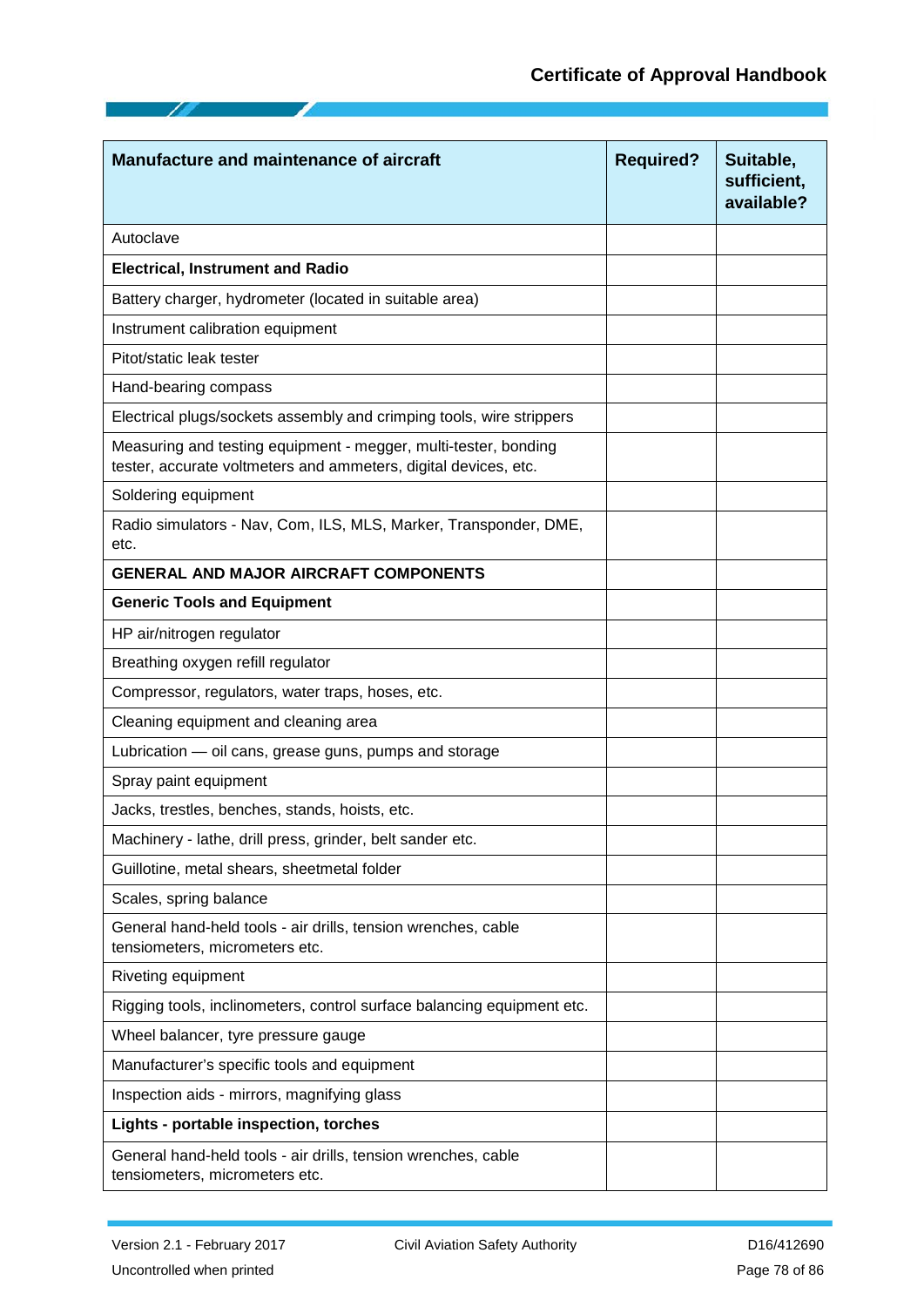| <b>Manufacture and maintenance of aircraft</b>                                                                                                    | <b>Required?</b> | Suitable,<br>sufficient,<br>available? |
|---------------------------------------------------------------------------------------------------------------------------------------------------|------------------|----------------------------------------|
| Riveting equipment                                                                                                                                |                  |                                        |
| Rigging tools, inclinometers, control surface balancing equipment etc.                                                                            |                  |                                        |
| Wheel balancer, tyre pressure gauge                                                                                                               |                  |                                        |
| Manufacturer's specific tools and equipment                                                                                                       |                  |                                        |
| Inspection aids - mirrors, magnifying glass                                                                                                       |                  |                                        |
| Lights - portable inspection, torches                                                                                                             |                  |                                        |
| Surface plate                                                                                                                                     |                  |                                        |
| Calibration of Tools and Equipment                                                                                                                |                  |                                        |
| Check that all tools and equipment requiring calibration are nominated<br>by the proposed calibration system.                                     |                  |                                        |
| <b>MANUFACTURE AND MAINTENANCE OF AIRCRAFT</b><br><b>COMPONENTS AND MATERIALS</b>                                                                 | <b>Required?</b> | Suitable and<br>Available?             |
| <b>PISTON ENGINES</b>                                                                                                                             |                  |                                        |
| Engine test run equipment:                                                                                                                        |                  |                                        |
| <b>Test stand</b>                                                                                                                                 |                  |                                        |
| Design                                                                                                                                            |                  |                                        |
| <b>Exhaust stacks</b>                                                                                                                             |                  |                                        |
| Test clubs (calibrated)                                                                                                                           |                  |                                        |
| Approved flight propellers modified for test                                                                                                      |                  |                                        |
| Air scoops                                                                                                                                        |                  |                                        |
| Instruments (calibrated)                                                                                                                          |                  |                                        |
| Test data                                                                                                                                         |                  |                                        |
| Recording system                                                                                                                                  |                  |                                        |
| Cylinder leak down or compression tester                                                                                                          |                  |                                        |
| Engine oil measuring equipment                                                                                                                    |                  |                                        |
| Timing lights and indicator plates                                                                                                                |                  |                                        |
| HT lead tester                                                                                                                                    |                  |                                        |
| Spark plug cleaner and tester                                                                                                                     |                  |                                        |
| Cleaning equipment, cleaning baths                                                                                                                |                  |                                        |
| Hoist                                                                                                                                             |                  |                                        |
| Check segregated areas available for engine disassembly, cleaning<br>and assembly, with a dust-free, preferably air-conditioned, assembly<br>area |                  |                                        |
| Check provision for technical data storage and usage within the                                                                                   |                  |                                        |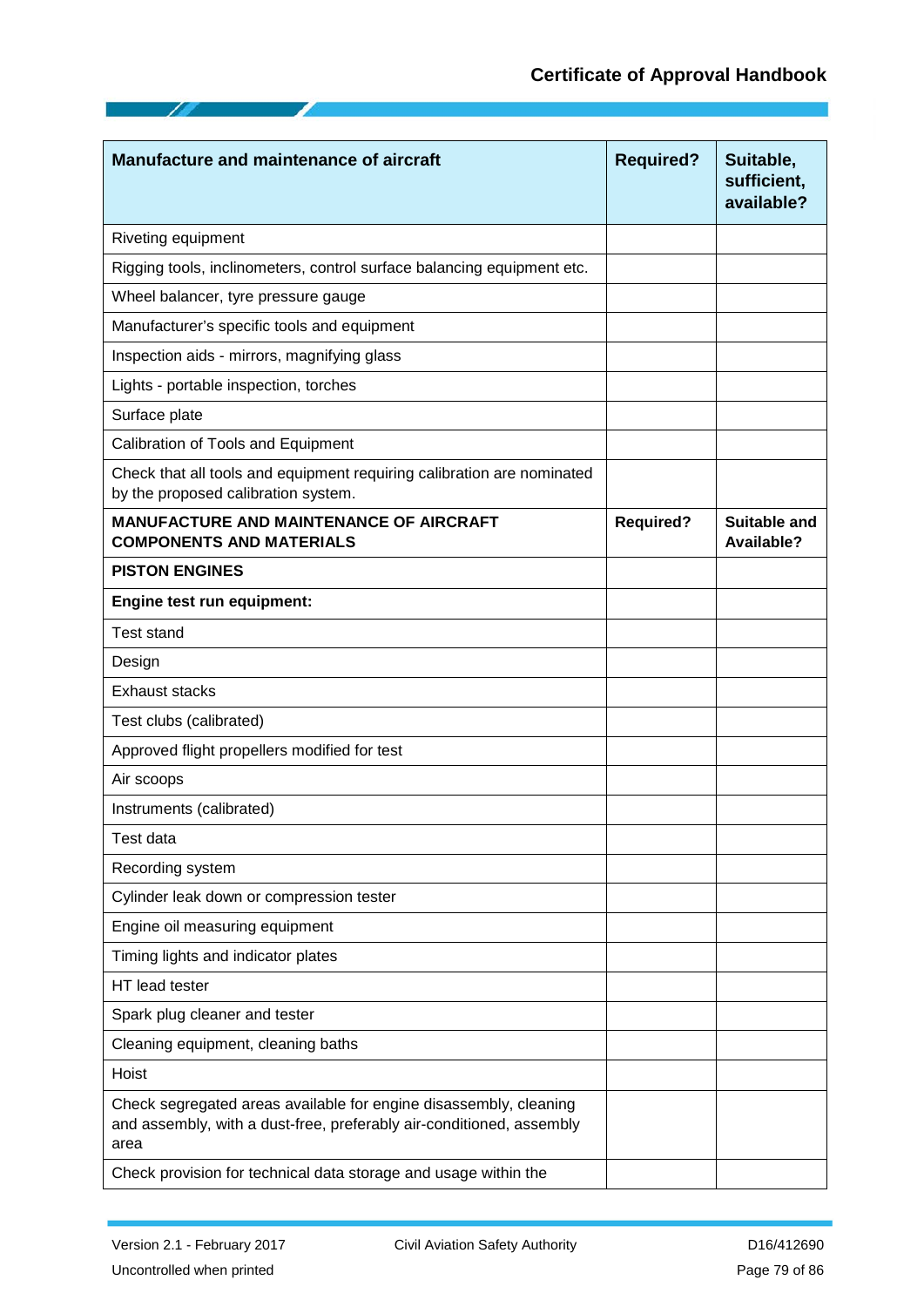| Manufacture and maintenance of aircraft                                                     | <b>Required?</b> | Suitable,<br>sufficient,<br>available? |
|---------------------------------------------------------------------------------------------|------------------|----------------------------------------|
| assembly area.                                                                              |                  |                                        |
| <b>General tools and equipment:</b>                                                         |                  |                                        |
| Pushrod housing removal and assembly tools                                                  |                  |                                        |
| Valve spring compression tester                                                             |                  |                                        |
| Piston ring expander and compressor                                                         |                  |                                        |
| Piston pin remover                                                                          |                  |                                        |
| Bearing puller(s)                                                                           |                  |                                        |
| Helicoil replacement tools                                                                  |                  |                                        |
| Cylinder hones etc.                                                                         |                  |                                        |
| Crankshaft alignment equipment - dial gauges, vee blocks & surface<br>plate                 |                  |                                        |
| Conrod alignment fixtures                                                                   |                  |                                        |
| Valve guide - reamers, replacement equipment etc.                                           |                  |                                        |
| Machinery - valve grinding etc.                                                             |                  |                                        |
| Valve seat reconditioning & replacement equipment                                           |                  |                                        |
| Cylinder heating oven                                                                       |                  |                                        |
| Processes available for plating, etching etc.                                               |                  |                                        |
| <b>NDT</b> facilities                                                                       |                  |                                        |
| <b>Turbochargers</b>                                                                        |                  |                                        |
| Turbocharger:                                                                               |                  |                                        |
| • Pressure and temperature measuring equipment                                              |                  |                                        |
| • Rotor balancing equipment                                                                 |                  |                                        |
| GAS TURBINE ENGINES (as per manufacturer's list of required<br>tools and equipment)         |                  |                                        |
| <b>PROPELLERS</b>                                                                           |                  |                                        |
| <b>Tools and Equipment</b>                                                                  |                  |                                        |
| Pressure gauge                                                                              |                  |                                        |
| Blade twisting bars and fittings                                                            |                  |                                        |
| Blade cold rolling machine                                                                  |                  |                                        |
| Check propeller manufacturer's calibration status and test<br>Note:<br>report for this item |                  |                                        |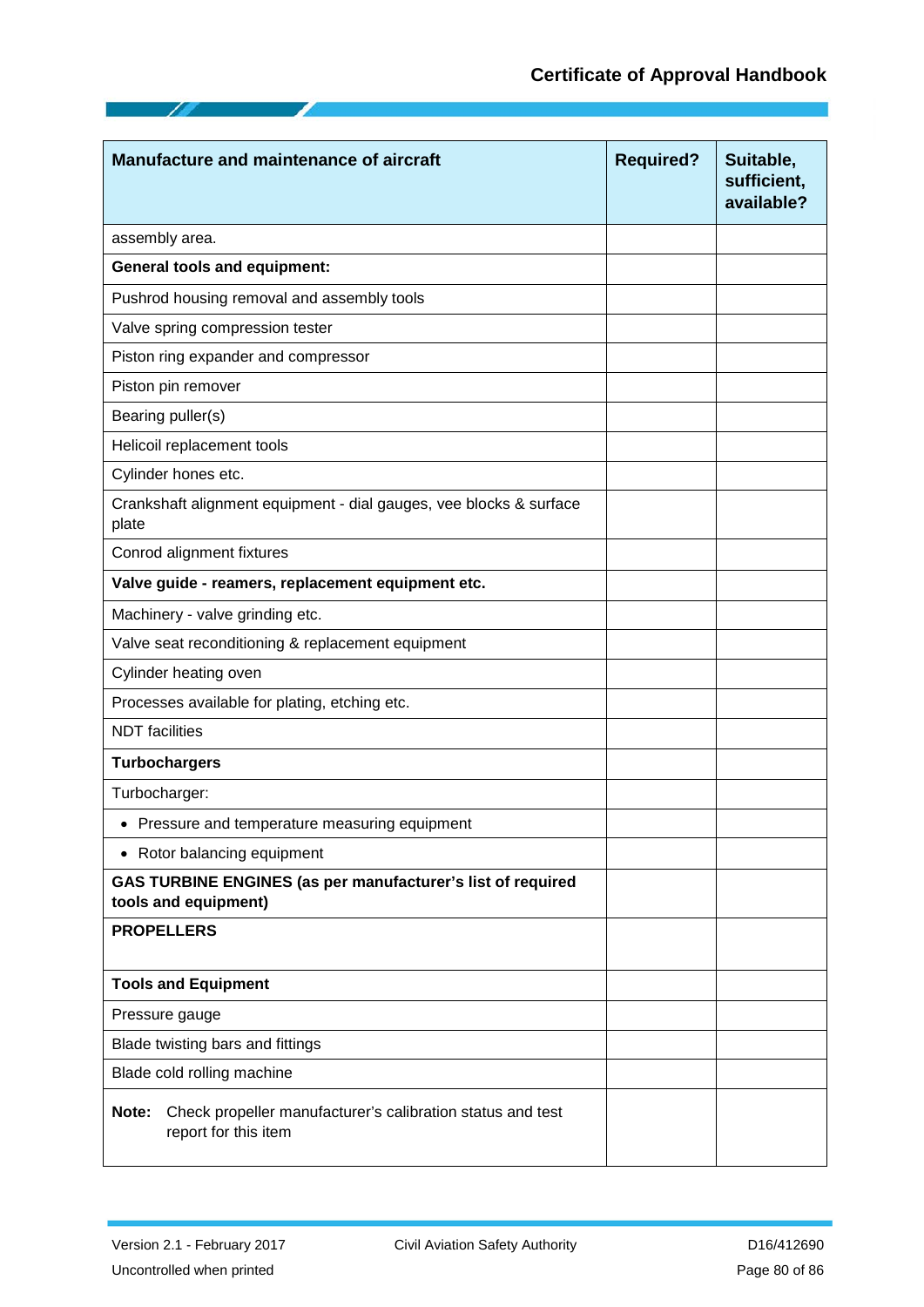| Manufacture and maintenance of aircraft                                                                                                      | <b>Required?</b> | Suitable,<br>sufficient,<br>available? |
|----------------------------------------------------------------------------------------------------------------------------------------------|------------------|----------------------------------------|
| Hub spring compressors                                                                                                                       |                  |                                        |
| Assembly surface table                                                                                                                       |                  |                                        |
| Precision measuring equipment                                                                                                                |                  |                                        |
| Optical comparator (blade shank profile gauge)                                                                                               |                  |                                        |
| Suitable hoses and fittings with provisions for blanking                                                                                     |                  |                                        |
| <b>Balancing equipment</b>                                                                                                                   |                  |                                        |
| Test Stands or Rigs (Note: test stand or rigs must meet the<br>minimum test requirements detailed in the approved data for the<br>propeller) |                  |                                        |
| Piston engine propellers test bench                                                                                                          |                  |                                        |
| Gas turbine engine propellers test bench                                                                                                     |                  |                                        |
| <b>MISCELLANEOUS AIRFRAME AND ENGINE COMPONENTS</b>                                                                                          |                  |                                        |
| <b>Generic Tool and Equipment List</b>                                                                                                       |                  |                                        |
| <b>Test Stands or Rigs</b>                                                                                                                   |                  |                                        |
| Test stand or rigs must meet the minimum test requirements<br>Note:<br>detailed in the approved data for the component.                      |                  |                                        |
| <b>AVIONICS</b>                                                                                                                              |                  |                                        |
| <b>Generic Tool and Equipment List</b>                                                                                                       |                  |                                        |
| <b>General Hand-held Tools</b>                                                                                                               |                  |                                        |
| Crimpers - general duty, special purpose, heavy duty, wire strippers<br>etc.                                                                 |                  |                                        |
| Instrument screwdrivers etc.                                                                                                                 |                  |                                        |
| Soldering equipment - general duty, heavy duty, surface mounted<br>devices etc.                                                              |                  |                                        |
| Degauser                                                                                                                                     |                  |                                        |
| <b>Testing and Measuring Equipment</b>                                                                                                       |                  |                                        |
| Megger(s) - 250 Volt, 500 Volt, accurate ammeters and voltmeters,<br>RMS voltmeter, heavy duty ammeters, bonding tester etc.                 |                  |                                        |
| Electronic multimeter(s)                                                                                                                     |                  |                                        |
| Digital devices test equipment                                                                                                               |                  |                                        |
| Regulated power supplies                                                                                                                     |                  |                                        |
| Wheatstone bridge, decade resistance box etc.                                                                                                |                  |                                        |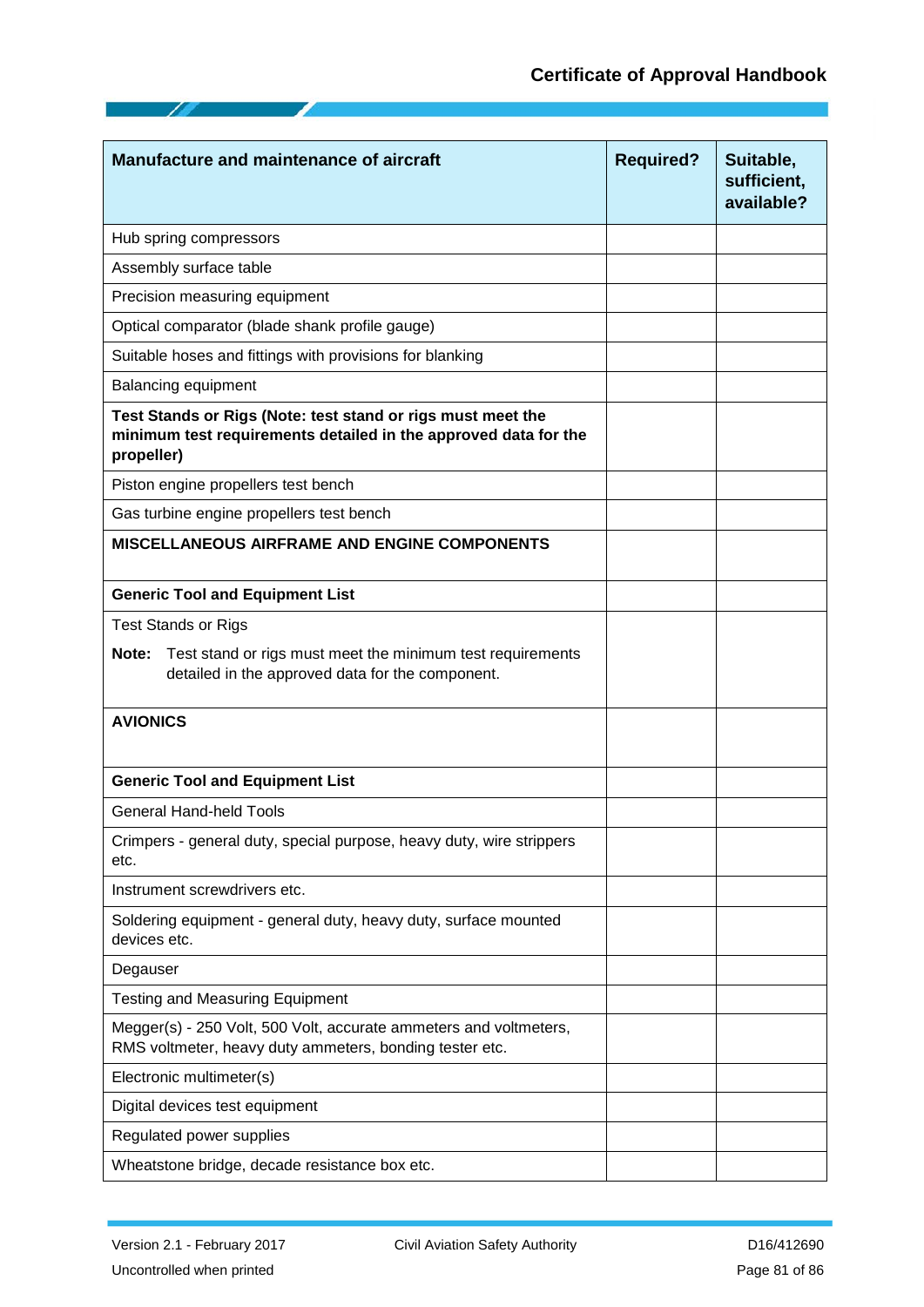| <b>Manufacture and maintenance of aircraft</b>                  | <b>Required?</b> | Suitable,<br>sufficient,<br>available? |
|-----------------------------------------------------------------|------------------|----------------------------------------|
| Oscilloscope(s)                                                 |                  |                                        |
| Automatic test equipment                                        |                  |                                        |
| Rotor balancing equipment                                       |                  |                                        |
| <b>Electrical Components</b>                                    |                  |                                        |
| <b>Bench Test Equipment:</b>                                    |                  |                                        |
| Magnetos                                                        |                  |                                        |
| Alternators                                                     |                  |                                        |
| Generators                                                      |                  |                                        |
| Starter motors                                                  |                  |                                        |
| Propeller feathering pump motors                                |                  |                                        |
| Hydraulic pump motors                                           |                  |                                        |
| Voltage regulators                                              |                  |                                        |
| Growler (for armatures)                                         |                  |                                        |
| Battery chargers - lead acid, nickel cadmium                    |                  |                                        |
| Hydrometer(s)                                                   |                  |                                        |
| High rate discharge tester                                      |                  |                                        |
| <b>Instrument Components</b>                                    |                  |                                        |
| <b>Bench Test Equipment:</b>                                    |                  |                                        |
| Regulated vacuum and pressure source (general instruments)      |                  |                                        |
| Regulated vacuum and pressure source (pitot/static instruments) |                  |                                        |
| Vacuum chamber                                                  |                  |                                        |
| VSI test equipment                                              |                  |                                        |
| Manometer                                                       |                  |                                        |
| Sub-standard barometer                                          |                  |                                        |
| Sub-standard pressure instrument(s)                             |                  |                                        |
| Dead weight tester                                              |                  |                                        |
| Gyro tilt tables (displacement and rate)                        |                  |                                        |
| Autopilot test equipment                                        |                  |                                        |
| Inertial navigation units test equipment                        |                  |                                        |
| Flight management systems test equipment                        |                  |                                        |
| Tachometer/syncrophaser systems test equipment                  |                  |                                        |
| Vacuum pump test equipment                                      |                  |                                        |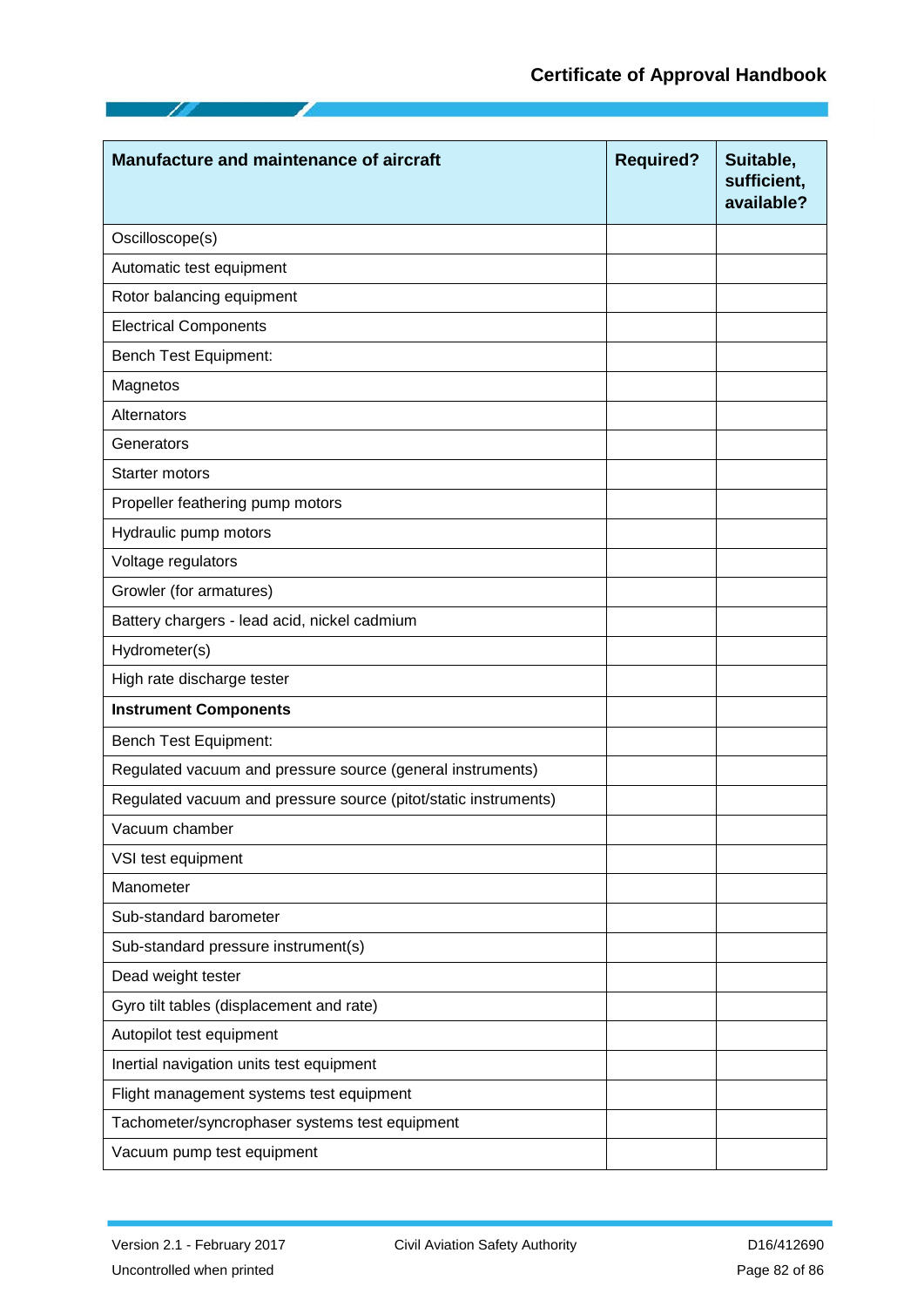| Manufacture and maintenance of aircraft            | <b>Required?</b> | Suitable,<br>sufficient,<br>available? |
|----------------------------------------------------|------------------|----------------------------------------|
| <b>Radio Components</b>                            |                  |                                        |
| Bench Test Equipment:                              |                  |                                        |
| $\bullet$ NAV                                      |                  |                                        |
| $\bullet$ COM                                      |                  |                                        |
| • NAV/COM                                          |                  |                                        |
| $\bullet$ LS                                       |                  |                                        |
| $\bullet$ MLS                                      |                  |                                        |
| Marker beacon<br>$\bullet$                         |                  |                                        |
| $\bullet$ DME                                      |                  |                                        |
| • Transponder etc.                                 |                  |                                        |
| • HF signal generator                              |                  |                                        |
| • VHF signal generator                             |                  |                                        |
| • Audio oscillator(s)                              |                  |                                        |
| Frequency counter<br>$\bullet$                     |                  |                                        |
| Wattmeter                                          |                  |                                        |
| $\bullet$ GPS                                      |                  |                                        |
| • Weather radar                                    |                  |                                        |
| • Dummy load(s) etc.                               |                  |                                        |
| $\bullet$ ADF                                      |                  |                                        |
| <b>Accommodation and Amenities</b>                 |                  |                                        |
| Dedicated Purpose Work Areas                       |                  |                                        |
| Clean Room:                                        |                  |                                        |
| • Filtered environmental air                       |                  |                                        |
| • Air conditioning/heating                         |                  |                                        |
| Humidity controlled environmental air<br>$\bullet$ |                  |                                        |
| • Environmental monitoring                         |                  |                                        |
| Personnel protective clothing.<br>$\bullet$        |                  |                                        |
| <b>ESD Work Station:</b>                           |                  |                                        |
| Conductive and earthed bench tops<br>$\bullet$     |                  |                                        |
| Conductive and earthed floor<br>$\bullet$          |                  |                                        |
| • Personnel earthed wrist straps                   |                  |                                        |
| • Electrically isolated soldering irons            |                  |                                        |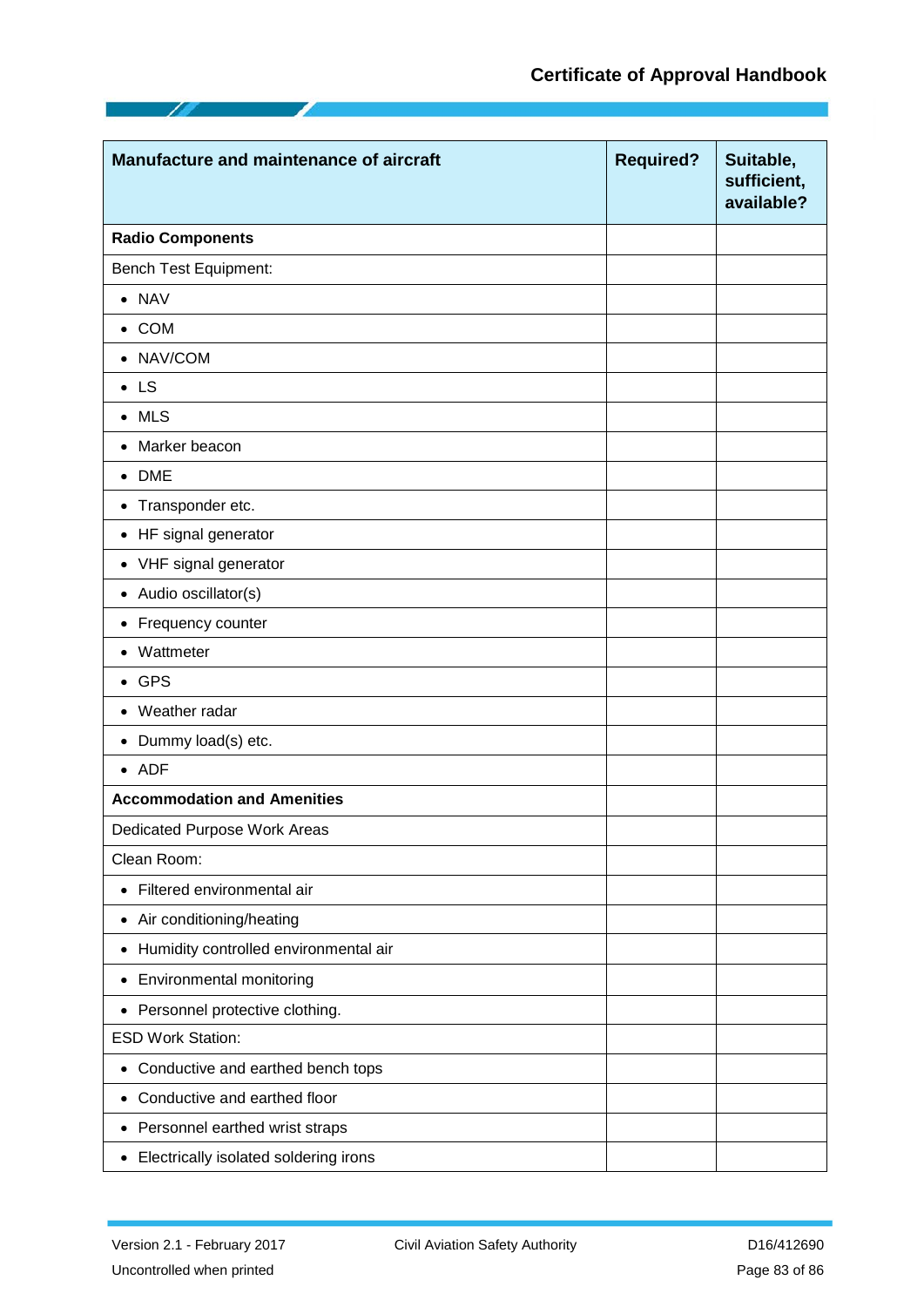# **Certificate of Approval Handbook**

| <b>Manufacture and maintenance of aircraft</b>                                                                                                                                                                                                                                                                                                                                                                                                                                                                                                                       | <b>Required?</b> | Suitable,<br>sufficient,<br>available? |
|----------------------------------------------------------------------------------------------------------------------------------------------------------------------------------------------------------------------------------------------------------------------------------------------------------------------------------------------------------------------------------------------------------------------------------------------------------------------------------------------------------------------------------------------------------------------|------------------|----------------------------------------|
| • Personnel protective clothing                                                                                                                                                                                                                                                                                                                                                                                                                                                                                                                                      |                  |                                        |
| Laminar flow bench(s)                                                                                                                                                                                                                                                                                                                                                                                                                                                                                                                                                |                  |                                        |
| RF Shielded Workroom.                                                                                                                                                                                                                                                                                                                                                                                                                                                                                                                                                |                  |                                        |
| <b>COMPOSITE STRUCTURE AND COMPONENTS</b>                                                                                                                                                                                                                                                                                                                                                                                                                                                                                                                            |                  |                                        |
| <b>Tools and Equipment</b>                                                                                                                                                                                                                                                                                                                                                                                                                                                                                                                                           | <b>Yes</b>       |                                        |
| General hand-held tools - scissors (general and serrated [pinking<br>shears])                                                                                                                                                                                                                                                                                                                                                                                                                                                                                        |                  |                                        |
| knives, orbital sander, etc.                                                                                                                                                                                                                                                                                                                                                                                                                                                                                                                                         |                  |                                        |
| Resin/Accelerator dispensing equipment                                                                                                                                                                                                                                                                                                                                                                                                                                                                                                                               |                  |                                        |
| Wet and dry bulb thermometer (humidity measurement)                                                                                                                                                                                                                                                                                                                                                                                                                                                                                                                  |                  |                                        |
| Accurate thermometer                                                                                                                                                                                                                                                                                                                                                                                                                                                                                                                                                 |                  |                                        |
| Vacuum source (pressure application)                                                                                                                                                                                                                                                                                                                                                                                                                                                                                                                                 |                  |                                        |
| Lay-up table and jigs                                                                                                                                                                                                                                                                                                                                                                                                                                                                                                                                                |                  |                                        |
| Autoclave                                                                                                                                                                                                                                                                                                                                                                                                                                                                                                                                                            |                  |                                        |
| <b>Accommodation and Amenities</b>                                                                                                                                                                                                                                                                                                                                                                                                                                                                                                                                   |                  |                                        |
| Work Shop:                                                                                                                                                                                                                                                                                                                                                                                                                                                                                                                                                           |                  |                                        |
| Temperature controlled                                                                                                                                                                                                                                                                                                                                                                                                                                                                                                                                               |                  |                                        |
| Humidity controlled.                                                                                                                                                                                                                                                                                                                                                                                                                                                                                                                                                 |                  |                                        |
| Temperature and humidity monitoring readily accessible to all<br>employees                                                                                                                                                                                                                                                                                                                                                                                                                                                                                           |                  |                                        |
| Adequate ventilation                                                                                                                                                                                                                                                                                                                                                                                                                                                                                                                                                 |                  |                                        |
| Storage racks (for materials)                                                                                                                                                                                                                                                                                                                                                                                                                                                                                                                                        |                  |                                        |
| <b>TESTING OF PRESSURE CYLINDERS</b>                                                                                                                                                                                                                                                                                                                                                                                                                                                                                                                                 |                  |                                        |
| General                                                                                                                                                                                                                                                                                                                                                                                                                                                                                                                                                              |                  |                                        |
| • The testing of all pressure cylinders is legislated under state and<br>federal law. Australian Standards publications describe testing<br>procedures that are required for all cylinders, whether they are in<br>aircraft or not.<br>Australian Standards provide AS2337 approval for testing stations<br>and inspection personnel.<br>If an organisation holds accreditation with Australian Standards,<br>then it can be expected that the contents of the system of quality<br>control required by CAR 30(20) will be substantially met by the<br>Organisation. |                  |                                        |
| Does the applicant hold sufficient approved data to satisfactorily carry                                                                                                                                                                                                                                                                                                                                                                                                                                                                                             |                  |                                        |

75